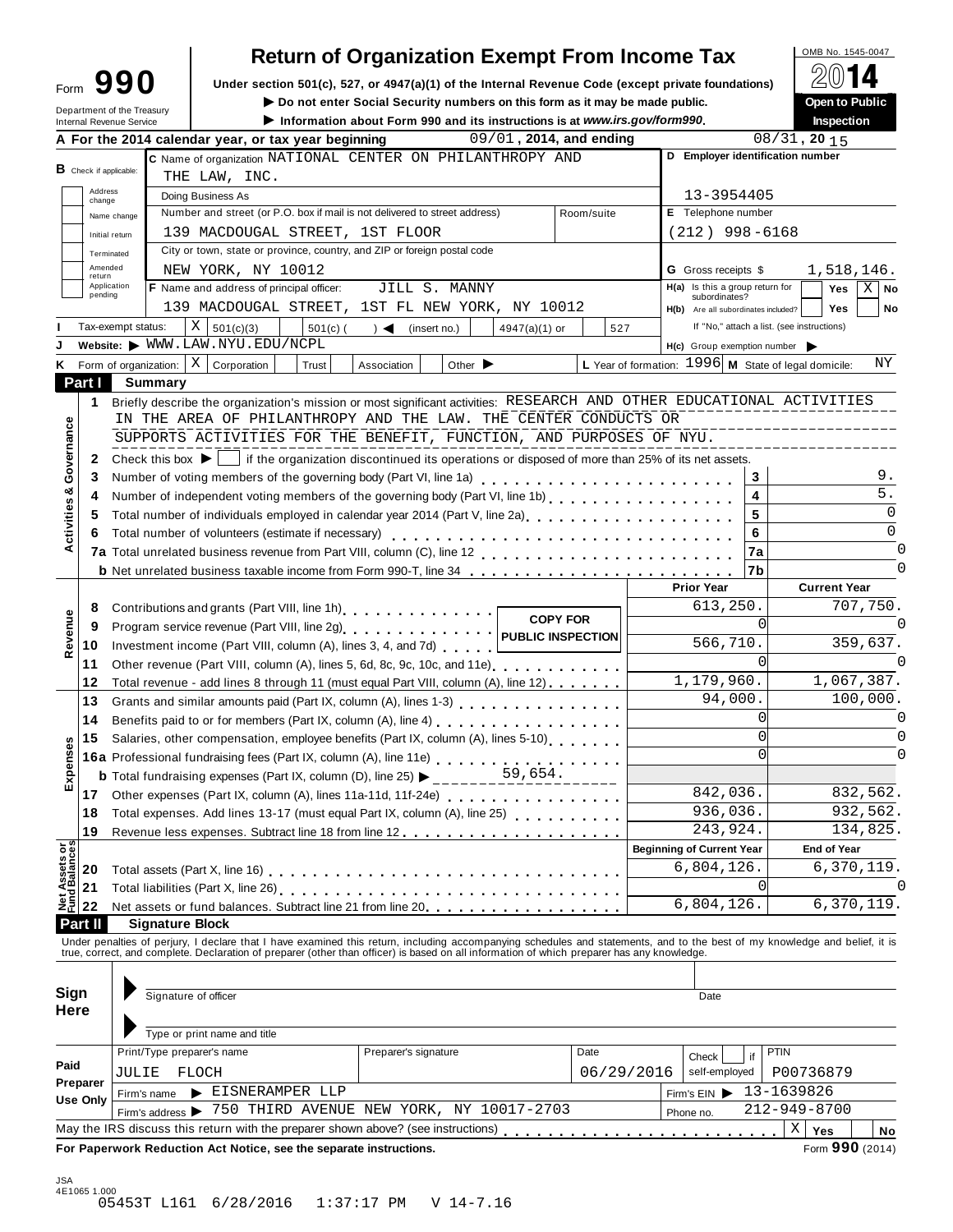| 1. | Briefly describe the organization's mission:                                                                                                                                                                                                                                                                                                    |                                 |                                                             |                                               |
|----|-------------------------------------------------------------------------------------------------------------------------------------------------------------------------------------------------------------------------------------------------------------------------------------------------------------------------------------------------|---------------------------------|-------------------------------------------------------------|-----------------------------------------------|
|    | SUPPORT THE PROMOTION, ENCOURAGEMENT, AND SPONSORSHIP OF STUDY,<br>RESEARCH AND OTHER EDUCATIONAL ACTIVITIES IN THE AREA OF PHILANTHROPY                                                                                                                                                                                                        |                                 |                                                             |                                               |
|    | AND THE LAW.                                                                                                                                                                                                                                                                                                                                    |                                 |                                                             |                                               |
|    |                                                                                                                                                                                                                                                                                                                                                 |                                 |                                                             |                                               |
|    | 2 Did the organization undertake any significant program services during the year which were not listed on the<br>If "Yes," describe these new services on Schedule O.                                                                                                                                                                          |                                 |                                                             | $\lceil x \rceil$ No<br><b>Yes</b>            |
|    | Did the organization cease conducting, or make significant changes in how it conducts, any program<br>If "Yes," describe these changes on Schedule O.                                                                                                                                                                                           |                                 |                                                             | $\left\lceil x \right\rceil$ No<br><b>Yes</b> |
| 4  | Describe the organization's program service accomplishments for each of its three largest program services, as measured by<br>expenses. Section $501(c)(3)$ and $501(c)(4)$ organizations are required to report the amount of grants and allocations to others,<br>the total expenses, and revenue, if any, for each program service reported. |                                 |                                                             |                                               |
|    | 4a (Code:<br>) (Expenses \$<br>THE CENTER IS OPERATED FOR CHARITABLE AND EDUCATIONAL PURPOSES,                                                                                                                                                                                                                                                  |                                 | 803,225. including grants of \$ 100,000. ) (Revenue \$      |                                               |
|    | INCLUDING THE PROMOTION, ENCOURAGEMENT, AND SPONSORSHIP OF STUDY,                                                                                                                                                                                                                                                                               |                                 |                                                             |                                               |
|    | RESEARCH AND OTHER EDUCATIONAL ACTIVITIES IN THE AREA OF                                                                                                                                                                                                                                                                                        |                                 |                                                             |                                               |
|    | PHILANTHROPY AND THE LAW.                                                                                                                                                                                                                                                                                                                       | THE CENTER CONDUCTS OR SUPPORTS |                                                             |                                               |
|    | ACTIVITIES FOR THE BENEFIT OF, PERFORMS THE FUNCTION OF, OR<br>CARRIES OUT THE PURPOSES OF NEW YORK UNIVERSITY.                                                                                                                                                                                                                                 |                                 |                                                             |                                               |
|    |                                                                                                                                                                                                                                                                                                                                                 |                                 |                                                             |                                               |
|    |                                                                                                                                                                                                                                                                                                                                                 |                                 |                                                             |                                               |
|    |                                                                                                                                                                                                                                                                                                                                                 |                                 |                                                             |                                               |
|    |                                                                                                                                                                                                                                                                                                                                                 |                                 |                                                             |                                               |
|    |                                                                                                                                                                                                                                                                                                                                                 |                                 |                                                             |                                               |
|    | ) (Expenses \$<br>4b (Code:                                                                                                                                                                                                                                                                                                                     |                                 | $\frac{1}{2}$ including grants of \$ $\sqrt{8}$ (Revenue \$ |                                               |
|    |                                                                                                                                                                                                                                                                                                                                                 |                                 |                                                             |                                               |
|    |                                                                                                                                                                                                                                                                                                                                                 |                                 |                                                             |                                               |
|    |                                                                                                                                                                                                                                                                                                                                                 |                                 |                                                             |                                               |
|    |                                                                                                                                                                                                                                                                                                                                                 |                                 |                                                             |                                               |
|    |                                                                                                                                                                                                                                                                                                                                                 |                                 |                                                             |                                               |
|    |                                                                                                                                                                                                                                                                                                                                                 |                                 |                                                             |                                               |
|    |                                                                                                                                                                                                                                                                                                                                                 |                                 |                                                             |                                               |
|    |                                                                                                                                                                                                                                                                                                                                                 |                                 |                                                             |                                               |
|    |                                                                                                                                                                                                                                                                                                                                                 |                                 |                                                             |                                               |
|    |                                                                                                                                                                                                                                                                                                                                                 |                                 |                                                             |                                               |
|    | $\sqrt{2}$ (Expenses \$<br>4c (Code:                                                                                                                                                                                                                                                                                                            | including grants of \$          | ) (Revenue \$                                               |                                               |
|    |                                                                                                                                                                                                                                                                                                                                                 |                                 |                                                             |                                               |
|    |                                                                                                                                                                                                                                                                                                                                                 |                                 |                                                             |                                               |
|    |                                                                                                                                                                                                                                                                                                                                                 |                                 |                                                             |                                               |
|    |                                                                                                                                                                                                                                                                                                                                                 |                                 |                                                             |                                               |
|    |                                                                                                                                                                                                                                                                                                                                                 |                                 |                                                             |                                               |
|    |                                                                                                                                                                                                                                                                                                                                                 |                                 |                                                             |                                               |
|    |                                                                                                                                                                                                                                                                                                                                                 |                                 |                                                             |                                               |
|    |                                                                                                                                                                                                                                                                                                                                                 |                                 |                                                             |                                               |
|    |                                                                                                                                                                                                                                                                                                                                                 |                                 |                                                             |                                               |
|    |                                                                                                                                                                                                                                                                                                                                                 |                                 |                                                             |                                               |
|    | 4d Other program services (Describe in Schedule O.)                                                                                                                                                                                                                                                                                             |                                 |                                                             |                                               |
|    | (Expenses \$<br>including grants of \$                                                                                                                                                                                                                                                                                                          | ) (Revenue \$                   |                                                             |                                               |
|    | 4e Total program service expenses >                                                                                                                                                                                                                                                                                                             | 803, 225.                       |                                                             |                                               |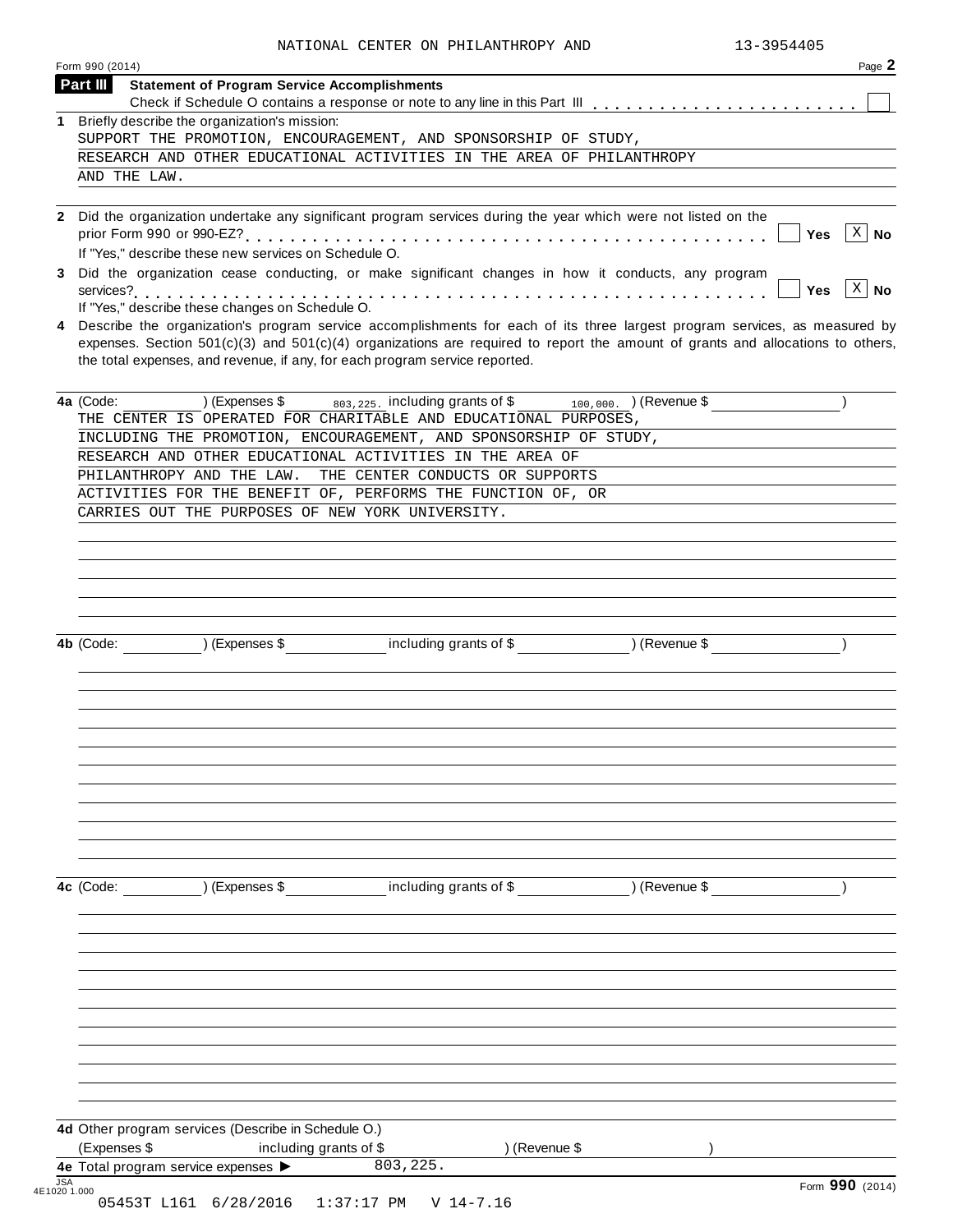|              | Form 990 (2014)                                                                                                                                                                                                                                                                                                                                                                               |                 |                 | Page 3 |
|--------------|-----------------------------------------------------------------------------------------------------------------------------------------------------------------------------------------------------------------------------------------------------------------------------------------------------------------------------------------------------------------------------------------------|-----------------|-----------------|--------|
|              | Part IV<br><b>Checklist of Required Schedules</b>                                                                                                                                                                                                                                                                                                                                             |                 | Yes             | No     |
| 1            | Is the organization described in section $501(c)(3)$ or $4947(a)(1)$ (other than a private foundation)? If "Yes,"                                                                                                                                                                                                                                                                             |                 |                 |        |
|              |                                                                                                                                                                                                                                                                                                                                                                                               | $\mathbf{1}$    | Χ               |        |
| $\mathbf{2}$ | Is the organization required to complete Schedule B, Schedule of Contributors (see instructions)?                                                                                                                                                                                                                                                                                             | $\mathbf{2}$    | $\mathbf X$     |        |
| 3            | Did the organization engage in direct or indirect political campaign activities on behalf of or in opposition to                                                                                                                                                                                                                                                                              |                 |                 |        |
|              | candidates for public office? If "Yes," complete Schedule C, Part I.                                                                                                                                                                                                                                                                                                                          | 3               |                 | Χ      |
| 4            | Section 501(c)(3) organizations. Did the organization engage in lobbying activities, or have a section 501(h)                                                                                                                                                                                                                                                                                 |                 |                 |        |
|              |                                                                                                                                                                                                                                                                                                                                                                                               | 4               |                 | Χ      |
| 5            | Is the organization a section $501(c)(4)$ , $501(c)(5)$ , or $501(c)(6)$ organization that receives membership dues,                                                                                                                                                                                                                                                                          |                 |                 |        |
|              | assessments, or similar amounts as defined in Revenue Procedure 98-19? If "Yes," complete Schedule C,                                                                                                                                                                                                                                                                                         |                 |                 |        |
|              |                                                                                                                                                                                                                                                                                                                                                                                               | 5               |                 | Χ      |
| 6            | Did the organization maintain any donor advised funds or any similar funds or accounts for which donors                                                                                                                                                                                                                                                                                       |                 |                 |        |
|              | have the right to provide advice on the distribution or investment of amounts in such funds or accounts? If                                                                                                                                                                                                                                                                                   |                 |                 |        |
|              | "Yes," complete Schedule D, Part $l_1, \ldots, l_k, \ldots, l_k, \ldots, l_k, \ldots, l_k, \ldots, l_k, \ldots, l_k, \ldots, l_k, \ldots, l_k, \ldots, l_k, \ldots, l_k, \ldots, l_k, \ldots, l_k, \ldots, l_k, \ldots, l_k, \ldots, l_k, \ldots, l_k, \ldots, l_k, \ldots, l_k, \ldots, l_k, \ldots, l_k, \ldots, l_k, \ldots, l_k, \ldots, l_k, \ldots, l_k, \ldots, l_k, \ldots, l_k, \ld$ | 6               |                 | Χ      |
| 7            | Did the organization receive or hold a conservation easement, including easements to preserve open space,                                                                                                                                                                                                                                                                                     | $\overline{7}$  |                 | Χ      |
| 8            | the environment, historic land areas, or historic structures? If "Yes," complete Schedule D, Part II.<br>Did the organization maintain collections of works of art, historical treasures, or other similar assets? If "Yes,"                                                                                                                                                                  |                 |                 |        |
|              |                                                                                                                                                                                                                                                                                                                                                                                               | 8               |                 | Χ      |
| 9            | Did the organization report an amount in Part X, line 21, for escrow or custodial account liability; serve as a                                                                                                                                                                                                                                                                               |                 |                 |        |
|              | custodian for amounts not listed in Part X; or provide credit counseling, debt management, credit repair, or                                                                                                                                                                                                                                                                                  |                 |                 |        |
|              |                                                                                                                                                                                                                                                                                                                                                                                               | 9               |                 | Χ      |
| 10           | Did the organization, directly or through a related organization, hold assets in temporarily restricted                                                                                                                                                                                                                                                                                       |                 |                 |        |
|              | endowments, permanent endowments, or quasi-endowments? If "Yes," complete Schedule D, Part V. ,                                                                                                                                                                                                                                                                                               | 10              | Χ               |        |
| 11           | If the organization's answer to any of the following questions is "Yes," then complete Schedule D, Parts VI,                                                                                                                                                                                                                                                                                  |                 |                 |        |
|              | VII, VIII, IX, or X as applicable.                                                                                                                                                                                                                                                                                                                                                            |                 |                 |        |
|              | a Did the organization report an amount for land, buildings, and equipment in Part X, line 10? If "Yes,"                                                                                                                                                                                                                                                                                      |                 |                 |        |
|              |                                                                                                                                                                                                                                                                                                                                                                                               | 11a             |                 | X      |
|              | <b>b</b> Did the organization report an amount for investments-other securities in Part X, line 12 that is 5% or more                                                                                                                                                                                                                                                                         |                 |                 |        |
|              | of its total assets reported in Part X, line 16? If "Yes," complete Schedule D, Part VII                                                                                                                                                                                                                                                                                                      | 11 <sub>b</sub> |                 | Χ      |
|              | c Did the organization report an amount for investments-program related in Part X, line 13 that is 5% or more                                                                                                                                                                                                                                                                                 |                 |                 |        |
|              |                                                                                                                                                                                                                                                                                                                                                                                               | 11c             |                 | Χ      |
|              | d Did the organization report an amount for other assets in Part X, line 15 that is 5% or more of its total assets                                                                                                                                                                                                                                                                            |                 |                 |        |
|              | reported in Part X, line 16? If "Yes," complete Schedule D, Part IX.                                                                                                                                                                                                                                                                                                                          | 11d             |                 | Χ<br>X |
|              | e Did the organization report an amount for other liabilities in Part X, line 25? If "Yes," complete Schedule D, Part X                                                                                                                                                                                                                                                                       | 11e             |                 |        |
|              | f Did the organization's separate or consolidated financial statements for the tax year include a footnote that addresses                                                                                                                                                                                                                                                                     | 11f             | Χ               |        |
|              | the organization's liability for uncertain tax positions under FIN 48 (ASC 740)? If "Yes," complete Schedule D, Part X<br>12a Did the organization obtain separate, independent audited financial statements for the tax year? If "Yes,"                                                                                                                                                      |                 |                 |        |
|              |                                                                                                                                                                                                                                                                                                                                                                                               | 12a             | Χ               |        |
|              | <b>b</b> Was the organization included in consolidated, independent audited financial statements for the tax year? If "Yes," and if                                                                                                                                                                                                                                                           |                 |                 |        |
|              | the organization answered "No" to line 12a, then completing Schedule D, Parts XI and XII is optional entertainment of the content of the original content of the original content of the content of the content of the origina                                                                                                                                                                | 12b             | Χ               |        |
| 13           | Is the organization a school described in section $170(b)(1)(A)(ii)?$ If "Yes," complete Schedule E                                                                                                                                                                                                                                                                                           | 13              |                 | Χ      |
| 14a          | Did the organization maintain an office, employees, or agents outside of the United States?                                                                                                                                                                                                                                                                                                   | 14a             |                 | Χ      |
|              | <b>b</b> Did the organization have aggregate revenues or expenses of more than \$10,000 from grantmaking,                                                                                                                                                                                                                                                                                     |                 |                 |        |
|              | fundraising, business, investment, and program service activities outside the United States, or aggregate                                                                                                                                                                                                                                                                                     |                 |                 |        |
|              | foreign investments valued at \$100,000 or more? If "Yes," complete Schedule F, Parts I and IV                                                                                                                                                                                                                                                                                                | 14b             |                 | Χ      |
| 15           | Did the organization report on Part IX, column (A), line 3, more than \$5,000 of grants or other assistance to or                                                                                                                                                                                                                                                                             |                 |                 |        |
|              |                                                                                                                                                                                                                                                                                                                                                                                               | 15              |                 | Χ      |
| 16           | Did the organization report on Part IX, column (A), line 3, more than \$5,000 of aggregate grants or other                                                                                                                                                                                                                                                                                    |                 |                 |        |
|              | assistance to or for foreign individuals? If "Yes," complete Schedule F, Parts III and IV                                                                                                                                                                                                                                                                                                     | 16              |                 | Χ      |
| 17           | Did the organization report a total of more than \$15,000 of expenses for professional fundraising services on                                                                                                                                                                                                                                                                                |                 |                 |        |
|              | Part IX, column (A), lines 6 and 11e? If "Yes," complete Schedule G, Part I (see instructions)                                                                                                                                                                                                                                                                                                | 17              |                 | Χ      |
| 18           | Did the organization report more than \$15,000 total of fundraising event gross income and contributions on                                                                                                                                                                                                                                                                                   |                 |                 |        |
|              |                                                                                                                                                                                                                                                                                                                                                                                               | 18              |                 | Χ      |
| 19           | Did the organization report more than \$15,000 of gross income from gaming activities on Part VIII, line 9a?                                                                                                                                                                                                                                                                                  | 19              |                 | Χ      |
|              | 20a Did the organization operate one or more hospital facilities? If "Yes," complete Schedule H                                                                                                                                                                                                                                                                                               | 20a             |                 | Χ      |
|              | <b>b</b> If "Yes" to line 20a, did the organization attach a copy of its audited financial statements to this return?                                                                                                                                                                                                                                                                         | 20 <sub>b</sub> |                 |        |
|              |                                                                                                                                                                                                                                                                                                                                                                                               |                 | Form 990 (2014) |        |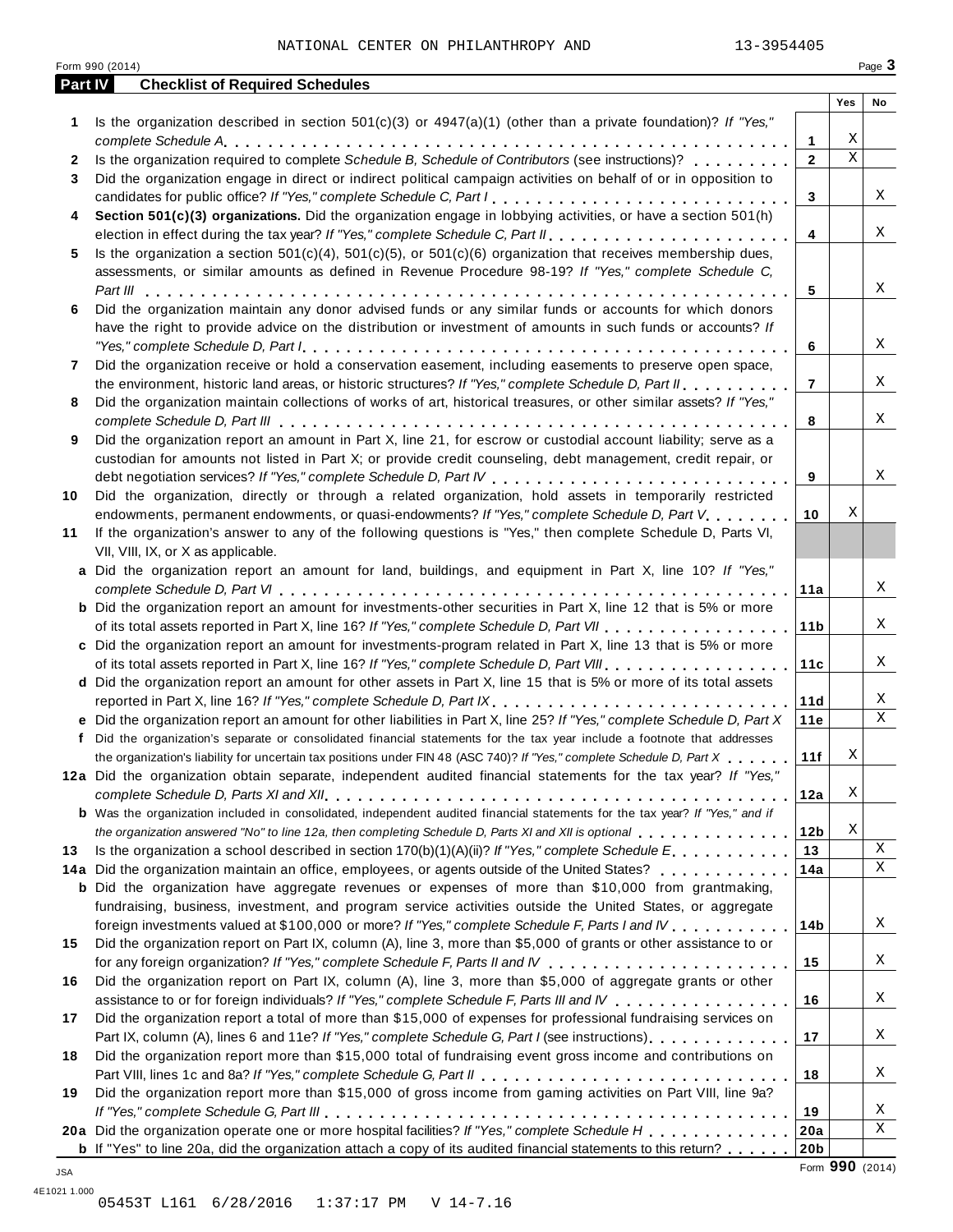|                | 13-3954405<br>NATIONAL CENTER ON PHILANTHROPY AND<br>Form 990 (2014)                                                                                                                                                                                  |                 |     | Page 4                  |
|----------------|-------------------------------------------------------------------------------------------------------------------------------------------------------------------------------------------------------------------------------------------------------|-----------------|-----|-------------------------|
| <b>Part IV</b> | <b>Checklist of Required Schedules (continued)</b>                                                                                                                                                                                                    |                 |     |                         |
|                |                                                                                                                                                                                                                                                       |                 | Yes | No                      |
| 21             | Did the organization report more than \$5,000 of grants or other assistance to any domestic organization or                                                                                                                                           |                 |     |                         |
|                | domestic government on Part IX, column (A), line 1? If "Yes," complete Schedule I, Parts I and II.                                                                                                                                                    | 21              | X   |                         |
| 22             | Did the organization report more than \$5,000 of grants or other assistance to or for domestic individuals on                                                                                                                                         |                 |     |                         |
|                |                                                                                                                                                                                                                                                       | 22              |     | Χ                       |
| 23             | Did the organization answer "Yes" to Part VII, Section A, line 3, 4, or 5 about compensation of the                                                                                                                                                   |                 |     |                         |
|                | organization's current and former officers, directors, trustees, key employees, and highest compensated                                                                                                                                               | 23              | X   |                         |
| 24 a           | Did the organization have a tax-exempt bond issue with an outstanding principal amount of more than                                                                                                                                                   |                 |     |                         |
|                | \$100,000 as of the last day of the year, that was issued after December 31, 2002? If "Yes," answer lines 24b                                                                                                                                         |                 |     |                         |
|                |                                                                                                                                                                                                                                                       | 24a             |     | Χ                       |
| b              | Did the organization invest any proceeds of tax-exempt bonds beyond a temporary period exception?                                                                                                                                                     | 24 <sub>b</sub> |     |                         |
| c              | Did the organization maintain an escrow account other than a refunding escrow at any time during the year                                                                                                                                             |                 |     |                         |
|                |                                                                                                                                                                                                                                                       | 24c             |     |                         |
| d              | Did the organization act as an "on behalf of" issuer for bonds outstanding at any time during the year?                                                                                                                                               | 24d             |     |                         |
| 25 a           | Section 501(c)(3), 501(c)(4), and 501(c)(29) organizations. Did the organization engage in an excess benefit                                                                                                                                          |                 |     |                         |
|                | transaction with a disqualified person during the year? If "Yes," complete Schedule L, Part I                                                                                                                                                         | 25a             |     | Χ                       |
| b              | Is the organization aware that it engaged in an excess benefit transaction with a disqualified person in a prior<br>year, and that the transaction has not been reported on any of the organization's prior Forms 990 or 990-EZ?                      |                 |     |                         |
|                |                                                                                                                                                                                                                                                       | 25 <sub>b</sub> |     | Χ                       |
| 26             | Did the organization report any amount on Part X, line 5, 6, or 22 for receivables from or payables to any                                                                                                                                            |                 |     |                         |
|                | current or former officers, directors, trustees, key employees, highest compensated employees, or                                                                                                                                                     |                 |     |                         |
|                |                                                                                                                                                                                                                                                       | 26              |     | Χ                       |
| 27             | Did the organization provide a grant or other assistance to an officer, director, trustee, key employee,                                                                                                                                              |                 |     |                         |
|                | substantial contributor or employee thereof, a grant selection committee member, or to a 35% controlled                                                                                                                                               |                 |     |                         |
|                | entity or family member of any of these persons? If "Yes," complete Schedule L, Part III.                                                                                                                                                             | 27              |     | Χ                       |
| 28             | Was the organization a party to a business transaction with one of the following parties (see Schedule L,                                                                                                                                             |                 |     |                         |
|                | Part IV instructions for applicable filing thresholds, conditions, and exceptions):                                                                                                                                                                   |                 |     |                         |
| а              | A current or former officer, director, trustee, or key employee? If "Yes," complete Schedule L, Part IV                                                                                                                                               | 28a             |     | X                       |
| b              | A family member of a current or former officer, director, trustee, or key employee? If "Yes," complete                                                                                                                                                | 28b             |     | Χ                       |
| c              | An entity of which a current or former officer, director, trustee, or key employee (or a family member thereof)                                                                                                                                       |                 |     |                         |
|                | was an officer, director, trustee, or direct or indirect owner? If "Yes," complete Schedule L, Part IV                                                                                                                                                | 28c             |     | Χ                       |
| 29             | Did the organization receive more than \$25,000 in non-cash contributions? If "Yes," complete Schedule M.                                                                                                                                             | 29              |     | $\overline{\textbf{X}}$ |
| 30             | Did the organization receive contributions of art, historical treasures, or other similar assets, or qualified                                                                                                                                        |                 |     |                         |
|                |                                                                                                                                                                                                                                                       | 30              |     | X                       |
| 31             | Did the organization liquidate, terminate, or dissolve and cease operations? If "Yes," complete Schedule N,                                                                                                                                           |                 |     |                         |
|                |                                                                                                                                                                                                                                                       | 31              |     | Χ                       |
| 32             | Did the organization sell, exchange, dispose of, or transfer more than 25% of its net assets? If "Yes,"                                                                                                                                               |                 |     |                         |
|                |                                                                                                                                                                                                                                                       | 32              |     | Χ                       |
| 33             | Did the organization own 100% of an entity disregarded as separate from the organization under Regulations                                                                                                                                            |                 |     | Χ                       |
|                | sections 301.7701-2 and 301.7701-3? If "Yes," complete Schedule R, Part $l_1, \ldots, l_l, l_l, \ldots, l_l, l_l, \ldots, l_l, l_l$<br>Was the organization related to any tax-exempt or taxable entity? If "Yes," complete Schedule R, Part II, III, | 33              |     |                         |
| 34             | or IV, and Part V, line 1 $\dots$ , $\dots$ , $\dots$ , $\dots$ , $\dots$ , $\dots$ , $\dots$ , $\dots$ , $\dots$ , $\dots$ , $\dots$ , $\dots$ , $\dots$ , $\dots$ , $\dots$                                                                         | 34              | Χ   |                         |
| 35a            |                                                                                                                                                                                                                                                       | 35a             |     | X                       |
| b              | If "Yes" to line 35a, did the organization receive any payment from or engage in any transaction with a                                                                                                                                               |                 |     |                         |
|                | controlled entity within the meaning of section 512(b)(13)? If "Yes," complete Schedule R, Part V, line 2                                                                                                                                             | 35 <sub>b</sub> |     |                         |
| 36             | Section 501(c)(3) organizations. Did the organization make any transfers to an exempt non-charitable                                                                                                                                                  |                 |     |                         |
|                |                                                                                                                                                                                                                                                       | 36              |     | X                       |
| 37             | Did the organization conduct more than 5% of its activities through an entity that is not a related organization                                                                                                                                      |                 |     |                         |
|                | and that is treated as a partnership for federal income tax purposes? If "Yes," complete Schedule R,                                                                                                                                                  |                 |     |                         |
|                |                                                                                                                                                                                                                                                       | 37              |     | Χ                       |
| 38             | Did the organization complete Schedule O and provide explanations in Schedule O for Part VI, lines 11b and                                                                                                                                            |                 | Χ   |                         |
|                |                                                                                                                                                                                                                                                       | 38              |     |                         |

Form **990** (2014)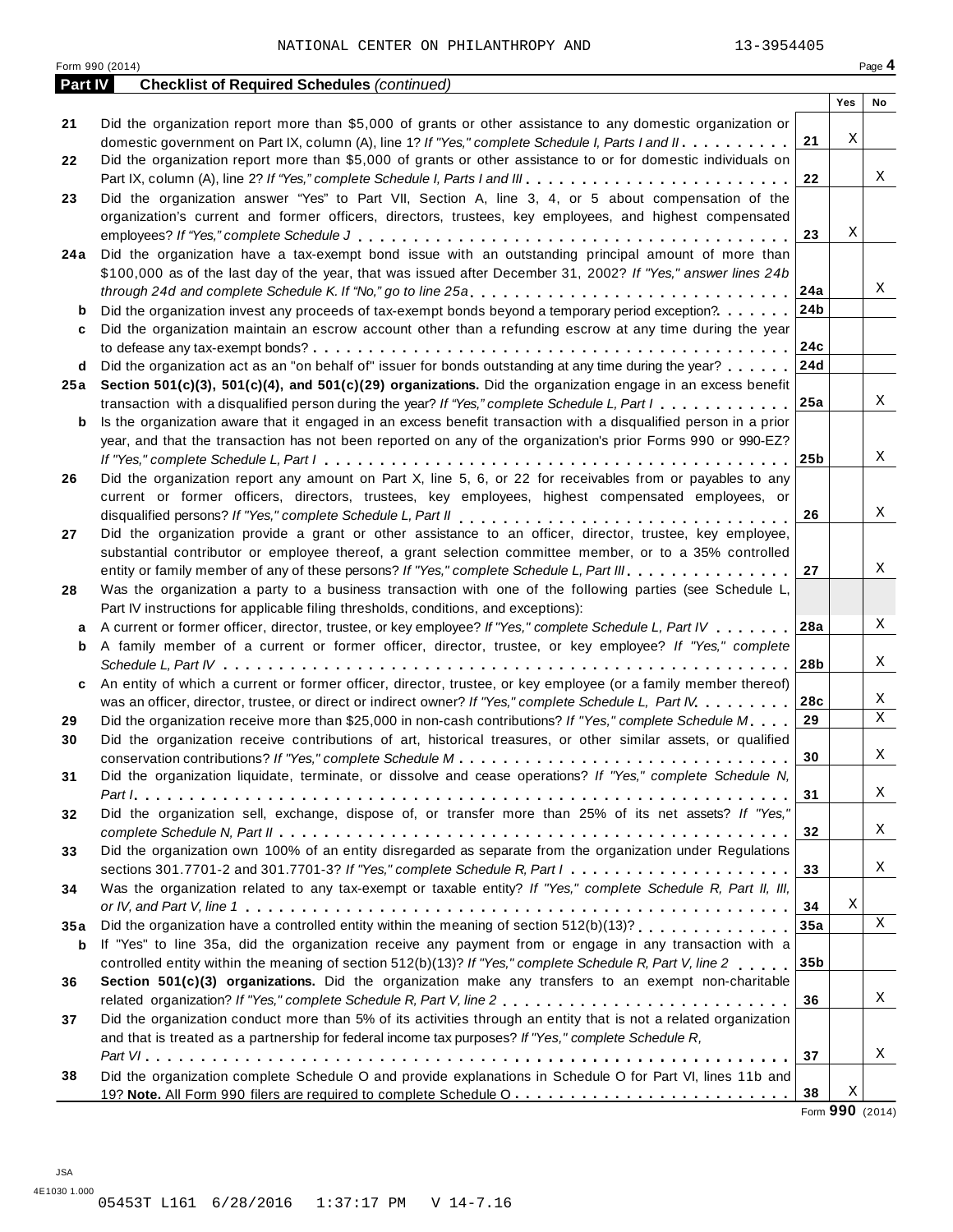|  | NATIONAL CENTER ON PHILANTHROPY AND | 13-3954405 |
|--|-------------------------------------|------------|

Form 990 (2014) Page **5**

| <b>Part V</b> | <b>Statements Regarding Other IRS Filings and Tax Compliance</b>                                                                     |                 |                 |    |
|---------------|--------------------------------------------------------------------------------------------------------------------------------------|-----------------|-----------------|----|
|               | Check if Schedule O contains a response or note to any line in this Part V                                                           |                 | <b>Yes</b>      | No |
|               | 1a<br>1a Enter the number reported in Box 3 of Form 1096. Enter -0- if not applicable                                                |                 |                 |    |
|               | 1 <sub>b</sub><br><b>b</b> Enter the number of Forms W-2G included in line 1a. Enter -0- if not applicable                           |                 |                 |    |
|               | c Did the organization comply with backup withholding rules for reportable payments to vendors and                                   |                 |                 |    |
|               |                                                                                                                                      | 1с              |                 |    |
|               | 2a Enter the number of employees reported on Form W-3, Transmittal of Wage and Tax                                                   |                 |                 |    |
|               | $\Omega$<br>Statements, filed for the calendar year ending with or within the year covered by this return $\Box$ 2a                  |                 |                 |    |
|               | <b>b</b> If at least one is reported on line 2a, did the organization file all required federal employment tax returns?              | 2b              |                 |    |
|               | Note. If the sum of lines 1a and 2a is greater than 250, you may be required to e-file (see instructions)                            |                 |                 |    |
|               | 3a Did the organization have unrelated business gross income of \$1,000 or more during the year?                                     | 3a              |                 | X  |
|               | <b>b</b> If "Yes," has it filed a Form 990-T for this year? If "No" to line 3b, provide an explanation in Schedule O                 | 3 <sub>b</sub>  |                 |    |
|               | 4a At any time during the calendar year, did the organization have an interest in, or a signature or other authority                 |                 |                 |    |
|               | over, a financial account in a foreign country (such as a bank account, securities account, or other financial                       |                 |                 |    |
|               |                                                                                                                                      | 4a              |                 | Χ  |
|               |                                                                                                                                      |                 |                 |    |
|               | See instructions for filing requirements for FinCEN Form 114, Report of Foreign Bank and Financial Accounts                          |                 |                 |    |
|               | (FBAR).                                                                                                                              |                 |                 |    |
|               | 5a Was the organization a party to a prohibited tax shelter transaction at any time during the tax year?                             | 5a              |                 | Χ  |
|               | <b>b</b> Did any taxable party notify the organization that it was or is a party to a prohibited tax shelter transaction?            | 5b              |                 | Χ  |
|               | c If "Yes" to line 5a or 5b, did the organization file Form 8886-T?                                                                  | 5 <sub>c</sub>  |                 |    |
|               | 6a Does the organization have annual gross receipts that are normally greater than \$100,000, and did the                            |                 |                 |    |
|               |                                                                                                                                      | 6a              |                 | Χ  |
|               | b If "Yes," did the organization include with every solicitation an express statement that such contributions or                     |                 |                 |    |
|               |                                                                                                                                      | 6b              |                 |    |
| 7             | Organizations that may receive deductible contributions under section 170(c).                                                        |                 |                 |    |
|               | a Did the organization receive a payment in excess of \$75 made partly as a contribution and partly for goods                        |                 |                 |    |
|               |                                                                                                                                      | 7a              |                 | Χ  |
|               | <b>b</b> If "Yes," did the organization notify the donor of the value of the goods or services provided?                             | 7b              |                 |    |
|               | c Did the organization sell, exchange, or otherwise dispose of tangible personal property for which it was                           |                 |                 |    |
|               |                                                                                                                                      | 7с              |                 | Χ  |
|               | 7d<br>d If "Yes," indicate the number of Forms 8282 filed during the year                                                            |                 |                 |    |
|               | e Did the organization receive any funds, directly or indirectly, to pay premiums on a personal benefit contract?                    | 7е              |                 | Χ  |
| f             | Did the organization, during the year, pay premiums, directly or indirectly, on a personal benefit contract?                         | 7f              |                 | X  |
|               | If the organization received a contribution of qualified intellectual property, did the organization file Form 8899 as required?     | 7g              |                 |    |
|               | h If the organization received a contribution of cars, boats, airplanes, or other vehicles, did the organization file a Form 1098-C? | 7h              |                 |    |
|               | Sponsoring organizations maintaining donor advised funds. Did a donor advised fund maintained by the                                 |                 |                 |    |
|               | sponsoring organization have excess business holdings at any time during the year?                                                   | 8               |                 | Χ  |
| 9             | Sponsoring organizations maintaining donor advised funds.                                                                            |                 |                 |    |
| a             | Did the sponsoring organization make any taxable distributions under section 4966?                                                   | 9a              |                 |    |
|               | <b>b</b> Did the sponsoring organization make a distribution to a donor, donor advisor, or related person?                           | 9b              |                 |    |
| 10            | Section 501(c)(7) organizations. Enter:                                                                                              |                 |                 |    |
|               | 10a<br>a Initiation fees and capital contributions included on Part VIII, line 12                                                    |                 |                 |    |
|               | 10 <sub>b</sub><br><b>b</b> Gross receipts, included on Form 990, Part VIII, line 12, for public use of club facilities              |                 |                 |    |
| 11            | Section 501(c)(12) organizations. Enter:                                                                                             |                 |                 |    |
|               | 11a<br>a Gross income from members or shareholders                                                                                   |                 |                 |    |
|               | <b>b</b> Gross income from other sources (Do not net amounts due or paid to other sources                                            |                 |                 |    |
|               | 11 <sub>b</sub>                                                                                                                      |                 |                 |    |
|               | 12a Section 4947(a)(1) non-exempt charitable trusts. Is the organization filing Form 990 in lieu of Form 1041?                       | 12a             |                 |    |
|               | <b>b</b> If "Yes," enter the amount of tax-exempt interest received or accrued during the year<br>12b                                |                 |                 |    |
| 13            | Section 501(c)(29) qualified nonprofit health insurance issuers.                                                                     |                 |                 |    |
|               | a Is the organization licensed to issue qualified health plans in more than one state?                                               | 13a             |                 |    |
|               | Note. See the instructions for additional information the organization must report on Schedule O.                                    |                 |                 |    |
|               | <b>b</b> Enter the amount of reserves the organization is required to maintain by the states in which                                |                 |                 |    |
|               | 13 <sub>b</sub>                                                                                                                      |                 |                 |    |
|               | 13c                                                                                                                                  |                 |                 |    |
|               | 14a Did the organization receive any payments for indoor tanning services during the tax year?                                       | 14a             |                 | X  |
|               | <b>b</b> If "Yes," has it filed a Form 720 to report these payments? If "No," provide an explanation in Schedule $0, \ldots, n$      | 14 <sub>b</sub> |                 |    |
| JSA           |                                                                                                                                      |                 | Form 990 (2014) |    |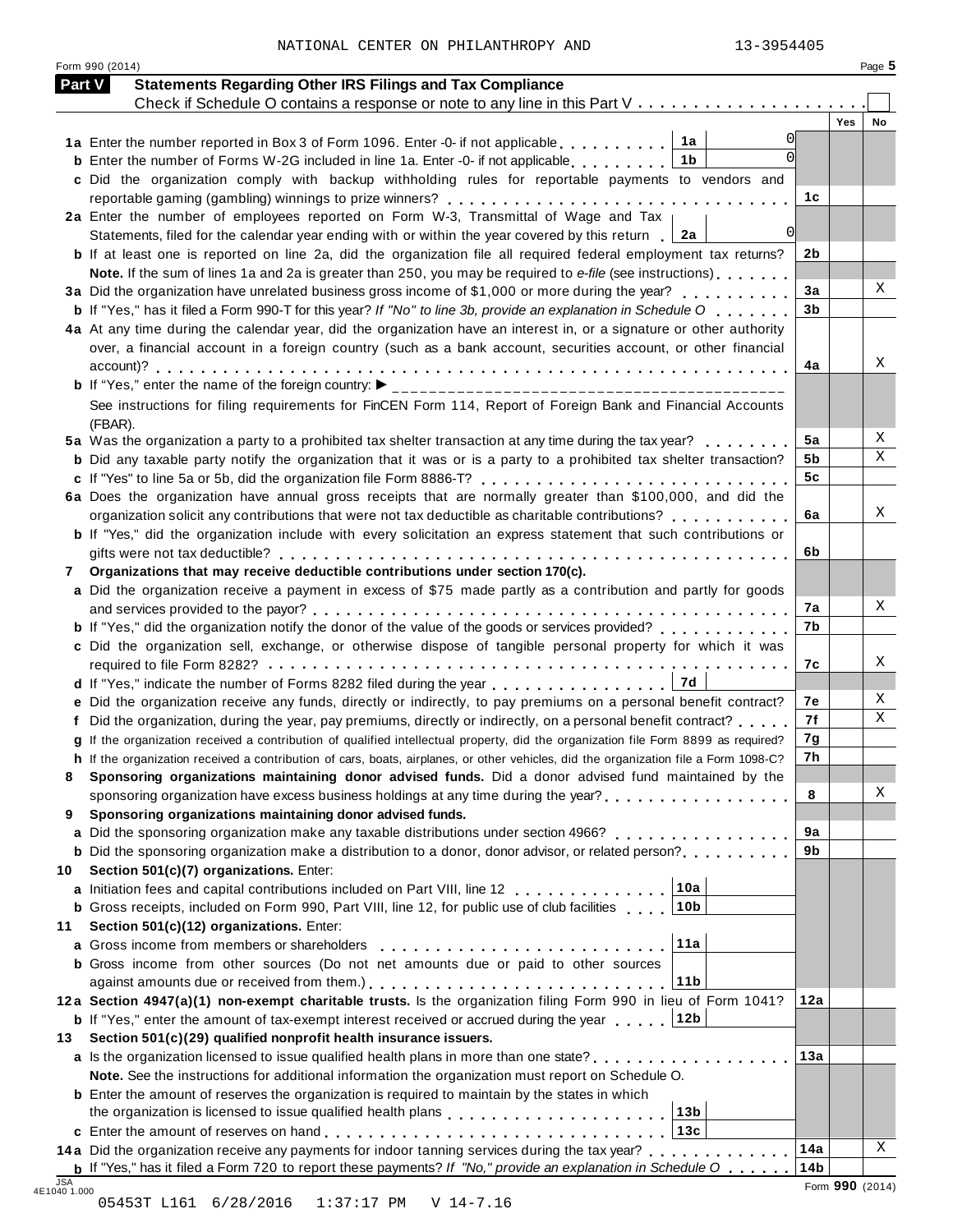| NATIONAL CENTER ON PHILANTHROPY AND<br>Form 990 (2014)                                                                                                                                               | 13-3954405                                                                                                                                                                                                                                                                                                                                                                                                                                                                                                                                                                   |                                                                                                                                                                                                                                                                                                                                                                                                                                                                                                                                                                                                                                                                                                                                                                                                                                                                                                                                                                                                                                                                                                                                                                                                                                                                                                                                                                                                                                                                                                                                                                                                                                                                                                                                                                                                                                                                                                                                                                                                                                                                                                                                                                                                                                                                                                                                                                                                                                                                                                                                                                                                                                                                                                                                                                                                                                                                                                                                                                                                                                        |                                                                | Page $6$                                                                                                                                                                                                                                                                                                                                                                                     |
|------------------------------------------------------------------------------------------------------------------------------------------------------------------------------------------------------|------------------------------------------------------------------------------------------------------------------------------------------------------------------------------------------------------------------------------------------------------------------------------------------------------------------------------------------------------------------------------------------------------------------------------------------------------------------------------------------------------------------------------------------------------------------------------|----------------------------------------------------------------------------------------------------------------------------------------------------------------------------------------------------------------------------------------------------------------------------------------------------------------------------------------------------------------------------------------------------------------------------------------------------------------------------------------------------------------------------------------------------------------------------------------------------------------------------------------------------------------------------------------------------------------------------------------------------------------------------------------------------------------------------------------------------------------------------------------------------------------------------------------------------------------------------------------------------------------------------------------------------------------------------------------------------------------------------------------------------------------------------------------------------------------------------------------------------------------------------------------------------------------------------------------------------------------------------------------------------------------------------------------------------------------------------------------------------------------------------------------------------------------------------------------------------------------------------------------------------------------------------------------------------------------------------------------------------------------------------------------------------------------------------------------------------------------------------------------------------------------------------------------------------------------------------------------------------------------------------------------------------------------------------------------------------------------------------------------------------------------------------------------------------------------------------------------------------------------------------------------------------------------------------------------------------------------------------------------------------------------------------------------------------------------------------------------------------------------------------------------------------------------------------------------------------------------------------------------------------------------------------------------------------------------------------------------------------------------------------------------------------------------------------------------------------------------------------------------------------------------------------------------------------------------------------------------------------------------------------------------|----------------------------------------------------------------|----------------------------------------------------------------------------------------------------------------------------------------------------------------------------------------------------------------------------------------------------------------------------------------------------------------------------------------------------------------------------------------------|
| Part VI                                                                                                                                                                                              |                                                                                                                                                                                                                                                                                                                                                                                                                                                                                                                                                                              |                                                                                                                                                                                                                                                                                                                                                                                                                                                                                                                                                                                                                                                                                                                                                                                                                                                                                                                                                                                                                                                                                                                                                                                                                                                                                                                                                                                                                                                                                                                                                                                                                                                                                                                                                                                                                                                                                                                                                                                                                                                                                                                                                                                                                                                                                                                                                                                                                                                                                                                                                                                                                                                                                                                                                                                                                                                                                                                                                                                                                                        |                                                                |                                                                                                                                                                                                                                                                                                                                                                                              |
|                                                                                                                                                                                                      |                                                                                                                                                                                                                                                                                                                                                                                                                                                                                                                                                                              |                                                                                                                                                                                                                                                                                                                                                                                                                                                                                                                                                                                                                                                                                                                                                                                                                                                                                                                                                                                                                                                                                                                                                                                                                                                                                                                                                                                                                                                                                                                                                                                                                                                                                                                                                                                                                                                                                                                                                                                                                                                                                                                                                                                                                                                                                                                                                                                                                                                                                                                                                                                                                                                                                                                                                                                                                                                                                                                                                                                                                                        |                                                                | Χ                                                                                                                                                                                                                                                                                                                                                                                            |
|                                                                                                                                                                                                      |                                                                                                                                                                                                                                                                                                                                                                                                                                                                                                                                                                              |                                                                                                                                                                                                                                                                                                                                                                                                                                                                                                                                                                                                                                                                                                                                                                                                                                                                                                                                                                                                                                                                                                                                                                                                                                                                                                                                                                                                                                                                                                                                                                                                                                                                                                                                                                                                                                                                                                                                                                                                                                                                                                                                                                                                                                                                                                                                                                                                                                                                                                                                                                                                                                                                                                                                                                                                                                                                                                                                                                                                                                        |                                                                |                                                                                                                                                                                                                                                                                                                                                                                              |
|                                                                                                                                                                                                      |                                                                                                                                                                                                                                                                                                                                                                                                                                                                                                                                                                              |                                                                                                                                                                                                                                                                                                                                                                                                                                                                                                                                                                                                                                                                                                                                                                                                                                                                                                                                                                                                                                                                                                                                                                                                                                                                                                                                                                                                                                                                                                                                                                                                                                                                                                                                                                                                                                                                                                                                                                                                                                                                                                                                                                                                                                                                                                                                                                                                                                                                                                                                                                                                                                                                                                                                                                                                                                                                                                                                                                                                                                        | Yes                                                            | No                                                                                                                                                                                                                                                                                                                                                                                           |
|                                                                                                                                                                                                      |                                                                                                                                                                                                                                                                                                                                                                                                                                                                                                                                                                              |                                                                                                                                                                                                                                                                                                                                                                                                                                                                                                                                                                                                                                                                                                                                                                                                                                                                                                                                                                                                                                                                                                                                                                                                                                                                                                                                                                                                                                                                                                                                                                                                                                                                                                                                                                                                                                                                                                                                                                                                                                                                                                                                                                                                                                                                                                                                                                                                                                                                                                                                                                                                                                                                                                                                                                                                                                                                                                                                                                                                                                        |                                                                |                                                                                                                                                                                                                                                                                                                                                                                              |
|                                                                                                                                                                                                      |                                                                                                                                                                                                                                                                                                                                                                                                                                                                                                                                                                              |                                                                                                                                                                                                                                                                                                                                                                                                                                                                                                                                                                                                                                                                                                                                                                                                                                                                                                                                                                                                                                                                                                                                                                                                                                                                                                                                                                                                                                                                                                                                                                                                                                                                                                                                                                                                                                                                                                                                                                                                                                                                                                                                                                                                                                                                                                                                                                                                                                                                                                                                                                                                                                                                                                                                                                                                                                                                                                                                                                                                                                        |                                                                |                                                                                                                                                                                                                                                                                                                                                                                              |
|                                                                                                                                                                                                      |                                                                                                                                                                                                                                                                                                                                                                                                                                                                                                                                                                              |                                                                                                                                                                                                                                                                                                                                                                                                                                                                                                                                                                                                                                                                                                                                                                                                                                                                                                                                                                                                                                                                                                                                                                                                                                                                                                                                                                                                                                                                                                                                                                                                                                                                                                                                                                                                                                                                                                                                                                                                                                                                                                                                                                                                                                                                                                                                                                                                                                                                                                                                                                                                                                                                                                                                                                                                                                                                                                                                                                                                                                        |                                                                |                                                                                                                                                                                                                                                                                                                                                                                              |
|                                                                                                                                                                                                      |                                                                                                                                                                                                                                                                                                                                                                                                                                                                                                                                                                              |                                                                                                                                                                                                                                                                                                                                                                                                                                                                                                                                                                                                                                                                                                                                                                                                                                                                                                                                                                                                                                                                                                                                                                                                                                                                                                                                                                                                                                                                                                                                                                                                                                                                                                                                                                                                                                                                                                                                                                                                                                                                                                                                                                                                                                                                                                                                                                                                                                                                                                                                                                                                                                                                                                                                                                                                                                                                                                                                                                                                                                        |                                                                |                                                                                                                                                                                                                                                                                                                                                                                              |
|                                                                                                                                                                                                      |                                                                                                                                                                                                                                                                                                                                                                                                                                                                                                                                                                              |                                                                                                                                                                                                                                                                                                                                                                                                                                                                                                                                                                                                                                                                                                                                                                                                                                                                                                                                                                                                                                                                                                                                                                                                                                                                                                                                                                                                                                                                                                                                                                                                                                                                                                                                                                                                                                                                                                                                                                                                                                                                                                                                                                                                                                                                                                                                                                                                                                                                                                                                                                                                                                                                                                                                                                                                                                                                                                                                                                                                                                        |                                                                |                                                                                                                                                                                                                                                                                                                                                                                              |
|                                                                                                                                                                                                      |                                                                                                                                                                                                                                                                                                                                                                                                                                                                                                                                                                              | 2                                                                                                                                                                                                                                                                                                                                                                                                                                                                                                                                                                                                                                                                                                                                                                                                                                                                                                                                                                                                                                                                                                                                                                                                                                                                                                                                                                                                                                                                                                                                                                                                                                                                                                                                                                                                                                                                                                                                                                                                                                                                                                                                                                                                                                                                                                                                                                                                                                                                                                                                                                                                                                                                                                                                                                                                                                                                                                                                                                                                                                      |                                                                | Χ                                                                                                                                                                                                                                                                                                                                                                                            |
|                                                                                                                                                                                                      |                                                                                                                                                                                                                                                                                                                                                                                                                                                                                                                                                                              |                                                                                                                                                                                                                                                                                                                                                                                                                                                                                                                                                                                                                                                                                                                                                                                                                                                                                                                                                                                                                                                                                                                                                                                                                                                                                                                                                                                                                                                                                                                                                                                                                                                                                                                                                                                                                                                                                                                                                                                                                                                                                                                                                                                                                                                                                                                                                                                                                                                                                                                                                                                                                                                                                                                                                                                                                                                                                                                                                                                                                                        |                                                                |                                                                                                                                                                                                                                                                                                                                                                                              |
|                                                                                                                                                                                                      |                                                                                                                                                                                                                                                                                                                                                                                                                                                                                                                                                                              | 3                                                                                                                                                                                                                                                                                                                                                                                                                                                                                                                                                                                                                                                                                                                                                                                                                                                                                                                                                                                                                                                                                                                                                                                                                                                                                                                                                                                                                                                                                                                                                                                                                                                                                                                                                                                                                                                                                                                                                                                                                                                                                                                                                                                                                                                                                                                                                                                                                                                                                                                                                                                                                                                                                                                                                                                                                                                                                                                                                                                                                                      |                                                                | Χ                                                                                                                                                                                                                                                                                                                                                                                            |
|                                                                                                                                                                                                      |                                                                                                                                                                                                                                                                                                                                                                                                                                                                                                                                                                              | 4                                                                                                                                                                                                                                                                                                                                                                                                                                                                                                                                                                                                                                                                                                                                                                                                                                                                                                                                                                                                                                                                                                                                                                                                                                                                                                                                                                                                                                                                                                                                                                                                                                                                                                                                                                                                                                                                                                                                                                                                                                                                                                                                                                                                                                                                                                                                                                                                                                                                                                                                                                                                                                                                                                                                                                                                                                                                                                                                                                                                                                      |                                                                | X                                                                                                                                                                                                                                                                                                                                                                                            |
|                                                                                                                                                                                                      |                                                                                                                                                                                                                                                                                                                                                                                                                                                                                                                                                                              | 5                                                                                                                                                                                                                                                                                                                                                                                                                                                                                                                                                                                                                                                                                                                                                                                                                                                                                                                                                                                                                                                                                                                                                                                                                                                                                                                                                                                                                                                                                                                                                                                                                                                                                                                                                                                                                                                                                                                                                                                                                                                                                                                                                                                                                                                                                                                                                                                                                                                                                                                                                                                                                                                                                                                                                                                                                                                                                                                                                                                                                                      |                                                                | Χ                                                                                                                                                                                                                                                                                                                                                                                            |
|                                                                                                                                                                                                      |                                                                                                                                                                                                                                                                                                                                                                                                                                                                                                                                                                              | 6                                                                                                                                                                                                                                                                                                                                                                                                                                                                                                                                                                                                                                                                                                                                                                                                                                                                                                                                                                                                                                                                                                                                                                                                                                                                                                                                                                                                                                                                                                                                                                                                                                                                                                                                                                                                                                                                                                                                                                                                                                                                                                                                                                                                                                                                                                                                                                                                                                                                                                                                                                                                                                                                                                                                                                                                                                                                                                                                                                                                                                      | Χ                                                              |                                                                                                                                                                                                                                                                                                                                                                                              |
|                                                                                                                                                                                                      |                                                                                                                                                                                                                                                                                                                                                                                                                                                                                                                                                                              |                                                                                                                                                                                                                                                                                                                                                                                                                                                                                                                                                                                                                                                                                                                                                                                                                                                                                                                                                                                                                                                                                                                                                                                                                                                                                                                                                                                                                                                                                                                                                                                                                                                                                                                                                                                                                                                                                                                                                                                                                                                                                                                                                                                                                                                                                                                                                                                                                                                                                                                                                                                                                                                                                                                                                                                                                                                                                                                                                                                                                                        |                                                                |                                                                                                                                                                                                                                                                                                                                                                                              |
|                                                                                                                                                                                                      |                                                                                                                                                                                                                                                                                                                                                                                                                                                                                                                                                                              | 7a                                                                                                                                                                                                                                                                                                                                                                                                                                                                                                                                                                                                                                                                                                                                                                                                                                                                                                                                                                                                                                                                                                                                                                                                                                                                                                                                                                                                                                                                                                                                                                                                                                                                                                                                                                                                                                                                                                                                                                                                                                                                                                                                                                                                                                                                                                                                                                                                                                                                                                                                                                                                                                                                                                                                                                                                                                                                                                                                                                                                                                     | Χ                                                              |                                                                                                                                                                                                                                                                                                                                                                                              |
|                                                                                                                                                                                                      |                                                                                                                                                                                                                                                                                                                                                                                                                                                                                                                                                                              |                                                                                                                                                                                                                                                                                                                                                                                                                                                                                                                                                                                                                                                                                                                                                                                                                                                                                                                                                                                                                                                                                                                                                                                                                                                                                                                                                                                                                                                                                                                                                                                                                                                                                                                                                                                                                                                                                                                                                                                                                                                                                                                                                                                                                                                                                                                                                                                                                                                                                                                                                                                                                                                                                                                                                                                                                                                                                                                                                                                                                                        |                                                                |                                                                                                                                                                                                                                                                                                                                                                                              |
|                                                                                                                                                                                                      |                                                                                                                                                                                                                                                                                                                                                                                                                                                                                                                                                                              | 7b                                                                                                                                                                                                                                                                                                                                                                                                                                                                                                                                                                                                                                                                                                                                                                                                                                                                                                                                                                                                                                                                                                                                                                                                                                                                                                                                                                                                                                                                                                                                                                                                                                                                                                                                                                                                                                                                                                                                                                                                                                                                                                                                                                                                                                                                                                                                                                                                                                                                                                                                                                                                                                                                                                                                                                                                                                                                                                                                                                                                                                     | Χ                                                              |                                                                                                                                                                                                                                                                                                                                                                                              |
|                                                                                                                                                                                                      |                                                                                                                                                                                                                                                                                                                                                                                                                                                                                                                                                                              |                                                                                                                                                                                                                                                                                                                                                                                                                                                                                                                                                                                                                                                                                                                                                                                                                                                                                                                                                                                                                                                                                                                                                                                                                                                                                                                                                                                                                                                                                                                                                                                                                                                                                                                                                                                                                                                                                                                                                                                                                                                                                                                                                                                                                                                                                                                                                                                                                                                                                                                                                                                                                                                                                                                                                                                                                                                                                                                                                                                                                                        |                                                                |                                                                                                                                                                                                                                                                                                                                                                                              |
|                                                                                                                                                                                                      |                                                                                                                                                                                                                                                                                                                                                                                                                                                                                                                                                                              |                                                                                                                                                                                                                                                                                                                                                                                                                                                                                                                                                                                                                                                                                                                                                                                                                                                                                                                                                                                                                                                                                                                                                                                                                                                                                                                                                                                                                                                                                                                                                                                                                                                                                                                                                                                                                                                                                                                                                                                                                                                                                                                                                                                                                                                                                                                                                                                                                                                                                                                                                                                                                                                                                                                                                                                                                                                                                                                                                                                                                                        |                                                                |                                                                                                                                                                                                                                                                                                                                                                                              |
|                                                                                                                                                                                                      |                                                                                                                                                                                                                                                                                                                                                                                                                                                                                                                                                                              | 8a                                                                                                                                                                                                                                                                                                                                                                                                                                                                                                                                                                                                                                                                                                                                                                                                                                                                                                                                                                                                                                                                                                                                                                                                                                                                                                                                                                                                                                                                                                                                                                                                                                                                                                                                                                                                                                                                                                                                                                                                                                                                                                                                                                                                                                                                                                                                                                                                                                                                                                                                                                                                                                                                                                                                                                                                                                                                                                                                                                                                                                     | Χ                                                              |                                                                                                                                                                                                                                                                                                                                                                                              |
|                                                                                                                                                                                                      |                                                                                                                                                                                                                                                                                                                                                                                                                                                                                                                                                                              | 8b                                                                                                                                                                                                                                                                                                                                                                                                                                                                                                                                                                                                                                                                                                                                                                                                                                                                                                                                                                                                                                                                                                                                                                                                                                                                                                                                                                                                                                                                                                                                                                                                                                                                                                                                                                                                                                                                                                                                                                                                                                                                                                                                                                                                                                                                                                                                                                                                                                                                                                                                                                                                                                                                                                                                                                                                                                                                                                                                                                                                                                     | Χ                                                              |                                                                                                                                                                                                                                                                                                                                                                                              |
|                                                                                                                                                                                                      |                                                                                                                                                                                                                                                                                                                                                                                                                                                                                                                                                                              |                                                                                                                                                                                                                                                                                                                                                                                                                                                                                                                                                                                                                                                                                                                                                                                                                                                                                                                                                                                                                                                                                                                                                                                                                                                                                                                                                                                                                                                                                                                                                                                                                                                                                                                                                                                                                                                                                                                                                                                                                                                                                                                                                                                                                                                                                                                                                                                                                                                                                                                                                                                                                                                                                                                                                                                                                                                                                                                                                                                                                                        |                                                                |                                                                                                                                                                                                                                                                                                                                                                                              |
|                                                                                                                                                                                                      |                                                                                                                                                                                                                                                                                                                                                                                                                                                                                                                                                                              | 9                                                                                                                                                                                                                                                                                                                                                                                                                                                                                                                                                                                                                                                                                                                                                                                                                                                                                                                                                                                                                                                                                                                                                                                                                                                                                                                                                                                                                                                                                                                                                                                                                                                                                                                                                                                                                                                                                                                                                                                                                                                                                                                                                                                                                                                                                                                                                                                                                                                                                                                                                                                                                                                                                                                                                                                                                                                                                                                                                                                                                                      |                                                                | Χ                                                                                                                                                                                                                                                                                                                                                                                            |
|                                                                                                                                                                                                      |                                                                                                                                                                                                                                                                                                                                                                                                                                                                                                                                                                              |                                                                                                                                                                                                                                                                                                                                                                                                                                                                                                                                                                                                                                                                                                                                                                                                                                                                                                                                                                                                                                                                                                                                                                                                                                                                                                                                                                                                                                                                                                                                                                                                                                                                                                                                                                                                                                                                                                                                                                                                                                                                                                                                                                                                                                                                                                                                                                                                                                                                                                                                                                                                                                                                                                                                                                                                                                                                                                                                                                                                                                        |                                                                |                                                                                                                                                                                                                                                                                                                                                                                              |
|                                                                                                                                                                                                      |                                                                                                                                                                                                                                                                                                                                                                                                                                                                                                                                                                              |                                                                                                                                                                                                                                                                                                                                                                                                                                                                                                                                                                                                                                                                                                                                                                                                                                                                                                                                                                                                                                                                                                                                                                                                                                                                                                                                                                                                                                                                                                                                                                                                                                                                                                                                                                                                                                                                                                                                                                                                                                                                                                                                                                                                                                                                                                                                                                                                                                                                                                                                                                                                                                                                                                                                                                                                                                                                                                                                                                                                                                        | Yes                                                            | No                                                                                                                                                                                                                                                                                                                                                                                           |
|                                                                                                                                                                                                      |                                                                                                                                                                                                                                                                                                                                                                                                                                                                                                                                                                              | 10a                                                                                                                                                                                                                                                                                                                                                                                                                                                                                                                                                                                                                                                                                                                                                                                                                                                                                                                                                                                                                                                                                                                                                                                                                                                                                                                                                                                                                                                                                                                                                                                                                                                                                                                                                                                                                                                                                                                                                                                                                                                                                                                                                                                                                                                                                                                                                                                                                                                                                                                                                                                                                                                                                                                                                                                                                                                                                                                                                                                                                                    |                                                                | Χ                                                                                                                                                                                                                                                                                                                                                                                            |
|                                                                                                                                                                                                      |                                                                                                                                                                                                                                                                                                                                                                                                                                                                                                                                                                              |                                                                                                                                                                                                                                                                                                                                                                                                                                                                                                                                                                                                                                                                                                                                                                                                                                                                                                                                                                                                                                                                                                                                                                                                                                                                                                                                                                                                                                                                                                                                                                                                                                                                                                                                                                                                                                                                                                                                                                                                                                                                                                                                                                                                                                                                                                                                                                                                                                                                                                                                                                                                                                                                                                                                                                                                                                                                                                                                                                                                                                        |                                                                |                                                                                                                                                                                                                                                                                                                                                                                              |
|                                                                                                                                                                                                      |                                                                                                                                                                                                                                                                                                                                                                                                                                                                                                                                                                              | 10 <sub>b</sub>                                                                                                                                                                                                                                                                                                                                                                                                                                                                                                                                                                                                                                                                                                                                                                                                                                                                                                                                                                                                                                                                                                                                                                                                                                                                                                                                                                                                                                                                                                                                                                                                                                                                                                                                                                                                                                                                                                                                                                                                                                                                                                                                                                                                                                                                                                                                                                                                                                                                                                                                                                                                                                                                                                                                                                                                                                                                                                                                                                                                                        |                                                                |                                                                                                                                                                                                                                                                                                                                                                                              |
|                                                                                                                                                                                                      |                                                                                                                                                                                                                                                                                                                                                                                                                                                                                                                                                                              | 11a                                                                                                                                                                                                                                                                                                                                                                                                                                                                                                                                                                                                                                                                                                                                                                                                                                                                                                                                                                                                                                                                                                                                                                                                                                                                                                                                                                                                                                                                                                                                                                                                                                                                                                                                                                                                                                                                                                                                                                                                                                                                                                                                                                                                                                                                                                                                                                                                                                                                                                                                                                                                                                                                                                                                                                                                                                                                                                                                                                                                                                    |                                                                |                                                                                                                                                                                                                                                                                                                                                                                              |
| Describe in Schedule O the process, if any, used by the organization to review this Form 990.                                                                                                        |                                                                                                                                                                                                                                                                                                                                                                                                                                                                                                                                                                              |                                                                                                                                                                                                                                                                                                                                                                                                                                                                                                                                                                                                                                                                                                                                                                                                                                                                                                                                                                                                                                                                                                                                                                                                                                                                                                                                                                                                                                                                                                                                                                                                                                                                                                                                                                                                                                                                                                                                                                                                                                                                                                                                                                                                                                                                                                                                                                                                                                                                                                                                                                                                                                                                                                                                                                                                                                                                                                                                                                                                                                        |                                                                |                                                                                                                                                                                                                                                                                                                                                                                              |
|                                                                                                                                                                                                      |                                                                                                                                                                                                                                                                                                                                                                                                                                                                                                                                                                              |                                                                                                                                                                                                                                                                                                                                                                                                                                                                                                                                                                                                                                                                                                                                                                                                                                                                                                                                                                                                                                                                                                                                                                                                                                                                                                                                                                                                                                                                                                                                                                                                                                                                                                                                                                                                                                                                                                                                                                                                                                                                                                                                                                                                                                                                                                                                                                                                                                                                                                                                                                                                                                                                                                                                                                                                                                                                                                                                                                                                                                        |                                                                |                                                                                                                                                                                                                                                                                                                                                                                              |
|                                                                                                                                                                                                      |                                                                                                                                                                                                                                                                                                                                                                                                                                                                                                                                                                              |                                                                                                                                                                                                                                                                                                                                                                                                                                                                                                                                                                                                                                                                                                                                                                                                                                                                                                                                                                                                                                                                                                                                                                                                                                                                                                                                                                                                                                                                                                                                                                                                                                                                                                                                                                                                                                                                                                                                                                                                                                                                                                                                                                                                                                                                                                                                                                                                                                                                                                                                                                                                                                                                                                                                                                                                                                                                                                                                                                                                                                        |                                                                |                                                                                                                                                                                                                                                                                                                                                                                              |
|                                                                                                                                                                                                      |                                                                                                                                                                                                                                                                                                                                                                                                                                                                                                                                                                              |                                                                                                                                                                                                                                                                                                                                                                                                                                                                                                                                                                                                                                                                                                                                                                                                                                                                                                                                                                                                                                                                                                                                                                                                                                                                                                                                                                                                                                                                                                                                                                                                                                                                                                                                                                                                                                                                                                                                                                                                                                                                                                                                                                                                                                                                                                                                                                                                                                                                                                                                                                                                                                                                                                                                                                                                                                                                                                                                                                                                                                        |                                                                |                                                                                                                                                                                                                                                                                                                                                                                              |
|                                                                                                                                                                                                      |                                                                                                                                                                                                                                                                                                                                                                                                                                                                                                                                                                              |                                                                                                                                                                                                                                                                                                                                                                                                                                                                                                                                                                                                                                                                                                                                                                                                                                                                                                                                                                                                                                                                                                                                                                                                                                                                                                                                                                                                                                                                                                                                                                                                                                                                                                                                                                                                                                                                                                                                                                                                                                                                                                                                                                                                                                                                                                                                                                                                                                                                                                                                                                                                                                                                                                                                                                                                                                                                                                                                                                                                                                        |                                                                |                                                                                                                                                                                                                                                                                                                                                                                              |
|                                                                                                                                                                                                      |                                                                                                                                                                                                                                                                                                                                                                                                                                                                                                                                                                              |                                                                                                                                                                                                                                                                                                                                                                                                                                                                                                                                                                                                                                                                                                                                                                                                                                                                                                                                                                                                                                                                                                                                                                                                                                                                                                                                                                                                                                                                                                                                                                                                                                                                                                                                                                                                                                                                                                                                                                                                                                                                                                                                                                                                                                                                                                                                                                                                                                                                                                                                                                                                                                                                                                                                                                                                                                                                                                                                                                                                                                        |                                                                |                                                                                                                                                                                                                                                                                                                                                                                              |
|                                                                                                                                                                                                      |                                                                                                                                                                                                                                                                                                                                                                                                                                                                                                                                                                              |                                                                                                                                                                                                                                                                                                                                                                                                                                                                                                                                                                                                                                                                                                                                                                                                                                                                                                                                                                                                                                                                                                                                                                                                                                                                                                                                                                                                                                                                                                                                                                                                                                                                                                                                                                                                                                                                                                                                                                                                                                                                                                                                                                                                                                                                                                                                                                                                                                                                                                                                                                                                                                                                                                                                                                                                                                                                                                                                                                                                                                        |                                                                |                                                                                                                                                                                                                                                                                                                                                                                              |
|                                                                                                                                                                                                      |                                                                                                                                                                                                                                                                                                                                                                                                                                                                                                                                                                              |                                                                                                                                                                                                                                                                                                                                                                                                                                                                                                                                                                                                                                                                                                                                                                                                                                                                                                                                                                                                                                                                                                                                                                                                                                                                                                                                                                                                                                                                                                                                                                                                                                                                                                                                                                                                                                                                                                                                                                                                                                                                                                                                                                                                                                                                                                                                                                                                                                                                                                                                                                                                                                                                                                                                                                                                                                                                                                                                                                                                                                        |                                                                |                                                                                                                                                                                                                                                                                                                                                                                              |
|                                                                                                                                                                                                      |                                                                                                                                                                                                                                                                                                                                                                                                                                                                                                                                                                              |                                                                                                                                                                                                                                                                                                                                                                                                                                                                                                                                                                                                                                                                                                                                                                                                                                                                                                                                                                                                                                                                                                                                                                                                                                                                                                                                                                                                                                                                                                                                                                                                                                                                                                                                                                                                                                                                                                                                                                                                                                                                                                                                                                                                                                                                                                                                                                                                                                                                                                                                                                                                                                                                                                                                                                                                                                                                                                                                                                                                                                        |                                                                |                                                                                                                                                                                                                                                                                                                                                                                              |
|                                                                                                                                                                                                      |                                                                                                                                                                                                                                                                                                                                                                                                                                                                                                                                                                              |                                                                                                                                                                                                                                                                                                                                                                                                                                                                                                                                                                                                                                                                                                                                                                                                                                                                                                                                                                                                                                                                                                                                                                                                                                                                                                                                                                                                                                                                                                                                                                                                                                                                                                                                                                                                                                                                                                                                                                                                                                                                                                                                                                                                                                                                                                                                                                                                                                                                                                                                                                                                                                                                                                                                                                                                                                                                                                                                                                                                                                        |                                                                |                                                                                                                                                                                                                                                                                                                                                                                              |
|                                                                                                                                                                                                      |                                                                                                                                                                                                                                                                                                                                                                                                                                                                                                                                                                              |                                                                                                                                                                                                                                                                                                                                                                                                                                                                                                                                                                                                                                                                                                                                                                                                                                                                                                                                                                                                                                                                                                                                                                                                                                                                                                                                                                                                                                                                                                                                                                                                                                                                                                                                                                                                                                                                                                                                                                                                                                                                                                                                                                                                                                                                                                                                                                                                                                                                                                                                                                                                                                                                                                                                                                                                                                                                                                                                                                                                                                        |                                                                | Χ                                                                                                                                                                                                                                                                                                                                                                                            |
|                                                                                                                                                                                                      |                                                                                                                                                                                                                                                                                                                                                                                                                                                                                                                                                                              |                                                                                                                                                                                                                                                                                                                                                                                                                                                                                                                                                                                                                                                                                                                                                                                                                                                                                                                                                                                                                                                                                                                                                                                                                                                                                                                                                                                                                                                                                                                                                                                                                                                                                                                                                                                                                                                                                                                                                                                                                                                                                                                                                                                                                                                                                                                                                                                                                                                                                                                                                                                                                                                                                                                                                                                                                                                                                                                                                                                                                                        |                                                                | X                                                                                                                                                                                                                                                                                                                                                                                            |
|                                                                                                                                                                                                      |                                                                                                                                                                                                                                                                                                                                                                                                                                                                                                                                                                              |                                                                                                                                                                                                                                                                                                                                                                                                                                                                                                                                                                                                                                                                                                                                                                                                                                                                                                                                                                                                                                                                                                                                                                                                                                                                                                                                                                                                                                                                                                                                                                                                                                                                                                                                                                                                                                                                                                                                                                                                                                                                                                                                                                                                                                                                                                                                                                                                                                                                                                                                                                                                                                                                                                                                                                                                                                                                                                                                                                                                                                        |                                                                |                                                                                                                                                                                                                                                                                                                                                                                              |
|                                                                                                                                                                                                      |                                                                                                                                                                                                                                                                                                                                                                                                                                                                                                                                                                              |                                                                                                                                                                                                                                                                                                                                                                                                                                                                                                                                                                                                                                                                                                                                                                                                                                                                                                                                                                                                                                                                                                                                                                                                                                                                                                                                                                                                                                                                                                                                                                                                                                                                                                                                                                                                                                                                                                                                                                                                                                                                                                                                                                                                                                                                                                                                                                                                                                                                                                                                                                                                                                                                                                                                                                                                                                                                                                                                                                                                                                        |                                                                |                                                                                                                                                                                                                                                                                                                                                                                              |
|                                                                                                                                                                                                      |                                                                                                                                                                                                                                                                                                                                                                                                                                                                                                                                                                              |                                                                                                                                                                                                                                                                                                                                                                                                                                                                                                                                                                                                                                                                                                                                                                                                                                                                                                                                                                                                                                                                                                                                                                                                                                                                                                                                                                                                                                                                                                                                                                                                                                                                                                                                                                                                                                                                                                                                                                                                                                                                                                                                                                                                                                                                                                                                                                                                                                                                                                                                                                                                                                                                                                                                                                                                                                                                                                                                                                                                                                        |                                                                | Χ                                                                                                                                                                                                                                                                                                                                                                                            |
|                                                                                                                                                                                                      |                                                                                                                                                                                                                                                                                                                                                                                                                                                                                                                                                                              |                                                                                                                                                                                                                                                                                                                                                                                                                                                                                                                                                                                                                                                                                                                                                                                                                                                                                                                                                                                                                                                                                                                                                                                                                                                                                                                                                                                                                                                                                                                                                                                                                                                                                                                                                                                                                                                                                                                                                                                                                                                                                                                                                                                                                                                                                                                                                                                                                                                                                                                                                                                                                                                                                                                                                                                                                                                                                                                                                                                                                                        |                                                                |                                                                                                                                                                                                                                                                                                                                                                                              |
|                                                                                                                                                                                                      |                                                                                                                                                                                                                                                                                                                                                                                                                                                                                                                                                                              |                                                                                                                                                                                                                                                                                                                                                                                                                                                                                                                                                                                                                                                                                                                                                                                                                                                                                                                                                                                                                                                                                                                                                                                                                                                                                                                                                                                                                                                                                                                                                                                                                                                                                                                                                                                                                                                                                                                                                                                                                                                                                                                                                                                                                                                                                                                                                                                                                                                                                                                                                                                                                                                                                                                                                                                                                                                                                                                                                                                                                                        |                                                                |                                                                                                                                                                                                                                                                                                                                                                                              |
| <b>Section C. Disclosure</b>                                                                                                                                                                         |                                                                                                                                                                                                                                                                                                                                                                                                                                                                                                                                                                              | 16 <sub>b</sub>                                                                                                                                                                                                                                                                                                                                                                                                                                                                                                                                                                                                                                                                                                                                                                                                                                                                                                                                                                                                                                                                                                                                                                                                                                                                                                                                                                                                                                                                                                                                                                                                                                                                                                                                                                                                                                                                                                                                                                                                                                                                                                                                                                                                                                                                                                                                                                                                                                                                                                                                                                                                                                                                                                                                                                                                                                                                                                                                                                                                                        |                                                                |                                                                                                                                                                                                                                                                                                                                                                                              |
|                                                                                                                                                                                                      |                                                                                                                                                                                                                                                                                                                                                                                                                                                                                                                                                                              |                                                                                                                                                                                                                                                                                                                                                                                                                                                                                                                                                                                                                                                                                                                                                                                                                                                                                                                                                                                                                                                                                                                                                                                                                                                                                                                                                                                                                                                                                                                                                                                                                                                                                                                                                                                                                                                                                                                                                                                                                                                                                                                                                                                                                                                                                                                                                                                                                                                                                                                                                                                                                                                                                                                                                                                                                                                                                                                                                                                                                                        |                                                                |                                                                                                                                                                                                                                                                                                                                                                                              |
|                                                                                                                                                                                                      |                                                                                                                                                                                                                                                                                                                                                                                                                                                                                                                                                                              |                                                                                                                                                                                                                                                                                                                                                                                                                                                                                                                                                                                                                                                                                                                                                                                                                                                                                                                                                                                                                                                                                                                                                                                                                                                                                                                                                                                                                                                                                                                                                                                                                                                                                                                                                                                                                                                                                                                                                                                                                                                                                                                                                                                                                                                                                                                                                                                                                                                                                                                                                                                                                                                                                                                                                                                                                                                                                                                                                                                                                                        |                                                                |                                                                                                                                                                                                                                                                                                                                                                                              |
| List the states with which a copy of this Form 990 is required to be filed $\blacktriangleright_{-}^{\text{NY}}$ .                                                                                   |                                                                                                                                                                                                                                                                                                                                                                                                                                                                                                                                                                              |                                                                                                                                                                                                                                                                                                                                                                                                                                                                                                                                                                                                                                                                                                                                                                                                                                                                                                                                                                                                                                                                                                                                                                                                                                                                                                                                                                                                                                                                                                                                                                                                                                                                                                                                                                                                                                                                                                                                                                                                                                                                                                                                                                                                                                                                                                                                                                                                                                                                                                                                                                                                                                                                                                                                                                                                                                                                                                                                                                                                                                        |                                                                |                                                                                                                                                                                                                                                                                                                                                                                              |
| Section 6104 requires an organization to make its Forms 1023 (or 1024 if applicable), 990, and 990-T (Section 501(c)(3)s only)                                                                       |                                                                                                                                                                                                                                                                                                                                                                                                                                                                                                                                                                              |                                                                                                                                                                                                                                                                                                                                                                                                                                                                                                                                                                                                                                                                                                                                                                                                                                                                                                                                                                                                                                                                                                                                                                                                                                                                                                                                                                                                                                                                                                                                                                                                                                                                                                                                                                                                                                                                                                                                                                                                                                                                                                                                                                                                                                                                                                                                                                                                                                                                                                                                                                                                                                                                                                                                                                                                                                                                                                                                                                                                                                        |                                                                |                                                                                                                                                                                                                                                                                                                                                                                              |
| available for public inspection. Indicate how you made these available. Check all that apply.                                                                                                        |                                                                                                                                                                                                                                                                                                                                                                                                                                                                                                                                                                              |                                                                                                                                                                                                                                                                                                                                                                                                                                                                                                                                                                                                                                                                                                                                                                                                                                                                                                                                                                                                                                                                                                                                                                                                                                                                                                                                                                                                                                                                                                                                                                                                                                                                                                                                                                                                                                                                                                                                                                                                                                                                                                                                                                                                                                                                                                                                                                                                                                                                                                                                                                                                                                                                                                                                                                                                                                                                                                                                                                                                                                        |                                                                |                                                                                                                                                                                                                                                                                                                                                                                              |
| $X$ Upon request<br>Own website<br>Another's website<br>Other (explain in Schedule O)                                                                                                                |                                                                                                                                                                                                                                                                                                                                                                                                                                                                                                                                                                              |                                                                                                                                                                                                                                                                                                                                                                                                                                                                                                                                                                                                                                                                                                                                                                                                                                                                                                                                                                                                                                                                                                                                                                                                                                                                                                                                                                                                                                                                                                                                                                                                                                                                                                                                                                                                                                                                                                                                                                                                                                                                                                                                                                                                                                                                                                                                                                                                                                                                                                                                                                                                                                                                                                                                                                                                                                                                                                                                                                                                                                        |                                                                |                                                                                                                                                                                                                                                                                                                                                                                              |
| Describe in Schedule O whether (and if so, how) the organization made its governing documents, conflict of interest policy, and<br>financial statements available to the public during the tax year. |                                                                                                                                                                                                                                                                                                                                                                                                                                                                                                                                                                              |                                                                                                                                                                                                                                                                                                                                                                                                                                                                                                                                                                                                                                                                                                                                                                                                                                                                                                                                                                                                                                                                                                                                                                                                                                                                                                                                                                                                                                                                                                                                                                                                                                                                                                                                                                                                                                                                                                                                                                                                                                                                                                                                                                                                                                                                                                                                                                                                                                                                                                                                                                                                                                                                                                                                                                                                                                                                                                                                                                                                                                        |                                                                |                                                                                                                                                                                                                                                                                                                                                                                              |
|                                                                                                                                                                                                      | <b>Section A. Governing Body and Management</b><br>1a Enter the number of voting members of the governing body at the end of the tax year<br>If there are material differences in voting rights among members of the governing body, or if the governing<br>body delegated broad authority to an executive committee or similar committee, explain in Schedule O.<br>Enter the number of voting members included in line 1a, above, who are independent<br>the year by the following:<br>If "Yes" to line 15a or 15b, describe the process in Schedule O (see instructions). | 1a<br>1b<br>Did any officer, director, trustee, or key employee have a family relationship or a business relationship with<br>any other officer, director, trustee, or key employee? $\ldots \ldots \ldots \ldots \ldots \ldots \ldots \ldots \ldots \ldots$<br>Did the organization delegate control over management duties customarily performed by or under the direct<br>supervision of officers, directors, or trustees, or key employees to a management company or other person?<br>Did the organization make any significant changes to its governing documents since the prior Form 990 was filed?<br>Did the organization become aware during the year of a significant diversion of the organization's assets?<br>Did the organization have members, stockholders, or other persons who had the power to elect or appoint<br>Are any governance decisions of the organization reserved to (or subject to approval by) members,<br>stockholders, or persons other than the governing body? $\dots \dots \dots \dots \dots \dots \dots \dots \dots \dots \dots \dots$<br>Did the organization contemporaneously document the meetings held or written actions undertaken during<br>Is there any officer, director, trustee, or key employee listed in Part VII, Section A, who cannot be reached at<br>the organization's mailing address? If "Yes," provide the names and addresses in Schedule O<br>10a Did the organization have local chapters, branches, or affiliates?<br>If "Yes," did the organization have written policies and procedures governing the activities of such chapters,<br>affiliates, and branches to ensure their operations are consistent with the organization's exempt purposes?<br>Has the organization provided a complete copy of this Form 990 to all members of its governing body before filing the form?<br>Did the organization have a written conflict of interest policy? If "No," go to line 13<br>Were officers, directors, or trustees, and key employees required to disclose annually interests that could give<br>Did the organization regularly and consistently monitor and enforce compliance with the policy? If "Yes,'<br>describe in Schedule O how this was done with example to contain the content of the series of the series of th<br>Did the organization have a written whistleblower policy?<br>Did the organization have a written document retention and destruction policy?<br>Did the process for determining compensation of the following persons include a review and approval by<br>independent persons, comparability data, and contemporaneous substantiation of the deliberation and decision?<br>16a Did the organization invest in, contribute assets to, or participate in a joint venture or similar arrangement<br>If "Yes," did the organization follow a written policy or procedure requiring the organization to evaluate its<br>participation in joint venture arrangements under applicable federal tax law, and take steps to safeguard the | 12a<br>12 <sub>b</sub><br>12c<br>13<br>14<br>15a<br>15b<br>16a | Governance, Management, and Disclosure For each "Yes" response to lines 2 through 7b below, and for a "No"<br>response to line 8a, 8b, or 10b below, describe the circumstances, processes, or changes in Schedule O. See instructions.<br>Section B. Policies (This Section B requests information about policies not required by the Internal Revenue Code.)<br>Χ<br>Χ<br>Χ<br>Χ<br>Χ<br>Χ |

4E1042 1.000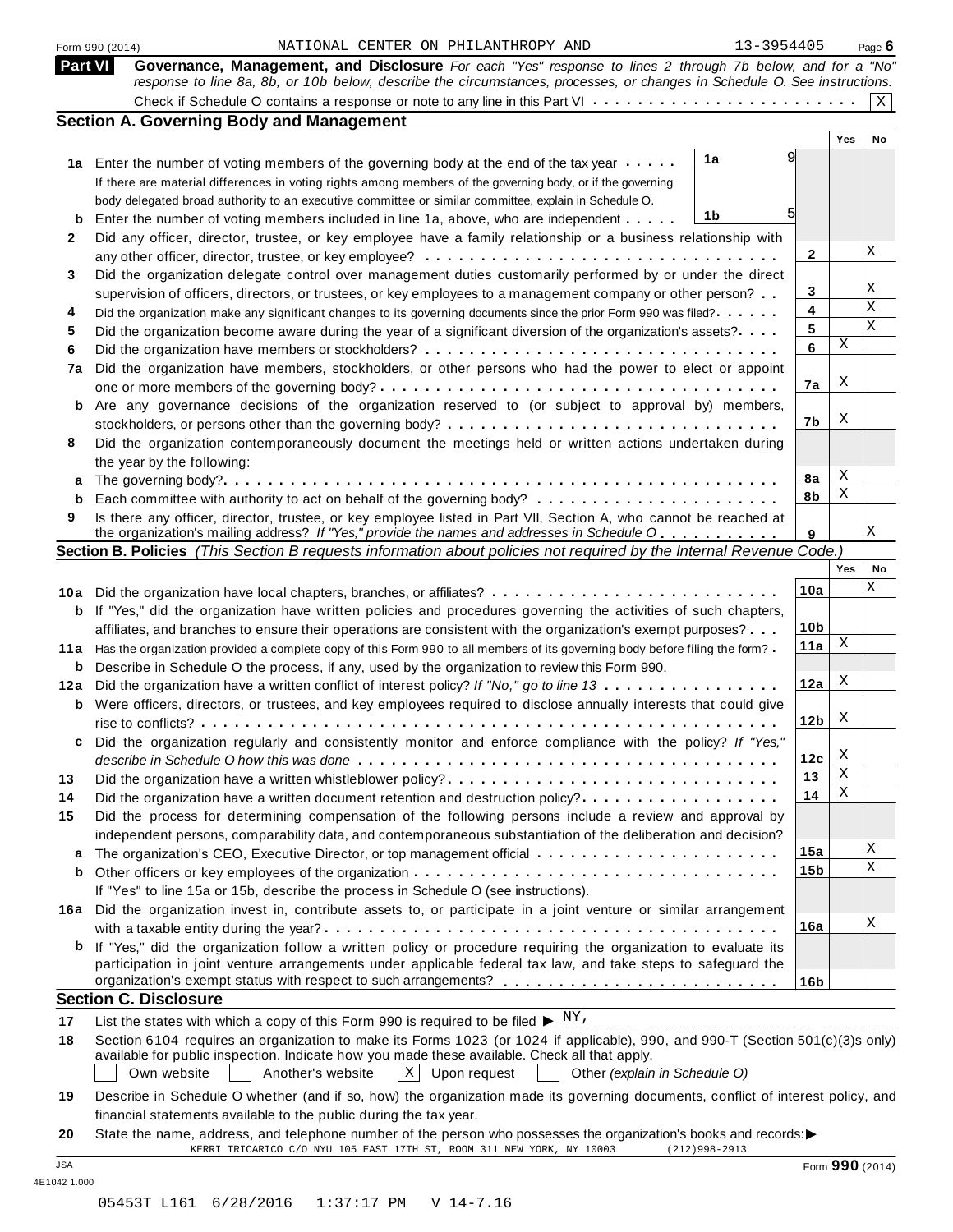⊤

|--|

| <b>Part VII</b>          | Compensation of Officers, Directors, Trustees, Key Employees, Highest Compensated Employees, and<br><b>Independent Contractors</b> |
|--------------------------|------------------------------------------------------------------------------------------------------------------------------------|
|                          | Check if Schedule O contains a response or note to any line in this Part VII                                                       |
|                          | Section A. Officers, Directors, Trustees, Key Employees, and Highest Compensated Employees                                         |
|                          | 1a Complete this table for all persons required to be listed. Report compensation for the calendar year ending with or within the  |
| organization's tax year. |                                                                                                                                    |

anization's lax year.<br>● List all of the organization's **current** officers, directors, trustees (whether individuals or organizations), regardless of amount of<br>nnensation Enter -0- in columns (D) (E) and (E) if no compensa compensation. Enter -0- in columns (D), (E), and (F) if no compensation was paid.

• List all of the organization's **current** key employees, if any. See instructions for definition of "key employee."<br>● List the experientials five expect highest expressed explores (other than an efficer director of

⊤

• List all of the organization's **current** key employees, if any. See instructions for definition of key employee.<br>• List the organization's five **current** highest compensated employees (other than an officer, director, tr who received reportable compensation (Box 5 of Form W-2 and/or Box 7 of Form 1099-MISC) of more than \$100,000 from the

organization and any related organizations.<br>• List all of the organization's **former** officers, key employees, and highest compensated employees who received more than<br>\$1.00.000 of reportable componention from the erganiza \$100,000 of reportable compensation from the organization and any related organizations.

% List all of the organization's **former directors or trustees** that received, in the capacity as a former director or trustee of the organization, more than \$10,000 of reportable compensation from the organization and any related organizations.

List persons in the following order: individual trustees or directors; institutional trustees; officers; key employees; highest compensated employees; and former such persons.

┯

Т

Check this box if neither the organization nor any related organization compensated any current officer, director, or trustee.

┱

| (A)<br>Name and Title                                           | (B)<br>Average<br>hours per<br>Week (list any<br>hours for<br>related<br>organizations<br>below dotted<br>line) | Individual trustee<br>  or director | Institutional trustee | Position<br>Officer | (C)<br>Key employee | (do not check more than one<br>box, unless person is both an<br>officer and a director/trustee)<br>Highest compensated<br>employee | Fomer | (D)<br>Reportable<br>compensation<br>from<br>the<br>organization<br>(W-2/1099-MISC) | (E)<br>Reportable<br>compensation from<br>related<br>organizations<br>(W-2/1099-MISC) | (F)<br>Estimated<br>amount of<br>other<br>compensation<br>from the<br>organization<br>and related<br>organizations |
|-----------------------------------------------------------------|-----------------------------------------------------------------------------------------------------------------|-------------------------------------|-----------------------|---------------------|---------------------|------------------------------------------------------------------------------------------------------------------------------------|-------|-------------------------------------------------------------------------------------|---------------------------------------------------------------------------------------|--------------------------------------------------------------------------------------------------------------------|
| (1)PROFESSOR HARVEY P. DALE                                     | 30.00                                                                                                           |                                     |                       |                     |                     |                                                                                                                                    |       |                                                                                     |                                                                                       |                                                                                                                    |
| PRESIDENT/DIRECTOR                                              | 10.00                                                                                                           | Χ                                   |                       | Χ                   |                     |                                                                                                                                    |       | 0                                                                                   | 208,823.                                                                              | 28,596.                                                                                                            |
| (2) LESTER POLLACK ESQ<br>CHAIRMAN                              | 1.00<br>$\mathbf 0$                                                                                             | X                                   |                       | X                   |                     |                                                                                                                                    |       | $\Omega$                                                                            |                                                                                       | $\Omega$                                                                                                           |
| (3)S. ANDREW SCHAFFER ESQ                                       | 1.00                                                                                                            |                                     |                       |                     |                     |                                                                                                                                    |       |                                                                                     |                                                                                       |                                                                                                                    |
| <b>DIRECTOR</b>                                                 | 10.00                                                                                                           | Χ                                   |                       |                     |                     |                                                                                                                                    |       | 0                                                                                   | 4,744.                                                                                | <sup>n</sup>                                                                                                       |
| (4) PROFESSOR JOHN G. SIMON                                     | 1.00                                                                                                            |                                     |                       |                     |                     |                                                                                                                                    |       |                                                                                     |                                                                                       |                                                                                                                    |
| <b>DIRECTOR</b>                                                 | $\mathbf 0$                                                                                                     | X                                   |                       |                     |                     |                                                                                                                                    |       | $\Omega$                                                                            | O                                                                                     | $\Omega$                                                                                                           |
| (5) BONNIE S. BRIER ESQ                                         | 1.00                                                                                                            |                                     |                       |                     |                     |                                                                                                                                    |       |                                                                                     |                                                                                       |                                                                                                                    |
| <b>DIRECTOR</b>                                                 | 40.00                                                                                                           | X                                   |                       |                     |                     |                                                                                                                                    |       | $\Omega$                                                                            | 620,546.                                                                              | 26,930.                                                                                                            |
| (6) DEAN TREVOR W. MORRISON                                     | 1.00                                                                                                            |                                     |                       |                     |                     |                                                                                                                                    |       |                                                                                     |                                                                                       |                                                                                                                    |
| <b>DIRECTOR</b>                                                 | 40.00                                                                                                           | Χ                                   |                       |                     |                     |                                                                                                                                    |       | 0                                                                                   | 712,035.                                                                              | 31,881.                                                                                                            |
| (7) PROFESSOR HARVEY J. GOLDSCHMID<br>DIRECTOR (THROUGH 2/2015) | 1.00<br>0                                                                                                       | Χ                                   |                       |                     |                     |                                                                                                                                    |       | 0                                                                                   |                                                                                       | $\Omega$                                                                                                           |
| (8) SUZANNE ROSS MCDOWELL, ESQ                                  | 1.00                                                                                                            |                                     |                       |                     |                     |                                                                                                                                    |       |                                                                                     |                                                                                       |                                                                                                                    |
| <b>DIRECTOR</b>                                                 | 0                                                                                                               | Χ                                   |                       |                     |                     |                                                                                                                                    |       | 0                                                                                   | O                                                                                     | 0                                                                                                                  |
| (9) CELIA A. ROADY, ESQ                                         | 1.00                                                                                                            |                                     |                       |                     |                     |                                                                                                                                    |       |                                                                                     |                                                                                       |                                                                                                                    |
| <b>DIRECTOR</b>                                                 | 0                                                                                                               | Χ                                   |                       |                     |                     |                                                                                                                                    |       | 0                                                                                   |                                                                                       | 0                                                                                                                  |
| $(10)$ JONATHAN A. SMALL, ESQ                                   | 1.00                                                                                                            |                                     |                       |                     |                     |                                                                                                                                    |       |                                                                                     |                                                                                       |                                                                                                                    |
| <b>DIRECTOR</b>                                                 | 0                                                                                                               | Χ                                   |                       |                     |                     |                                                                                                                                    |       | $\Omega$                                                                            | U                                                                                     | $\Omega$                                                                                                           |
| (11) PROFESSOR JILL S MANNY                                     | 20.00                                                                                                           |                                     |                       |                     |                     |                                                                                                                                    |       |                                                                                     |                                                                                       |                                                                                                                    |
| SECRETARY/TREASURER/EXEC DIR                                    | 20.00                                                                                                           |                                     |                       | X                   |                     |                                                                                                                                    |       | $\Omega$                                                                            | 138,216.                                                                              | 33,503.                                                                                                            |
| (12)                                                            |                                                                                                                 |                                     |                       |                     |                     |                                                                                                                                    |       |                                                                                     |                                                                                       |                                                                                                                    |
| (13)                                                            |                                                                                                                 |                                     |                       |                     |                     |                                                                                                                                    |       |                                                                                     |                                                                                       |                                                                                                                    |
| (14)                                                            |                                                                                                                 |                                     |                       |                     |                     |                                                                                                                                    |       |                                                                                     |                                                                                       |                                                                                                                    |

4E1041 1.000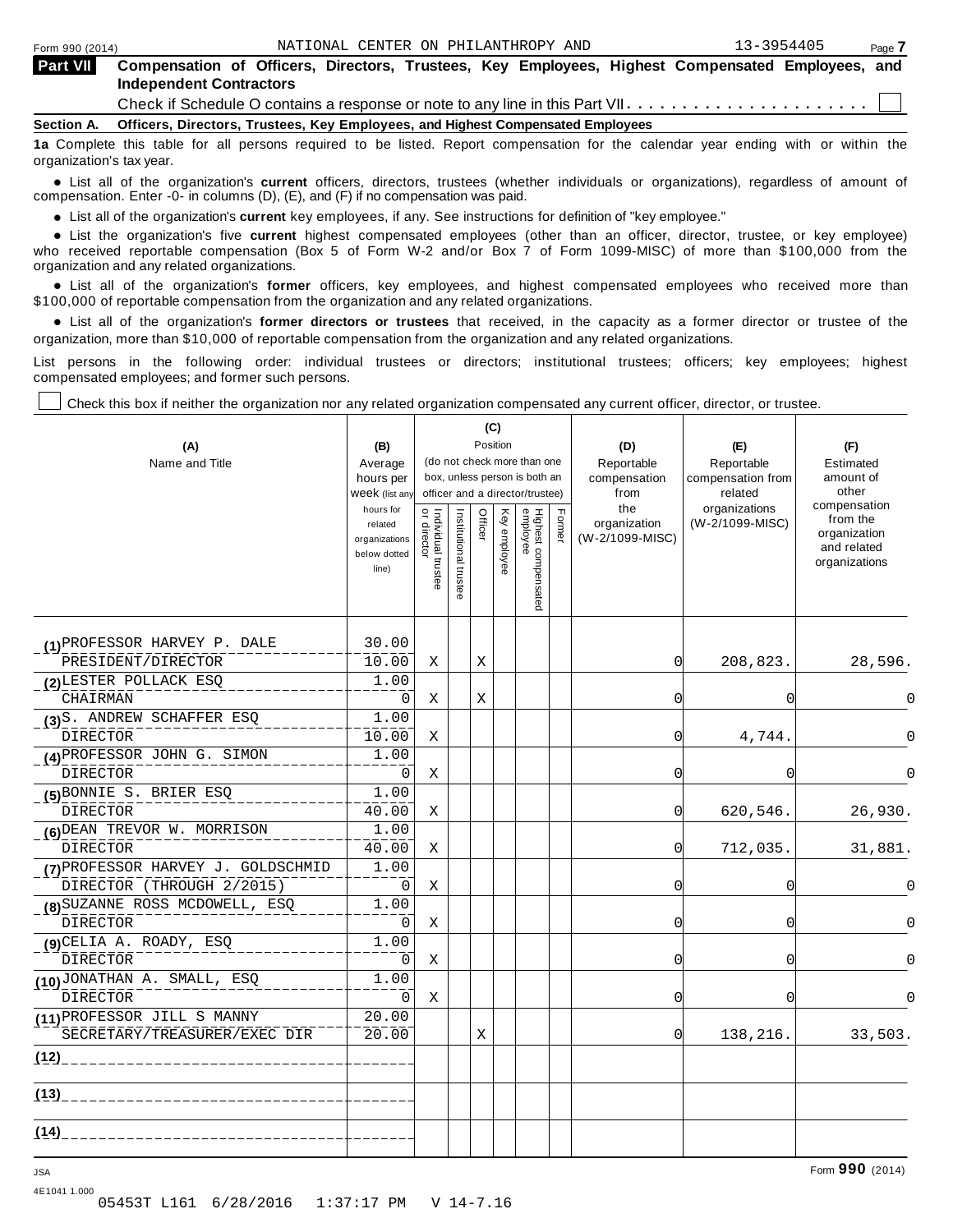#### NATIONAL CENTER ON PHILANTHROPY AND 13-3954405

**Part VII Section A. Officers, Directors, Trustees, Key Employees, and Highest Compensated Employees** *(continued)*

Form <sup>990</sup> (2014) Page **8**

| (A)<br>(C)<br>(D)<br>(E)<br>(B)<br>Reportable<br>Reportable<br>Name and title<br>Position<br>Average<br>(do not check more than one<br>compensation<br>compensation from<br>hours per<br>box, unless person is both an<br>week (list any<br>from<br>related<br>officer and a director/trustee)<br>hours for<br>organizations<br>the<br>Highest compensated<br>employee<br>윽<br>Officer<br>Former<br>Individual trustee<br>Institutional trustee<br>Key employee<br>related<br>(W-2/1099-MISC)<br>organization<br>director<br>organizations<br>(W-2/1099-MISC)<br>below dotted<br>line) |                                                                                                                                                                                                                                                    |  |  |   |  |  |  |  |                                |            |          |                     | (F)<br>Estimated<br>amount of<br>other<br>compensation<br>from the<br>organization<br>and related<br>organizations |   |
|----------------------------------------------------------------------------------------------------------------------------------------------------------------------------------------------------------------------------------------------------------------------------------------------------------------------------------------------------------------------------------------------------------------------------------------------------------------------------------------------------------------------------------------------------------------------------------------|----------------------------------------------------------------------------------------------------------------------------------------------------------------------------------------------------------------------------------------------------|--|--|---|--|--|--|--|--------------------------------|------------|----------|---------------------|--------------------------------------------------------------------------------------------------------------------|---|
|                                                                                                                                                                                                                                                                                                                                                                                                                                                                                                                                                                                        |                                                                                                                                                                                                                                                    |  |  |   |  |  |  |  |                                |            |          |                     |                                                                                                                    |   |
|                                                                                                                                                                                                                                                                                                                                                                                                                                                                                                                                                                                        |                                                                                                                                                                                                                                                    |  |  |   |  |  |  |  |                                |            |          |                     |                                                                                                                    |   |
|                                                                                                                                                                                                                                                                                                                                                                                                                                                                                                                                                                                        |                                                                                                                                                                                                                                                    |  |  |   |  |  |  |  |                                |            |          |                     |                                                                                                                    |   |
|                                                                                                                                                                                                                                                                                                                                                                                                                                                                                                                                                                                        |                                                                                                                                                                                                                                                    |  |  |   |  |  |  |  |                                |            |          |                     |                                                                                                                    |   |
|                                                                                                                                                                                                                                                                                                                                                                                                                                                                                                                                                                                        |                                                                                                                                                                                                                                                    |  |  |   |  |  |  |  |                                |            |          |                     |                                                                                                                    |   |
|                                                                                                                                                                                                                                                                                                                                                                                                                                                                                                                                                                                        |                                                                                                                                                                                                                                                    |  |  |   |  |  |  |  |                                |            |          |                     |                                                                                                                    |   |
|                                                                                                                                                                                                                                                                                                                                                                                                                                                                                                                                                                                        |                                                                                                                                                                                                                                                    |  |  |   |  |  |  |  |                                |            |          |                     |                                                                                                                    |   |
|                                                                                                                                                                                                                                                                                                                                                                                                                                                                                                                                                                                        |                                                                                                                                                                                                                                                    |  |  |   |  |  |  |  |                                |            |          |                     |                                                                                                                    |   |
|                                                                                                                                                                                                                                                                                                                                                                                                                                                                                                                                                                                        |                                                                                                                                                                                                                                                    |  |  |   |  |  |  |  |                                |            |          |                     |                                                                                                                    |   |
|                                                                                                                                                                                                                                                                                                                                                                                                                                                                                                                                                                                        |                                                                                                                                                                                                                                                    |  |  |   |  |  |  |  |                                |            |          |                     |                                                                                                                    |   |
|                                                                                                                                                                                                                                                                                                                                                                                                                                                                                                                                                                                        |                                                                                                                                                                                                                                                    |  |  |   |  |  |  |  |                                |            |          |                     |                                                                                                                    |   |
| 1b Sub-total                                                                                                                                                                                                                                                                                                                                                                                                                                                                                                                                                                           | .<br>c Total from continuation sheets to Part VII, Section A                                                                                                                                                                                       |  |  |   |  |  |  |  | 0 <br>$\Omega$                 | 1,684,364. | $\Omega$ |                     | 120,910.                                                                                                           |   |
|                                                                                                                                                                                                                                                                                                                                                                                                                                                                                                                                                                                        | d Total (add lines 1b and 1c)                                                                                                                                                                                                                      |  |  |   |  |  |  |  | $\Omega$                       | 1,684,364. |          |                     | 120,910.                                                                                                           |   |
| 2                                                                                                                                                                                                                                                                                                                                                                                                                                                                                                                                                                                      | Total number of individuals (including but not limited to those listed above) who received more than \$100,000 of<br>reportable compensation from the organization ▶                                                                               |  |  | 0 |  |  |  |  |                                |            |          |                     |                                                                                                                    |   |
|                                                                                                                                                                                                                                                                                                                                                                                                                                                                                                                                                                                        |                                                                                                                                                                                                                                                    |  |  |   |  |  |  |  |                                |            |          |                     | Yes No                                                                                                             |   |
| 3                                                                                                                                                                                                                                                                                                                                                                                                                                                                                                                                                                                      | Did the organization list any former officer, director, or trustee, key employee, or highest compensated<br>employee on line 1a? If "Yes," complete Schedule J for such individual                                                                 |  |  |   |  |  |  |  |                                |            |          | 3                   |                                                                                                                    | Χ |
| 4                                                                                                                                                                                                                                                                                                                                                                                                                                                                                                                                                                                      | For any individual listed on line 1a, is the sum of reportable compensation and other compensation from the<br>organization and related organizations greater than \$150,000? If "Yes," complete Schedule J for such                               |  |  |   |  |  |  |  |                                |            |          |                     |                                                                                                                    |   |
|                                                                                                                                                                                                                                                                                                                                                                                                                                                                                                                                                                                        |                                                                                                                                                                                                                                                    |  |  |   |  |  |  |  |                                |            |          | 4                   | Χ                                                                                                                  |   |
| 5                                                                                                                                                                                                                                                                                                                                                                                                                                                                                                                                                                                      | Did any person listed on line 1a receive or accrue compensation from any unrelated organization or individual<br>for services rendered to the organization? If "Yes," complete Schedule J for such person                                          |  |  |   |  |  |  |  |                                |            |          | 5                   |                                                                                                                    | Χ |
| <b>Section B. Independent Contractors</b>                                                                                                                                                                                                                                                                                                                                                                                                                                                                                                                                              |                                                                                                                                                                                                                                                    |  |  |   |  |  |  |  |                                |            |          |                     |                                                                                                                    |   |
| year.                                                                                                                                                                                                                                                                                                                                                                                                                                                                                                                                                                                  | 1 Complete this table for your five highest compensated independent contractors that received more than \$100,000 of<br>compensation from the organization. Report compensation for the calendar year ending with or within the organization's tax |  |  |   |  |  |  |  |                                |            |          |                     |                                                                                                                    |   |
|                                                                                                                                                                                                                                                                                                                                                                                                                                                                                                                                                                                        | (A)<br>Name and business address                                                                                                                                                                                                                   |  |  |   |  |  |  |  | (B)<br>Description of services |            |          | (C)<br>Compensation |                                                                                                                    |   |
|                                                                                                                                                                                                                                                                                                                                                                                                                                                                                                                                                                                        |                                                                                                                                                                                                                                                    |  |  |   |  |  |  |  |                                |            |          |                     |                                                                                                                    |   |
|                                                                                                                                                                                                                                                                                                                                                                                                                                                                                                                                                                                        |                                                                                                                                                                                                                                                    |  |  |   |  |  |  |  |                                |            |          |                     |                                                                                                                    |   |

**2** Total number of independent contractors (including but not limited to those listed above) who received more than \$100,000 in compensation from the organization  $\blacktriangleright$ <br>4E1055 1.000 0

| JSA         |  |  | Form $990$ (2014) |
|-------------|--|--|-------------------|
| 4E10551.000 |  |  |                   |
|             |  |  |                   |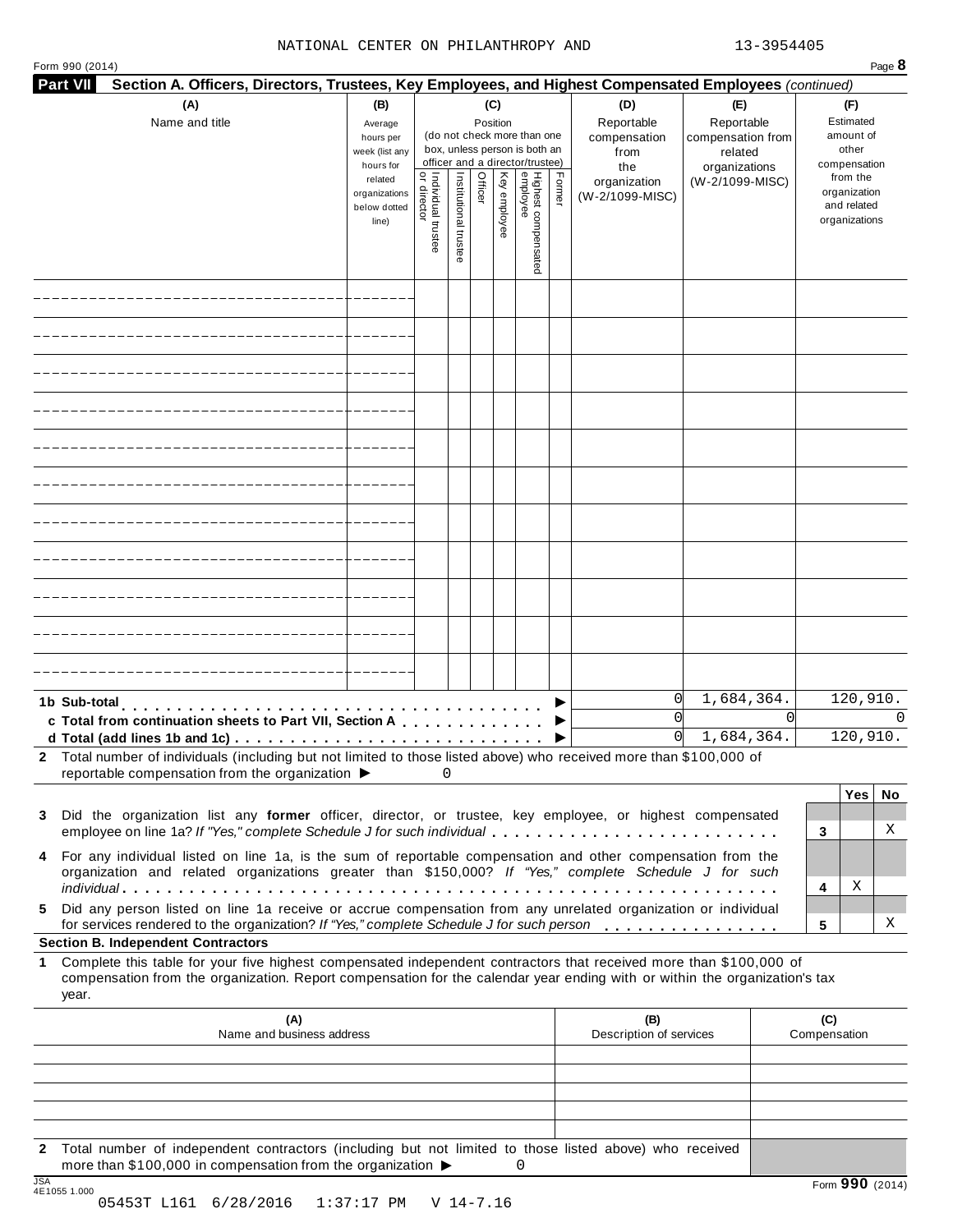| Form 990 (2014)                                                  |                                              | NATIONAL CENTER ON PHILANTHROPY AND                                                                                                                                                                                                                                                                                                                                                                                                                                                                                                          | 13-3954405                                        | Page 9                    |                                                    |                                         |                                                                  |
|------------------------------------------------------------------|----------------------------------------------|----------------------------------------------------------------------------------------------------------------------------------------------------------------------------------------------------------------------------------------------------------------------------------------------------------------------------------------------------------------------------------------------------------------------------------------------------------------------------------------------------------------------------------------------|---------------------------------------------------|---------------------------|----------------------------------------------------|-----------------------------------------|------------------------------------------------------------------|
|                                                                  | <b>Part VIII</b>                             | <b>Statement of Revenue</b>                                                                                                                                                                                                                                                                                                                                                                                                                                                                                                                  |                                                   |                           |                                                    |                                         |                                                                  |
|                                                                  |                                              |                                                                                                                                                                                                                                                                                                                                                                                                                                                                                                                                              |                                                   |                           |                                                    |                                         |                                                                  |
|                                                                  |                                              |                                                                                                                                                                                                                                                                                                                                                                                                                                                                                                                                              |                                                   | (A)<br>Total revenue      | (B)<br>Related or<br>exempt<br>function<br>revenue | (C)<br>Unrelated<br>business<br>revenue | (D)<br>Revenue<br>excluded from tax<br>under sections<br>512-514 |
| <b>Contributions, Gifts, Grants</b><br>and Other Similar Amounts | 1а<br>b<br>c<br>d<br>е<br>f<br>g<br>h.<br>2a | 1a<br>Federated campaigns<br>1 b<br>Membership dues<br>1c<br>Fundraising events <b>Fundraising</b><br>1d<br>Related organizations <b>and the set of the set of the set of the set of the set of the set of the set of the set of the set of the set of the set of the set of the set of the set of the set of the set of the set of the set </b><br>1е<br>Government grants (contributions).<br>All other contributions, gifts, grants,<br>1f<br>and similar amounts not included above<br>Noncash contributions included in lines 1a-1f: \$ | 290,000.<br>417,750.<br>▶<br><b>Business Code</b> | 707,750.                  |                                                    |                                         |                                                                  |
| Program Service Revenue                                          | b<br>c<br>d<br>е<br>f                        | the control of the control of the control of the control of the control of the control of<br>the control of the control of the control of the control of the control of<br>All other program service revenue                                                                                                                                                                                                                                                                                                                                 |                                                   |                           |                                                    |                                         |                                                                  |
|                                                                  | g                                            | Total. Add lines 2a-2f ▶                                                                                                                                                                                                                                                                                                                                                                                                                                                                                                                     |                                                   | $\Omega$                  |                                                    |                                         |                                                                  |
|                                                                  | 3<br>4<br>5                                  | (including dividends,<br>Investment<br>income<br>and other similar amounts).<br>Income from investment of tax-exempt bond proceeds $\blacktriangleright$<br>(i) Real                                                                                                                                                                                                                                                                                                                                                                         | interest,<br>(ii) Personal                        | 126,353.<br>0<br>$\Omega$ |                                                    |                                         | 126,353.                                                         |
|                                                                  | 6a<br>b<br>c<br>d<br>7а                      | Gross rents <b>Container and Container</b><br>Less: rental expenses<br>Rental income or (loss)<br>Net rental income or (loss) ▶<br>(i) Securities<br>Gross amount from sales of<br>assets other than inventory<br>684,043.                                                                                                                                                                                                                                                                                                                   | (ii) Other                                        | 0                         |                                                    |                                         |                                                                  |
|                                                                  | b<br>c<br>d                                  | Less: cost or other basis<br>450,759.<br>and sales expenses<br>Gain or (loss) $\cdots$ $\cdots$ $\qquad \qquad$ 233, 284.<br>Net gain or (loss) $\cdots$ $\cdots$ $\cdots$ $\cdots$ $\cdots$ $\cdots$                                                                                                                                                                                                                                                                                                                                        |                                                   | 233, 284.                 |                                                    |                                         | 233, 284.                                                        |
| <b>Other Revenue</b>                                             | 8а                                           | Gross income from fundraising<br>events (not including \$<br>of contributions reported on line 1c).<br>See Part IV, line 18 $\ldots$ $\ldots$ $\ldots$ a                                                                                                                                                                                                                                                                                                                                                                                     |                                                   |                           |                                                    |                                         |                                                                  |
|                                                                  | b                                            | Less: direct expenses b                                                                                                                                                                                                                                                                                                                                                                                                                                                                                                                      |                                                   |                           |                                                    |                                         |                                                                  |
|                                                                  | c<br>9а                                      | Net income or (loss) from fundraising events ________<br>Gross income from gaming activities.<br>See Part IV, line 19 a <b>  _ _ _ _ _ _ _ _ _ _ _</b>                                                                                                                                                                                                                                                                                                                                                                                       |                                                   |                           |                                                    |                                         |                                                                  |
|                                                                  | b<br>c                                       | Less: direct expenses b<br>Net income or (loss) from gaming activities ________ ▶                                                                                                                                                                                                                                                                                                                                                                                                                                                            |                                                   | $\Omega$                  |                                                    |                                         |                                                                  |
|                                                                  | 10a                                          | Gross sales of inventory, less<br>returns and allowances $a \mid$                                                                                                                                                                                                                                                                                                                                                                                                                                                                            |                                                   |                           |                                                    |                                         |                                                                  |
|                                                                  | b                                            | Net income or (loss) from sales of inventory <b>every</b> be ■                                                                                                                                                                                                                                                                                                                                                                                                                                                                               |                                                   | $\Omega$                  |                                                    |                                         |                                                                  |
|                                                                  |                                              | Miscellaneous Revenue                                                                                                                                                                                                                                                                                                                                                                                                                                                                                                                        | <b>Business Code</b>                              |                           |                                                    |                                         |                                                                  |
|                                                                  | 11a                                          | <u> 1989 - Johann John Stone, markin film yn y brening yn y brening yn y brening yn y brening y brening yn y bre</u>                                                                                                                                                                                                                                                                                                                                                                                                                         |                                                   |                           |                                                    |                                         |                                                                  |
|                                                                  | b                                            | the control of the control of the control of the control of the control of the control of                                                                                                                                                                                                                                                                                                                                                                                                                                                    |                                                   |                           |                                                    |                                         |                                                                  |
|                                                                  | c<br>d                                       | the contract of the contract of the contract of the<br>All other revenue                                                                                                                                                                                                                                                                                                                                                                                                                                                                     |                                                   |                           |                                                    |                                         |                                                                  |
|                                                                  | е                                            |                                                                                                                                                                                                                                                                                                                                                                                                                                                                                                                                              |                                                   | $\Omega$                  |                                                    |                                         |                                                                  |
|                                                                  | 12                                           |                                                                                                                                                                                                                                                                                                                                                                                                                                                                                                                                              |                                                   | 1,067,387.                |                                                    |                                         | 359,637.                                                         |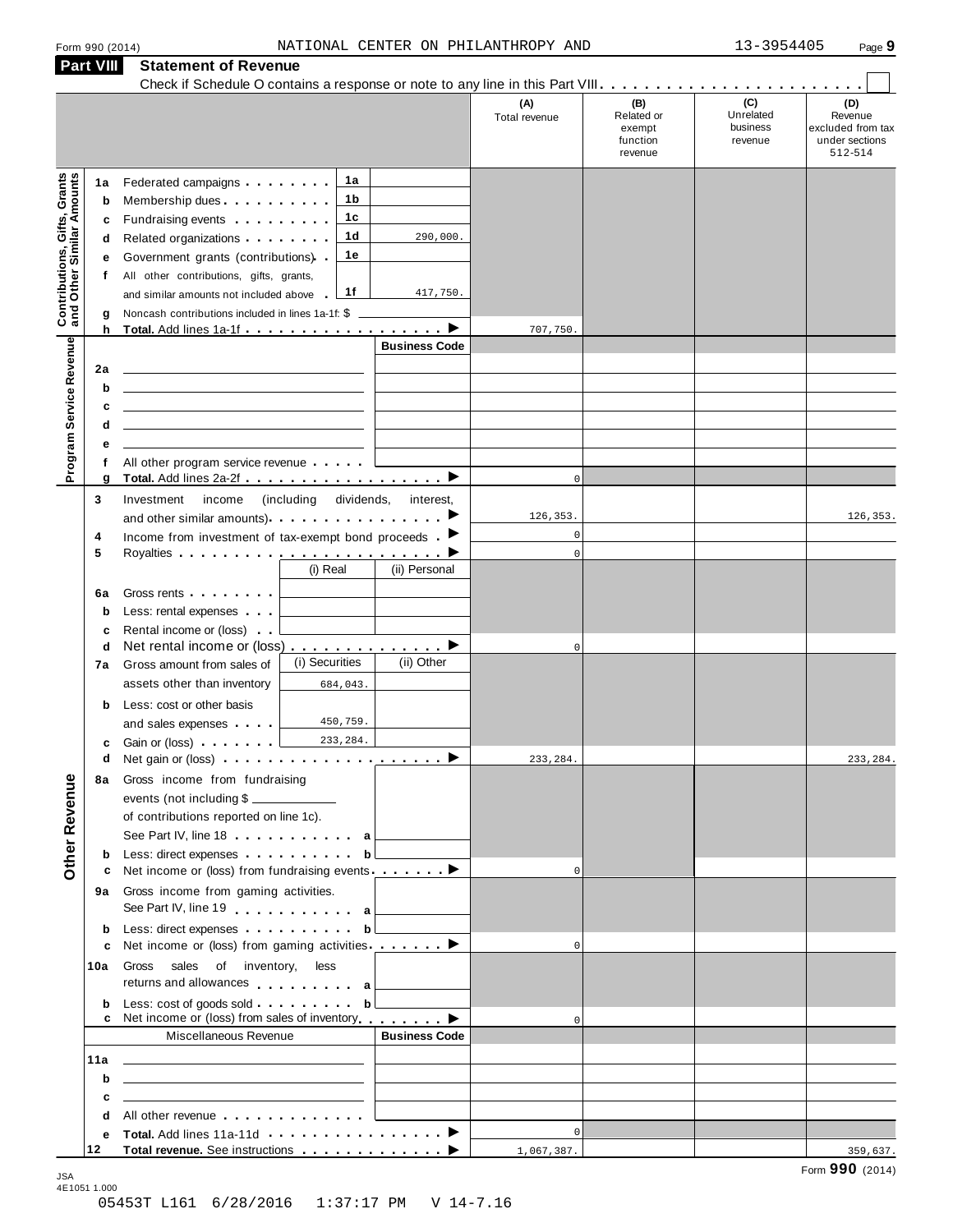|            | <b>Part IX Statement of Functional Expenses</b>                                                                                                                                                                                                                               |                                  |                                    |                                           |                                |  |  |  |
|------------|-------------------------------------------------------------------------------------------------------------------------------------------------------------------------------------------------------------------------------------------------------------------------------|----------------------------------|------------------------------------|-------------------------------------------|--------------------------------|--|--|--|
|            | Section 501(c)(3) and 501(c)(4) organizations must complete all columns. All other organizations must complete column (A).                                                                                                                                                    |                                  |                                    |                                           |                                |  |  |  |
|            |                                                                                                                                                                                                                                                                               |                                  |                                    |                                           |                                |  |  |  |
|            | Do not include amounts reported on lines 6b, 7b,<br>8b, 9b, and 10b of Part VIII.                                                                                                                                                                                             | (A)<br>Total expenses            | (B)<br>Program service<br>expenses | (C)<br>Management and<br>general expenses | (D)<br>Fundraising<br>expenses |  |  |  |
|            | 1 Grants and other assistance to domestic organizations<br>and domestic governments. See Part IV, line 21                                                                                                                                                                     | 100,000.                         | 100,000.                           |                                           |                                |  |  |  |
|            |                                                                                                                                                                                                                                                                               |                                  |                                    |                                           |                                |  |  |  |
|            | 2 Grants and other assistance to domestic<br>individuals. See Part IV, line 22                                                                                                                                                                                                | 0                                |                                    |                                           |                                |  |  |  |
|            | 3 Grants and other assistance to foreign                                                                                                                                                                                                                                      |                                  |                                    |                                           |                                |  |  |  |
|            | organizations, foreign governments, and foreign                                                                                                                                                                                                                               |                                  |                                    |                                           |                                |  |  |  |
|            | individuals. See Part IV, lines 15 and 16                                                                                                                                                                                                                                     | 01                               |                                    |                                           |                                |  |  |  |
|            | 4 Benefits paid to or for members                                                                                                                                                                                                                                             | $\Omega$                         |                                    |                                           |                                |  |  |  |
|            | 5 Compensation of current officers, directors,<br>trustees, and key employees                                                                                                                                                                                                 | O                                |                                    |                                           |                                |  |  |  |
|            | 6 Compensation not included above, to disqualified                                                                                                                                                                                                                            |                                  |                                    |                                           |                                |  |  |  |
|            | persons (as defined under section 4958(f)(1)) and<br>persons described in section 4958(c)(3)(B)                                                                                                                                                                               | Ol                               |                                    |                                           |                                |  |  |  |
|            | 7 Other salaries and wages                                                                                                                                                                                                                                                    | $\Omega$                         |                                    |                                           |                                |  |  |  |
|            | 8 Pension plan accruals and contributions (include                                                                                                                                                                                                                            |                                  |                                    |                                           |                                |  |  |  |
|            | section 401(k) and 403(b) employer contributions)                                                                                                                                                                                                                             | 0                                |                                    |                                           |                                |  |  |  |
|            | 9 Other employee benefits                                                                                                                                                                                                                                                     | <sub>0</sub>                     |                                    |                                           |                                |  |  |  |
| 10         |                                                                                                                                                                                                                                                                               | $\Omega$                         |                                    |                                           |                                |  |  |  |
| 11         | Fees for services (non-employees):                                                                                                                                                                                                                                            |                                  |                                    |                                           |                                |  |  |  |
|            | a Management                                                                                                                                                                                                                                                                  | 0                                |                                    |                                           |                                |  |  |  |
|            |                                                                                                                                                                                                                                                                               | $\Omega$                         |                                    |                                           |                                |  |  |  |
|            | c Accounting entries and the set of the set of the set of the set of the set of the set of the set of the set of the set of the set of the set of the set of the set of the set of the set of the set of the set of the set of                                                | 14,275.                          |                                    | 14,275.                                   |                                |  |  |  |
|            | d Lobbying                                                                                                                                                                                                                                                                    | 0                                |                                    |                                           |                                |  |  |  |
|            | e Professional fundraising services. See Part IV, line 17                                                                                                                                                                                                                     | $\Omega$                         |                                    |                                           |                                |  |  |  |
|            | f Investment management fees                                                                                                                                                                                                                                                  | 843.                             |                                    | 843.                                      |                                |  |  |  |
|            | <b>g</b> Other. (If line 11g amount exceeds 10% of line 25, column                                                                                                                                                                                                            |                                  |                                    |                                           |                                |  |  |  |
|            | (A) amount, list line 11g expenses on Schedule O.)                                                                                                                                                                                                                            | 0                                |                                    |                                           |                                |  |  |  |
|            | 12 Advertising and promotion                                                                                                                                                                                                                                                  | Ωl                               |                                    |                                           |                                |  |  |  |
| 13         | Office expenses expenses                                                                                                                                                                                                                                                      | 8,001.                           | 7,176.                             | 394.                                      | 431.                           |  |  |  |
| 14         | Information technology experience in the set of the set of the set of the set of the set of the set of the set of the set of the set of the set of the set of the set of the set of the set of the set of the set of the set o                                                | 6,300.                           | 5,231.                             | 511.                                      | 558.                           |  |  |  |
| 15         | Royalties <b>Royalties Royalties Royalties Royalties Royalties Royalties Royalties Royalties Royalties Royalties Royalties Royalties Royalties Royalties Royalties Royalties Royalties Royalti</b>                                                                            | 0l                               |                                    |                                           |                                |  |  |  |
| 16         | Occupancy experience and the control of the set of the set of the set of the set of the set of the set of the                                                                                                                                                                 | 63,000.<br>$\overline{54,811}$ . | 52,313.                            | 5,105.                                    | 5,582.                         |  |  |  |
|            |                                                                                                                                                                                                                                                                               |                                  | 54,811.                            |                                           |                                |  |  |  |
|            | 18 Payments of travel or entertainment expenses                                                                                                                                                                                                                               |                                  |                                    |                                           |                                |  |  |  |
|            | for any federal, state, or local public officials                                                                                                                                                                                                                             | 0<br>37, 395.                    | 37,395.                            |                                           |                                |  |  |  |
|            | 19 Conferences, conventions, and meetings                                                                                                                                                                                                                                     | 0                                |                                    |                                           |                                |  |  |  |
| 20         |                                                                                                                                                                                                                                                                               | $\Omega$                         |                                    |                                           |                                |  |  |  |
| 21         | Payments to affiliates.                                                                                                                                                                                                                                                       | $\Omega$                         |                                    |                                           |                                |  |  |  |
| 22         | Depreciation, depletion, and amortization                                                                                                                                                                                                                                     | $\Omega$                         |                                    |                                           |                                |  |  |  |
| 23<br>24   | Insurance the contract of the contract of the contract of the contract of the contract of the contract of the contract of the contract of the contract of the contract of the contract of the contract of the contract of the<br>Other expenses. Itemize expenses not covered |                                  |                                    |                                           |                                |  |  |  |
|            | above (List miscellaneous expenses in line 24e. If                                                                                                                                                                                                                            |                                  |                                    |                                           |                                |  |  |  |
|            | line 24e amount exceeds 10% of line 25, column                                                                                                                                                                                                                                |                                  |                                    |                                           |                                |  |  |  |
|            | (A) amount, list line 24e expenses on Schedule O.)                                                                                                                                                                                                                            |                                  |                                    |                                           |                                |  |  |  |
|            | a SALARIES-ALLOCATED FROM NYU                                                                                                                                                                                                                                                 | 465,706.                         | 386,705.                           | 37,740.                                   | 41,261.                        |  |  |  |
|            | <b>b</b> BENEFITS/TAXES-ALLOC FROM NY                                                                                                                                                                                                                                         | 133,443.                         | 110,806.                           | 10,815.                                   | 11,822.                        |  |  |  |
|            | <b>CBOOKS AND PERIODICALS</b>                                                                                                                                                                                                                                                 | 28,511.                          | 28,511.                            |                                           |                                |  |  |  |
|            | dLIBRARY SERVICES                                                                                                                                                                                                                                                             | 13,360.                          | 13,360.                            |                                           |                                |  |  |  |
|            | e All other expenses $\frac{1}{1}$                                                                                                                                                                                                                                            | 6,917.                           | 6,917.                             |                                           |                                |  |  |  |
|            | 25 Total functional expenses. Add lines 1 through 24e                                                                                                                                                                                                                         | 932,562.                         | 803,225.                           | 69,683.                                   | 59,654.                        |  |  |  |
|            | 26 Joint costs. Complete this line only if the                                                                                                                                                                                                                                |                                  |                                    |                                           |                                |  |  |  |
|            | organization reported in column (B) joint costs<br>from a combined educational campaign and                                                                                                                                                                                   |                                  |                                    |                                           |                                |  |  |  |
|            | fundraising solicitation. Check here $\blacktriangleright$<br>if                                                                                                                                                                                                              |                                  |                                    |                                           |                                |  |  |  |
|            | following SOP 98-2 (ASC 958-720)                                                                                                                                                                                                                                              | 0                                |                                    |                                           |                                |  |  |  |
| <b>JSA</b> | 4E1052 1.000                                                                                                                                                                                                                                                                  |                                  |                                    |                                           | Form 990 (2014)                |  |  |  |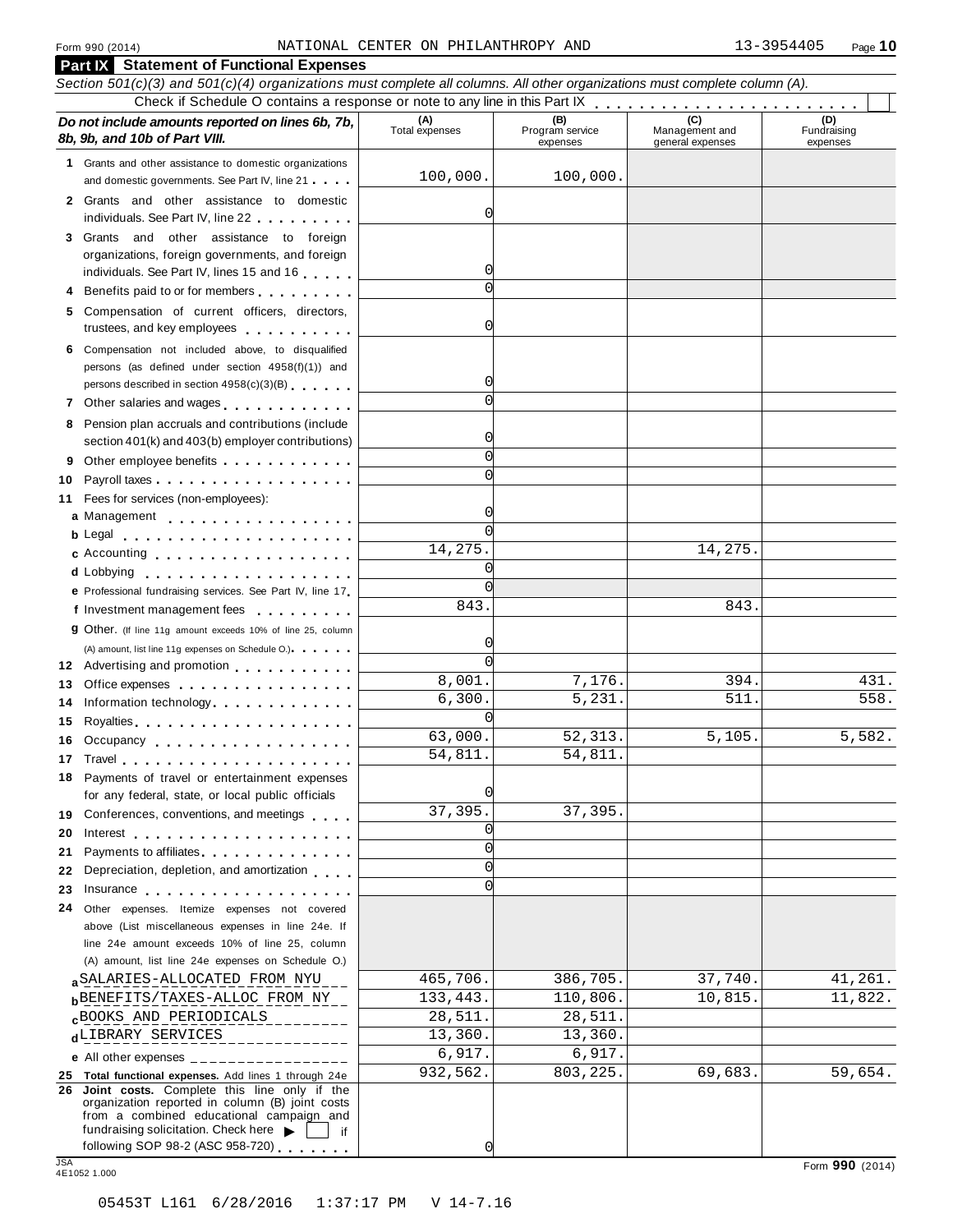| Form 990 (2014) | Page |
|-----------------|------|
|-----------------|------|

|                  |              | Check if Schedule O contains a response or note to any line in this Part X                                                                                                                                                       | (A)               |                |                            |
|------------------|--------------|----------------------------------------------------------------------------------------------------------------------------------------------------------------------------------------------------------------------------------|-------------------|----------------|----------------------------|
|                  |              |                                                                                                                                                                                                                                  |                   |                |                            |
|                  |              |                                                                                                                                                                                                                                  | Beginning of year |                | (B)<br>End of year         |
|                  | 1            |                                                                                                                                                                                                                                  | 174,836.          | $\overline{1}$ | $\overline{231,867}$ .     |
|                  | $\mathbf{2}$ |                                                                                                                                                                                                                                  |                   | $\overline{2}$ | $\Omega$                   |
|                  | 3            |                                                                                                                                                                                                                                  |                   | 3              | $\Omega$                   |
|                  | 4            |                                                                                                                                                                                                                                  |                   | 4              | <sup>0</sup>               |
|                  | 5            | Loans and other receivables from current and former officers, directors,                                                                                                                                                         |                   |                |                            |
|                  |              | trustees, key employees, and highest compensated employees.                                                                                                                                                                      |                   |                |                            |
|                  |              | Complete Part II of Schedule L<br>Loans and other receivables from other disqualified persons (as defined under section                                                                                                          | Ω                 | 5              | <sup>n</sup>               |
|                  | 6            | 4958(f)(1)), persons described in section 4958(c)(3)(B), and contributing employers<br>and sponsoring organizations of section 501(c)(9) voluntary employees' beneficiary                                                        |                   |                | $\Omega$                   |
|                  |              | organizations (see instructions). Complete Part II of Schedule L                                                                                                                                                                 |                   | 6              | <sup>0</sup>               |
| Assets           | 7            |                                                                                                                                                                                                                                  |                   | $\overline{7}$ | $\Omega$                   |
|                  | 8            | Inventories for sale or use enterpreteral resources in the sale or use of the set of the set of the set of the                                                                                                                   |                   | 8              | $\Omega$                   |
|                  | 9            |                                                                                                                                                                                                                                  |                   | 9              |                            |
|                  |              | 10a Land, buildings, and equipment: cost or                                                                                                                                                                                      |                   |                |                            |
|                  |              | other basis. Complete Part VI of Schedule D<br>10a                                                                                                                                                                               |                   |                | <sup>n</sup>               |
|                  |              | <b>b</b> Less: accumulated depreciation <b>10b</b>                                                                                                                                                                               | 6,629,290.        | 910c<br>11     | 6, 138, 252.               |
|                  | 11<br>12     | Investments - publicly traded securities                                                                                                                                                                                         |                   | 12             | <sup>n</sup>               |
|                  | 13           | Investments - other securities. See Part IV, line 11.                                                                                                                                                                            |                   | 13             | $\Omega$                   |
|                  | 14           | Investments - program-related. See Part IV, line 11                                                                                                                                                                              |                   | 14             | $\Omega$                   |
|                  | 15           |                                                                                                                                                                                                                                  |                   | 15             | $\Omega$                   |
|                  | 16           | Total assets. Add lines 1 through 15 (must equal line 34)                                                                                                                                                                        | 6,804,126.        | 16             | $\overline{6, 370, 119}$ . |
|                  | 17           |                                                                                                                                                                                                                                  |                   | 17             | $\Omega$                   |
|                  | 18           |                                                                                                                                                                                                                                  |                   | 18             | $\Omega$                   |
|                  | 19           |                                                                                                                                                                                                                                  |                   | 19             | $\Omega$                   |
|                  | 20           |                                                                                                                                                                                                                                  |                   | 20             | $\Omega$                   |
|                  | 21           | Escrow or custodial account liability. Complete Part IV of Schedule D                                                                                                                                                            |                   | 21             | 0                          |
| Liabilities      | 22           | Loans and other payables to current and former officers, directors,                                                                                                                                                              |                   |                |                            |
|                  |              | trustees, key employees, highest compensated employees, and                                                                                                                                                                      |                   |                |                            |
|                  |              | disqualified persons. Complete Part II of Schedule L.                                                                                                                                                                            |                   | 22             | $\Omega$                   |
|                  | 23           | Secured mortgages and notes payable to unrelated third parties                                                                                                                                                                   |                   | 23             | $\Omega$                   |
|                  | 24           | Unsecured notes and loans payable to unrelated third parties                                                                                                                                                                     |                   | 24             | $\Omega$                   |
|                  | 25           | Other liabilities (including federal income tax, payables to related third                                                                                                                                                       |                   |                |                            |
|                  |              | parties, and other liabilities not included on lines 17-24). Complete Part X                                                                                                                                                     |                   |                |                            |
|                  |              | of Schedule D                                                                                                                                                                                                                    |                   | 25             | 0                          |
|                  | 26           |                                                                                                                                                                                                                                  |                   | 26             | $\Omega$                   |
|                  |              | $\overline{X}$ and<br>Organizations that follow SFAS 117 (ASC 958), check here ▶<br>complete lines 27 through 29, and lines 33 and 34.                                                                                           |                   |                |                            |
|                  | 27           | Unrestricted net assets                                                                                                                                                                                                          | 4,179,583.        | 27             | 3,815,720.                 |
|                  | 28           |                                                                                                                                                                                                                                  | 339,143.          | 28             | 268,999.                   |
|                  | 29           | Permanently restricted net assets<br>interior  interior  interior  interior  interior  interior  interior  interior  interior  interior  interior  interior  interior  interior  interior  interior  interior  interior  interio | 2, 285, 400.      | 29             | 2,285,400.                 |
| or Fund Balances |              | Organizations that do not follow SFAS 117 (ASC 958), check here ▶<br>and<br>complete lines 30 through 34.                                                                                                                        |                   |                |                            |
|                  | 30           |                                                                                                                                                                                                                                  |                   | 30             |                            |
| Assets           | 31           | Paid-in or capital surplus, or land, building, or equipment fund<br>                                                                                                                                                             |                   | 31             |                            |
|                  | 32           | Retained earnings, endowment, accumulated income, or other funds                                                                                                                                                                 |                   | 32             |                            |
| Net              | 33           |                                                                                                                                                                                                                                  | 6,804,126.        | 33             | 6,370,119.                 |
|                  | 34           |                                                                                                                                                                                                                                  | 6,804,126.        | 34             | 6,370,119.                 |

Form **990** (2014)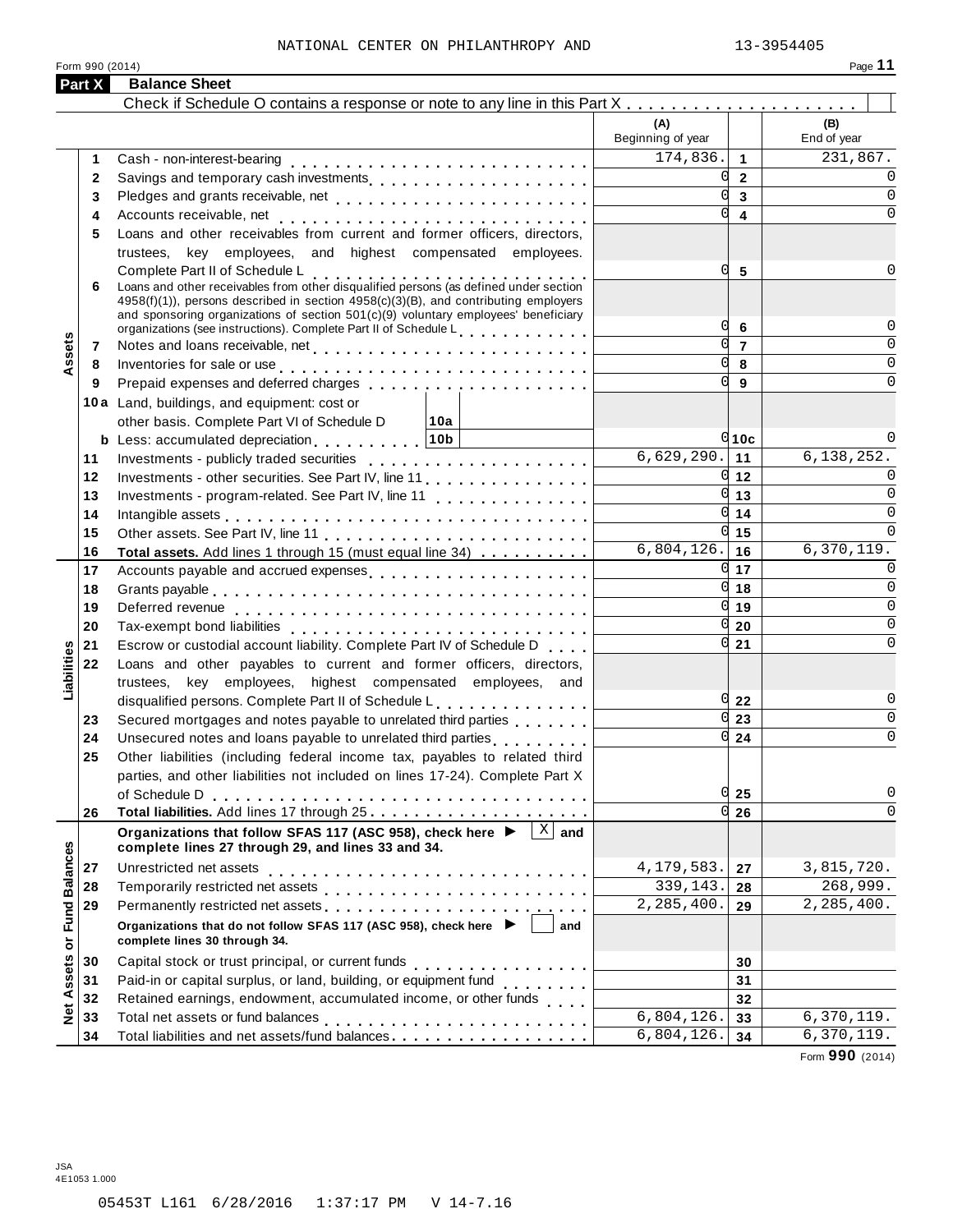|  |  | NATIONAL CENTER ON PHILANTHROPY AND | 13-3954405 |
|--|--|-------------------------------------|------------|
|  |  |                                     |            |

|                 | Form 990 (2014)                                                                                                                                                                                                                                                                                                                                            |                         |                |                  | Page 12      |
|-----------------|------------------------------------------------------------------------------------------------------------------------------------------------------------------------------------------------------------------------------------------------------------------------------------------------------------------------------------------------------------|-------------------------|----------------|------------------|--------------|
| Part XI         | <b>Reconciliation of Net Assets</b>                                                                                                                                                                                                                                                                                                                        |                         |                |                  |              |
|                 | Check if Schedule O contains a response or note to any line in this Part XI                                                                                                                                                                                                                                                                                |                         |                |                  |              |
| 1               |                                                                                                                                                                                                                                                                                                                                                            | $\mathbf{1}$            |                | 1,067,387.       |              |
| 2               |                                                                                                                                                                                                                                                                                                                                                            | $\overline{2}$          |                | 932,562.         |              |
| 3               |                                                                                                                                                                                                                                                                                                                                                            | 134,825.<br>3           |                |                  |              |
| 4               | Net assets or fund balances at beginning of year (must equal Part X, line 33, column (A))                                                                                                                                                                                                                                                                  | $\overline{\mathbf{4}}$ |                | 6,804,126.       |              |
| 5               |                                                                                                                                                                                                                                                                                                                                                            | 5                       |                | $-568,832.$      |              |
| 6               |                                                                                                                                                                                                                                                                                                                                                            | 6                       |                |                  | <sup>0</sup> |
| 7               |                                                                                                                                                                                                                                                                                                                                                            | $\overline{7}$          |                |                  | 0            |
| 8               |                                                                                                                                                                                                                                                                                                                                                            | 8                       |                |                  | $\Omega$     |
| 9               | Other changes in net assets or fund balances (explain in Schedule O)                                                                                                                                                                                                                                                                                       | 9                       |                |                  | $\Omega$     |
| 10              | Net assets or fund balances at end of year. Combine lines 3 through 9 (must equal Part X, line                                                                                                                                                                                                                                                             |                         |                |                  |              |
|                 |                                                                                                                                                                                                                                                                                                                                                            | 10                      |                | 6,370,119.       |              |
| <b>Part XII</b> | <b>Financial Statements and Reporting</b>                                                                                                                                                                                                                                                                                                                  |                         |                |                  |              |
| 1               | $x \mid \text{Accrual}$<br>Accounting method used to prepare the Form 990:     Cash<br>Other<br>If the organization changed its method of accounting from a prior year or checked "Other," explain in<br>Schedule O.                                                                                                                                       |                         |                | Yes <sub>1</sub> | <b>No</b>    |
|                 | 2a Were the organization's financial statements compiled or reviewed by an independent accountant?<br>If "Yes," check a box below to indicate whether the financial statements for the year were compiled or<br>reviewed on a separate basis, consolidated basis, or both:<br>Consolidated basis<br>Separate basis<br>Both consolidated and separate basis |                         | 2a             |                  | X            |
|                 | <b>b</b> Were the organization's financial statements audited by an independent accountant?<br>If "Yes," check a box below to indicate whether the financial statements for the year were audited on a<br>separate basis, consolidated basis, or both:<br>$\lfloor x \rfloor$ Both consolidated and separate basis<br>Consolidated basis<br>Separate basis |                         | 2 <sub>b</sub> | X                |              |
|                 | c If "Yes" to line 2a or 2b, does the organization have a committee that assumes responsibility for oversight<br>of the audit, review, or compilation of its financial statements and selection of an independent accountant?<br>If the organization changed either its oversight process or selection process during the tax year, explain in             |                         |                |                  |              |
|                 | Schedule O.                                                                                                                                                                                                                                                                                                                                                |                         |                |                  |              |
|                 | 3a As a result of a federal award, was the organization required to undergo an audit or audits as set forth in                                                                                                                                                                                                                                             |                         | 3a             |                  | X            |
|                 | <b>b</b> If "Yes," did the organization undergo the required audit or audits? If the organization did not undergo the<br>required audit or audits, explain why in Schedule O and describe any steps taken to undergo such audits.                                                                                                                          |                         | 3b             |                  |              |

Form **990** (2014)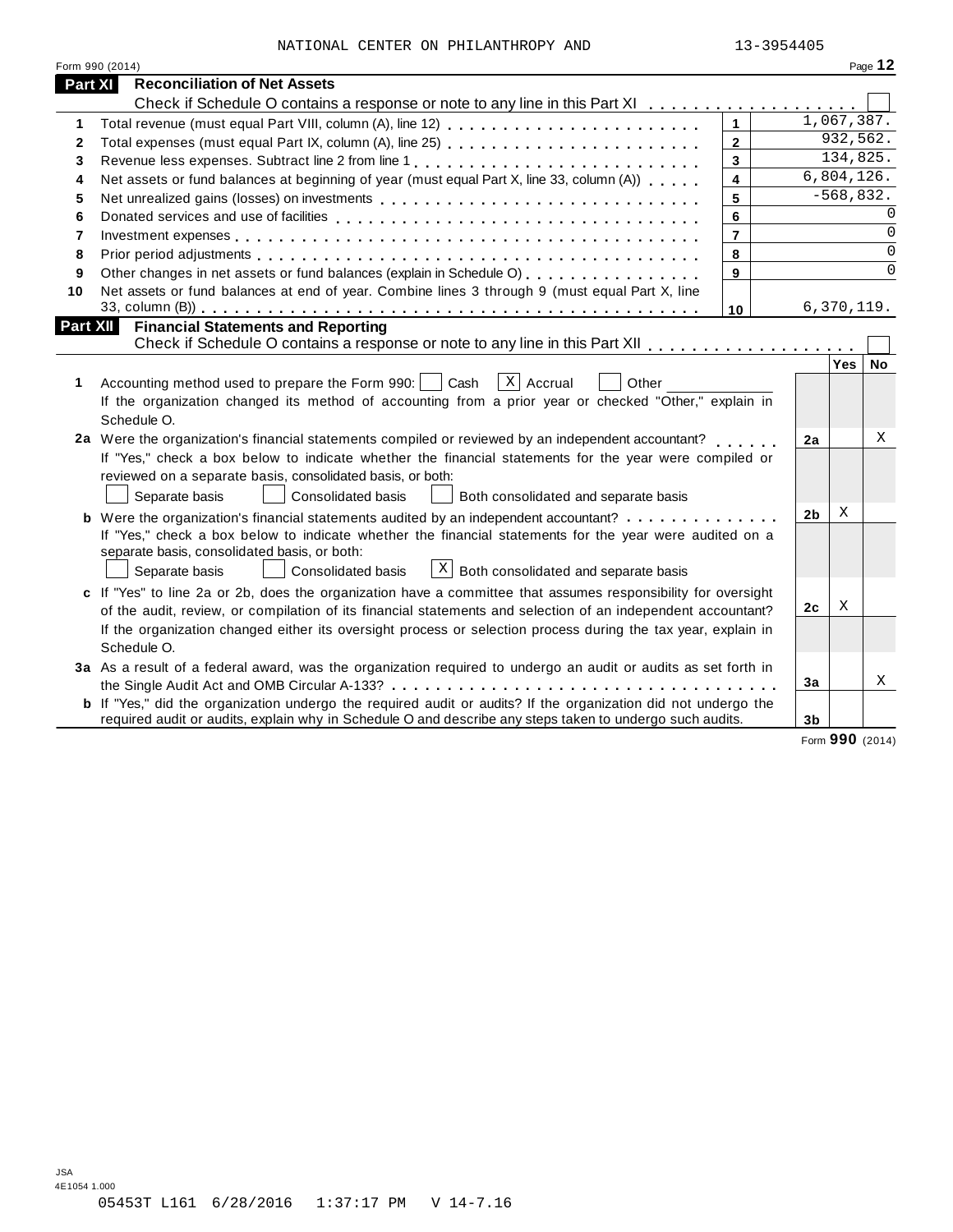**SCHEDULE A Public Charity Status and Public Support**  $\overline{\text{SUSP}}$   $\overline{\text{SUSP}}$   $\overline{\text{SUSP}}$   $\overline{\text{SUSP}}$   $\overline{\text{SUSP}}$   $\overline{\text{SUSP}}$   $\overline{\text{SUSP}}$   $\overline{\text{SUSP}}$   $\overline{\text{SUSP}}$   $\overline{\text{SUSP}}$   $\overline{\text{SUSP}}$   $\overline{\text{SUSP}}$   $\overline{\text{S$ (Form 990 or 990-EZ) Complete if the organization is a section 501(c)(3) organization or a section  $4947(a)(1)$  nonexempt charitable trust. I ■ 4947(a)(1) nonexempt charitable trust.<br>Department of the Treasury ■ ★ Information about Schedule A (Form 990 or 990-EZ) and its instructions is at www.irs.gov/form990. Inspection Department of the Treasury Minister Multic<br>Internal Revenue Service Multicromation about Schedule A (Form 990 or 990-EZ) and its instructions is at www.*irs.gov/form990.*<br>Name of the organization NATIONAL CENTER ON PHILAN **Part I Reason for Public Charity Status** (All organizations must complete this part.) See instructions. The organization is not a private foundation because it is: (For lines 1 through 11, check only one box.) **1 2 3 4 5 6 7 8 9 10 11** X A church, convention of churches, or association of churches described in **section 170(b)(1)(A)(i).** A school described in **section 170(b)(1)(A)(ii).** (Attach Schedule E.) A hospital or a cooperative hospital service organization described in **section 170(b)(1)(A)(iii).** A medical research organization operated in conjunction with a hospital described in **section 170(b)(1)(A)(iii).** Enter the hospital's name, city, and state: An organization operated for the benefit of a college or university owned or operated by a governmental unit described in **section 170(b)(1)(A)(iv).** (Complete Part II.) A federal, state, or local government or governmental unit described in **section 170(b)(1)(A)(v).** An organization that normally receives a substantial part of its support from a governmental unit or from the general public described in **section 170(b)(1)(A)(vi).** (Complete Part II.) A community trust described in **section 170(b)(1)(A)(vi).** (Complete Part II.) An organization that normally receives: (1) more than 331/3 % of its support from contributions, membership fees, and gross receipts from activities related to its exempt functions - subject to certain exceptions, and (2) no more than 331/3 % of its support from gross investment income and unrelated business taxable income (less section 511 tax) from businesses acquired by the organization after June 30, 1975. See **section 509(a)(2).** (Complete Part III.) An organization organized and operated exclusively to test for public safety. See **section 509(a)(4).** An organization organized and operated exclusively for the benefit of, to perform the functions of, or to carry out the purposes of one or more publicly supported organizations described in **section 509(a)(1)** or **section 509(a)(2).** See **section 509(a)(3).** Check the box in lines 11a through 11d that describes the type of supporting organization and complete lines 11e, 11f, and 11g. **a b c d e**  $\mathbb{X}$  Type I. A supporting organization operated, supervised, or controlled by its supported organization(s), typically by giving the supported organization(s) the power to regularly appoint or elect a majority of the directors or trustees of the supporting organization. **You must complete Part IV, Sections A and B**. **Type II**. A supporting organization supervised or controlled in connection with its supported organization(s), by having control or management of the supporting organization vested in the same persons that control or manage the supported organization(s). **You must complete Part IV, Sections A and C**. **Type III functionally integrated**. A supporting organization operated in connection with, and functionally integrated with, its supported organization(s) (see instructions). **You must complete Part IV, Sections A, D, and E**. **Type III non-functionally integrated**. A supporting organization operated in connection with its supported organization(s) that is not functionally integrated. The organization generally must satisfy a distribution requirement and an attentiveness requirement (see instructions). **You must complete Part IV, Sections A and D, and Part V**. Check this box if the organization received a written determination from the IRS that it is a Type I, Type II, Type III functionally integrated, or Type III non-functionally integrated supporting organization. functionally integrated, or Type III non-functionally integrated supporting organization.<br>**f** Enter the number of supported organizations **g** Provide the following information about the supported organization(s). **(i)** Name of supported organization **(ii)** EIN **(iii)** Type of organization (described on lines 1-9 above or IRC section (see instructions)) **(iv)** Is the organization listed in your governing document? **(v)** Amount of monetary support (see instructions) **(vi)** Amount of other support (see instructions) **Yes No (A) (B) (C)** THE LAW, INC. 13-3954405 1 [ATTACHMENT 1](#page-19-0)

For Paperwork Reduction Act Notice, see the Instructions for the controll of the control of the Schedule A (Form 990 or 990-EZ) 2014<br>Form 990 or 990-EZ.

**(D)**

**(E)**

**Total**

50,000.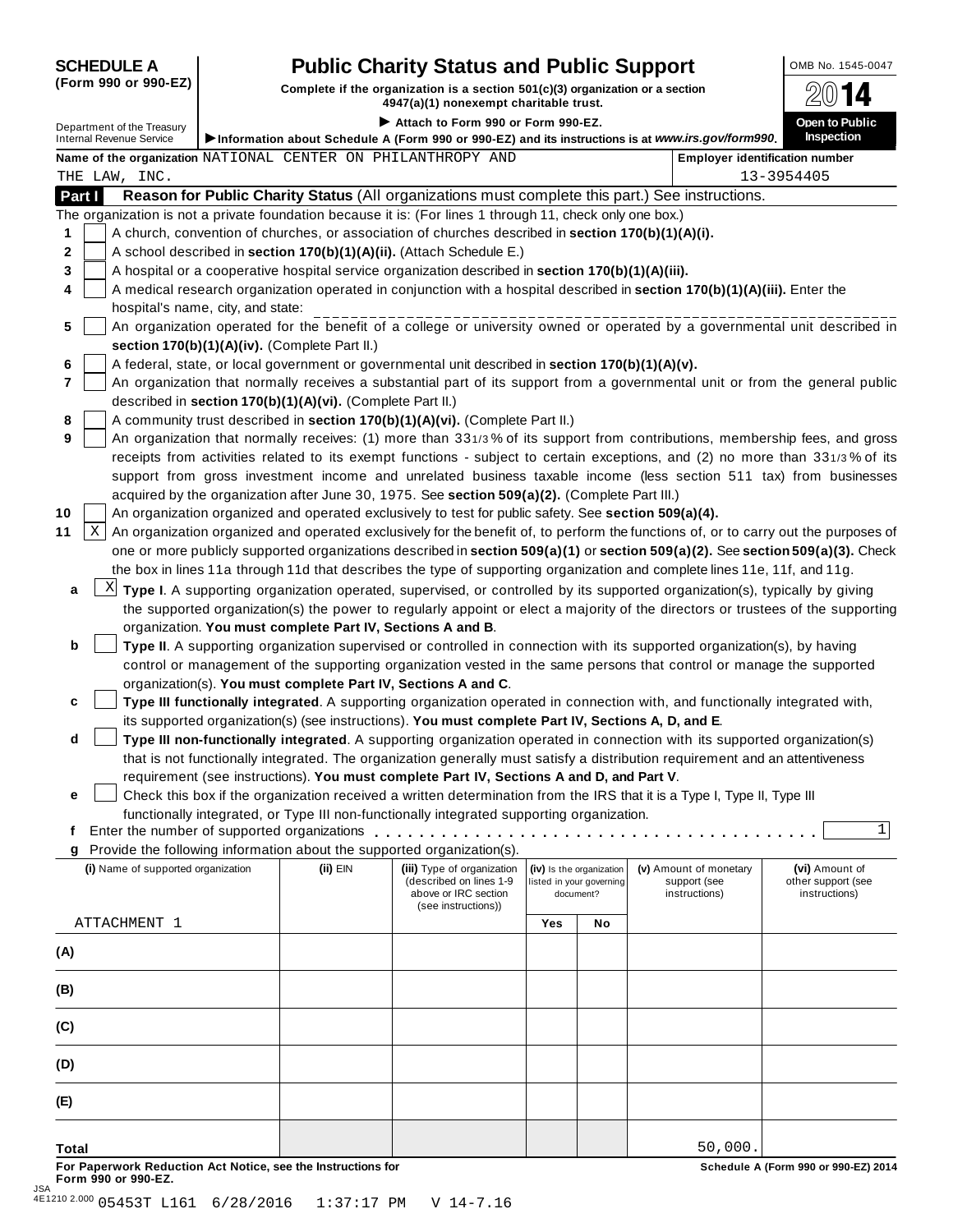#### Schedule <sup>A</sup> (Form <sup>990</sup> or 990-EZ) <sup>2014</sup> Page **2**

**Support Schedule for Organizations Described in Sections 170(b)(1)(A)(iv) and 170(b)(1)(A)(vi)** Complete only if you checked the box on line 5, 7, or 8 of Part I or if the organization failed to qualify under Part III. If the organization fails to qualify under the tests listed below, please complete Part III.) **Part II**

|              | <b>Section A. Public Support</b>                                                                                                                                                                                                                                                                                                                                    |            |          |          |            |            |           |
|--------------|---------------------------------------------------------------------------------------------------------------------------------------------------------------------------------------------------------------------------------------------------------------------------------------------------------------------------------------------------------------------|------------|----------|----------|------------|------------|-----------|
|              | Calendar year (or fiscal year beginning in) ▶                                                                                                                                                                                                                                                                                                                       | (a) $2010$ | (b) 2011 | (c) 2012 | $(d)$ 2013 | (e) $2014$ | (f) Total |
| 1.           | Gifts,<br>grants,<br>contributions,<br>and<br>membership fees received. (Do not<br>include any "unusual grants.")                                                                                                                                                                                                                                                   |            |          |          |            |            |           |
| $\mathbf{2}$ | Tax<br>levied<br>revenues<br>for<br>the<br>organization's benefit and either paid<br>to or expended on its behalf                                                                                                                                                                                                                                                   |            |          |          |            |            |           |
| 3            | The value of services or facilities<br>furnished by a governmental unit to the<br>organization without charge                                                                                                                                                                                                                                                       |            |          |          |            |            |           |
|              | Total. Add lines 1 through 3.                                                                                                                                                                                                                                                                                                                                       |            |          |          |            |            |           |
| 5            | The portion of total contributions by<br>each<br>(other<br>than<br>person<br>governmental<br>unit<br>or<br>publicly<br>supported organization) included on<br>line 1 that exceeds 2% of the amount<br>shown on line 11, column (f)                                                                                                                                  |            |          |          |            |            |           |
| 6            | <b>Public support.</b> Subtract line 5 from line 4.                                                                                                                                                                                                                                                                                                                 |            |          |          |            |            |           |
|              | <b>Section B. Total Support</b>                                                                                                                                                                                                                                                                                                                                     |            |          |          |            |            |           |
|              | Calendar year (or fiscal year beginning in) ▶                                                                                                                                                                                                                                                                                                                       | (a) $2010$ | (b) 2011 | (c) 2012 | (d) $2013$ | (e) $2014$ | (f) Total |
| 7            | Amounts from line 4                                                                                                                                                                                                                                                                                                                                                 |            |          |          |            |            |           |
| 8            | Gross income from interest. dividends.<br>payments received on securities loans,<br>rents, royalties and income from similar<br>sources sources                                                                                                                                                                                                                     |            |          |          |            |            |           |
| 9            | Net income from unrelated business<br>activities, whether or not the business<br>is regularly carried on each property of the set of the set of the set of the set of the set of the set of the                                                                                                                                                                     |            |          |          |            |            |           |
| 10           | Other income. Do not include gain or<br>loss from the sale of capital assets<br>(Explain in Part VI.)                                                                                                                                                                                                                                                               |            |          |          |            |            |           |
| 11           | <b>Total support.</b> Add lines 7 through 10                                                                                                                                                                                                                                                                                                                        |            |          |          |            |            |           |
| 12           | Gross receipts from related activities, etc. (see instructions)                                                                                                                                                                                                                                                                                                     |            |          |          |            | 12         |           |
| 13           | First five years. If the Form 990 is for the organization's first, second, third, fourth, or fifth tax year as a section 501(c)(3)<br>organization, check this box and stop here entired to prove the content of the content of the content of the content of the content of the content of the content of the content of the content of the content of the content |            |          |          |            |            |           |
|              | <b>Section C. Computation of Public Support Percentage</b>                                                                                                                                                                                                                                                                                                          |            |          |          |            |            |           |
| 14           | Public support percentage for 2014 (line 6, column (f) divided by line 11, column (f)                                                                                                                                                                                                                                                                               |            |          |          |            | 14         | %         |
| 15           |                                                                                                                                                                                                                                                                                                                                                                     |            |          |          |            | 15         | %         |
|              | 16a 331/3% support test - 2014. If the organization did not check the box on line 13, and line 14 is 331/3% or more, check                                                                                                                                                                                                                                          |            |          |          |            |            |           |
|              | this box and stop here. The organization qualifies as a publicly supported organization                                                                                                                                                                                                                                                                             |            |          |          |            |            |           |
|              | b 331/3% support test - 2013. If the organization did not check a box on line 13 or 16a, and line 15 is 331/3% or more,                                                                                                                                                                                                                                             |            |          |          |            |            |           |
|              | check this box and stop here. The organization qualifies as a publicly supported organization $\dots$ , $\dots$ , $\dots$ , $\dots$                                                                                                                                                                                                                                 |            |          |          |            |            |           |
|              | 17a 10%-facts-and-circumstances test - 2014. If the organization did not check a box on line 13, 16a, or 16b, and line 14 is                                                                                                                                                                                                                                        |            |          |          |            |            |           |
|              | 10% or more, and if the organization meets the "facts-and-circumstances" test, check this box and stop here. Explain in                                                                                                                                                                                                                                             |            |          |          |            |            |           |
|              | Part VI how the organization meets the "facts-and-circumstances" test. The organization qualifies as a publicly supported                                                                                                                                                                                                                                           |            |          |          |            |            |           |
|              |                                                                                                                                                                                                                                                                                                                                                                     |            |          |          |            |            |           |
|              | b 10%-facts-and-circumstances test - 2013. If the organization did not check a box on line 13, 16a, 16b, or 17a, and line                                                                                                                                                                                                                                           |            |          |          |            |            |           |
|              | 15 is 10% or more, and if the organization meets the "facts-and-circumstances" test, check this box and stop here.                                                                                                                                                                                                                                                  |            |          |          |            |            |           |
|              | Explain in Part VI how the organization meets the "facts-and-circumstances" test. The organization qualifies as a publicly                                                                                                                                                                                                                                          |            |          |          |            |            |           |
| 18           | Private foundation. If the organization did not check a box on line 13, 16a, 16b, 17a, or 17b, check this box and see                                                                                                                                                                                                                                               |            |          |          |            |            |           |
|              |                                                                                                                                                                                                                                                                                                                                                                     |            |          |          |            |            |           |
|              |                                                                                                                                                                                                                                                                                                                                                                     |            |          |          |            |            |           |

**Schedule A (Form 990 or 990-EZ) 2014**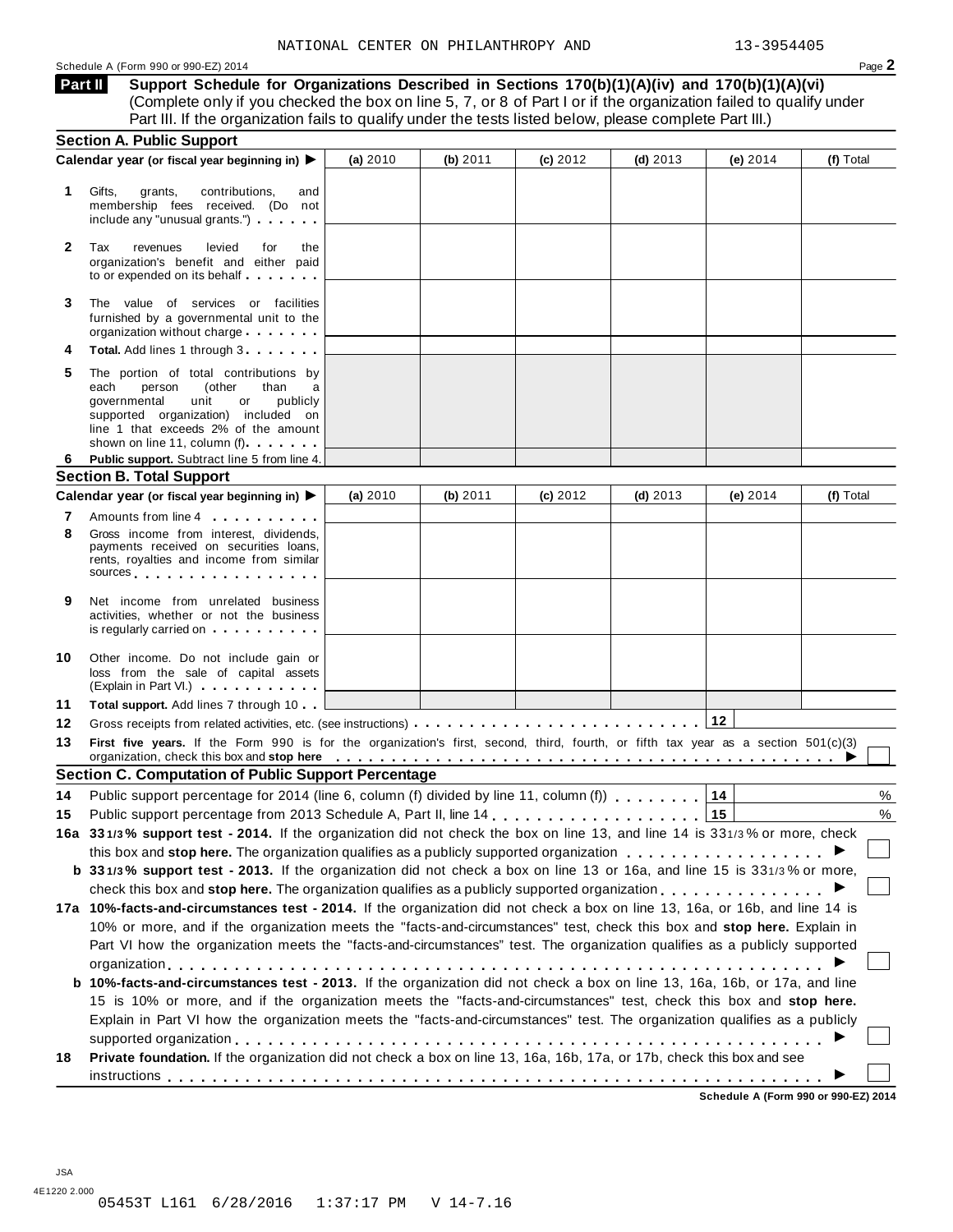#### Schedule <sup>A</sup> (Form <sup>990</sup> or 990-EZ) <sup>2014</sup> Page **3**

### **Support Schedule for Organizations Described in Section 509(a)(2) Part III**

(Complete only if you checked the box on line 9 of Part I or if the organization failed to qualify under Part II. If the organization fails to qualify under the tests listed below, please complete Part II.)

|                      | <b>Section A. Public Support</b><br>Calendar year (or fiscal year beginning in) $\blacktriangleright$                                                                                                                                                                        | (a) 2010 | (b) 2011 | (c) 2012 | $(d)$ 2013 | (e) 2014   | (f) Total   |
|----------------------|------------------------------------------------------------------------------------------------------------------------------------------------------------------------------------------------------------------------------------------------------------------------------|----------|----------|----------|------------|------------|-------------|
|                      | 1 Gifts, grants, contributions, and membership fees                                                                                                                                                                                                                          |          |          |          |            |            |             |
|                      | received. (Do not include any "unusual grants.")                                                                                                                                                                                                                             |          |          |          |            |            |             |
| 2                    | Gross receipts from admissions, merchandise                                                                                                                                                                                                                                  |          |          |          |            |            |             |
|                      | sold or services performed, or facilities                                                                                                                                                                                                                                    |          |          |          |            |            |             |
|                      | furnished in any activity that is related to the                                                                                                                                                                                                                             |          |          |          |            |            |             |
|                      | organization's tax-exempt purpose                                                                                                                                                                                                                                            |          |          |          |            |            |             |
| 3                    | Gross receipts from activities that are not an                                                                                                                                                                                                                               |          |          |          |            |            |             |
|                      | unrelated trade or business under section 513                                                                                                                                                                                                                                |          |          |          |            |            |             |
| 4                    | Tax<br>revenues<br>levied<br>for<br>the                                                                                                                                                                                                                                      |          |          |          |            |            |             |
|                      | organization's benefit and either paid                                                                                                                                                                                                                                       |          |          |          |            |            |             |
|                      | to or expended on its behalf                                                                                                                                                                                                                                                 |          |          |          |            |            |             |
| 5                    | The value of services or facilities                                                                                                                                                                                                                                          |          |          |          |            |            |             |
|                      | furnished by a governmental unit to the                                                                                                                                                                                                                                      |          |          |          |            |            |             |
|                      | organization without charge                                                                                                                                                                                                                                                  |          |          |          |            |            |             |
| 6                    | Total. Add lines 1 through 5                                                                                                                                                                                                                                                 |          |          |          |            |            |             |
|                      | 7a Amounts included on lines 1, 2, and 3                                                                                                                                                                                                                                     |          |          |          |            |            |             |
|                      | received from disqualified persons                                                                                                                                                                                                                                           |          |          |          |            |            |             |
|                      | <b>b</b> Amounts included on lines 2 and 3<br>received from other than disqualified                                                                                                                                                                                          |          |          |          |            |            |             |
|                      | persons that exceed the greater of \$5,000                                                                                                                                                                                                                                   |          |          |          |            |            |             |
|                      | or 1% of the amount on line 13 for the year                                                                                                                                                                                                                                  |          |          |          |            |            |             |
|                      | c Add lines 7a and 7b.                                                                                                                                                                                                                                                       |          |          |          |            |            |             |
| 8                    | Public support (Subtract line 7c from                                                                                                                                                                                                                                        |          |          |          |            |            |             |
|                      | $line 6.)$                                                                                                                                                                                                                                                                   |          |          |          |            |            |             |
|                      | <b>Section B. Total Support</b>                                                                                                                                                                                                                                              |          |          |          |            |            |             |
|                      | Calendar year (or fiscal year beginning in) $\blacktriangleright$                                                                                                                                                                                                            | (a) 2010 | (b) 2011 | (c) 2012 | $(d)$ 2013 | (e) $2014$ | (f) Total   |
| 9                    | Amounts from line 6                                                                                                                                                                                                                                                          |          |          |          |            |            |             |
|                      | 10a Gross income from interest, dividends,<br>payments received on securities loans,                                                                                                                                                                                         |          |          |          |            |            |             |
|                      | rents, royalties and income from similar                                                                                                                                                                                                                                     |          |          |          |            |            |             |
|                      | sources entering the set of the set of the set of the set of the set of the set of the set of the set of the set of the set of the set of the set of the set of the set of the set of the set of the set of the set of the set                                               |          |          |          |            |            |             |
|                      | <b>b</b> Unrelated business taxable income (less                                                                                                                                                                                                                             |          |          |          |            |            |             |
|                      | section 511 taxes) from businesses                                                                                                                                                                                                                                           |          |          |          |            |            |             |
|                      | acquired after June 30, 1975                                                                                                                                                                                                                                                 |          |          |          |            |            |             |
|                      | c Add lines 10a and 10b                                                                                                                                                                                                                                                      |          |          |          |            |            |             |
| 11                   | Net income from unrelated business<br>activities not included in line 10b,                                                                                                                                                                                                   |          |          |          |            |            |             |
|                      | whether or not the business is regularly                                                                                                                                                                                                                                     |          |          |          |            |            |             |
|                      | carried on the carried on the contract of the contract of the contract of the contract of the contract of the contract of the contract of the contract of the contract of the contract of the contract of the contract of the                                                |          |          |          |            |            |             |
| 12                   | Other income. Do not include gain or                                                                                                                                                                                                                                         |          |          |          |            |            |             |
|                      | loss from the sale of capital assets                                                                                                                                                                                                                                         |          |          |          |            |            |             |
|                      | (Explain in Part VI.) <b>CONTAINS</b>                                                                                                                                                                                                                                        |          |          |          |            |            |             |
| 13                   | Total support. (Add lines 9, 10c, 11,                                                                                                                                                                                                                                        |          |          |          |            |            |             |
|                      | and 12.) $\ldots$ $\ldots$ $\ldots$ $\ldots$ $\ldots$ .<br>First five years. If the Form 990 is for the organization's first, second, third, fourth, or fifth tax year as a section 501(c)(3)                                                                                |          |          |          |            |            |             |
| 14                   |                                                                                                                                                                                                                                                                              |          |          |          |            |            |             |
|                      |                                                                                                                                                                                                                                                                              |          |          |          |            |            |             |
|                      |                                                                                                                                                                                                                                                                              |          |          |          |            | 15         | %           |
|                      | Section C. Computation of Public Support Percentage                                                                                                                                                                                                                          |          |          |          |            |            |             |
|                      | Public support percentage for 2014 (line 8, column (f) divided by line 13, column (f))<br>Fublic support percentage for 2014 (line 8, column (f) divided by line 13, column (f))                                                                                             |          |          |          |            |            |             |
|                      | Public support percentage from 2013 Schedule A, Part III, line 15.                                                                                                                                                                                                           |          |          |          |            | 16         |             |
|                      | Section D. Computation of Investment Income Percentage                                                                                                                                                                                                                       |          |          |          |            |            |             |
|                      | Investment income percentage for 2014 (line 10c, column (f) divided by line 13, column (f)                                                                                                                                                                                   |          |          |          |            | 17         |             |
|                      |                                                                                                                                                                                                                                                                              |          |          |          |            | 18         |             |
|                      | 19a 331/3% support tests - 2014. If the organization did not check the box on line 14, and line 15 is more than 331/3%, and line                                                                                                                                             |          |          |          |            |            |             |
|                      | 17 is not more than 331/3%, check this box and stop here. The organization qualifies as a publicly supported organization                                                                                                                                                    |          |          |          |            |            |             |
| 15<br>16<br>17<br>18 | <b>b</b> 331/3% support tests - 2013. If the organization did not check a box on line 14 or line 19a, and line 16 is more than 331/3%, and<br>line 18 is not more than 331/3%, check this box and stop here. The organization qualifies as a publicly supported organization |          |          |          |            |            | %<br>%<br>% |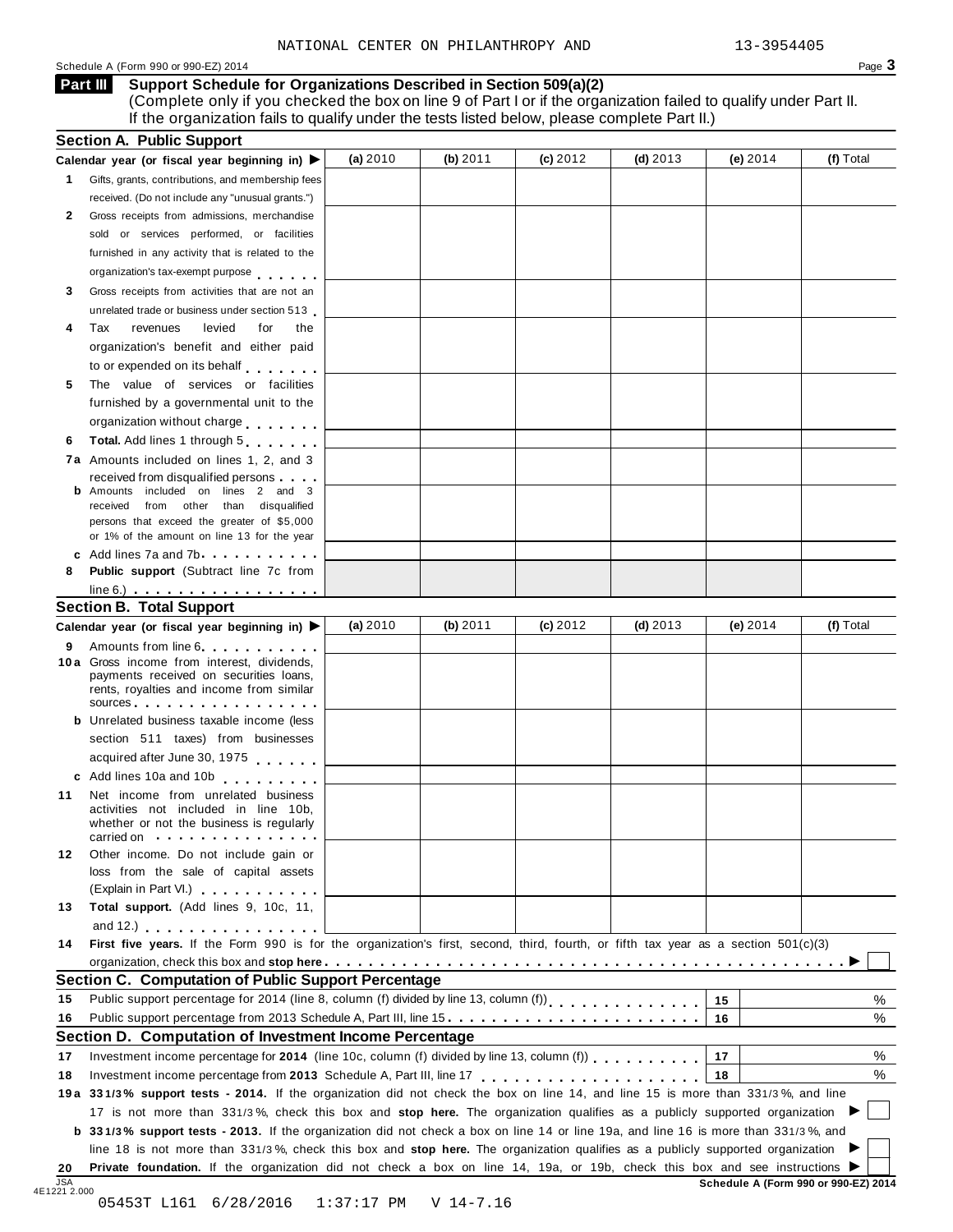**Yes No**

X

X

X

**2**

**3a**

#### **Part IV Supporting Organizations**

(Complete only if you checked a box on line 11 of Part I. If you checked 11a of Part I, complete Sections A and B. If you checked 11b of Part I, complete Sections A and C. If you checked 11c of Part I, complete Sections A, D, and E. If you checked 11d of Part I, complete Sections A and D, and complete Part V.)

### **Section A. All Supporting Organizations**

- **1** Are all of the organization's supported organizations listed by name in the organization's governing documents? *If* "*No,*" *describe in Part VI how the supported organizations are designated. If designated by class or purpose, describe the designation. If historic and continuing relationship, explain.* **1**
- **2** Did the organization have any supported organization that does not have an IRS determination of status under section 509(a)(1) or (2)? *If*"*Yes,*" *explain in Part VI how the organization determined that the supported organization was described in section 509(a)(1) or (2).*
- **3 a** Did the organization have a supported organization described in section 501(c)(4), (5), or (6)? *If* "*Yes,*" *answer (b) and (c) below.*
- **b** Did the organization confirm that each supported organization qualified under section 501(c)(4), (5), or (6) and | satisfied the public support tests under section 509(a)(2)? *If* "*Yes,*" *describe in Part VI when and how the organization made the determination.*
- **c** Did the organization ensure that all support to such organizations was used exclusively for section 170(c)(2) (B) purposes? *If*"*Yes,*" *explain in Part VI what controls the organization put in place to ensure such use.*
- **4 a** Was any supported organization not organized in the United States ("foreign supported organization")? *If* "*Yes*" *and if you checked 11a or 11b in Part I, answer (b) and (c) below.*
- **b** Did the organization have ultimate control and discretion in deciding whether to make grants to the foreign | supported organization? *If* "*Yes,*" *describe in Part VI how the organization had such control and discretion despite being controlled or supervised by or in connection with its supported organizations.*
- **c** Did the organization support any foreign supported organization that does not have an IRS determination under sections 501(c)(3) and 509(a)(1) or (2)? *If* "*Yes,*" *explain in Part VI what controls the organization used to ensure that all support to the foreign supported organization was used exclusively for section 170(c)(2)(B) purposes.*
- **5 a** Did the organization add, substitute, or remove any supported organizations during the tax year? *If* "*Yes,*" answer (b) and (c) below (if applicable). Also, provide detail in Part VI, including (i) the names and EIN *numbers of the supported organizations added, substituted, or removed, (ii) the reasons for each such action,* (iii) the authority under the organization's organizing document authorizing such action, and (iv) how the action *was accomplished (such as by amendment to the organizing document).*
- **b** Type I or Type II only. Was any added or substituted supported organization part of a class already | designated in the organization's organizing document?
- **c Substitutions only.** Was the substitution the result of an event beyond the organization's control?
- **6** Did the organization provide support (whether in the form of grants or the provision of services or facilities) to anyone other than (a) its supported organizations; (b) individuals that are part of the charitable class benefited by one or more of its supported organizations; or (c) other supporting organizations that also support or benefit one or more of the filing organization's supported organizations? *If* "*Yes,*" *provide detail in Part VI.*
- **7** Did the organization provide a grant, loan, compensation, or other similar payment to a substantial contributor (defined in IRC 4958(c)(3)(C)), a family member of a substantial contributor, or a 35-percent controlled entity with regard to a substantial contributor? *If*"*Yes,*" *complete Part I of Schedule L (Form 990).*
- **8** Did the organization make a loan to a disqualified person (as defined in section 4958) not described in line 7? *If* "*Yes,*" *complete Part I of Schedule L (Form 990).*
- **9 a** Was the organization controlled directly or indirectly at any time during the tax year by one or more disqualified persons as defined in section 4946 (other than foundation managers and organizations described in section 509(a)(1) or (2))? *If*"*Yes,*" *provide detail in Part VI.*
- **b** Did one or more disqualified persons (as defined in line 9(a)) hold a controlling interest in any entity in which | the supporting organization had an interest? *If*"*Yes,*" *provide detail in Part VI.*
- **c** Did a disqualified person (as defined in line 9(a)) have an ownership interest in, or derive any personal benefit from, assets in which the supporting organization also had an interest? *If*"*Yes,*" *provide detail in Part VI.*
- **10a** Was the organization subject to the excess business holdings rules of IRC 4943 because of IRC 4943(f) | (regarding certain Type II supporting organizations, and all Type III non-functionally integrated supporting organizations)? *If*"*Yes,*" *answer (b) below.*
- **b** Did the organization have any excess business holdings in the tax year? *(Use Schedule C, Form 4720, to determine whether the organization had excess business holdings.)*

JSA **Schedule A (Form 990 or 990-EZ) 2014**

4E1229 2.000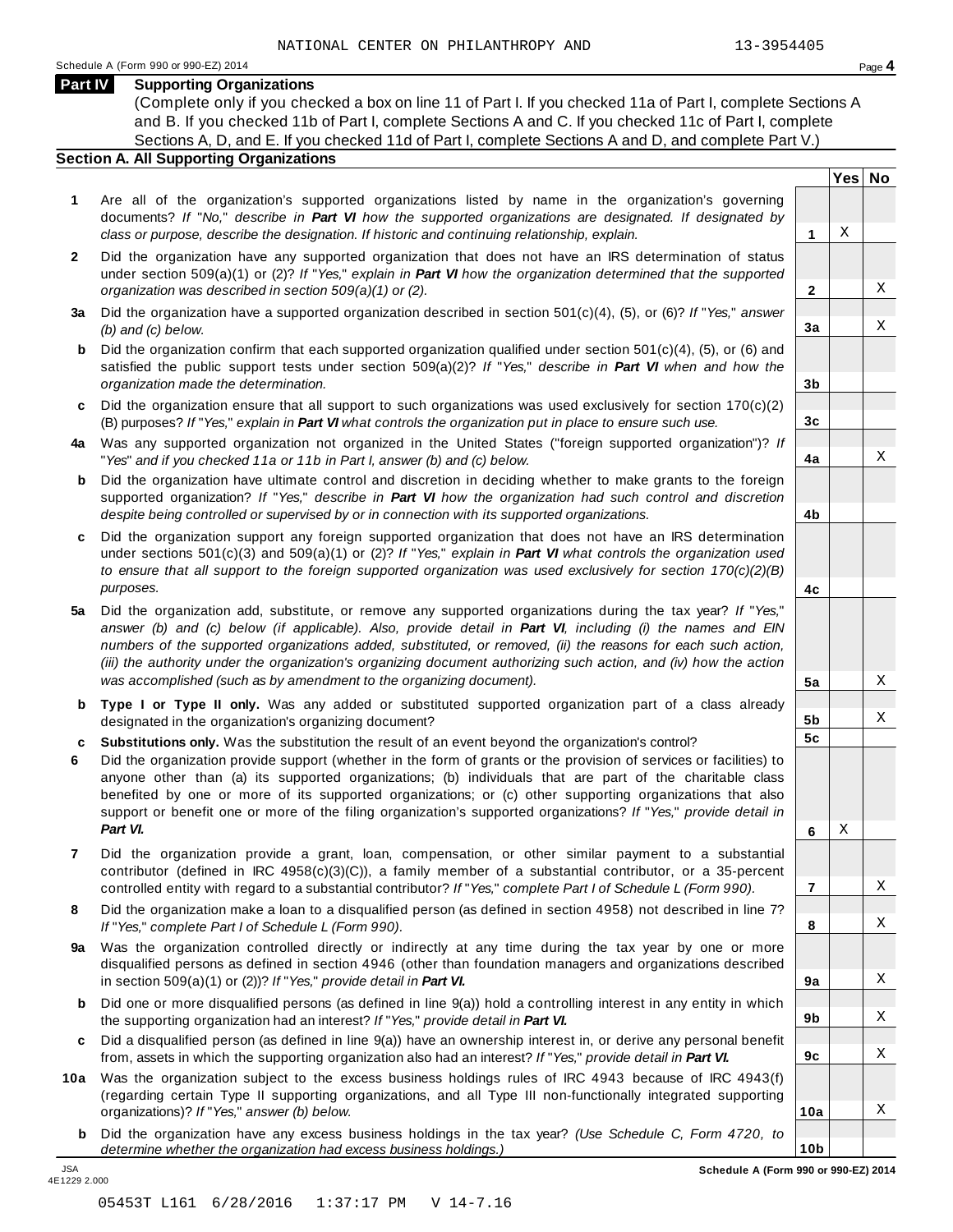| Part IV | <b>Supporting Organizations (continued)</b>                                                                                                                                                                                       |                 |        |             |
|---------|-----------------------------------------------------------------------------------------------------------------------------------------------------------------------------------------------------------------------------------|-----------------|--------|-------------|
|         |                                                                                                                                                                                                                                   |                 | Yes No |             |
| 11      | Has the organization accepted a gift or contribution from any of the following persons?                                                                                                                                           |                 |        |             |
|         | a A person who directly or indirectly controls, either alone or together with persons described in (b) and (c)                                                                                                                    |                 |        |             |
|         | below, the governing body of a supported organization?                                                                                                                                                                            | 11a             |        | Χ           |
|         | <b>b</b> A family member of a person described in (a) above?                                                                                                                                                                      | 11 <sub>b</sub> |        | $\mathbf X$ |
|         | c A 35% controlled entity of a person described in (a) or (b) above? If "Yes" to a, b, or c, provide detail in Part VI.                                                                                                           | 11c             |        | X           |
|         | <b>Section B. Type I Supporting Organizations</b>                                                                                                                                                                                 |                 |        |             |
|         |                                                                                                                                                                                                                                   |                 | Yes No |             |
| 1       | Did the directors, trustees, or membership of one or more supported organizations have the power to                                                                                                                               |                 |        |             |
|         | regularly appoint or elect at least a majority of the organization's directors or trustees at all times during the                                                                                                                |                 |        |             |
|         | tax year? If "No," describe in Part VI how the supported organization(s) effectively operated, supervised, or                                                                                                                     |                 |        |             |
|         | controlled the organization's activities. If the organization had more than one supported organization,                                                                                                                           |                 |        |             |
|         | describe how the powers to appoint and/or remove directors or trustees were allocated among the supported                                                                                                                         |                 |        |             |
|         | organizations and what conditions or restrictions, if any, applied to such powers during the tax year.                                                                                                                            | 1               | Χ      |             |
| 2       | Did the organization operate for the benefit of any supported organization other than the supported                                                                                                                               |                 |        |             |
|         | organization(s) that operated, supervised, or controlled the supporting organization? If "Yes," explain in Part                                                                                                                   |                 |        |             |
|         | VI how providing such benefit carried out the purposes of the supported organization(s) that operated,                                                                                                                            |                 |        |             |
|         | supervised, or controlled the supporting organization.                                                                                                                                                                            | 2               |        | Χ           |
|         | <b>Section C. Type II Supporting Organizations</b>                                                                                                                                                                                |                 |        |             |
|         |                                                                                                                                                                                                                                   |                 | Yes No |             |
| 1       | Were a majority of the organization's directors or trustees during the tax year also a majority of the directors                                                                                                                  |                 |        |             |
|         | or trustees of each of the organization's supported organization(s)? If "No," describe in Part VI how control                                                                                                                     |                 |        |             |
|         | or management of the supporting organization was vested in the same persons that controlled or managed                                                                                                                            |                 |        |             |
|         | the supported organization(s).                                                                                                                                                                                                    | 1               |        |             |
|         | <b>Section D. All Type III Supporting Organizations</b>                                                                                                                                                                           |                 |        |             |
|         |                                                                                                                                                                                                                                   |                 | Yes No |             |
| 1       | Did the organization provide to each of its supported organizations, by the last day of the fifth month of the                                                                                                                    |                 |        |             |
|         | organization's tax year, (1) a written notice describing the type and amount of support provided during the prior                                                                                                                 |                 |        |             |
|         | tax year, (2) a copy of the Form 990 that was most recently filed as of the date of notification, and (3) copies of                                                                                                               |                 |        |             |
|         | the organization's governing documents in effect on the date of notification, to the extent not previously<br>provided?                                                                                                           |                 |        |             |
|         |                                                                                                                                                                                                                                   | 1               |        |             |
| 2       | Were any of the organization's officers, directors, or trustees either (i) appointed or elected by the supported                                                                                                                  |                 |        |             |
|         | organization(s) or (ii) serving on the governing body of a supported organization? If "No," explain in Part VI how<br>the organization maintained a close and continuous working relationship with the supported organization(s). |                 |        |             |
|         |                                                                                                                                                                                                                                   | 2               |        |             |
| 3       | By reason of the relationship described in (2), did the organization's supported organizations have a                                                                                                                             |                 |        |             |
|         | significant voice in the organization's investment policies and in directing the use of the organization's                                                                                                                        |                 |        |             |
|         | income or assets at all times during the tax year? If "Yes," describe in Part VI the role the organization's                                                                                                                      |                 |        |             |
|         | supported organizations played in this regard.                                                                                                                                                                                    | 3               |        |             |
|         | Section E. Type III Functionally-Integrated Supporting Organizations                                                                                                                                                              |                 |        |             |
| 1       | Check the box next to the method that the organization used to satisfy the Integral Part Test during the year (see instructions):                                                                                                 |                 |        |             |
| a       | The organization satisfied the Activities Test. Complete line 2 below.                                                                                                                                                            |                 |        |             |
| b       | The organization is the parent of each of its supported organizations. Complete line 3 below.                                                                                                                                     |                 |        |             |
| c       | The organization supported a governmental entity. Describe in Part VI how you supported a government entity (see instructions).                                                                                                   |                 |        |             |
|         |                                                                                                                                                                                                                                   |                 | Yes No |             |
| 2       | Activities Test. Answer (a) and (b) below.                                                                                                                                                                                        |                 |        |             |
| a       | Did substantially all of the organization's activities during the tax year directly further the exempt purposes of                                                                                                                |                 |        |             |
|         | the supported organization(s) to which the organization was responsive? If "Yes," then in Part VI identify                                                                                                                        |                 |        |             |
|         | those supported organizations and explain how these activities directly furthered their exempt purposes,                                                                                                                          |                 |        |             |
|         | how the organization was responsive to those supported organizations, and how the organization determined<br>that these activities constituted substantially all of its activities.                                               | 2a              |        |             |
|         |                                                                                                                                                                                                                                   |                 |        |             |
| b       | Did the activities described in (a) constitute activities that, but for the organization's involvement, one or more                                                                                                               |                 |        |             |
|         | of the organization's supported organization(s) would have been engaged in? If "Yes," explain in Part VI the                                                                                                                      |                 |        |             |
|         | reasons for the organization's position that its supported organization(s) would have engaged in these<br>activities but for the organization's involvement.                                                                      |                 |        |             |
|         |                                                                                                                                                                                                                                   | 2 <sub>b</sub>  |        |             |
| 3       | Parent of Supported Organizations. Answer (a) and (b) below.                                                                                                                                                                      |                 |        |             |
| a       | Did the organization have the power to regularly appoint or elect a majority of the officers, directors, or                                                                                                                       |                 |        |             |
|         | trustees of each of the supported organizations? Provide details in Part VI.                                                                                                                                                      | 3a              |        |             |

**b** Did the organization exercise a substantial degree of direction over the policies, programs, and activities of each of its supported organizations? *If"Yes," describe in Part VI the role played by the organization in this regard.*

4E1230 2.000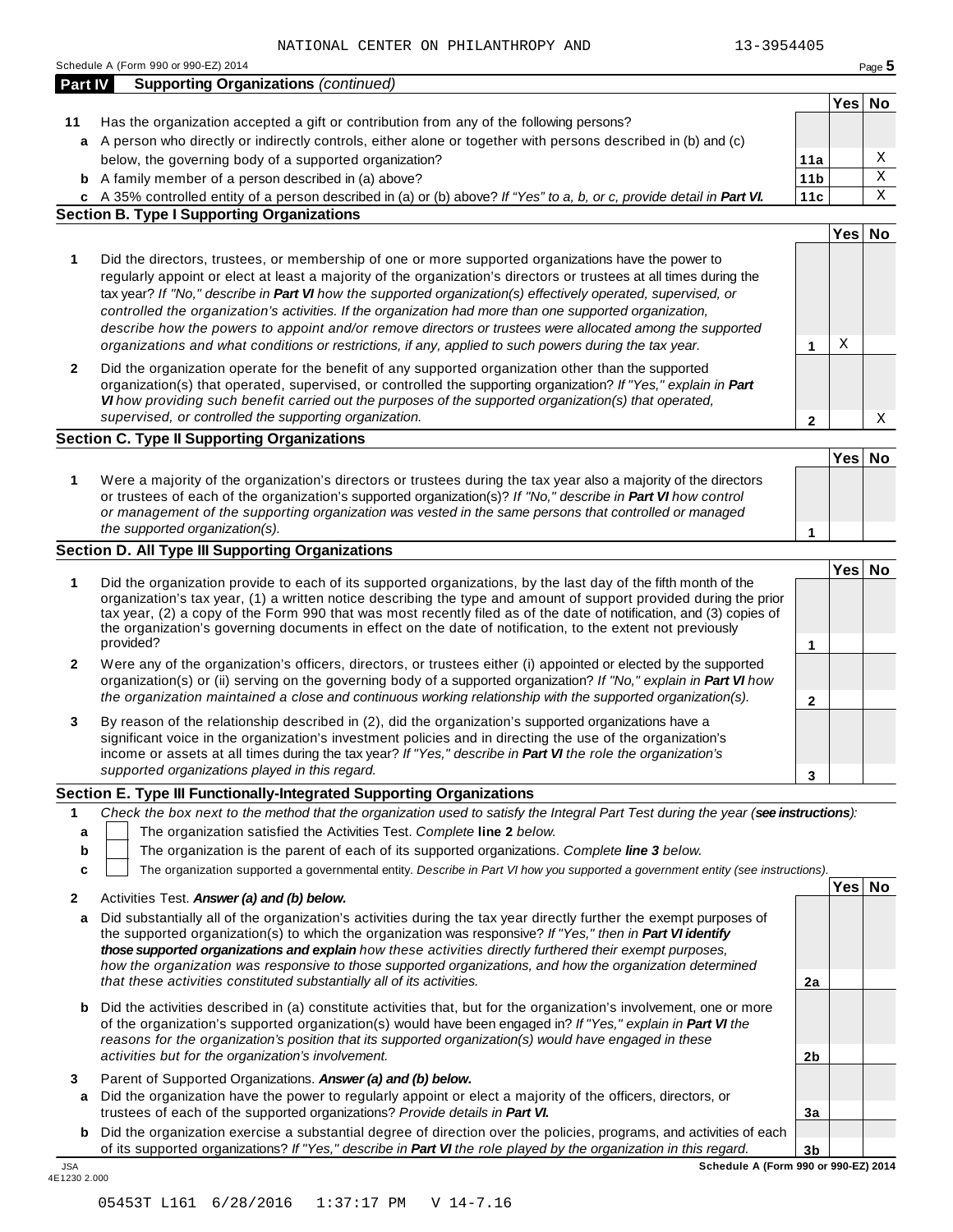| Schedule A (Form 990 or 990-EZ) 2014                                                                                                         |                         |                | Page $6$                       |
|----------------------------------------------------------------------------------------------------------------------------------------------|-------------------------|----------------|--------------------------------|
| Type III Non-Functionally Integrated 509(a)(3) Supporting Organizations<br>Part V                                                            |                         |                |                                |
| $\mathbf 1$<br>Check here if the organization satisfied the Integral Part Test as a qualifying trust on Nov. 20, 1970. See instructions. All |                         |                |                                |
| other Type III non-functionally integrated supporting organizations must complete Sections A through E.                                      |                         |                |                                |
| <b>Section A - Adjusted Net Income</b>                                                                                                       |                         | (A) Prior Year | (B) Current Year               |
|                                                                                                                                              |                         |                | (optional)                     |
| 1 Net short-term capital gain                                                                                                                | $\mathbf{1}$            |                |                                |
| 2 Recoveries of prior-year distributions                                                                                                     | $\mathbf{2}$            |                |                                |
| 3 Other gross income (see instructions)                                                                                                      | 3                       |                |                                |
| 4 Add lines 1 through 3                                                                                                                      | 4                       |                |                                |
| 5 Depreciation and depletion                                                                                                                 | 5                       |                |                                |
| 6 Portion of operating expenses paid or incurred for production or                                                                           |                         |                |                                |
| collection of gross income or for management, conservation, or                                                                               |                         |                |                                |
| maintenance of property held for production of income (see instructions)                                                                     | 6                       |                |                                |
| 7 Other expenses (see instructions)                                                                                                          | $\overline{7}$          |                |                                |
| 8 Adjusted Net Income (subtract lines 5, 6 and 7 from line 4)                                                                                | 8                       |                |                                |
| <b>Section B - Minimum Asset Amount</b>                                                                                                      |                         | (A) Prior Year | (B) Current Year<br>(optional) |
| 1 Aggregate fair market value of all non-exempt-use assets (see                                                                              |                         |                |                                |
| instructions for short tax year or assets held for part of year):                                                                            |                         |                |                                |
| a Average monthly value of securities                                                                                                        | 1a                      |                |                                |
| <b>b</b> Average monthly cash balances                                                                                                       | 1 <sub>b</sub>          |                |                                |
| c Fair market value of other non-exempt-use assets                                                                                           | 1 <sub>c</sub>          |                |                                |
| d Total (add lines 1a, 1b, and 1c)                                                                                                           | 1d                      |                |                                |
| e Discount claimed for blockage or other<br>factors (explain in detail in <b>Part VI)</b> :                                                  |                         |                |                                |
| 2 Acquisition indebtedness applicable to non-exempt-use assets                                                                               | $\overline{2}$          |                |                                |
| 3 Subtract line 2 from line 1d                                                                                                               | $\overline{3}$          |                |                                |
| 4 Cash deemed held for exempt use. Enter 1-1/2% of line 3 (for greater amount,<br>see instructions).                                         | 4                       |                |                                |
| 5 Net value of non-exempt-use assets (subtract line 4 from line 3)                                                                           | 5                       |                |                                |
| 6 Multiply line 5 by .035                                                                                                                    | $6\phantom{1}$          |                |                                |
| 7 Recoveries of prior-year distributions                                                                                                     | $\overline{7}$          |                |                                |
| 8 Minimum Asset Amount (add line 7 to line 6)                                                                                                | 8                       |                |                                |
| <b>Section C - Distributable Amount</b>                                                                                                      |                         |                | <b>Current Year</b>            |
| 1 Adjusted net income for prior year (from Section A, line 8, Column A)                                                                      | 1                       |                |                                |
| 2 Enter 85% of line 1                                                                                                                        | $\mathbf 2$             |                |                                |
| 3 Minimum asset amount for prior year (from Section B, line 8, Column A)                                                                     | 3                       |                |                                |
| 4 Enter greater of line 2 or line 3                                                                                                          | $\overline{\mathbf{4}}$ |                |                                |
| 5 Income tax imposed in prior year                                                                                                           | 5                       |                |                                |
| 6 Distributable Amount. Subtract line 5 from line 4, unless subject to                                                                       |                         |                |                                |
| emergency temporary reduction (see instructions)                                                                                             | 6                       |                |                                |

**7** Check here if the current year is the organization's first as a non-functionally-integrated Type III supporting organization (see instructions).

**Schedule A (Form 990 or 990-EZ) 2014**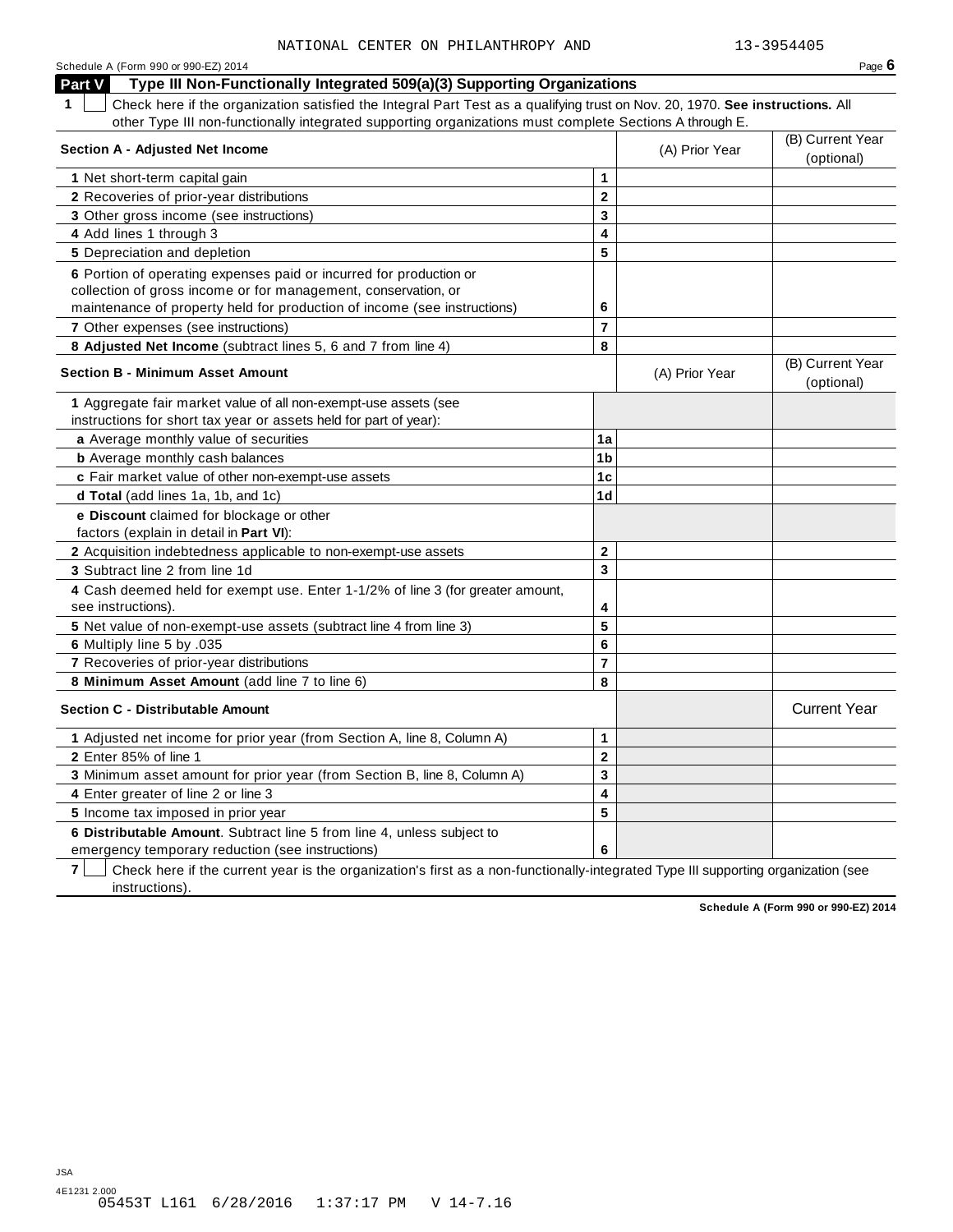|              | Schedule A (Form 990 or 990-EZ) 2014                                                       |                             |                                               | Page 7                                                                                                               |
|--------------|--------------------------------------------------------------------------------------------|-----------------------------|-----------------------------------------------|----------------------------------------------------------------------------------------------------------------------|
| Part V       | Type III Non-Functionally Integrated 509(a)(3) Supporting Organizations (continued)        |                             |                                               |                                                                                                                      |
|              | <b>Section D - Distributions</b>                                                           |                             |                                               | <b>Current Year</b>                                                                                                  |
| 1            | Amounts paid to supported organizations to accomplish exempt purposes                      |                             |                                               |                                                                                                                      |
| $\mathbf{2}$ | Amounts paid to perform activity that directly furthers exempt purposes of supported       |                             |                                               |                                                                                                                      |
|              | organizations, in excess of income from activity                                           |                             |                                               |                                                                                                                      |
| 3            | Administrative expenses paid to accomplish exempt purposes of supported organizations      |                             |                                               |                                                                                                                      |
| 4            | Amounts paid to acquire exempt-use assets                                                  |                             |                                               |                                                                                                                      |
| 5            | Qualified set-aside amounts (prior IRS approval required)                                  |                             |                                               |                                                                                                                      |
| 6            | Other distributions (describe in Part VI). See instructions.                               |                             |                                               |                                                                                                                      |
| 7            | Total annual distributions. Add lines 1 through 6.                                         |                             |                                               |                                                                                                                      |
| 8            | Distributions to attentive supported organizations to which the organization is responsive |                             |                                               |                                                                                                                      |
|              | (provide details in Part VI). See instructions.                                            |                             |                                               |                                                                                                                      |
| 9            | Distributable amount for 2014 from Section C, line 6                                       |                             |                                               |                                                                                                                      |
| 10           | Line 8 amount divided by Line 9 amount                                                     |                             |                                               |                                                                                                                      |
|              | Section E - Distribution Allocations (see instructions)                                    | <b>Excess Distributions</b> | (ii)<br><b>Underdistributions</b><br>Pre-2014 | (iii)<br><b>Distributable</b><br>Amount for 2014                                                                     |
| 1            | Distributable amount for 2014 from Section C, line 6                                       |                             |                                               |                                                                                                                      |
| $\mathbf{2}$ | Underdistributions, if any, for years prior to 2014                                        |                             |                                               |                                                                                                                      |
|              | (reasonable cause required-see instructions)                                               |                             |                                               |                                                                                                                      |
| 3            | Excess distributions carryover, if any, to 2014:                                           |                             |                                               |                                                                                                                      |
| а            |                                                                                            |                             |                                               |                                                                                                                      |
| b            |                                                                                            |                             |                                               |                                                                                                                      |
| c            |                                                                                            |                             |                                               |                                                                                                                      |
| d            |                                                                                            |                             |                                               |                                                                                                                      |
| е            | From 2013                                                                                  |                             |                                               |                                                                                                                      |
| f            | Total of lines 3a through e                                                                |                             |                                               |                                                                                                                      |
| g            | Applied to underdistributions of prior years                                               |                             |                                               |                                                                                                                      |
| h            | Applied to 2014 distributable amount                                                       |                             |                                               |                                                                                                                      |
| j.           | Carryover from 2009 not applied (see instructions)                                         |                             |                                               |                                                                                                                      |
| j            | Remainder. Subtract lines 3g, 3h, and 3i from 3f.                                          |                             |                                               |                                                                                                                      |
| 4            | Distributions for 2014 from Section                                                        |                             |                                               |                                                                                                                      |
|              | D, line 7:                                                                                 |                             |                                               |                                                                                                                      |
| a            | Applied to underdistributions of prior years                                               |                             |                                               |                                                                                                                      |
| b            | Applied to 2014 distributable amount                                                       |                             |                                               |                                                                                                                      |
| c            | Remainder. Subtract lines 4a and 4b from 4.                                                |                             |                                               |                                                                                                                      |
| 5            | Remaining underdistributions for years prior to 2014, if                                   |                             |                                               |                                                                                                                      |
|              | any. Subtract lines 3g and 4a from line 2 (if amount                                       |                             |                                               |                                                                                                                      |
|              | greater than zero, see instructions).                                                      |                             |                                               |                                                                                                                      |
| 6            | Remaining underdistributions for 2014. Subtract lines 3h                                   |                             |                                               |                                                                                                                      |
|              | and 4b from line 1 (if amount greater than zero, see                                       |                             |                                               |                                                                                                                      |
|              | instructions).                                                                             |                             |                                               |                                                                                                                      |
| 7            | Excess distributions carryover to 2015. Add lines 3j                                       |                             |                                               |                                                                                                                      |
|              | and 4c.                                                                                    |                             |                                               |                                                                                                                      |
| 8            | Breakdown of line 7:                                                                       |                             |                                               |                                                                                                                      |
| a            |                                                                                            |                             |                                               |                                                                                                                      |
| b            |                                                                                            |                             |                                               |                                                                                                                      |
| c            |                                                                                            |                             |                                               |                                                                                                                      |
| d            | Excess from 2013                                                                           |                             |                                               |                                                                                                                      |
| е            | Excess from 2014 <b>Excess</b>                                                             |                             |                                               |                                                                                                                      |
|              |                                                                                            |                             |                                               | $d_{11}$ $d_{12}$ $f_{22}$ $f_{23}$ $f_{24}$ $f_{20}$ $f_{21}$ $f_{20}$ $f_{21}$ $f_{20}$ $f_{21}$ $f_{20}$ $f_{21}$ |

**Schedule A (Form 990 or 990-EZ) 2014**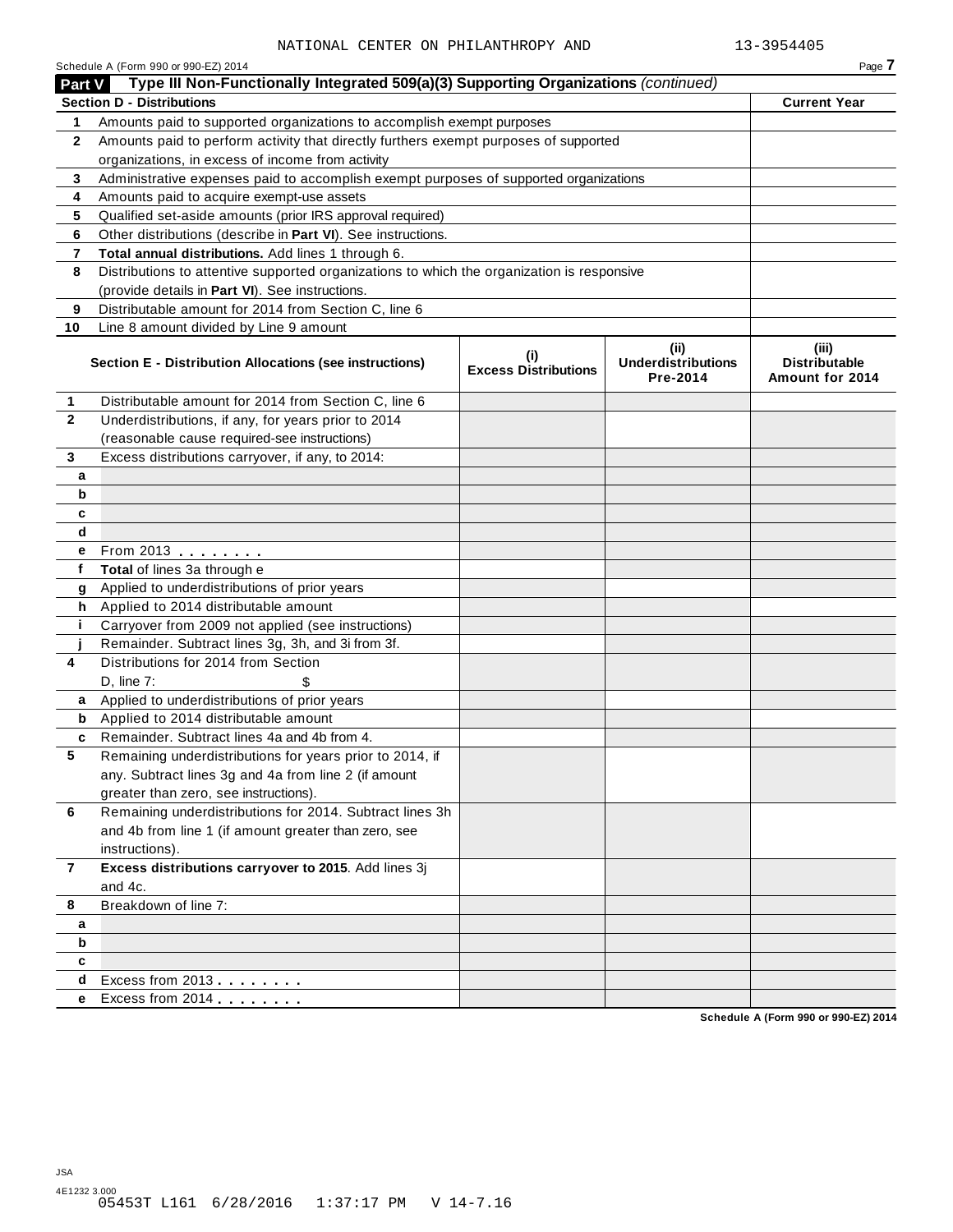<span id="page-19-0"></span>**Part VI** Supplemental Information. Provide the explanations required by Part II, line 10; Part II, line 17a or 17b; and Part III, line 12. Also complete this part for any additional information. (See instructions).

PART IV, SECTION A QUESTION 6

DURING THE YEAR NCPL MADE A GRANT TO THE VERA INSTITUTE OF JUSTICE AS A

STIPEND TO COVER THE FELLOWSHIP OF A GRADUATE STUDENT. THIS GRANT WAS

MADE IN SUPPORT OF NCPL'S MISSION.

|                                                                |            |              |               | ATTACHMENT 1  |                |
|----------------------------------------------------------------|------------|--------------|---------------|---------------|----------------|
| SCHEDULE A, PART I - INFORMATION ABOUT SUPPORTED ORGANIZATIONS |            |              |               |               |                |
|                                                                |            | III) TYPE OF | $(\text{IV})$ | (V) AMOUNT OF | OTHER<br>(VI)  |
| (I) NAME OF SUPPORTED ORGANIZATION                             | (II) EIN   | ORGANIZATION | YES NO        | SUPPORT       | SUPPORT AMOUNT |
|                                                                |            |              |               |               |                |
| NEW YORK UNIVERSITY                                            | 13-5562308 | - 0.2        | Χ             | 50,000.       | $\Omega$       |
|                                                                |            |              |               |               |                |
| TOTAL AMOUNT OF SUPPORT                                        |            |              |               | 50,000.       |                |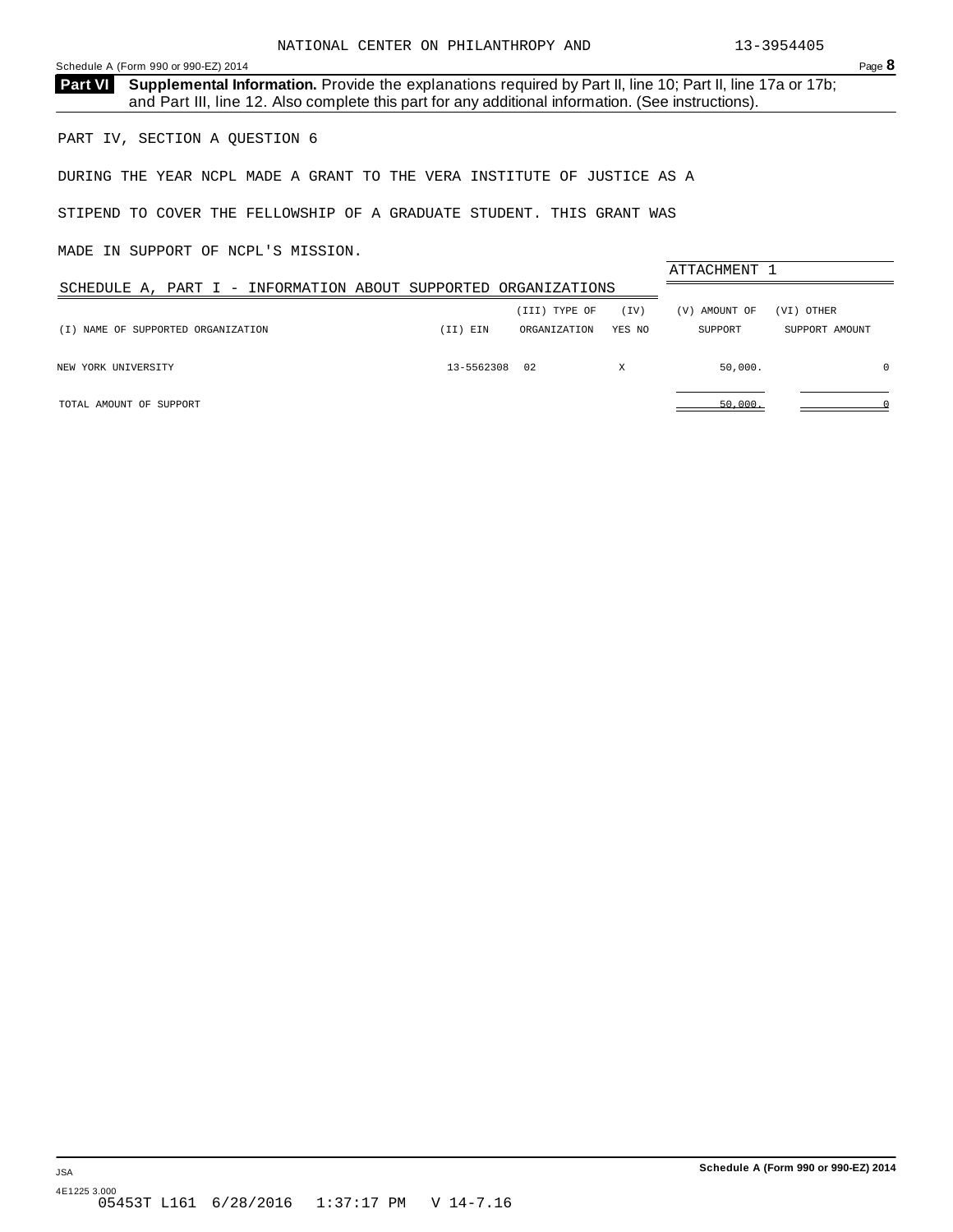| <b>Schedule B</b> |  |
|-------------------|--|
|-------------------|--|

|  |            | (Form 990, 990-EZ, |
|--|------------|--------------------|
|  | or 990-PF) |                    |

## **Schedule B**  $\leftarrow$  **Contributors**

**2014** 

| or 990-PF)<br>Department of the Treasury I<br>Internal Revenue Service | Attach to Form 990, Form 990-EZ, or Form 990-PF.<br>Information about Schedule B (Form 990, 990-EZ, or 990-PF) and its instructions is at www.irs.gov/form990. | 2014                                  |
|------------------------------------------------------------------------|----------------------------------------------------------------------------------------------------------------------------------------------------------------|---------------------------------------|
| Name of the organization                                               |                                                                                                                                                                | <b>Employer identification number</b> |

NATIONAL CENTER ON PHILANTHROPY AND

THE LAW, INC. 13-3954405

**Organization type** (check one):

| Filers of:         | Section:                                                                  |
|--------------------|---------------------------------------------------------------------------|
| Form 990 or 990-EZ | $X$ 501(c)( $3$ ) (enter number) organization                             |
|                    | 4947(a)(1) nonexempt charitable trust not treated as a private foundation |
|                    | 527 political organization                                                |
| Form 990-PF        | 501(c)(3) exempt private foundation                                       |
|                    | 4947(a)(1) nonexempt charitable trust treated as a private foundation     |
|                    | 501(c)(3) taxable private foundation                                      |
|                    |                                                                           |

Check if your organization is covered by the **General Rule** or a **Special Rule.**

**Note.** Only a section 501(c)(7), (8), or (10) organization can check boxes for both the General Rule and a Special Rule. See instructions.

#### **General Rule**

 $\text{X}$  For an organization filing Form 990, 990-EZ, or 990-PF that received, during the year, contributions totaling \$5,000 or more (in money or property) from any one contributor. Complete Parts I and II. See instructions for determining a contributor's total contributions.

#### **Special Rules**

For an organization described in section 501(c)(3) filing Form 990 or 990-EZ that met the 33 1/3 % support test of the regulations under sections 509(a)(1) and 170(b)(1)(A)(vi), that checked Schedule A (Form 990 or 990-EZ), Part II, line 13, 16a, or 16b, and that received from any one contributor, during the year, total contributions of the greater of **(1)** \$5,000 or **(2)** 2% of the amount on (i) Form 990, Part VIII, line 1h, or (ii) Form 990-EZ, line 1. Complete Parts I and II.

For an organization described in section 501(c)(7), (8), or (10) filing Form 990 or 990-EZ that received from any one contributor, during the year, total contributions of more than \$1,000 *exclusively* for religious, charitable, scientific, literary, or educational purposes, or the prevention of cruelty to children or animals. Complete Parts I, II, and III.

For an organization described in section 501(c)(7), (8), or (10) filing Form 990 or 990-EZ that received from any one contributor, during the year, contributions *exclusively* for religious, charitable, etc., purposes, but no such contributions totaled more than \$1,000. If this box is checked, enter here the total contributions that were received during the year for an *exclusively* religious, charitable, etc., purpose. Do not complete any of the parts unless the **General Rule** applies to this organization because it received *nonexclusively* religious, charitable, etc., contributions General Rule applies to this organization because it received *nonexclusively* religious, charitable, etc., contra<br>totaling \$5,000 or more during the year<br> $\bullet$   $\bullet$ 

**Caution.** An organization that is not covered by the General Rule and/or the Special Rules does not file Schedule B (Form 990, 990-EZ, or 990-PF), but it **must** answer "No" on Part IV, line 2, of its Form 990; or check the box on line H of its Form 990-EZ or on its Form 990-PF, Part I, line 2, to certify that it does not meet the filing requirements of Schedule B (Form 990, 990-EZ, or 990-PF).

For Paperwork Reduction Act Notice, see the Instructions for Form 990, 990-EZ, or 990-PF. Schedule B (Form 990, 990-EZ, or 990-PF) (2014)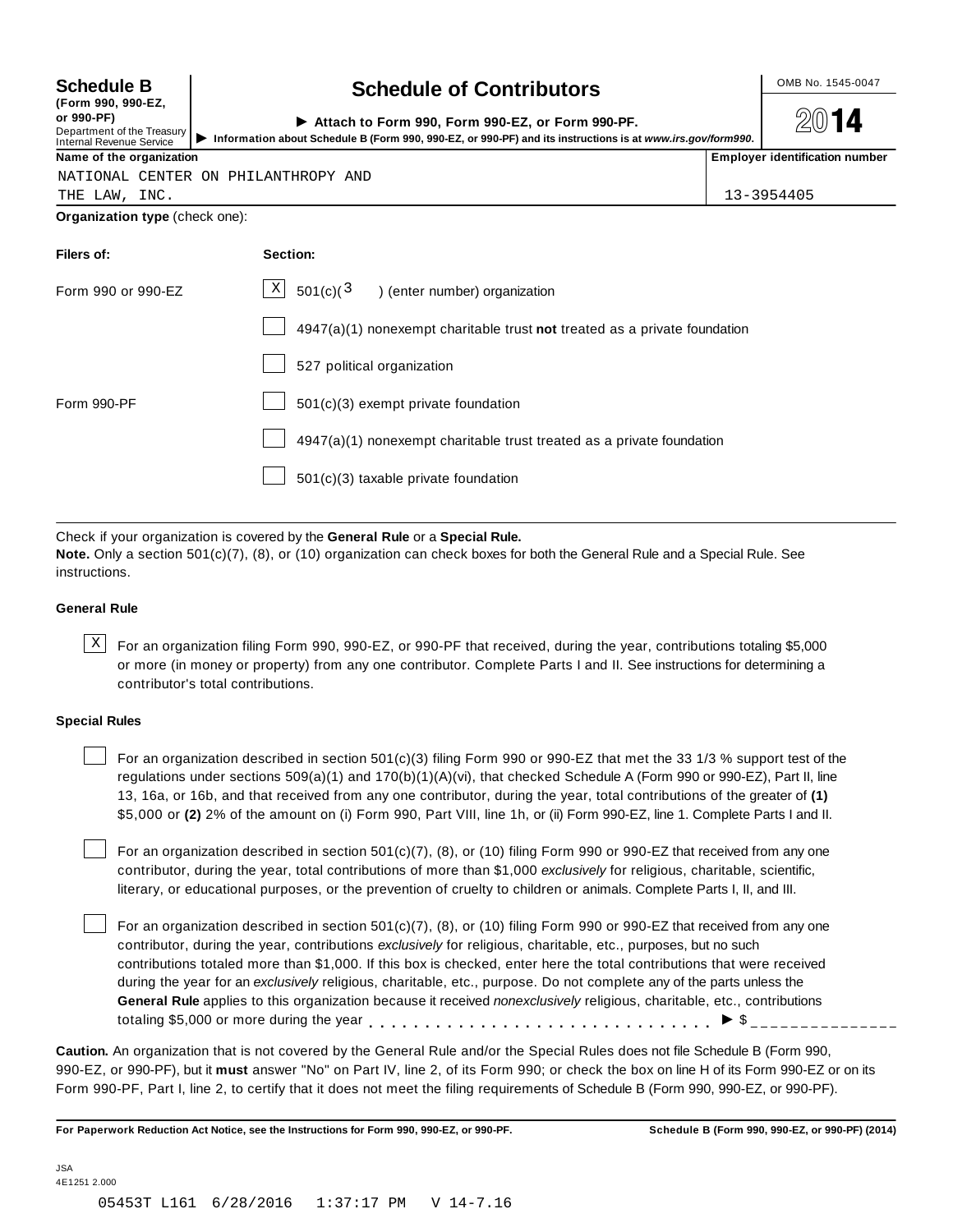### Schedule <sup>B</sup> (Form 990, 990-EZ, or 990-PF) (2014) Page **2**

÷

**Name of organization** NATIONAL CENTER ON PHILANTHROPY AND **FULLANDIES CONSERVANCE EMPLOYER Employer** identification number

THE LAW, INC. 13-3954405

|            | Part   Contributors (see instructions). Use duplicate copies of Part I if additional space is needed. |                                   |                                                                                       |
|------------|-------------------------------------------------------------------------------------------------------|-----------------------------------|---------------------------------------------------------------------------------------|
| (a)<br>No. | (b)<br>Name, address, and ZIP + 4                                                                     | (c)<br><b>Total contributions</b> | (d)<br>Type of contribution                                                           |
| 1          |                                                                                                       | 50,000.<br>\$                     | X<br>Person<br>Payroll<br>Noncash<br>(Complete Part II for<br>noncash contributions.) |
| (a)<br>No. | (b)<br>Name, address, and ZIP + 4                                                                     | (c)<br><b>Total contributions</b> | (d)<br>Type of contribution                                                           |
| 2          |                                                                                                       | 290,000.<br>\$                    | X<br>Person<br>Payroll<br>Noncash<br>(Complete Part II for<br>noncash contributions.) |
| (a)<br>No. | (b)<br>Name, address, and ZIP + 4                                                                     | (c)<br><b>Total contributions</b> | (d)<br>Type of contribution                                                           |
| 3          |                                                                                                       | 25,000.<br>\$                     | X<br>Person<br>Payroll<br>Noncash<br>(Complete Part II for<br>noncash contributions.) |
| (a)<br>No. | (b)<br>Name, address, and ZIP + 4                                                                     | (c)<br><b>Total contributions</b> | (d)<br>Type of contribution                                                           |
| 4          |                                                                                                       | 100,000.<br>\$                    | X<br>Person<br>Payroll<br>Noncash<br>(Complete Part II for<br>noncash contributions.) |
| (a)<br>No. | (b)<br>Name, address, and ZIP + 4                                                                     | (c)<br><b>Total contributions</b> | (d)<br>Type of contribution                                                           |
| 5          |                                                                                                       | 5,000.<br>\$                      | X<br>Person<br>Payroll<br>Noncash<br>(Complete Part II for<br>noncash contributions.) |
| (a)<br>No. | (b)<br>Name, address, and ZIP + 4                                                                     | (c)<br><b>Total contributions</b> | (d)<br>Type of contribution                                                           |
| 6          |                                                                                                       | 50,000.<br>\$                     | X<br>Person<br>Payroll<br>Noncash<br>(Complete Part II for<br>noncash contributions.) |

**Schedule B (Form 990, 990-EZ, or 990-PF) (2014)** JSA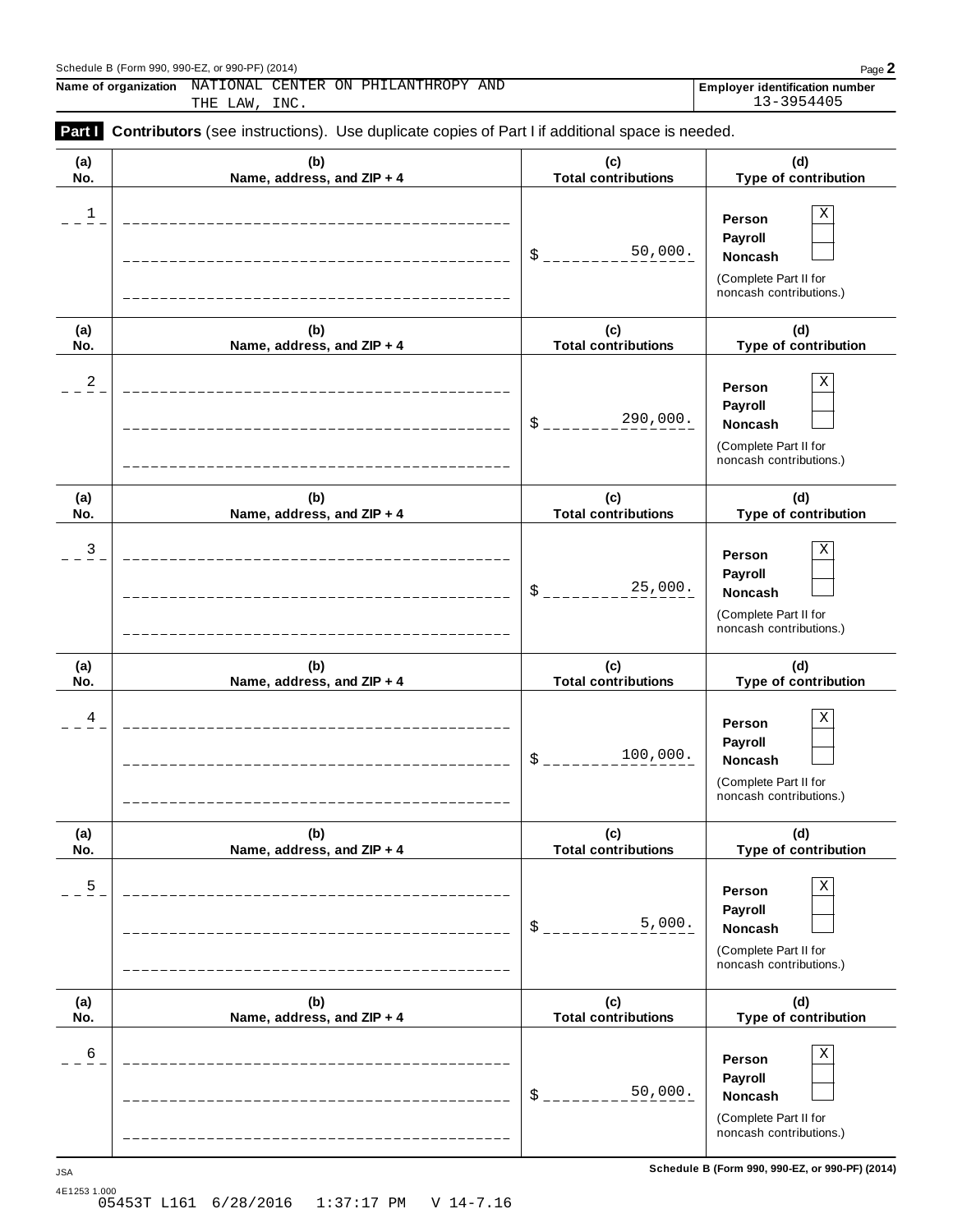### Schedule <sup>B</sup> (Form 990, 990-EZ, or 990-PF) (2014) Page **2**

**Name of organization** NATIONAL CENTER ON PHILANTHROPY AND **FULLANDIES CONSERVANCE EMPLOYER Employer** identification number

THE LAW, INC. 13-3954405

| Part I<br>Contributors (see instructions). Use duplicate copies of Part I if additional space is needed. |                                   |                                   |                                                                                         |  |  |
|----------------------------------------------------------------------------------------------------------|-----------------------------------|-----------------------------------|-----------------------------------------------------------------------------------------|--|--|
| (a)<br>No.                                                                                               | (b)<br>Name, address, and ZIP + 4 | (c)<br><b>Total contributions</b> | (d)<br>Type of contribution                                                             |  |  |
| 7                                                                                                        |                                   | 5,000.<br>\$                      | Χ<br>Person<br>Payroll<br>Noncash<br>(Complete Part II for<br>noncash contributions.)   |  |  |
| (a)<br>No.                                                                                               | (b)<br>Name, address, and ZIP + 4 | (c)<br><b>Total contributions</b> | (d)<br>Type of contribution                                                             |  |  |
| 8                                                                                                        |                                   | 30,000.<br>\$                     | Χ<br>Person<br>Payroll<br>Noncash<br>(Complete Part II for<br>noncash contributions.)   |  |  |
| (a)<br>No.                                                                                               | (b)<br>Name, address, and ZIP + 4 | (c)<br><b>Total contributions</b> | (d)<br>Type of contribution                                                             |  |  |
| 9                                                                                                        |                                   | 150,000.<br>\$                    | Χ<br>Person<br>Payroll<br>Noncash<br>(Complete Part II for<br>noncash contributions.)   |  |  |
| (a)<br>No.                                                                                               | (b)<br>Name, address, and ZIP + 4 | (c)<br><b>Total contributions</b> | (d)<br>Type of contribution                                                             |  |  |
|                                                                                                          |                                   | \$                                | Person<br>Payroll<br>Noncash<br>(Complete Part II for<br>noncash contributions.)        |  |  |
| (a)<br>No.                                                                                               | (b)<br>Name, address, and ZIP + 4 | (c)<br><b>Total contributions</b> | (d)<br>Type of contribution                                                             |  |  |
|                                                                                                          |                                   | \$                                | Person<br>Payroll<br>Noncash<br>(Complete Part II for<br>noncash contributions.)        |  |  |
| (a)<br>No.                                                                                               | (b)<br>Name, address, and ZIP + 4 | (c)<br><b>Total contributions</b> | (d)<br>Type of contribution                                                             |  |  |
|                                                                                                          |                                   | \$                                | Person<br>Payroll<br><b>Noncash</b><br>(Complete Part II for<br>noncash contributions.) |  |  |

**Schedule B (Form 990, 990-EZ, or 990-PF) (2014)** JSA

4E1253 1.000 05453T L161 6/28/2016 1:37:17 PM V 14-7.16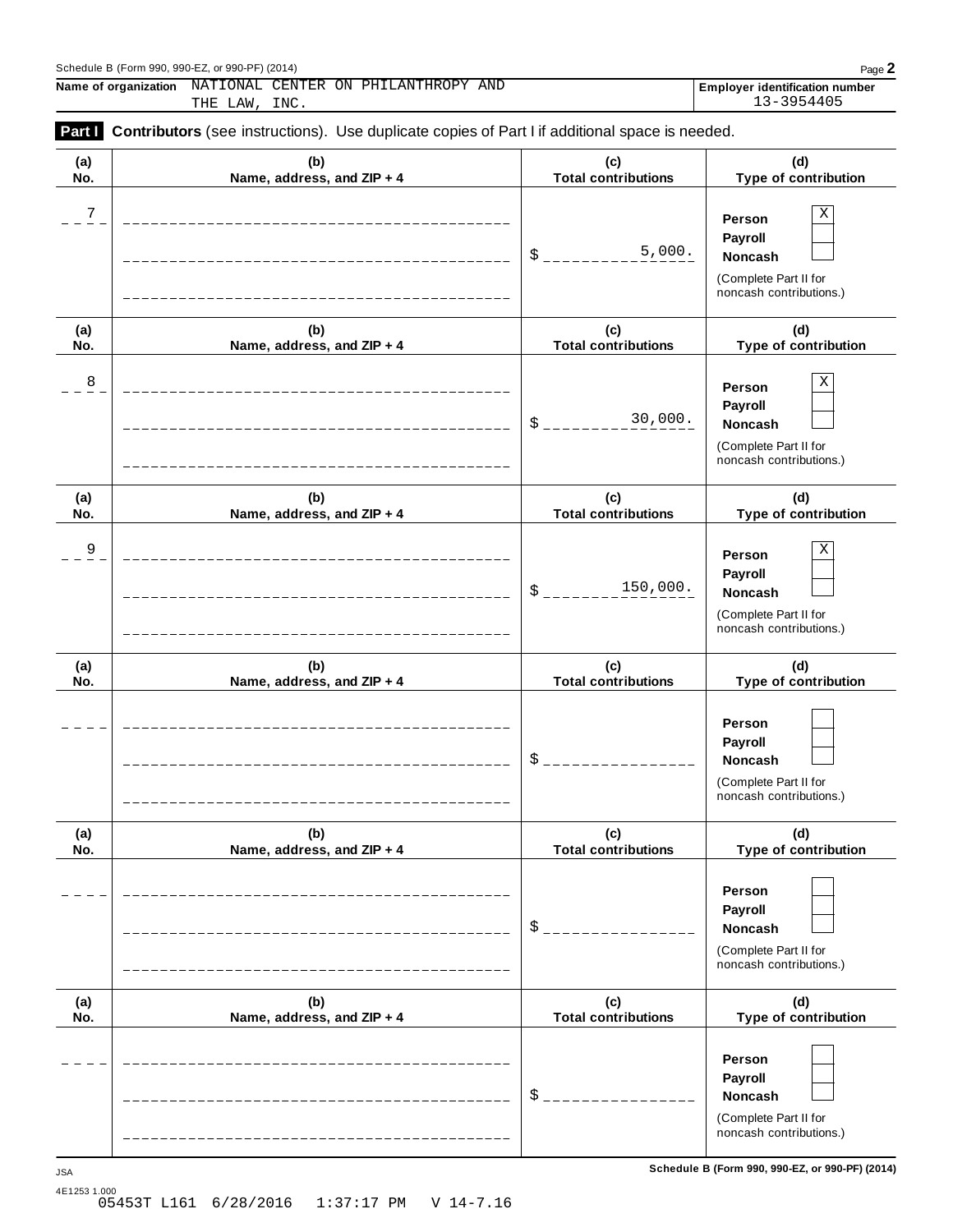| Schedule B (Form 990, 990-EZ, or 990-PF) (2014) |                                                                                                            | Page 3                                |
|-------------------------------------------------|------------------------------------------------------------------------------------------------------------|---------------------------------------|
| Name of organization                            | NATIONAL CENTER ON PHILANTHROPY AND                                                                        | <b>Employer identification number</b> |
|                                                 | THE LAW, INC.                                                                                              | 13-3954405                            |
| <b>Part II</b>                                  | <b>Noncash Property</b> (see instructions). Use duplicate copies of Part II if additional space is needed. |                                       |

| (a) No.<br>from<br>Part I | (b)<br>Description of noncash property given | (c)<br>FMV (or estimate)<br>(see instructions) | (d)<br>Date received |
|---------------------------|----------------------------------------------|------------------------------------------------|----------------------|
|                           |                                              | S                                              |                      |
| (a) No.<br>from<br>Part I | (b)<br>Description of noncash property given | (c)<br>FMV (or estimate)<br>(see instructions) | (d)<br>Date received |
|                           |                                              | \$                                             |                      |
| (a) No.<br>from<br>Part I | (b)<br>Description of noncash property given | (c)<br>FMV (or estimate)<br>(see instructions) | (d)<br>Date received |
|                           |                                              | \$                                             |                      |
| (a) No.<br>from<br>Part I | (b)<br>Description of noncash property given | (c)<br>FMV (or estimate)<br>(see instructions) | (d)<br>Date received |
|                           |                                              | \$                                             |                      |
| (a) No.<br>from<br>Part I | (b)<br>Description of noncash property given | (c)<br>FMV (or estimate)<br>(see instructions) | (d)<br>Date received |
|                           |                                              | \$                                             |                      |
| (a) No.<br>from<br>Part I | (b)<br>Description of noncash property given | (c)<br>FMV (or estimate)<br>(see instructions) | (d)<br>Date received |
|                           |                                              | S                                              |                      |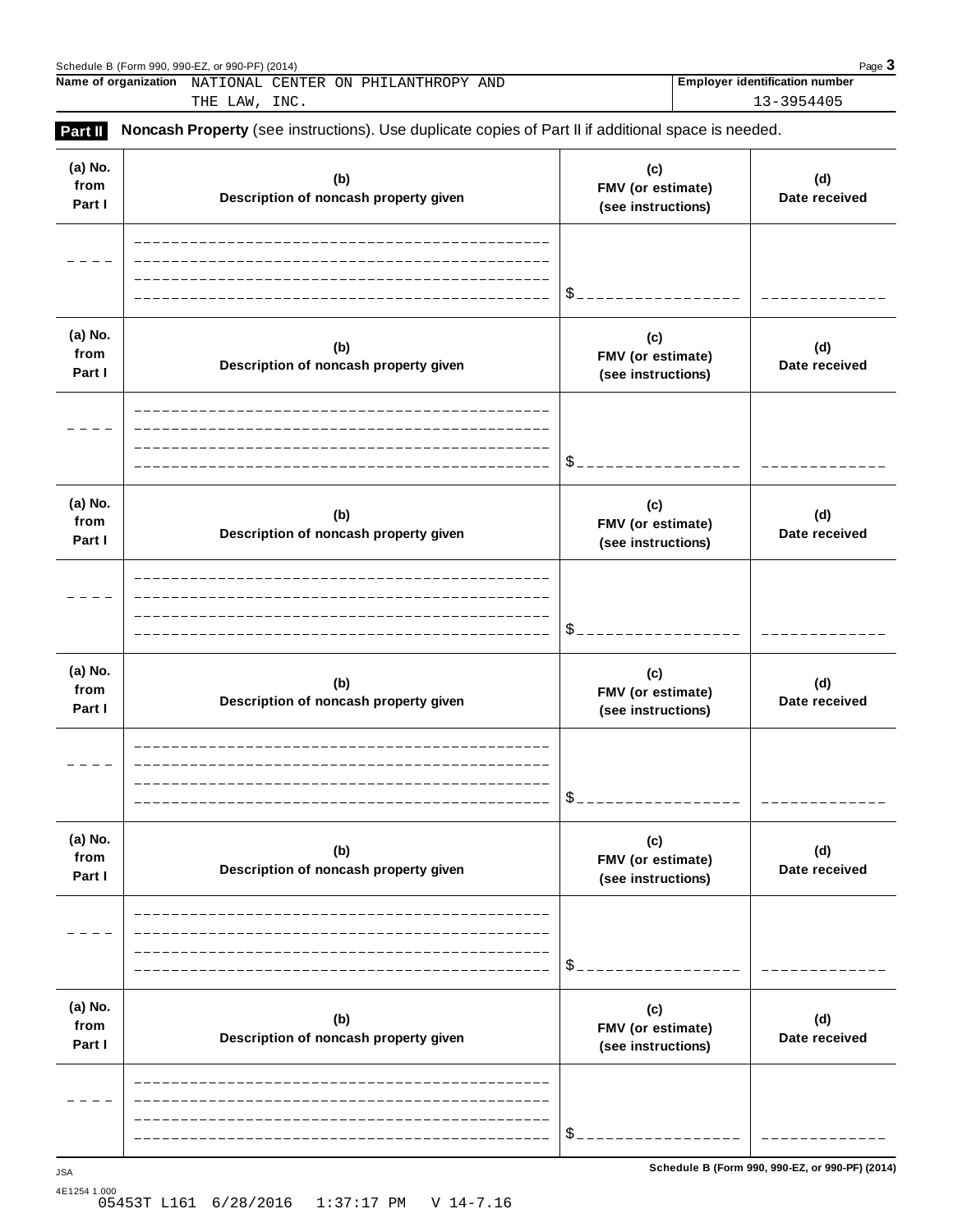|                             | Schedule B (Form 990, 990-EZ, or 990-PF) (2014)                                                                                                                                                                                                                                                                                                                                                                                                                                                                                                              |                      |                                          | Page 4                                          |  |  |  |
|-----------------------------|--------------------------------------------------------------------------------------------------------------------------------------------------------------------------------------------------------------------------------------------------------------------------------------------------------------------------------------------------------------------------------------------------------------------------------------------------------------------------------------------------------------------------------------------------------------|----------------------|------------------------------------------|-------------------------------------------------|--|--|--|
|                             | Name of organization NATIONAL CENTER ON PHILANTHROPY AND                                                                                                                                                                                                                                                                                                                                                                                                                                                                                                     |                      |                                          | <b>Employer identification number</b>           |  |  |  |
| Part III                    | THE LAW, INC.<br>Exclusively religious, charitable, etc., contributions to organizations described in section 501(c)(7), (8), or (10)<br>that total more than \$1,000 for the year from any one contributor. Complete columns (a) through (e) and the<br>following line entry. For organizations completing Part III, enter the total of exclusively religious, charitable, etc.,<br>contributions of \$1,000 or less for the year. (Enter this information once. See instructions.) ▶ \$<br>Use duplicate copies of Part III if additional space is needed. |                      |                                          | 13-3954405                                      |  |  |  |
| $(a)$ No.<br>from           | (b) Purpose of gift                                                                                                                                                                                                                                                                                                                                                                                                                                                                                                                                          | (c) Use of gift      |                                          | (d) Description of how gift is held             |  |  |  |
| Part I                      |                                                                                                                                                                                                                                                                                                                                                                                                                                                                                                                                                              |                      |                                          |                                                 |  |  |  |
|                             |                                                                                                                                                                                                                                                                                                                                                                                                                                                                                                                                                              |                      |                                          |                                                 |  |  |  |
|                             |                                                                                                                                                                                                                                                                                                                                                                                                                                                                                                                                                              | (e) Transfer of gift |                                          |                                                 |  |  |  |
|                             | Transferee's name, address, and ZIP + 4                                                                                                                                                                                                                                                                                                                                                                                                                                                                                                                      |                      |                                          | Relationship of transferor to transferee        |  |  |  |
|                             |                                                                                                                                                                                                                                                                                                                                                                                                                                                                                                                                                              |                      |                                          |                                                 |  |  |  |
|                             |                                                                                                                                                                                                                                                                                                                                                                                                                                                                                                                                                              |                      |                                          |                                                 |  |  |  |
| $(a)$ No.<br>from<br>Part I | (b) Purpose of gift                                                                                                                                                                                                                                                                                                                                                                                                                                                                                                                                          | (c) Use of gift      |                                          | (d) Description of how gift is held             |  |  |  |
|                             |                                                                                                                                                                                                                                                                                                                                                                                                                                                                                                                                                              |                      |                                          |                                                 |  |  |  |
|                             |                                                                                                                                                                                                                                                                                                                                                                                                                                                                                                                                                              | (e) Transfer of gift |                                          |                                                 |  |  |  |
|                             |                                                                                                                                                                                                                                                                                                                                                                                                                                                                                                                                                              |                      |                                          |                                                 |  |  |  |
|                             | Transferee's name, address, and ZIP + 4                                                                                                                                                                                                                                                                                                                                                                                                                                                                                                                      |                      | Relationship of transferor to transferee |                                                 |  |  |  |
|                             |                                                                                                                                                                                                                                                                                                                                                                                                                                                                                                                                                              |                      |                                          |                                                 |  |  |  |
| $(a)$ No.<br>from<br>Part I | (b) Purpose of gift                                                                                                                                                                                                                                                                                                                                                                                                                                                                                                                                          | (c) Use of gift      |                                          | (d) Description of how gift is held             |  |  |  |
|                             |                                                                                                                                                                                                                                                                                                                                                                                                                                                                                                                                                              |                      |                                          |                                                 |  |  |  |
|                             |                                                                                                                                                                                                                                                                                                                                                                                                                                                                                                                                                              | (e) Transfer of gift |                                          |                                                 |  |  |  |
|                             | Transferee's name, address, and ZIP + 4                                                                                                                                                                                                                                                                                                                                                                                                                                                                                                                      |                      |                                          | Relationship of transferor to transferee        |  |  |  |
|                             |                                                                                                                                                                                                                                                                                                                                                                                                                                                                                                                                                              |                      |                                          |                                                 |  |  |  |
|                             |                                                                                                                                                                                                                                                                                                                                                                                                                                                                                                                                                              |                      |                                          |                                                 |  |  |  |
| $(a)$ No.<br>from<br>Part I | (b) Purpose of gift                                                                                                                                                                                                                                                                                                                                                                                                                                                                                                                                          | (c) Use of gift      |                                          | (d) Description of how gift is held             |  |  |  |
|                             |                                                                                                                                                                                                                                                                                                                                                                                                                                                                                                                                                              |                      |                                          |                                                 |  |  |  |
|                             |                                                                                                                                                                                                                                                                                                                                                                                                                                                                                                                                                              |                      |                                          |                                                 |  |  |  |
|                             |                                                                                                                                                                                                                                                                                                                                                                                                                                                                                                                                                              | (e) Transfer of gift |                                          |                                                 |  |  |  |
|                             | Transferee's name, address, and ZIP + 4                                                                                                                                                                                                                                                                                                                                                                                                                                                                                                                      |                      |                                          | Relationship of transferor to transferee        |  |  |  |
|                             |                                                                                                                                                                                                                                                                                                                                                                                                                                                                                                                                                              |                      |                                          |                                                 |  |  |  |
|                             |                                                                                                                                                                                                                                                                                                                                                                                                                                                                                                                                                              |                      |                                          |                                                 |  |  |  |
| <b>JSA</b>                  |                                                                                                                                                                                                                                                                                                                                                                                                                                                                                                                                                              |                      |                                          | Schedule B (Form 990, 990-EZ, or 990-PF) (2014) |  |  |  |

4E1255 1.000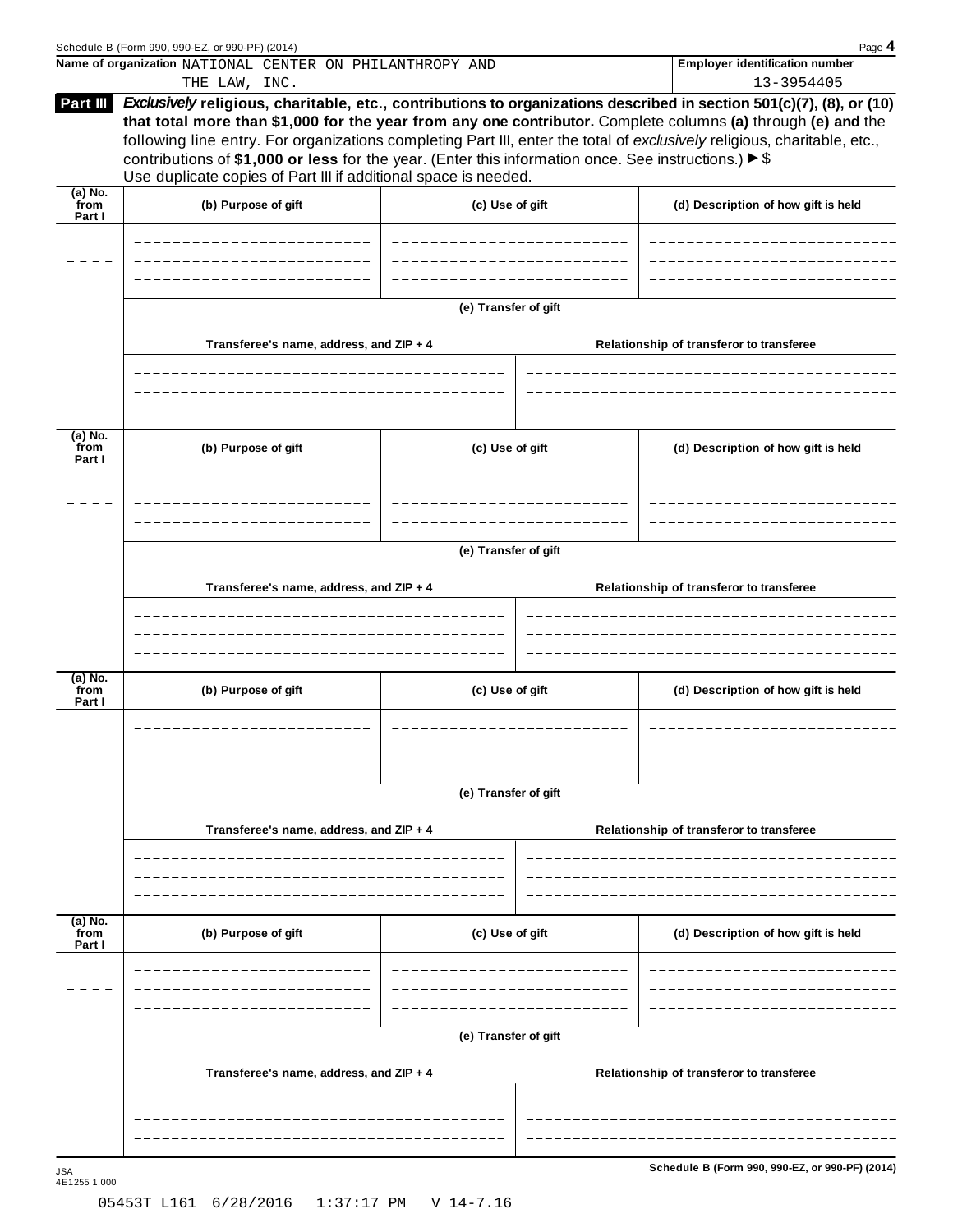| <b>SCHEDULE D</b> |  |
|-------------------|--|
| (Form 990)        |  |

# **Supplemental Financial Statements**<br>
Complete if the organization answered "Yes" to Form 990,<br>
Part IV, line 6, 7, 8, 9, 10, 11a, 11b, 11c, 11d, 11e, 11f, 12a, or 12b.

Part IV, line 6, 7, 8, 9, 10, 11a, 11b, 11c, 11d, 11e, 11f, 12a, or 12b.<br>
■ Department of the Treasury **Information shout Schoolule D** (Form 990.<br>
Information shout Schoolule D (Form 990.) and its instructions is at unau **Internal Revenue Service** III information about Schedule D (Form 990) and its instructions is at *www.irs.gov/form990*. Inspection<br>Inspection Internal Revenue Service Insurances in the Instructions of the *instructions* **Name of the organization** MATIONAL CENTER ON PHILANTHROPY AND **Final Propertion Employer** identification number **Organizations Maintaining Donor Advised Funds or Other Similar Funds or Accounts. Part I Complete if the organization answered "Yes" to Form 990, Part IV, line 6.<br>Complete if the organization answered "Yes" to Form 990, Part IV, line 6. (a)** Donor advised funds **(b)** Funds and other accounts **1 2 3 4 5 6** Total number at end of year  $\dots\dots\dots\dots$ Aggregate value of contributions to (during year) Aggregate value of contributions to (during year)<br>Aggregate value of grants from (during year) Aggregate value of grants from (during year)<br>Aggregate value at end of year Did the organization inform all donors and donor advisors in writing that the assets held in donor advised funds are the organization's property, subject to the organization's exclusive legal control? **mature m** m m m m m **Yes**  $\Box$  **No** Did the organization inform all grantees, donors, and donor advisors in writing that grant funds can be used only for charitable purposes and not for the benefit of the donor or donor advisor, or for any other purpose conferring impermissible private benefit? m m m m m m m m m m m m m m m m m m m m m m m m m m m m m m m m m m m m m m **Yes No Conservation Easements. Part II Conservation Easements.**<br>Complete if the organization answered "Yes" to Form 990, Part IV, line 7. **1** Purpose(s) of conservation easements held by the organization (check all that apply). Preservation of land for public use (e.g., recreation or education) Protection of natural habitat Preservation of open space Preservation of a historically important land area Preservation of a certified historic structure **2** Complete lines 2a through 2d if the organization held a qualified conservation contribution in the form of a conservation easement on the last day of the tax year. **Held at the End** of the Tax Year **2a 2b 2c 2d** easement on the last day of the tax year.<br>**a** Total number of conservation easements **...........................**. **a** Total number of conservation easements ............................<br>**b** Total acreage restricted by conservation easements ..................... **b** Total acreage restricted by conservation easements<br>**c** Number of conservation easements on a certified historic structure included in (a) . . . . . . **d** Number of conservation easements included in (c) acquired after 8/17/06, and not on a | historic structure listed in the National Register m m m m m m m m m m m m m m m m m m m m m m m m **3 4 5 6 7 8 9** Number of conservation easements modified, transferred, released, extinguished, or terminated by the organization during the  $\mathsf{tax}$  vear  $\blacktriangleright$ Number of states where property subject to conservation easement is located  $\blacktriangleright$  \_\_\_\_\_\_\_\_\_\_ Does the organization have a written policy regarding the periodic monitoring, inspection, handling of violations, and enforcement of the conservation easements it holds? musican man m m m m m m m m m m m m w w m m Staff and volunteer hours devoted to monitoring, inspecting, and enforcing conservation easements during the year Amount of expenses incurred in monitoring, inspecting, and enforcing conservation easements during the year I \$ Does each conservation easement reported on line 2(d) above satisfy the requirements of section 170(h)(4)(B)(i) Does each conservation easement reported on line 2(d) above satisty the requirements of section 170(h)(4)(B)(i)<br>and section 170(h)(4)(B)(ii)?<br>. ▶ .\_\_\_\_\_\_\_\_\_\_\_\_\_\_\_\_\_\_ In Part XIII, describe how the organization reports conservation easements in its revenue and expense statement, and balance sheet, and include, if applicable, the text of the footnote to the organization's financial statements that describes the organization's accounting for conservation easements. **Organizations Maintaining Collections of Art, Historical Treasures, or Other Similar Assets. Part III Organizations Maintaining Collections of Art, Historical Treasures, or C** Complete if the organization answered "Yes" to Form 990, Part IV, line 8. 1a If the organization elected, as permitted under SFAS 116 (ASC 958), not to report in its revenue statement and balance sheet<br>works of art, historical treasures, or other similar assets held for public exhibition, educat public service, provide, in Part XIII, the text of the footnote to its financial statements that describes these items. **b** If the organization elected, as permitted under SFAS 116 (ASC 958), to report in its revenue statement and balance sheet works of art, historical treasures, or other similar assets held for public exhibition, education, or research in furtherance of public service, provide the following amounts relating to these items: **(i)** I Revenue included in Form 990, Part VIII, line 1 m m m m m m m m m m m m m m m m m m m m m m m m m m m m m m \$ **(ii)** Assets included in Form 990, Part X m m m m m m m m m m m m m m m m m m m m m m m m m m m m m m m m m m m m I \$ **2** If the organization received or held works of art, historical treasures, or other similar assets for financial gain, provide the following amounts required to be reported under SFAS 116 (ASC 958) relating to these items: following amounts required to be reported under SFAS 116 (ASC 958) relating to these items:<br>**a** Revenue included in Form 990, Part VIII, line 1 **a** a more continuantly be a series included in Form 000, Dart Y Assets included in Form 990, Part X **<sup>b</sup>** m m m m m m m m m m m m m m m m m m m m m m m m m m m m m m m m m m m m m m I \$ **For Paperwork Reduction Act Notice, see the Instructions for Form 990. Schedule D (Form 990) 2014** THE LAW, INC. 13-3954405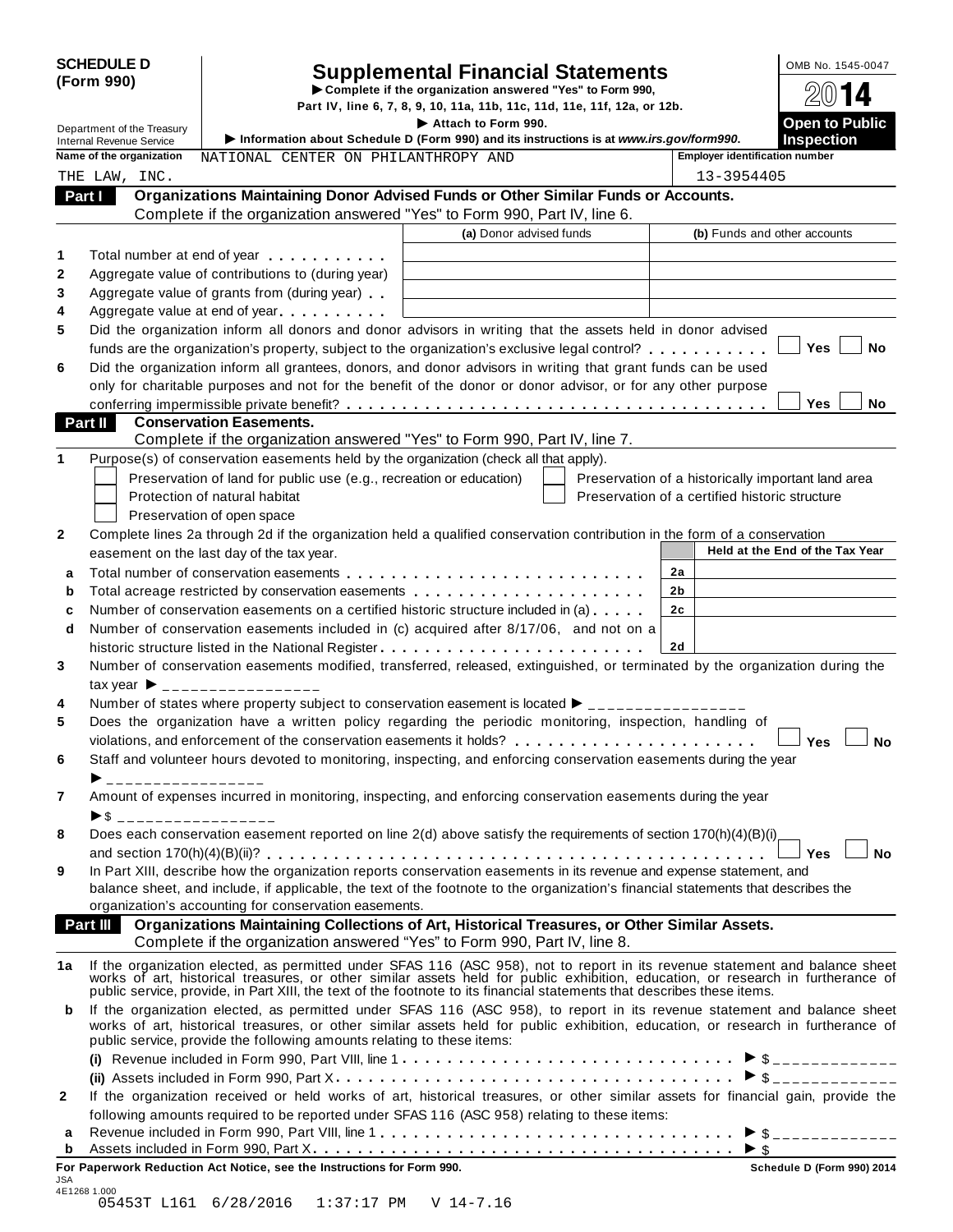NATIONAL CENTER ON PHILANTHROPY AND 13-3954405

|      | Schedule D (Form 990) 2014                                                                                                                                                                                                    |                                                             |                |                                    |                                 |                      |                     |            | Page 2    |
|------|-------------------------------------------------------------------------------------------------------------------------------------------------------------------------------------------------------------------------------|-------------------------------------------------------------|----------------|------------------------------------|---------------------------------|----------------------|---------------------|------------|-----------|
|      | Organizations Maintaining Collections of Art, Historical Treasures, or Other Similar Assets (continued)<br>Part III                                                                                                           |                                                             |                |                                    |                                 |                      |                     |            |           |
| 3    | Using the organization's acquisition, accession, and other records, check any of the following that are a significant use of its                                                                                              |                                                             |                |                                    |                                 |                      |                     |            |           |
|      | collection items (check all that apply):                                                                                                                                                                                      |                                                             |                |                                    |                                 |                      |                     |            |           |
| a    | Public exhibition                                                                                                                                                                                                             |                                                             | d              | Loan or exchange programs          |                                 |                      |                     |            |           |
| b    | Scholarly research                                                                                                                                                                                                            |                                                             | e              |                                    |                                 |                      |                     |            |           |
| C    | Preservation for future generations                                                                                                                                                                                           |                                                             |                |                                    |                                 |                      |                     |            |           |
| 4    | Provide a description of the organization's collections and explain how they further the organization's exempt purpose in Part                                                                                                |                                                             |                |                                    |                                 |                      |                     |            |           |
|      | XIII.                                                                                                                                                                                                                         |                                                             |                |                                    |                                 |                      |                     |            |           |
| 5    | During the year, did the organization solicit or receive donations of art, historical treasures, or other similar                                                                                                             |                                                             |                |                                    |                                 |                      |                     |            |           |
|      | assets to be sold to raise funds rather than to be maintained as part of the organization's collection?                                                                                                                       |                                                             |                |                                    |                                 |                      | <b>Yes</b>          |            | No        |
|      | Escrow and Custodial Arrangements. Complete if the organization answered "Yes" to Form 990, Part IV, line 9,<br><b>Part IV</b>                                                                                                |                                                             |                |                                    |                                 |                      |                     |            |           |
|      | or reported an amount on Form 990, Part X, line 21.                                                                                                                                                                           |                                                             |                |                                    |                                 |                      |                     |            |           |
|      | 1a Is the organization an agent, trustee, custodian or other intermediary for contributions or other assets not                                                                                                               |                                                             |                |                                    |                                 |                      |                     |            |           |
|      |                                                                                                                                                                                                                               |                                                             |                |                                    |                                 |                      | <b>Yes</b>          |            | <b>No</b> |
|      | b If "Yes," explain the arrangement in Part XIII and complete the following table:                                                                                                                                            |                                                             |                |                                    |                                 |                      |                     |            |           |
|      |                                                                                                                                                                                                                               |                                                             |                |                                    |                                 | Amount               |                     |            |           |
| c    |                                                                                                                                                                                                                               |                                                             |                | 1c                                 |                                 |                      |                     |            |           |
| d    |                                                                                                                                                                                                                               |                                                             |                | 1d                                 |                                 |                      |                     |            |           |
| е    |                                                                                                                                                                                                                               |                                                             |                | 1е                                 |                                 |                      |                     |            |           |
| f    |                                                                                                                                                                                                                               |                                                             |                | 1f                                 |                                 |                      |                     |            |           |
| 2a l | Did the organization include an amount on Form 990, Part X, line 21, for escrow or custodial account liability?                                                                                                               |                                                             |                |                                    |                                 |                      | <b>Yes</b>          |            | No        |
|      | b If "Yes," explain the arrangement in Part XIII. Check here if the explanation has been provided in Part XIII.                                                                                                               |                                                             |                |                                    |                                 |                      |                     |            |           |
|      | Endowment Funds. Complete if the organization answered "Yes" to Form 990, Part IV, line 10.<br><b>Part V</b>                                                                                                                  |                                                             |                |                                    |                                 |                      |                     |            |           |
|      |                                                                                                                                                                                                                               | (a) Current year                                            | (b) Prior year | (c) Two years back                 |                                 | (d) Three years back | (e) Four years back |            |           |
|      | 1a Beginning of year balance                                                                                                                                                                                                  | 2,352,214.                                                  | 2,262,940.     | 2,234,949.                         |                                 | 2,199,404.           |                     | 2,062,779. |           |
| b    | Contributions                                                                                                                                                                                                                 |                                                             |                |                                    |                                 |                      |                     |            |           |
| c    | Net investment earnings, gains,                                                                                                                                                                                               |                                                             |                |                                    |                                 |                      |                     |            |           |
|      | and losses                                                                                                                                                                                                                    | $-73,341.$                                                  | 210,036.       |                                    | 193,870.                        | 121,780.             |                     |            | 227,338.  |
|      | d Grants or scholarships entitled as a set of the set of the set of the set of the set of the set of the set of the set of the set of the set of the set of the set of the set of the set of the set of the set of the set of |                                                             |                |                                    |                                 |                      |                     |            |           |
|      | e Other expenditures for facilities                                                                                                                                                                                           |                                                             |                |                                    |                                 |                      |                     |            |           |
|      | and programs entitled and programs                                                                                                                                                                                            | 111, 112.                                                   | 120,762.       |                                    | 165,879.                        | 86,235.              |                     |            | 90,713.   |
| f    | Administrative expenses                                                                                                                                                                                                       |                                                             |                |                                    |                                 |                      |                     |            |           |
| g    | End of year balance                                                                                                                                                                                                           | $\overline{2,167,761.}$ 2,352,214.                          |                | 2,262,940.                         |                                 | 2,234,949.           |                     | 2,199,404. |           |
| 2    | Provide the estimated percentage of the current year end balance (line 1g, column (a)) held as:                                                                                                                               |                                                             |                |                                    |                                 |                      |                     |            |           |
|      | Board designated or quasi-endowment                                                                                                                                                                                           |                                                             |                |                                    |                                 |                      |                     |            |           |
|      | <b>b</b> Permanent endowment $\triangleright$ 100.0000 %                                                                                                                                                                      |                                                             |                |                                    |                                 |                      |                     |            |           |
| c    | Temporarily restricted endowment                                                                                                                                                                                              | ℅                                                           |                |                                    |                                 |                      |                     |            |           |
|      | The percentages in lines 2a, 2b, and 2c should equal 100%.                                                                                                                                                                    |                                                             |                |                                    |                                 |                      |                     |            |           |
|      | 3a Are there endowment funds not in the possession of the organization that are held and administered for the                                                                                                                 |                                                             |                |                                    |                                 |                      |                     |            |           |
|      | organization by:                                                                                                                                                                                                              |                                                             |                |                                    |                                 |                      |                     | <b>Yes</b> | No        |
|      |                                                                                                                                                                                                                               |                                                             |                |                                    |                                 |                      | 3a(i)               |            | Χ         |
|      |                                                                                                                                                                                                                               |                                                             |                |                                    |                                 |                      | 3a(ii)              |            | X         |
|      |                                                                                                                                                                                                                               |                                                             |                |                                    |                                 |                      | 3 <sub>b</sub>      |            |           |
| 4    | Describe in Part XIII the intended uses of the organization's endowment funds.                                                                                                                                                |                                                             |                |                                    |                                 |                      |                     |            |           |
|      | Land, Buildings, and Equipment.<br>Complete if the organization answered "Yes" to Form 990, Part IV, line 11a. See Form 990, Part X, line 10.<br>Part VI                                                                      |                                                             |                |                                    |                                 |                      |                     |            |           |
|      |                                                                                                                                                                                                                               |                                                             |                |                                    |                                 |                      |                     |            |           |
|      | Description of property                                                                                                                                                                                                       | (a) Cost or other basis<br>(investment)                     |                | (b) Cost or other basis<br>(other) | (c) Accumulated<br>depreciation |                      | (d) Book value      |            |           |
|      |                                                                                                                                                                                                                               |                                                             |                |                                    |                                 |                      |                     |            |           |
| 1a   |                                                                                                                                                                                                                               |                                                             |                |                                    |                                 |                      |                     |            |           |
| b    |                                                                                                                                                                                                                               | the control of the control of the control of the control of |                |                                    |                                 |                      |                     |            |           |
| c    | Buildings                                                                                                                                                                                                                     |                                                             |                |                                    |                                 |                      |                     |            |           |
| d    | Leasehold improvements entitled and the set of                                                                                                                                                                                |                                                             |                |                                    |                                 |                      |                     |            |           |
| е    | Equipment explorer and the end of the state of the state of the state of the state of the state of the state o                                                                                                                |                                                             |                |                                    |                                 |                      |                     |            |           |

**Schedule D (Form 990) 2014**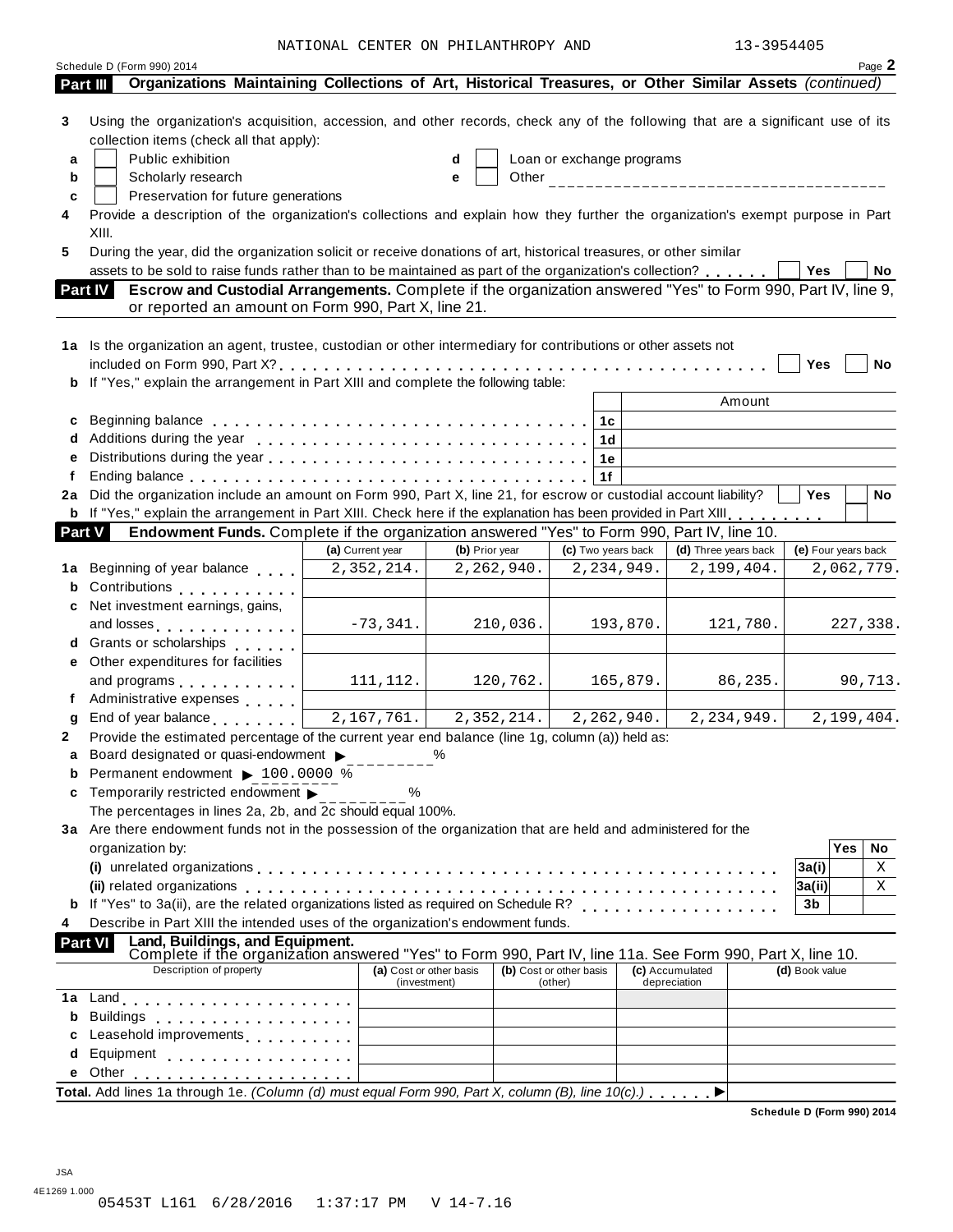| <b>Part VII</b>                                         | Schedule D (Form 990) 2014<br><b>Investments - Other Securities.</b>                                                                                                                                                           |                 | Page 3                                                                                                     |
|---------------------------------------------------------|--------------------------------------------------------------------------------------------------------------------------------------------------------------------------------------------------------------------------------|-----------------|------------------------------------------------------------------------------------------------------------|
|                                                         |                                                                                                                                                                                                                                |                 | Complete if the organization answered "Yes" to Form 990, Part IV, line 11b. See Form 990, Part X, line 12. |
|                                                         | (a) Description of security or category<br>(including name of security)                                                                                                                                                        | (b) Book value  | (c) Method of valuation:<br>Cost or end-of-year market value                                               |
|                                                         | (1) Financial derivatives                                                                                                                                                                                                      |                 |                                                                                                            |
|                                                         | (2) Closely-held equity interests entitled as a set of the control of the control of the control of the control of the control of the control of the control of the control of the control of the control of the control of th |                 |                                                                                                            |
|                                                         |                                                                                                                                                                                                                                |                 |                                                                                                            |
| (A)                                                     |                                                                                                                                                                                                                                |                 |                                                                                                            |
| (B)                                                     |                                                                                                                                                                                                                                |                 |                                                                                                            |
| $\underline{(C)}$                                       |                                                                                                                                                                                                                                |                 |                                                                                                            |
| (D)                                                     |                                                                                                                                                                                                                                |                 |                                                                                                            |
| (E)                                                     |                                                                                                                                                                                                                                |                 |                                                                                                            |
| (F)<br>(G)                                              |                                                                                                                                                                                                                                |                 |                                                                                                            |
| (H)                                                     |                                                                                                                                                                                                                                |                 |                                                                                                            |
|                                                         | Total. (Column (b) must equal Form 990, Part X, col. (B) line 12.) $\blacktriangleright$                                                                                                                                       |                 |                                                                                                            |
| Part VIII                                               | <b>Investments - Program Related.</b>                                                                                                                                                                                          |                 |                                                                                                            |
|                                                         |                                                                                                                                                                                                                                |                 | Complete if the organization answered "Yes" to Form 990, Part IV, line 11c. See Form 990, Part X, line 13. |
|                                                         | (a) Description of investment                                                                                                                                                                                                  | (b) Book value  | (c) Method of valuation:                                                                                   |
|                                                         |                                                                                                                                                                                                                                |                 | Cost or end-of-year market value                                                                           |
| (1)                                                     |                                                                                                                                                                                                                                |                 |                                                                                                            |
| (2)                                                     |                                                                                                                                                                                                                                |                 |                                                                                                            |
| (3)                                                     |                                                                                                                                                                                                                                |                 |                                                                                                            |
| (4)                                                     |                                                                                                                                                                                                                                |                 |                                                                                                            |
| (5)                                                     |                                                                                                                                                                                                                                |                 |                                                                                                            |
| (6)                                                     |                                                                                                                                                                                                                                |                 |                                                                                                            |
| (7)                                                     |                                                                                                                                                                                                                                |                 |                                                                                                            |
| (8)                                                     |                                                                                                                                                                                                                                |                 |                                                                                                            |
| (9)                                                     |                                                                                                                                                                                                                                |                 |                                                                                                            |
|                                                         | Total. (Column (b) must equal Form 990, Part X, col. (B) line 13.) $\blacktriangleright$<br><b>Other Assets.</b>                                                                                                               |                 |                                                                                                            |
| Part IX                                                 |                                                                                                                                                                                                                                |                 | Complete if the organization answered "Yes" to Form 990, Part IV, line 11d. See Form 990, Part X, line 15. |
|                                                         |                                                                                                                                                                                                                                | (a) Description | (b) Book value                                                                                             |
| (1)                                                     |                                                                                                                                                                                                                                |                 |                                                                                                            |
| (2)                                                     |                                                                                                                                                                                                                                |                 |                                                                                                            |
|                                                         |                                                                                                                                                                                                                                |                 |                                                                                                            |
|                                                         |                                                                                                                                                                                                                                |                 |                                                                                                            |
|                                                         |                                                                                                                                                                                                                                |                 |                                                                                                            |
|                                                         |                                                                                                                                                                                                                                |                 |                                                                                                            |
|                                                         |                                                                                                                                                                                                                                |                 |                                                                                                            |
|                                                         |                                                                                                                                                                                                                                |                 |                                                                                                            |
|                                                         |                                                                                                                                                                                                                                |                 |                                                                                                            |
|                                                         |                                                                                                                                                                                                                                |                 |                                                                                                            |
|                                                         |                                                                                                                                                                                                                                |                 | ▶                                                                                                          |
| (3)<br>(4)<br>(5)<br>(6)<br>(7)<br>(8)<br>(9)<br>Part X | <b>Other Liabilities.</b>                                                                                                                                                                                                      |                 | Complete if the organization answered "Yes" to Form 990, Part IV, line 11e or 11f. See Form 990, Part X,   |
|                                                         | line 25.                                                                                                                                                                                                                       |                 |                                                                                                            |
|                                                         | (a) Description of liability<br>(1) Federal income taxes                                                                                                                                                                       | (b) Book value  |                                                                                                            |
|                                                         |                                                                                                                                                                                                                                |                 |                                                                                                            |
|                                                         |                                                                                                                                                                                                                                |                 |                                                                                                            |
|                                                         |                                                                                                                                                                                                                                |                 |                                                                                                            |
|                                                         |                                                                                                                                                                                                                                |                 |                                                                                                            |
|                                                         |                                                                                                                                                                                                                                |                 |                                                                                                            |
|                                                         |                                                                                                                                                                                                                                |                 |                                                                                                            |
|                                                         |                                                                                                                                                                                                                                |                 |                                                                                                            |
| (2)<br>(3)<br>(4)<br>(5)<br>(6)<br>(7)<br>(8)<br>(9)    | Total. (Column (b) must equal Form 990, Part X, col. (B) line 25.) $\blacktriangleright$                                                                                                                                       |                 |                                                                                                            |

organization's liability for uncertain tax positions under FIN 48 (ASC 740). Check here ifthe text of the footnote has been provided in Part XIII

X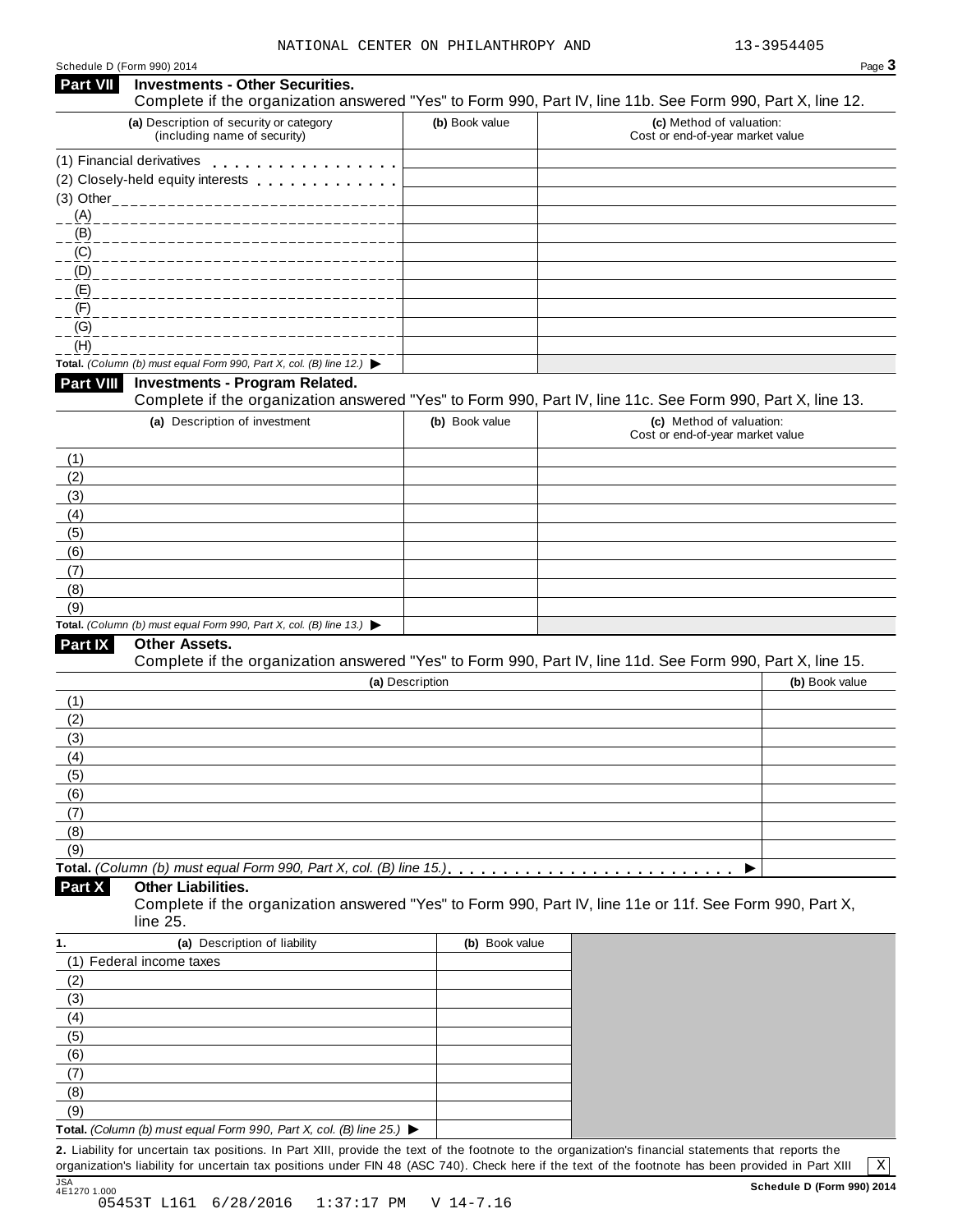|              | Schedule D (Form 990) 2014                                                                                                                                                                                                                                                                     |    | Page 4      |
|--------------|------------------------------------------------------------------------------------------------------------------------------------------------------------------------------------------------------------------------------------------------------------------------------------------------|----|-------------|
| Part XI      | Reconciliation of Revenue per Audited Financial Statements With Revenue per Return.<br>Complete if the organization answered "Yes" to Form 990, Part IV, line 12a.                                                                                                                             |    |             |
| $\mathbf 1$  | Total revenue, gains, and other support per audited financial statements                                                                                                                                                                                                                       | 1  | 498,555.    |
| $\mathbf{2}$ | Amounts included on line 1 but not on Form 990, Part VIII, line 12:                                                                                                                                                                                                                            |    |             |
| a            | $-568,832.$<br>2a                                                                                                                                                                                                                                                                              |    |             |
| b            | Donated services and use of facilities<br>2 <sub>b</sub>                                                                                                                                                                                                                                       |    |             |
| c            | 2c                                                                                                                                                                                                                                                                                             |    |             |
| d            | 2d                                                                                                                                                                                                                                                                                             |    |             |
| e            |                                                                                                                                                                                                                                                                                                | 2e | $-568,832.$ |
| 3            |                                                                                                                                                                                                                                                                                                | 3  | 1,067,387.  |
| 4            | Amounts included on Form 990, Part VIII, line 12, but not on line 1:                                                                                                                                                                                                                           |    |             |
| a            | Investment expenses not included on Form 990, Part VIII, line 7b<br>4a                                                                                                                                                                                                                         |    |             |
| b            | 4b                                                                                                                                                                                                                                                                                             |    |             |
| c            | Add lines 4a and 4b                                                                                                                                                                                                                                                                            | 4c |             |
| 5.           | Total revenue. Add lines 3 and 4c. (This must equal Form 990, Part I, line 12.)                                                                                                                                                                                                                | 5  | 1,067,387.  |
| Part XII     | Reconciliation of Expenses per Audited Financial Statements With Expenses per Return.<br>Complete if the organization answered "Yes" to Form 990, Part IV, line 12a.                                                                                                                           |    |             |
| $\mathbf 1$  | Total expenses and losses per audited financial statements                                                                                                                                                                                                                                     | 1  | 932,562.    |
| $\mathbf{2}$ | Amounts included on line 1 but not on Form 990, Part IX, line 25:                                                                                                                                                                                                                              |    |             |
| a            | Donated services and use of facilities<br>2a                                                                                                                                                                                                                                                   |    |             |
| b            | Prior year adjustments<br>2 <sub>b</sub>                                                                                                                                                                                                                                                       |    |             |
| c            | Other losses<br>2c                                                                                                                                                                                                                                                                             |    |             |
| d            | 2d                                                                                                                                                                                                                                                                                             |    |             |
| е            | Add lines 2a through 2d                                                                                                                                                                                                                                                                        | 2e |             |
| 3            |                                                                                                                                                                                                                                                                                                | 3  | 932,562.    |
| 4            | Amounts included on Form 990, Part IX, line 25, but not on line 1:                                                                                                                                                                                                                             |    |             |
| a            | Investment expenses not included on Form 990, Part VIII, line 7b<br>4a                                                                                                                                                                                                                         |    |             |
| b            | Other (Describe in Part XIII.)<br>4b                                                                                                                                                                                                                                                           |    |             |
| c            | Add lines 4a and 4b                                                                                                                                                                                                                                                                            | 4c |             |
| 5.           | Total expenses. Add lines 3 and 4c. (This must equal Form 990, Part I, line 18.)                                                                                                                                                                                                               | 5  | 932,562.    |
|              | Provide the descriptions required for Part II, lines 3, 5, and 9; Part III, lines 1a and 4; Part IV, lines 1b and 2b; Part V, line 4; Part X, line<br>2; Part XI, lines 2d and 4b; and Part XII, lines 2d and 4b. Also complete this part to provide any additional information.<br>SEE PAGE 5 |    |             |
|              |                                                                                                                                                                                                                                                                                                |    |             |
|              |                                                                                                                                                                                                                                                                                                |    |             |
|              |                                                                                                                                                                                                                                                                                                |    |             |
|              |                                                                                                                                                                                                                                                                                                |    |             |
|              |                                                                                                                                                                                                                                                                                                |    |             |
|              |                                                                                                                                                                                                                                                                                                |    |             |
|              |                                                                                                                                                                                                                                                                                                |    |             |
|              |                                                                                                                                                                                                                                                                                                |    |             |
|              |                                                                                                                                                                                                                                                                                                |    |             |
|              |                                                                                                                                                                                                                                                                                                |    |             |
|              |                                                                                                                                                                                                                                                                                                |    |             |
|              |                                                                                                                                                                                                                                                                                                |    |             |
|              |                                                                                                                                                                                                                                                                                                |    |             |
|              |                                                                                                                                                                                                                                                                                                |    |             |

4E1271 1.000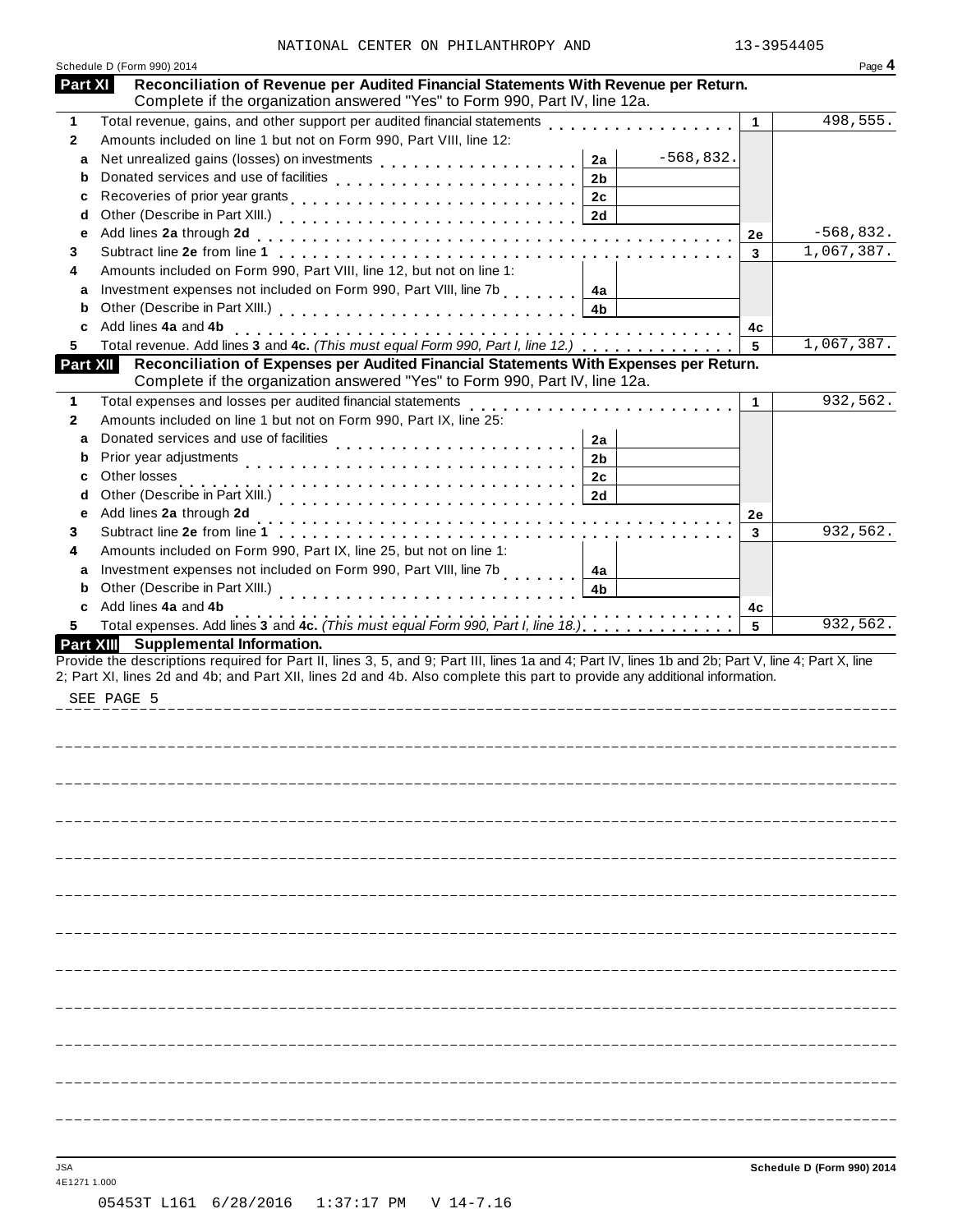#### PART V LINE 4

PURPOSE OF ENDOWMENT:

THE CENTER HAS ADOPTED INVESTMENT AND SPENDING POLICIES FOR ENDOWMENT ASSETS THAT ATTEMPT TO PROVIDE A PREDICTABLE STREAM OF FUNDING TO OBJECTIVES SUPPORTED BY ITS ENDOWMENT, WHILE SEEKING TO MAINTAIN THE PURCHASING POWER OF THE ENDOWMENT ASSETS.

PART X LINE 2

#### FOOTNOTE DISCLOSURE REGARDING INCOME TAXES:

THE CENTER IS SUBJECT TO THE PROVISIONS OF THE FINANCIAL ACCOUNTING STANDARDS BOARD'S (THE "FASB") ACCOUNTING STANDARDS CODIFICATION ("ASC") TOPIC 740 "INCOME TAXES," RELATING TO ACCOUNTING AND REPORTING FOR UNCERTAINTY IN INCOME TAXES. BECAUSE OF THE CENTER'S GENERAL TAX-EXEMPT STATUS, MANAGEMENT BELIEVES THAT ASC TOPIC 740-10-05 HAS NOT HAD, AND IS NOT ANTICIPATED TO HAVE, A MATERIAL IMPACT ON THE CENTER'S FINANCIAL STATEMENTS.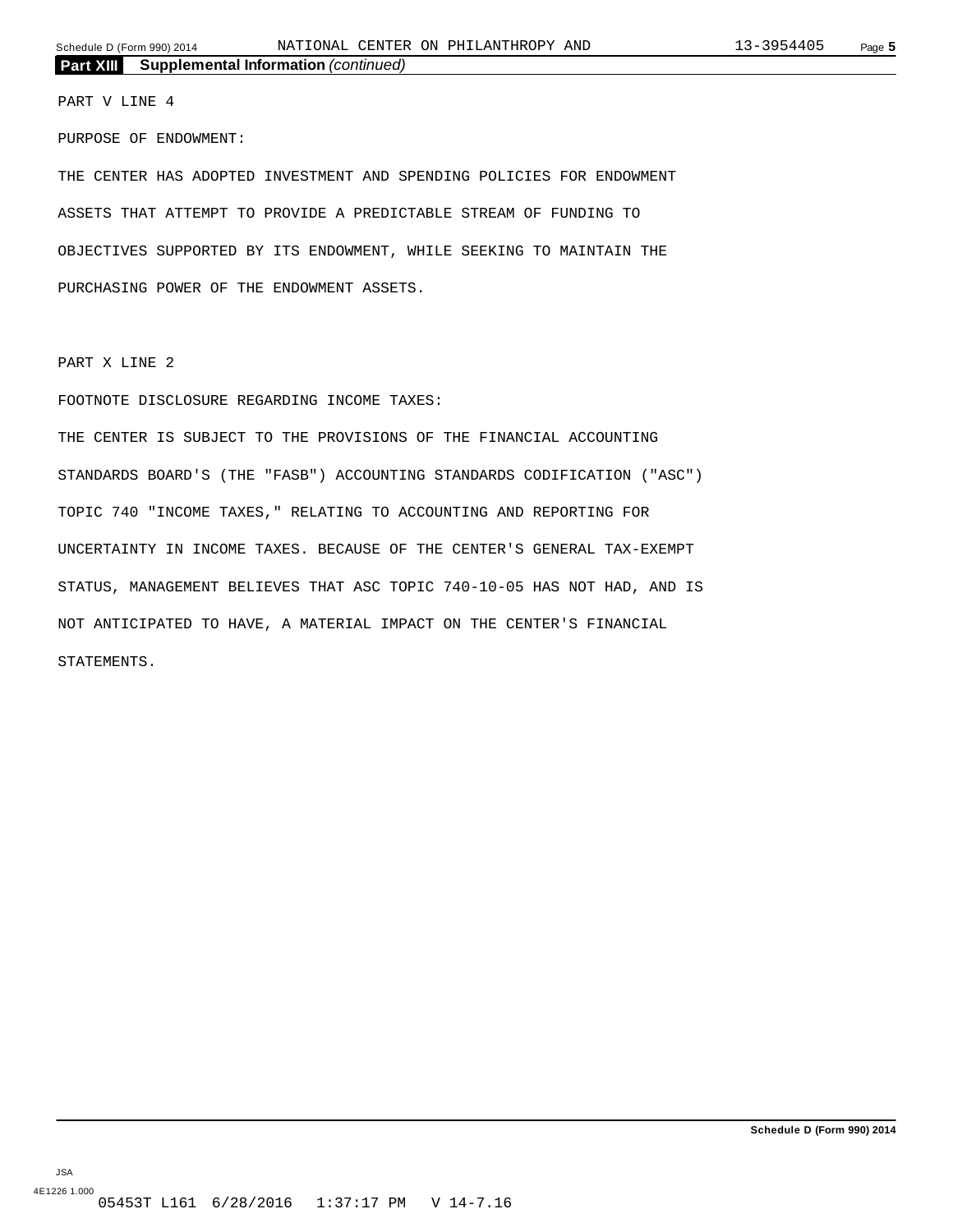| <b>SCHEDULE I</b><br>(Form 990)                               | <b>Grants and Other Assistance to Organizations,</b><br>Governments, and Individuals in the United States<br>Complete if the organization answered "Yes" to Form 990, Part IV, line 21 or 22.<br>Attach to Form 990. | OMB No. 1545-0047<br>2014<br><b>Open to Public</b> |
|---------------------------------------------------------------|----------------------------------------------------------------------------------------------------------------------------------------------------------------------------------------------------------------------|----------------------------------------------------|
| Department of the Treasury<br><b>Internal Revenue Service</b> | Information about Schedule I (Form 990) and its instructions is at www.irs.gov/form990.                                                                                                                              | <b>Inspection</b>                                  |
| Name of the organization                                      | NATIONAL CENTER ON PHILANTHROPY AND                                                                                                                                                                                  | <b>Employer identification number</b>              |
| THE LAW, INC.                                                 |                                                                                                                                                                                                                      | 13-3954405                                         |
| Part I                                                        | <b>General Information on Grants and Assistance</b>                                                                                                                                                                  |                                                    |
|                                                               | Does the organization maintain records to substantiate the amount of the grants or assistance, the grantees' eligibility for the grants or assistance, and                                                           | $\mathbf{X}$<br><b>No</b><br>Yes                   |
|                                                               | Describe in Part IV the organization's procedures for monitoring the use of grant funds in the United States.                                                                                                        |                                                    |

**Part II** Grants and Other Assistance to Domestic Organizations and Domestic Governments. Complete if the organization answered "Yes" to Form 990,<br>Part IV, line 21, for any recipient that received more than \$5,000. Part II

| 1 (a) Name and address of organization<br>or government                     | $(b)$ EIN  | (c) IRC section<br>if applicable | (d) Amount of cash<br>grant | (e) Amount of non-<br>cash assistance | (f) Method of valuation<br>(book, FMV, appraisal,<br>other) | (g) Description of<br>non-cash assistance | (h) Purpose of grant<br>or assistance |
|-----------------------------------------------------------------------------|------------|----------------------------------|-----------------------------|---------------------------------------|-------------------------------------------------------------|-------------------------------------------|---------------------------------------|
| (1) NEW YORK UNIVERSITY                                                     |            |                                  |                             |                                       |                                                             |                                           |                                       |
| 105 EAST 17TH STREET, 2ND FLOOR                                             | 13-5562308 | 501(C)(3)                        | 50,000.                     |                                       | <b>FMV</b>                                                  |                                           | FELLOWSHIP FUND STIP                  |
| (2) VERA INSTITUTE OF JUSTICE                                               |            |                                  |                             |                                       |                                                             |                                           |                                       |
| 233 BROADWAY NEW YORK, NY 10279                                             | 13-1941627 | 501(C)(3)                        | 50,000.                     |                                       | <b>FMV</b>                                                  |                                           | FELLOWSHIP FUND STIP                  |
| (3)                                                                         |            |                                  |                             |                                       |                                                             |                                           |                                       |
| (4)                                                                         |            |                                  |                             |                                       |                                                             |                                           |                                       |
| (5)<br><u> 1980 - Jan Samuel Barbara, politik e</u> ta p                    |            |                                  |                             |                                       |                                                             |                                           |                                       |
| (6)<br><u> 1989 - Andrea Station Barbara, amerikan personal (h. 1989)</u>   |            |                                  |                             |                                       |                                                             |                                           |                                       |
| (7)                                                                         |            |                                  |                             |                                       |                                                             |                                           |                                       |
| (8)                                                                         |            |                                  |                             |                                       |                                                             |                                           |                                       |
| (9)                                                                         |            |                                  |                             |                                       |                                                             |                                           |                                       |
| (10)<br><u> 1980 - Andrea Andrew Maria (h. 1980).</u>                       |            |                                  |                             |                                       |                                                             |                                           |                                       |
| (11)                                                                        |            |                                  |                             |                                       |                                                             |                                           |                                       |
| (12)                                                                        |            |                                  |                             |                                       |                                                             |                                           |                                       |
| $\mathbf{2}$                                                                |            |                                  |                             |                                       |                                                             |                                           | 2.                                    |
| 3<br>For Paperwork Reduction Act Notice, see the Instructions for Form 990. |            |                                  |                             |                                       |                                                             |                                           | Schedule I (Form 990) (2014)          |

4E1288 1.000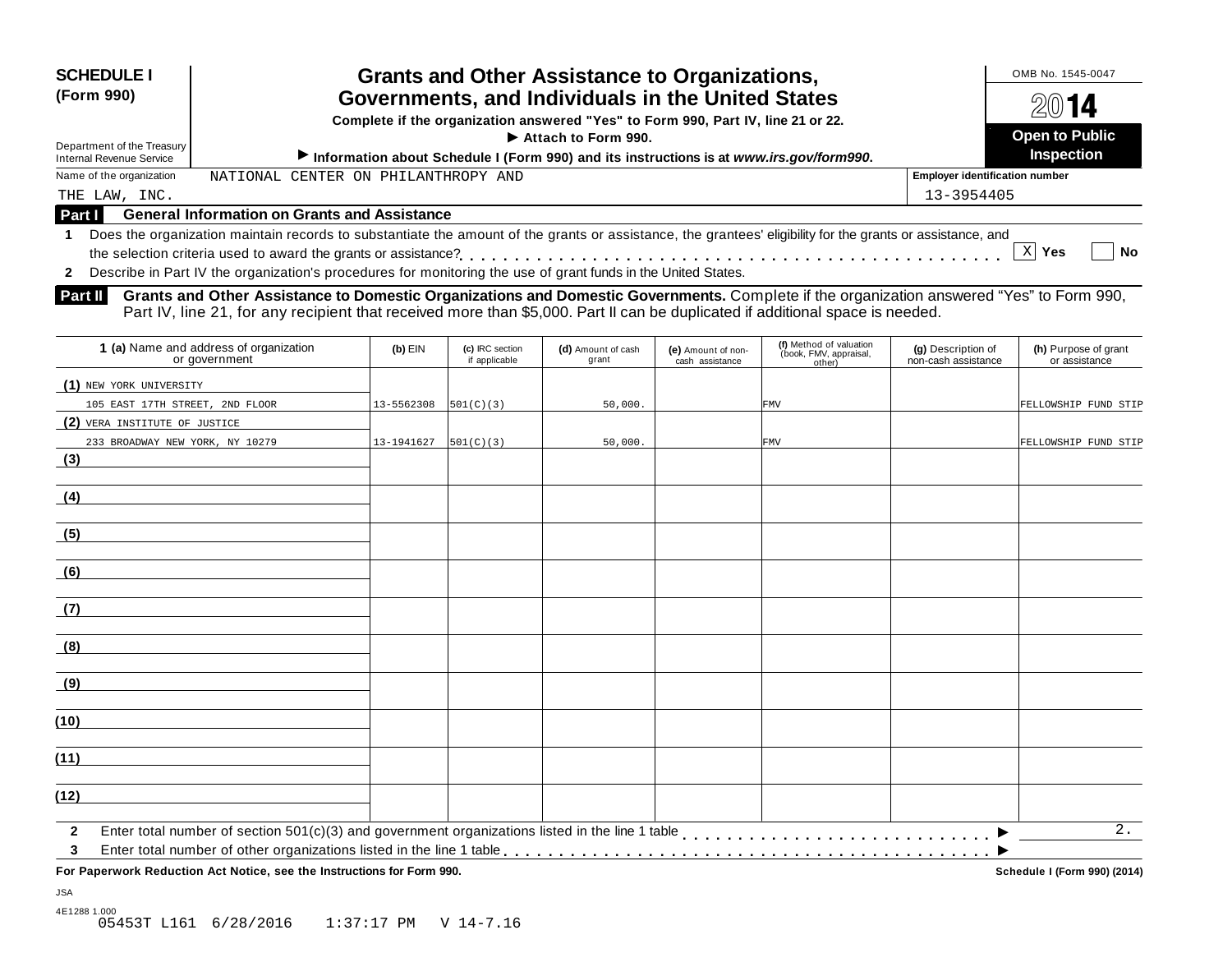#### Schedule I (Form 990) (2014) Page **2**

| (a) Type of grant or assistance | (b) Number of<br>recipients | (c) Amount of<br>cash grant | (d) Amount of<br>non-cash assistance | (e) Method of valuation (book,<br>FMV, appraisal, other) | (f) Description of non-cash assistance |
|---------------------------------|-----------------------------|-----------------------------|--------------------------------------|----------------------------------------------------------|----------------------------------------|
|                                 |                             |                             |                                      |                                                          |                                        |
|                                 |                             |                             |                                      |                                                          |                                        |
|                                 |                             |                             |                                      |                                                          |                                        |
|                                 |                             |                             |                                      |                                                          |                                        |
|                                 |                             |                             |                                      |                                                          |                                        |
|                                 |                             |                             |                                      |                                                          |                                        |
|                                 |                             |                             |                                      |                                                          |                                        |

SCHEDULE I, PART I, QUESTION 2

EACH YEAR THE CENTER GIVES STIPENDS TO TWO ORGANIZATIONS TO SPONSOR

GRADUATE STUDENTS WHO WISH TO PURSUE FURTHER STUDIES IN THE

NOT-FOR-PROFIT FIELD. THE STUDENTS SELECTED ARE VERIFIED BY THE CENTER

AND AT THE END OF THE ACADEMIC YEAR THE CENTER RECEIVES A COPY OF A PAPER

PRESENTED BY EACH OF THE STUDENTS.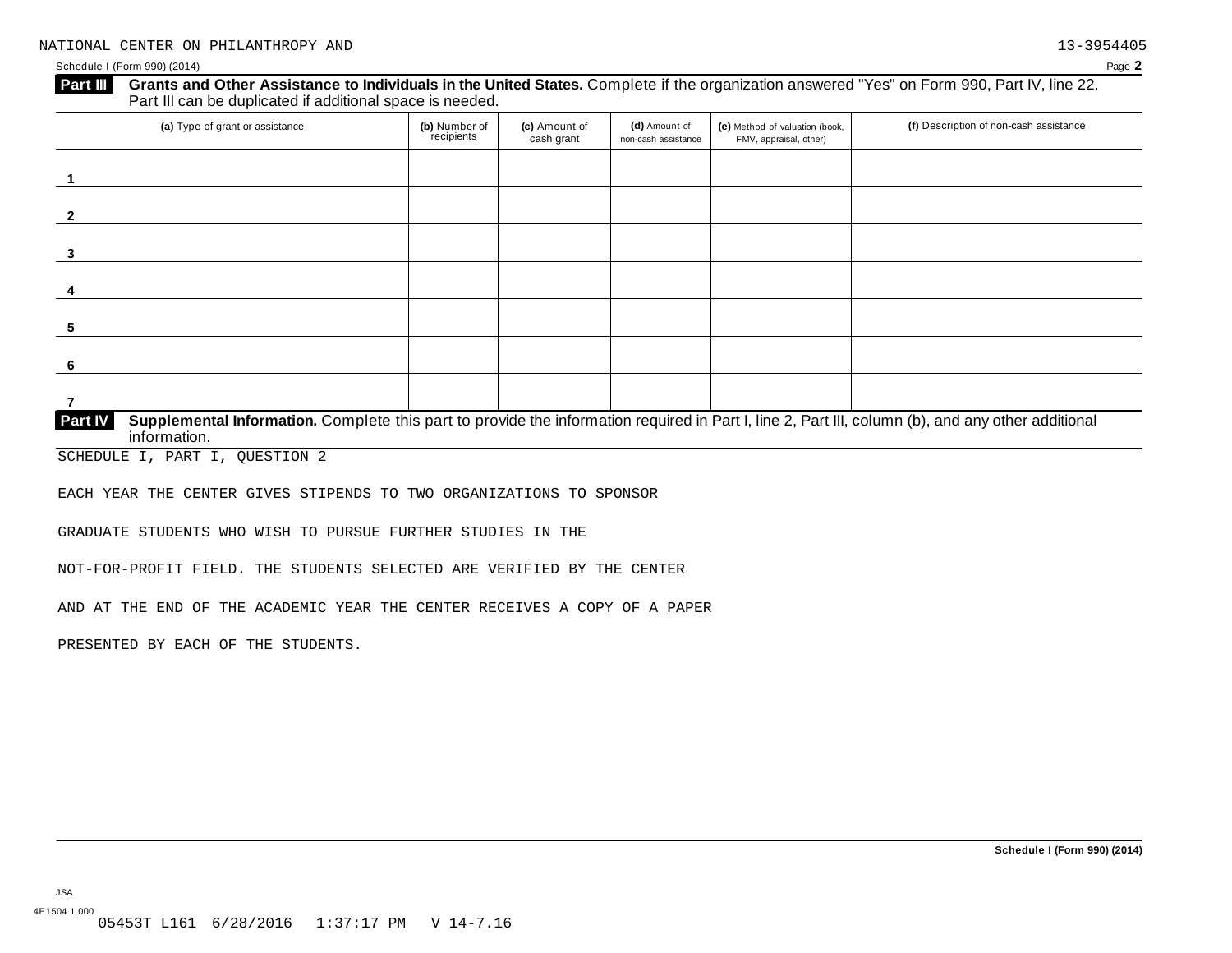|              | <b>SCHEDULE J</b>          |                                                                                                  | <b>Compensation Information</b>                                                                                      | OMB No. 1545-0047     |                   |                                        |
|--------------|----------------------------|--------------------------------------------------------------------------------------------------|----------------------------------------------------------------------------------------------------------------------|-----------------------|-------------------|----------------------------------------|
|              | (Form 990)                 |                                                                                                  | For certain Officers, Directors, Trustees, Key Employees, and Highest                                                |                       |                   |                                        |
|              |                            |                                                                                                  | <b>Compensated Employees</b><br>Complete if the organization answered "Yes" on Form 990, Part IV, line 23.           |                       | 4                 |                                        |
|              | Department of the Treasury |                                                                                                  | Attach to Form 990.                                                                                                  | <b>Open to Public</b> |                   |                                        |
|              | Internal Revenue Service   |                                                                                                  | Information about Schedule J (Form 990) and its instructions is at www.irs.gov/form990.                              |                       | <b>Inspection</b> |                                        |
|              | Name of the organization   | NATIONAL CENTER ON PHILANTHROPY AND                                                              | <b>Employer identification number</b>                                                                                |                       |                   |                                        |
|              | THE LAW, INC.              |                                                                                                  | 13-3954405                                                                                                           |                       |                   |                                        |
| Part I       |                            | <b>Questions Regarding Compensation</b>                                                          |                                                                                                                      |                       |                   |                                        |
|              |                            |                                                                                                  |                                                                                                                      |                       | <b>Yes</b>        | No                                     |
|              |                            |                                                                                                  | 1a Check the appropriate box(es) if the organization provided any of the following to or for a person listed in Form |                       |                   |                                        |
|              |                            |                                                                                                  | 990, Part VII, Section A, line 1a. Complete Part III to provide any relevant information regarding these items.      |                       |                   |                                        |
|              |                            | First-class or charter travel                                                                    | Housing allowance or residence for personal use                                                                      |                       |                   |                                        |
|              |                            | Travel for companions                                                                            | Payments for business use of personal residence                                                                      |                       |                   |                                        |
|              |                            | Tax indemnification and gross-up payments                                                        | Health or social club dues or initiation fees                                                                        |                       |                   |                                        |
|              |                            | Discretionary spending account                                                                   | Personal services (e.g., maid, chauffeur, chef)                                                                      |                       |                   |                                        |
| b            |                            |                                                                                                  | If any of the boxes on line 1a are checked, did the organization follow a written policy regarding payment           |                       |                   |                                        |
|              |                            |                                                                                                  | or reimbursement or provision of all of the expenses described above? If "No," complete Part III to                  |                       |                   |                                        |
|              |                            |                                                                                                  |                                                                                                                      | 1b                    |                   |                                        |
| $\mathbf{2}$ |                            |                                                                                                  | Did the organization require substantiation prior to reimbursing or allowing expenses incurred by all                |                       |                   |                                        |
|              |                            |                                                                                                  | directors, trustees, and officers, including the CEO/Executive Director, regarding the items checked in line         |                       |                   |                                        |
|              |                            |                                                                                                  |                                                                                                                      | $\mathbf{2}$          |                   |                                        |
| 3            |                            |                                                                                                  | Indicate which, if any, of the following the filing organization used to establish the compensation of the           |                       |                   |                                        |
|              |                            |                                                                                                  | organization's CEO/Executive Director. Check all that apply. Do not check any boxes for methods used by a            |                       |                   |                                        |
|              |                            |                                                                                                  | related organization to establish compensation of the CEO/Executive Director, but explain in Part III.               |                       |                   |                                        |
|              |                            | Compensation committee                                                                           | Written employment contract                                                                                          |                       |                   |                                        |
|              |                            | Independent compensation consultant                                                              | Compensation survey or study                                                                                         |                       |                   |                                        |
|              |                            | Form 990 of other organizations                                                                  | Approval by the board or compensation committee                                                                      |                       |                   |                                        |
| 4            |                            |                                                                                                  | During the year, did any person listed in Form 990, Part VII, Section A, line 1a, with respect to the filing         |                       |                   |                                        |
|              |                            | organization or a related organization:                                                          |                                                                                                                      |                       |                   |                                        |
| a            |                            |                                                                                                  |                                                                                                                      | 4a                    |                   | Χ                                      |
| b            |                            |                                                                                                  | Participate in, or receive payment from, a supplemental nonqualified retirement plan?.                               | 4b                    |                   | $\overline{\mathbf{x}}$<br>$\mathbf X$ |
| c            |                            |                                                                                                  | Participate in, or receive payment from, an equity-based compensation arrangement?                                   | 4c                    |                   |                                        |
|              |                            |                                                                                                  | If "Yes" to any of lines 4a-c, list the persons and provide the applicable amounts for each item in Part III.        |                       |                   |                                        |
|              |                            |                                                                                                  |                                                                                                                      |                       |                   |                                        |
|              |                            | Only section $501(c)(3)$ , $501(c)(4)$ , and $501(c)(29)$ organizations must complete lines 5–9. |                                                                                                                      |                       |                   |                                        |
| 5            |                            |                                                                                                  | For persons listed in Form 990, Part VII, Section A, line 1a, did the organization pay or accrue any                 |                       |                   |                                        |
|              |                            | compensation contingent on the revenues of:                                                      |                                                                                                                      |                       |                   |                                        |
|              |                            |                                                                                                  |                                                                                                                      | 5a                    |                   | Χ<br>X                                 |
| b            |                            |                                                                                                  |                                                                                                                      | 5b                    |                   |                                        |
|              |                            | If "Yes" to line 5a or 5b, describe in Part III.                                                 |                                                                                                                      |                       |                   |                                        |
| 6            |                            |                                                                                                  | For persons listed in Form 990, Part VII, Section A, line 1a, did the organization pay or accrue any                 |                       |                   |                                        |
|              |                            | compensation contingent on the net earnings of:                                                  |                                                                                                                      |                       |                   | Χ                                      |
| a            |                            |                                                                                                  |                                                                                                                      | 6a                    |                   | X                                      |
| b            |                            | If "Yes" to line 6a or 6b, describe in Part III.                                                 |                                                                                                                      | 6b                    |                   |                                        |
| 7            |                            |                                                                                                  | For persons listed in Form 990, Part VII, Section A, line 1a, did the organization provide any non-fixed             |                       |                   |                                        |
|              |                            |                                                                                                  | payments not described in lines 5 and 6? If "Yes," describe in Part III.                                             | $\overline{7}$        |                   | Χ                                      |
| 8            |                            |                                                                                                  | Were any amounts reported in Form 990, Part VII, paid or accrued pursuant to a contract that was subject             |                       |                   |                                        |
|              |                            |                                                                                                  | to the initial contract exception described in Regulations section 53.4958-4(a)(3)? If "Yes," describe               |                       |                   |                                        |
|              |                            |                                                                                                  |                                                                                                                      | 8                     |                   | Χ                                      |
| 9            |                            |                                                                                                  | If "Yes" to line 8, did the organization also follow the rebuttable presumption procedure described in               |                       |                   |                                        |
|              |                            |                                                                                                  |                                                                                                                      | 9                     |                   |                                        |
|              |                            |                                                                                                  |                                                                                                                      |                       |                   |                                        |

**For Paperwork Reduction Act Notice, see the Instructions for Form 990. Schedule J (Form 990) 2014**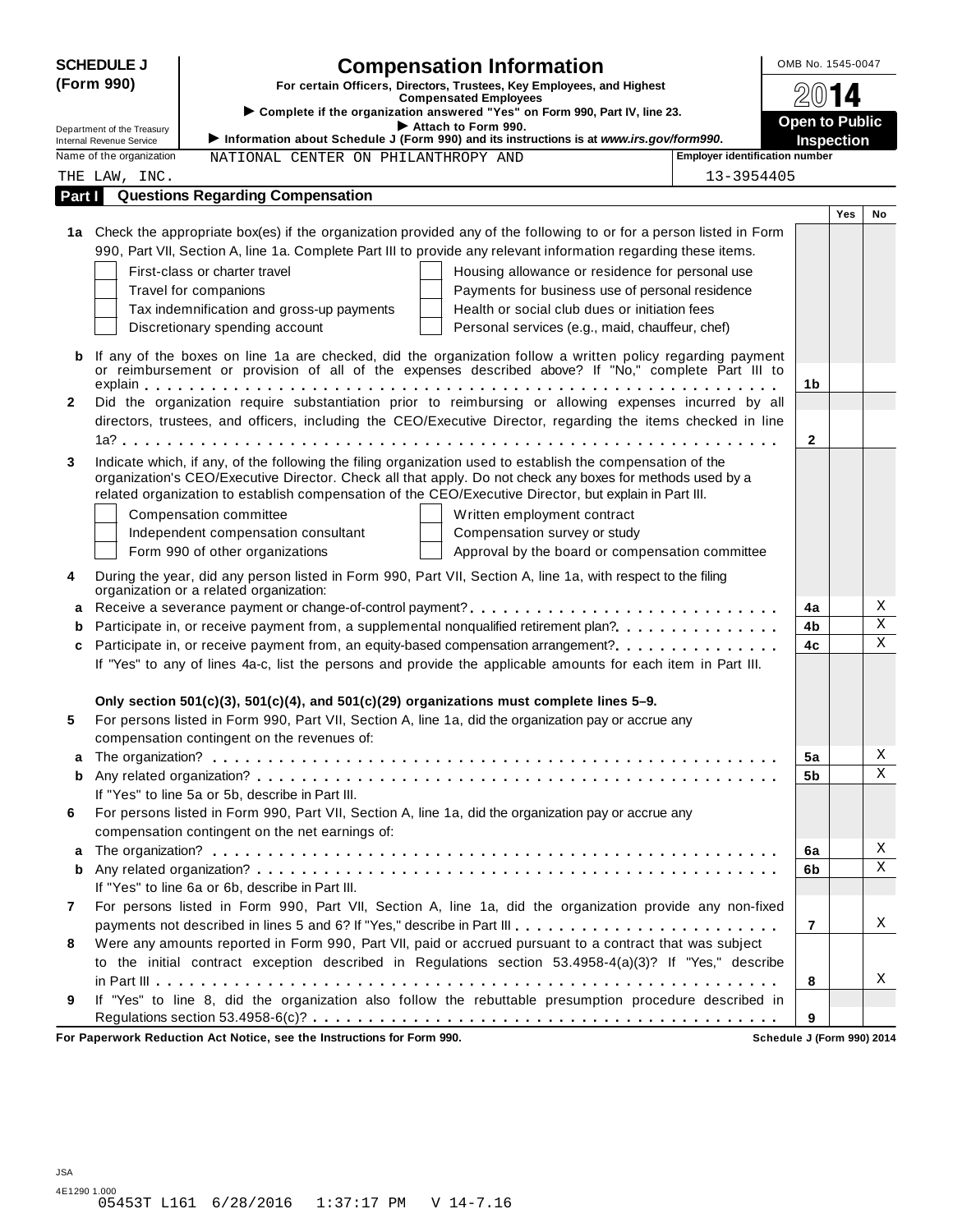Schedule J (Form 990) 2014  $P$ age  $2$ 

#### **Part II Officers, Directors, Trustees, Key Employees, and Highest Compensated Employees.** Use duplicate copies ifadditional space is needed.

For each individual whose compensation must be reported in Schedule J, report compensation from the organization on row (i) and from related organizations, described in the instructions, on row (ii). Do not list any individuals that are not listed on Form 990, Part VII.

Note. The sum of columns (B)(i)-(iii) for each listed individual must equal the total amount of Form 990, Part VII, Section A, line 1a, applicable column (D) and (E) amounts for that individual.

|                                |                              |                          | (B) Breakdown of W-2 and/or 1099-MISC compensation |                                           | (C) Retirement and             | (D) Nontaxable | (E) Total of columns | (F) Compensation                                           |
|--------------------------------|------------------------------|--------------------------|----------------------------------------------------|-------------------------------------------|--------------------------------|----------------|----------------------|------------------------------------------------------------|
| (A) Name and Title             |                              | (i) Base<br>compensation | (ii) Bonus & incentive<br>compensation             | (iii) Other<br>reportable<br>compensation | other deferred<br>compensation | benefits       | $(B)(i)-(D)$         | in column (B) reported<br>as deferred in prior<br>Form 990 |
| PROFESSOR HARVEY P. DAL        | (i)                          |                          |                                                    | U                                         |                                |                |                      | 0                                                          |
| 1 PRESIDENT/DIRECTOR           | (i)                          | 208, 823.                |                                                    |                                           | 21,133                         | 7,463          | 237, 419             | $\overline{0}$                                             |
| PROFESSOR JILL S MANNY         | (i)                          |                          |                                                    |                                           |                                |                |                      | $\mathbf 0$                                                |
| 2 SECRETARY/TREASURER/EXEC DIR | (ii)                         | 138, 216.                |                                                    |                                           | 13,584                         | 19,919         | 171,719              | $\mathbf 0$                                                |
| BONNIE S. BRIER ESQ            | $\qquad \qquad \textbf{(i)}$ |                          |                                                    |                                           |                                |                |                      | $\mathbf 0$                                                |
| $3$ DIRECTOR                   | (ii)                         | 620, 546.                |                                                    |                                           | 12,999                         | 13,931         | 647, 476.            | $\mathbf 0$                                                |
| DEAN TREVOR W. MORRISON        | (i)                          |                          |                                                    |                                           |                                |                |                      | $\Omega$                                                   |
| $4^{\text{DIRECTOR}}$          | (i)                          | 712,035.                 |                                                    |                                           | 13,000                         | 18,881         | 743,916.             | $\mathbf 0$                                                |
|                                | $\qquad \qquad \textbf{(i)}$ |                          |                                                    |                                           |                                |                |                      |                                                            |
| 5                              | (i)                          |                          |                                                    |                                           |                                |                |                      |                                                            |
|                                | $\qquad \qquad \textbf{(i)}$ |                          |                                                    |                                           |                                |                |                      |                                                            |
| 6                              | (i)                          |                          |                                                    |                                           |                                |                |                      |                                                            |
|                                | $\qquad \qquad \textbf{(i)}$ |                          |                                                    |                                           |                                |                |                      |                                                            |
| 7                              | (i)                          |                          |                                                    |                                           |                                |                |                      |                                                            |
|                                | $\qquad \qquad \textbf{(i)}$ |                          |                                                    |                                           |                                |                |                      |                                                            |
| 8                              | (i)                          |                          |                                                    |                                           |                                |                |                      |                                                            |
|                                | $\qquad \qquad \textbf{(i)}$ |                          |                                                    |                                           |                                |                |                      |                                                            |
| 9                              | (i)                          |                          |                                                    |                                           |                                |                |                      |                                                            |
|                                | $\qquad \qquad \textbf{(i)}$ |                          |                                                    |                                           |                                |                |                      |                                                            |
| 10                             | (i)                          |                          |                                                    |                                           |                                |                |                      |                                                            |
|                                | $\qquad \qquad \textbf{(i)}$ |                          |                                                    |                                           |                                |                |                      |                                                            |
| 11                             | (i)                          |                          |                                                    |                                           |                                |                |                      |                                                            |
|                                | $\qquad \qquad \textbf{(i)}$ |                          |                                                    |                                           |                                |                |                      |                                                            |
| 12                             | (i)                          |                          |                                                    |                                           |                                |                |                      |                                                            |
|                                | $\qquad \qquad \textbf{(i)}$ |                          |                                                    |                                           |                                |                |                      |                                                            |
| 13                             | (i)                          |                          |                                                    |                                           |                                |                |                      |                                                            |
|                                | $\qquad \qquad \textbf{(i)}$ |                          |                                                    |                                           |                                |                |                      |                                                            |
| 14                             | (i)                          |                          |                                                    |                                           |                                |                |                      |                                                            |
|                                | $\qquad \qquad \textbf{(i)}$ |                          |                                                    |                                           |                                |                |                      |                                                            |
| 15                             | (i)                          |                          |                                                    |                                           |                                |                |                      |                                                            |
|                                | $\qquad \qquad \textbf{(i)}$ |                          |                                                    |                                           |                                |                |                      |                                                            |
| 16                             | (ii)                         |                          |                                                    |                                           |                                |                |                      |                                                            |

**Schedule J (Form 990) 2014**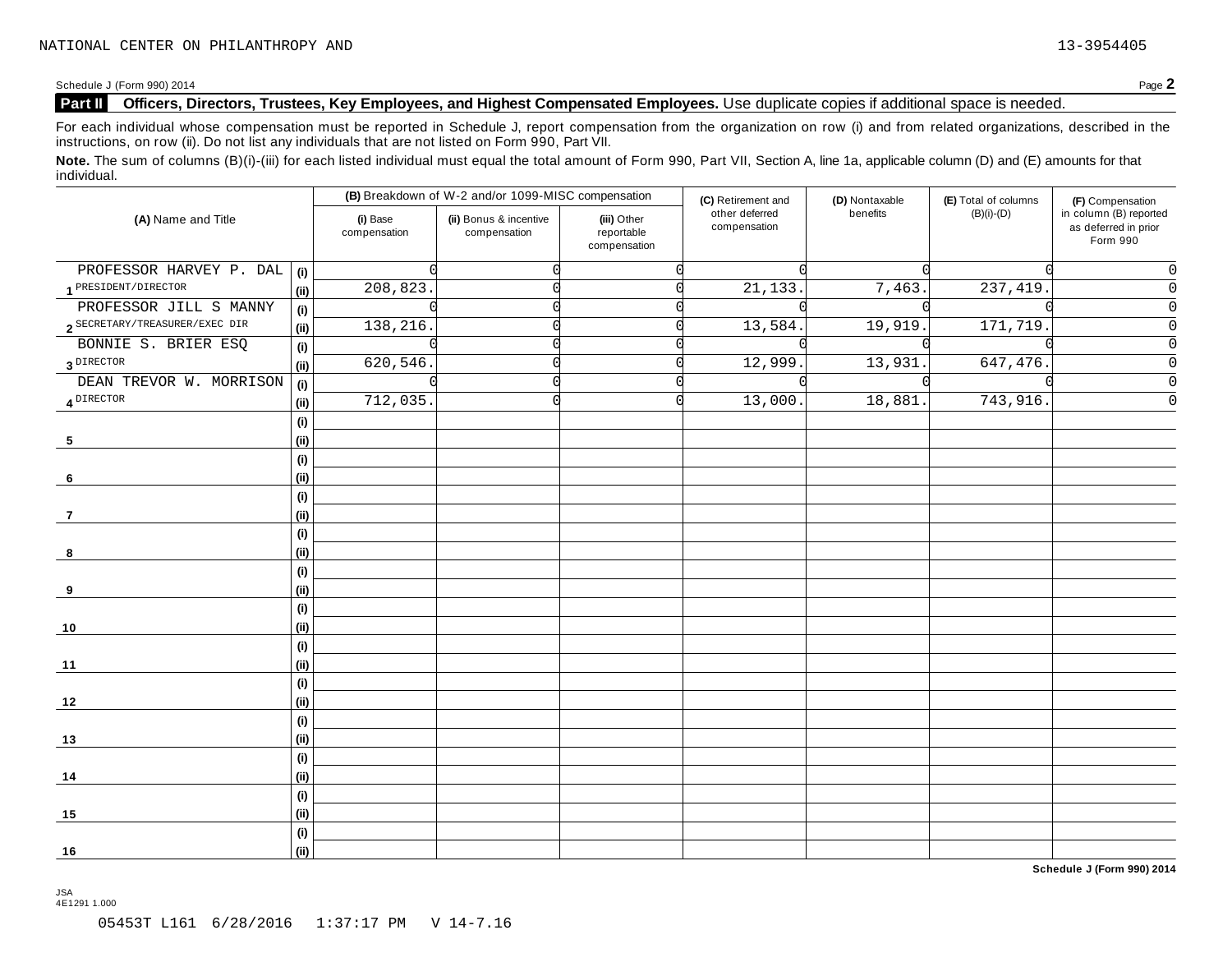#### **Part III Supplemental Information**

Complete this part to provide the information, explanation, or descriptions required for Part I, lines 1a, 1b, 3, 4a, 4b, 4c, 5a, 5b, 6a, 6b, 7, and 8, and for Part II. Also complete this part for any additional information.

SCHEDULE J - PART II

IN REFERENCE TO THE AMOUNTS DISCLOSED IN COLUMN "E" FOR PROFESSOR HARVEY

P. DALE AND PROFESSOR JILL S. MANNY, 100% IS REIMBURSED BY NATIONAL

CENTER ON PHILANTHROPY AND THE LAW, INC., TO NEW YORK UNIVERSITY. IN

REFERENCE TO THE AMOUNTS DISCLOSED IN COLUMN "E" FOR BONNIE S. BRIER AND

TREVOR W. MORRISON, 100% OF THOSE AMOUNTS ARE PAID BY NEW YORK UNIVERSITY

FOR THEIR RESPONSIBILITIES TO THE UNIVERSITY. MR. MORRISON AND MS. BRIER

ARE NOT COMPENSATED FOR SERVING AS DIRECTORS OF THE CENTER.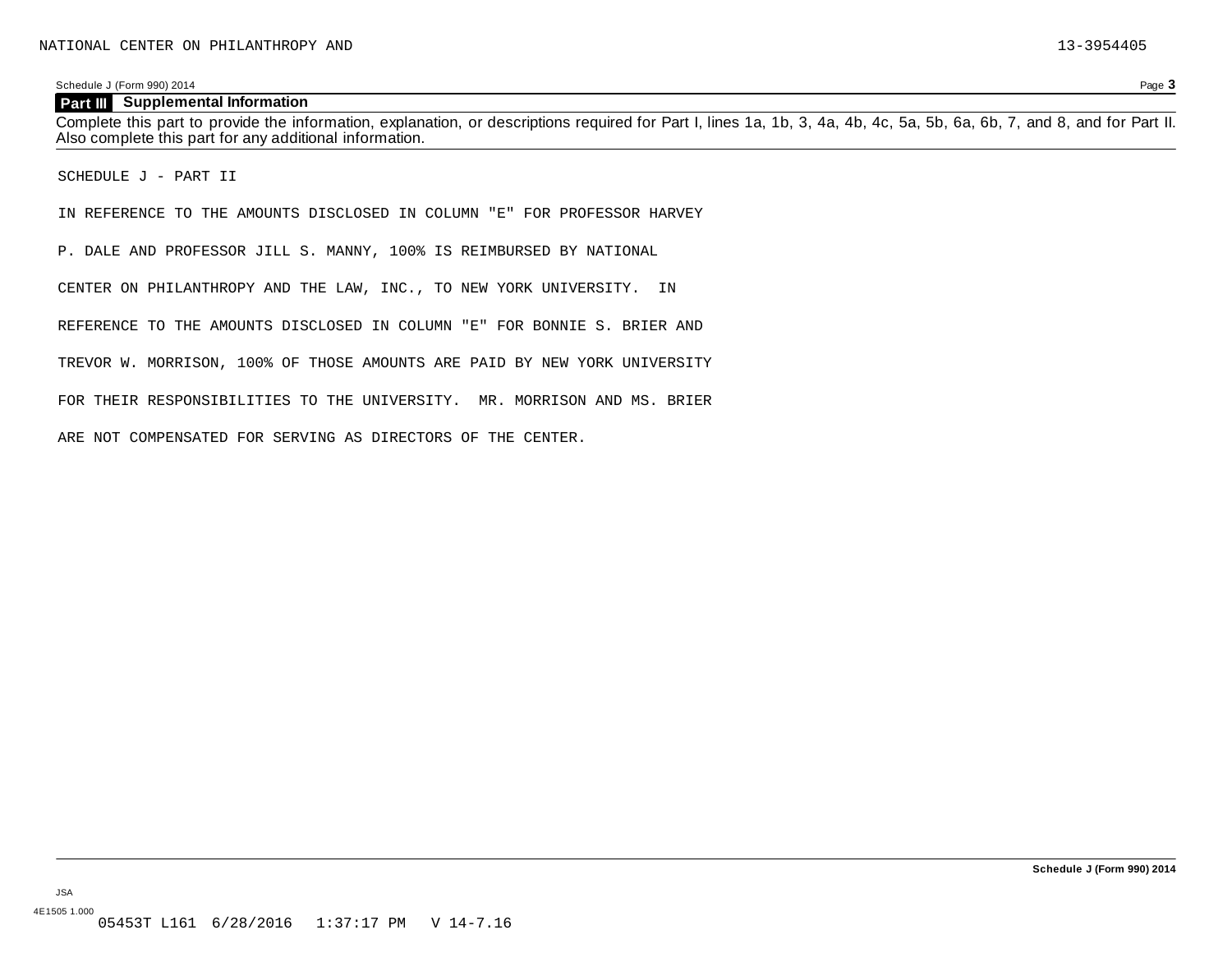**(Form 990 or 990-EZ)**

### **SCHEDULE O** Supplemental Information to Form 990 or 990-EZ  $\frac{100\text{dB No. }1545-0047}{\text{O}}$

**Complete to provide information for responses to specific questions on Form 990 or 990-EZ or to provide any additional information.** Fristmation for responses to specific questions on<br>
10-EZ or to provide any additional information.<br>
Attach to Form 990 or 990-EZ.<br>
Attach to Form 990 or 990-EZ. Department of the Treasury<br>Internal Revenue Service **Contract Contract Property Contract Property Contract Property**<br> **Internal Revenue Service Contract Property Contract Property Contract Property Contract Property** 



PART VI, SECTION A, QUESTION 6, 7A, 7B

MEMBERS OR SHAREHOLDERS:

THE SOLE MEMBER OF THE CENTER IS THE NEW YORK UNIVERSITY SCHOOL OF LAW FOUNDATION.

POWER TO ELECT OR APPOINT ONE OR MORE MEMBERS OF THE GOVERNING BODY: MEMBERS OF THE BOARD OF DIRECTORS OF THE CENTER ARE APPOINTED BY THE NEW YORK UNIVERSITY SCHOOL OF LAW FOUNDATION.

GOVERNANCE DECISIONS OF THE ORGANIZATION RESERVED TO (OR SUBJECT TO APPROVAL BY) THE MEMBER:

THE CENTER'S SOLE MEMBER, NEW YORK UNIVERSITY SCHOOL OF LAW FOUNDATION IS GRANTED THE POWER UNDER THE CENTER'S BY-LAWS TO: (A) AMEND THE BY-LAWS, (B) AMEND THE CERTIFICATE OF INCORPORATION, (C) REMOVE DIRECTORS, WITH OR WITHOUT CAUSE, (D) LIQUIDATE OR DISSOLVE THE CORPORATION, AND (E) MERGE, CONSOLIDATE OR TRANSFER ALL OR SUBSTANTIALLY ALL OF THE ASSETS OF THE CORPORATION.

PART VI, SECTION B, QUESTION 11 APPROVAL OF THE FORM 990: THE ORGANIZATION'S TAX RETURN IS APPROVED BY THE BOARD OF DIRECTORS BEFORE FILING.

PART VI, SECTION B, QUESTION 12

CONFLICT-OF-INTEREST POLICY: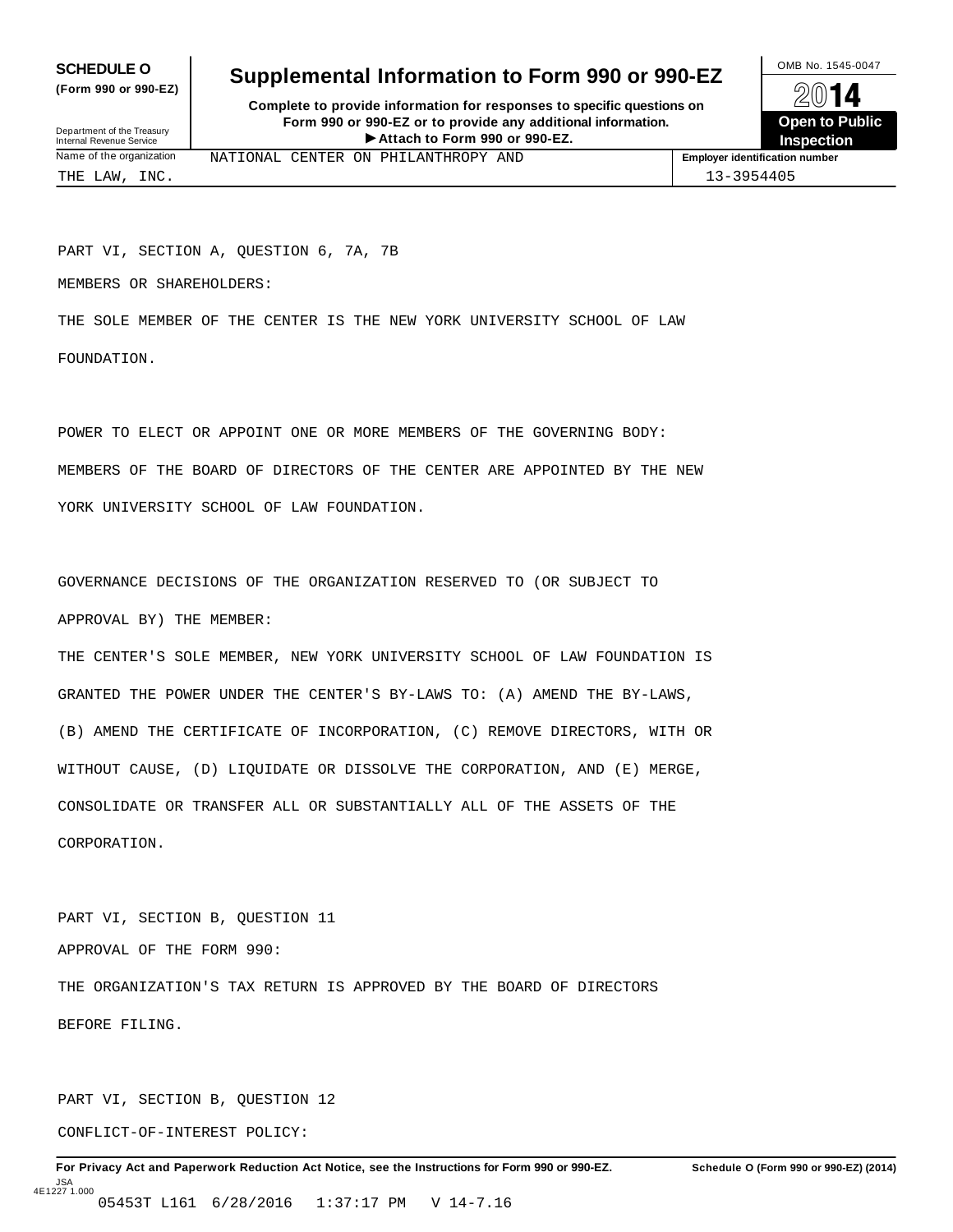| Schedule O (Form 990 or 990-EZ) 2014 |  |  |  |                                     |  |                                       | Page $\blacktriangle$ |
|--------------------------------------|--|--|--|-------------------------------------|--|---------------------------------------|-----------------------|
| Name of the organization             |  |  |  | NATIONAL CENTER ON PHILANTHROPY AND |  | <b>Employer identification number</b> |                       |
| THE LAW<br>INC.                      |  |  |  |                                     |  | 13-3954405                            |                       |

AS EMPLOYEES OF NEW YORK UNIVERSITY, ALL CENTER STAFF MEMBERS ARE SUBJECT TO THE UNIVERSITY'S CONFLICT-OF-INTEREST POLICY. ADDITIONALLY, THE BOARD IS BOUND BY THE UNIVERSITY'S POLICY. THE POLICY APPEARS ON THE UNIVERSITY'S WEBSITE, AND IS ANNUALLY AFFIRMED BY STAFF AND BOARD MEMBERS.

PART VI, SECTION B, QUESTION 15

APPROVAL OF SALARIES:

AS A CENTER WITHIN NEW YORK UNIVERSITY, ALL STAFF MEMBERS ARE EMPLOYEES OF NEW YORK UNIVERSITY, AND AS SUCH, THEIR COMPENSATION IS SET BY AND PAID BY THE UNIVERSITY.

PART VI, SECTION C, QUESTION 19 AVAILABILITY OF GOVERNING DOCUMENTS: THE CENTER MAKES ITS GOVERNING DOCUMENTS, CONFLICT OF INTEREST POLICY, AND FINANCIAL STATEMENTS AVAILABLE UPON REQUEST.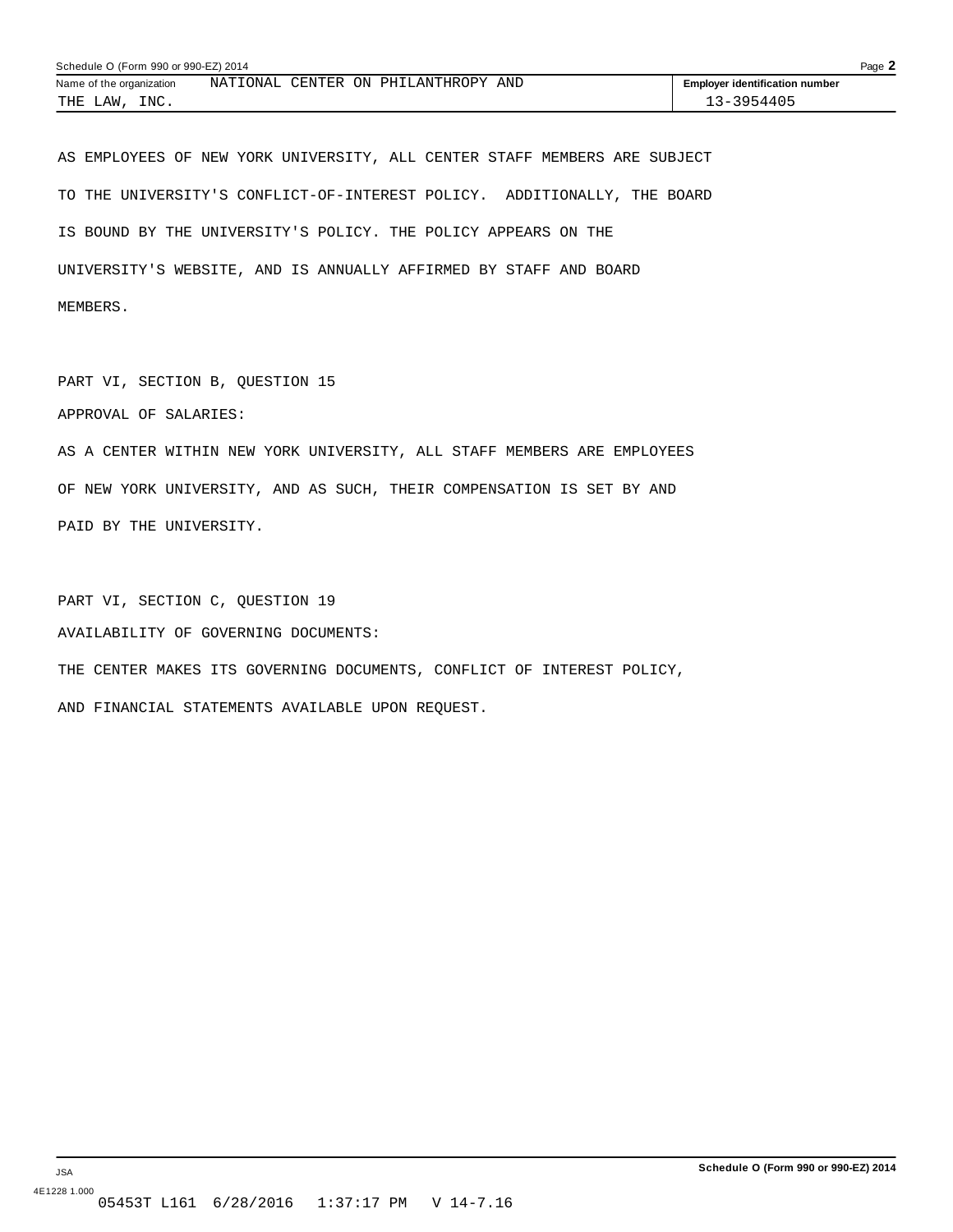| <b>SCHEDULE R</b><br>(Form 990)<br>Department of the Treasury<br>Internal Revenue Service | <b>Related Organizations and Unrelated Partnerships</b><br>► Complete if the organization answered "Yes" on Form 990, Part IV, line 33, 34, 35b, 36, or 37.<br>Attach to Form 990.<br>Information about Schedule R (Form 990) and its instructions is at www.irs.gov/form990. | OMB No. 1545-0047<br>2014<br>Open to Public<br><b>Inspection</b> |
|-------------------------------------------------------------------------------------------|-------------------------------------------------------------------------------------------------------------------------------------------------------------------------------------------------------------------------------------------------------------------------------|------------------------------------------------------------------|
| Name of the organization                                                                  | NATIONAL CENTER ON PHILANTHROPY AND                                                                                                                                                                                                                                           | <b>Employer identification number</b>                            |
| THE LAW, INC.                                                                             |                                                                                                                                                                                                                                                                               | 13-3954405                                                       |

| (a)<br>Name, address, and EIN (if applicable) of disregarded entity | (b)<br>Primary activity | (c)<br>Legal domicile (state<br>or foreign country) | (d)<br>Total income | (e)<br>End-of-year assets | (f)<br>Direct controlling<br>entity |
|---------------------------------------------------------------------|-------------------------|-----------------------------------------------------|---------------------|---------------------------|-------------------------------------|
| (1)                                                                 |                         |                                                     |                     |                           |                                     |
| (2)                                                                 |                         |                                                     |                     |                           |                                     |
| (3)                                                                 |                         |                                                     |                     |                           |                                     |
| (4)                                                                 |                         |                                                     |                     |                           |                                     |
| (5)                                                                 |                         |                                                     |                     |                           |                                     |
| (6)                                                                 |                         |                                                     |                     |                           |                                     |

## **Part II** Identification of Related Tax-Exempt Organizations Complete if the organization answered "Yes" on Form 990, Part IV, line 34 because it had<br>one or more related tax-exempt organizations during the tax year.

| (b)<br>Primary activity | (c)<br>Legal domicile (state<br>or foreign country) | (d)<br>Exempt Code section | (e)<br>Public charity status<br>(if section $501(c)(3)$ )             | (f)<br>Direct controlling<br>entity |                                                                                    | Section 512(b)(13)<br>entity? |
|-------------------------|-----------------------------------------------------|----------------------------|-----------------------------------------------------------------------|-------------------------------------|------------------------------------------------------------------------------------|-------------------------------|
|                         |                                                     |                            |                                                                       |                                     | Yes                                                                                | No                            |
|                         |                                                     |                            |                                                                       |                                     |                                                                                    |                               |
| EDUCATION               | <b>NY</b>                                           |                            | LINE 2                                                                |                                     |                                                                                    | Χ                             |
|                         |                                                     |                            |                                                                       |                                     |                                                                                    |                               |
| SUPPORT                 | <b>NY</b>                                           |                            | LINE 9                                                                | NYU                                 |                                                                                    | Χ                             |
|                         |                                                     |                            |                                                                       |                                     |                                                                                    |                               |
| FINE ARTS               | ΝY                                                  | 501(C)(3)                  |                                                                       |                                     |                                                                                    | Χ                             |
|                         |                                                     |                            |                                                                       |                                     |                                                                                    |                               |
| REAL ESTATE             | NY                                                  | 501(C)(25)                 |                                                                       |                                     |                                                                                    | Χ                             |
|                         |                                                     |                            |                                                                       |                                     |                                                                                    |                               |
| SUPPORT                 | <b>NY</b>                                           |                            | LINE 7                                                                |                                     |                                                                                    | Χ                             |
|                         |                                                     |                            |                                                                       |                                     |                                                                                    |                               |
| MEDICAL                 | <b>NY</b>                                           |                            |                                                                       |                                     |                                                                                    | Χ                             |
|                         |                                                     |                            |                                                                       |                                     |                                                                                    |                               |
| SUPPORT                 | ΝY                                                  |                            |                                                                       |                                     |                                                                                    | Χ                             |
|                         |                                                     |                            | 501(C)(3) <br> 501(C)(3) <br> 501(C)(3) <br> 501(C)(3) <br> 501(C)(3) |                                     | N/A<br>LINE 11A, I NYU<br>NYU<br>NYU<br>LINE 11A, I NYU<br>LINE 11A, I NYU LAW FDN | (g)<br>controlled             |

**For Paperwork Reduction Act Notice, see the Instructions for Form 990. Schedule R (Form 990) 2014**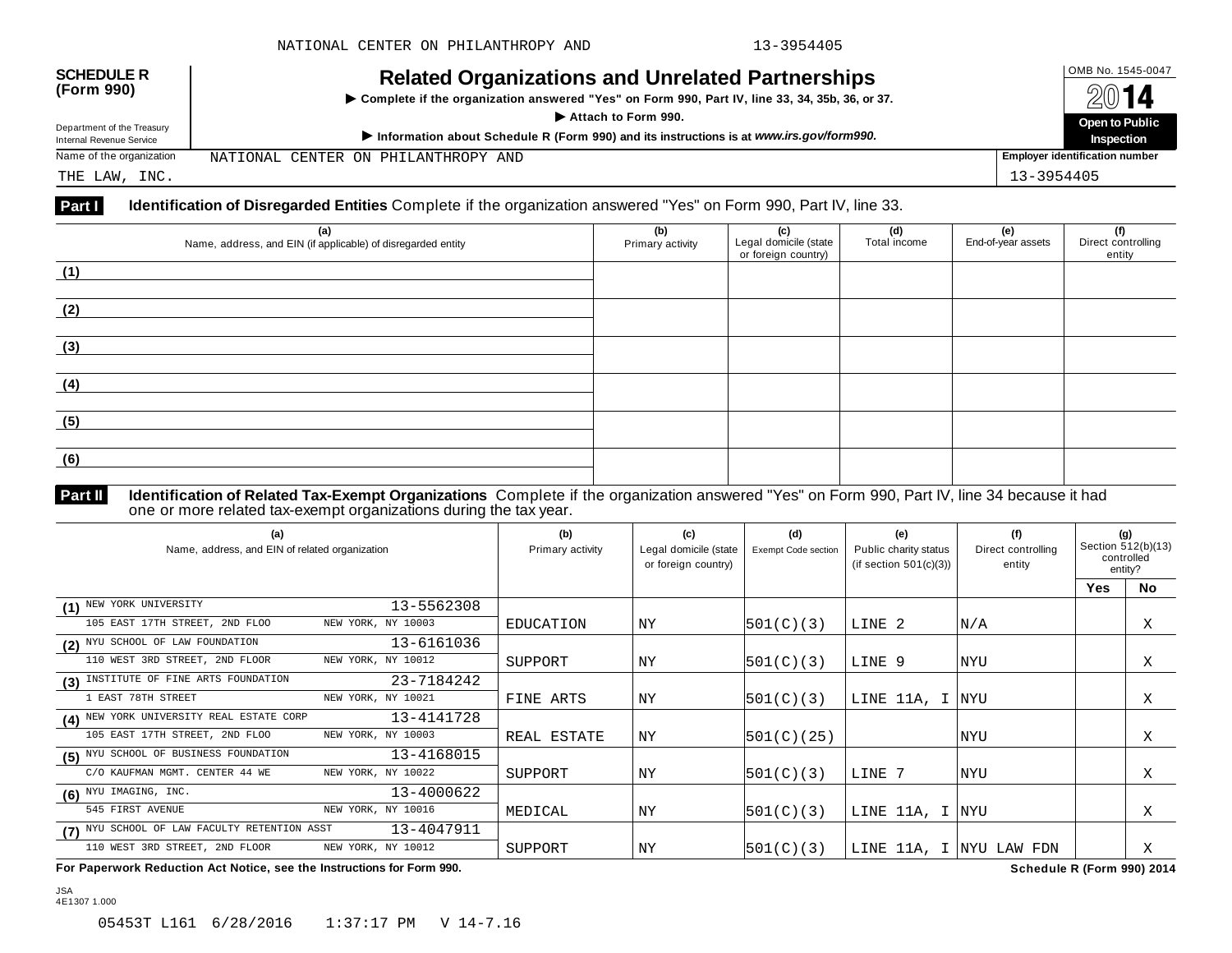| <b>SCHEDULE R</b><br>(Form 990)<br>Department of the Treasury<br>Internal Revenue Service | <b>Related Organizations and Unrelated Partnerships</b><br>▶ Complete if the organization answered "Yes" on Form 990, Part IV, line 33, 34, 35b, 36, or 37.<br>Attach to Form 990.<br>Information about Schedule R (Form 990) and its instructions is at www.irs.gov/form990. | OMB No. 1545-0047<br>2014<br>Open to Public<br>Inspection |
|-------------------------------------------------------------------------------------------|-------------------------------------------------------------------------------------------------------------------------------------------------------------------------------------------------------------------------------------------------------------------------------|-----------------------------------------------------------|
| Name of the organization                                                                  | NATIONAL CENTER ON PHILANTHROPY AND                                                                                                                                                                                                                                           | <b>Employer identification number</b>                     |
| THE LAW, INC.                                                                             |                                                                                                                                                                                                                                                                               | 13-3954405                                                |

| (a)<br>Name, address, and EIN (if applicable) of disregarded entity | (b)<br>Primary activity | (c)<br>Legal domicile (state<br>or foreign country) | (d)<br>Total income | (e)<br>End-of-year assets | (f)<br>Direct controlling<br>entity |
|---------------------------------------------------------------------|-------------------------|-----------------------------------------------------|---------------------|---------------------------|-------------------------------------|
| (1)                                                                 |                         |                                                     |                     |                           |                                     |
| (2)                                                                 |                         |                                                     |                     |                           |                                     |
| (3)                                                                 |                         |                                                     |                     |                           |                                     |
| (4)                                                                 |                         |                                                     |                     |                           |                                     |
| (5)                                                                 |                         |                                                     |                     |                           |                                     |
| (6)                                                                 |                         |                                                     |                     |                           |                                     |

**Part II** Identification of Related Tax-Exempt Organizations Complete if the organization answered "Yes" on Form 990, Part IV, line 34 because it had<br>one or more related tax-exempt organizations during the tax year.

| (a)<br>Name, address, and EIN of related organization      | (b)<br>Primary activity | (c)<br>Legal domicile (state<br>or foreign country) | (d)<br>Exempt Code section | (e)<br>Public charity status<br>(if section $501(c)(3)$ ) | (f)<br>Direct controlling<br>entity | (g)<br>Section 512(b)(13)<br>controlled<br>entity? |           |
|------------------------------------------------------------|-------------------------|-----------------------------------------------------|----------------------------|-----------------------------------------------------------|-------------------------------------|----------------------------------------------------|-----------|
|                                                            |                         |                                                     |                            |                                                           |                                     | <b>Yes</b>                                         | <b>No</b> |
| 13-4043221<br>(1) NYU SCHOOL OF LAW HOUSING ASSISTANCE     |                         |                                                     |                            |                                                           |                                     |                                                    |           |
| NEW YORK, NY 10012<br>110 WEST 3RD STREET, 2ND FLOOR       | SUPPORT                 | ΝY                                                  | 501(C)(3)                  | LINE 11A, I NYU LAW FDN                                   |                                     |                                                    | X         |
| 13-4043182<br>(2) NYU SCHOOL OF LAW RECRUITMENT ASSISTANCE |                         |                                                     |                            |                                                           |                                     |                                                    |           |
| 110 WEST 3RD STREET, 2ND FLOOR<br>NEW YORK, NY 10012       | SUPPORT                 | ΝY                                                  | 501(C)(3)                  | LINE 11A, I NYU LAW FDN                                   |                                     |                                                    | Χ         |
| 23-7392120<br>(3) WASHINGTON SQUARE LEGAL SERVICES, INC.   |                         |                                                     |                            |                                                           |                                     |                                                    |           |
| 110 WEST 3RD STREET, 2ND FLOOR<br>NEW YORK, NY 10012       | PUBLIC INTERE           | <b>NY</b>                                           | 501(C)(3)                  | LINE 11A, I NYU                                           |                                     |                                                    | Χ         |
| 13-7050560<br>(4) HAROLD ACTON TRUST                       |                         |                                                     |                            |                                                           |                                     |                                                    |           |
| 105 EAST 17TH STREET, 2ND FLOO<br>NEW YORK, NY 10003       | SUPPORT                 | NY                                                  | 501(C)(3)                  | LINE 11A, I NYU                                           |                                     |                                                    | X         |
| 26-2652713<br>(5) NYU IN ABU DHABI CORP                    |                         |                                                     |                            |                                                           |                                     |                                                    |           |
| C/O NYU 105 EAST 17TH STREET,<br>NEW YORK, NY 10003        | NYU IN DHABI            | ΝY                                                  | 501(C)(3)                  | LINE 11A, I NYU                                           |                                     |                                                    | X         |
| 36-7110976<br>(6) HORTENSE ACTON TRUST                     |                         |                                                     |                            |                                                           |                                     |                                                    |           |
| P.O. BOX 1802<br>PROVIDENCE, RI 02901                      | NYU IN ITALY            | IL                                                  | 501(C)(3)                  | PF                                                        | NYU                                 |                                                    | Χ         |
| 13-3971298<br>(7) NYU HOSPITALS CENTER                     |                         |                                                     |                            |                                                           |                                     |                                                    |           |
| 550 FIRST AVENUE<br>NEW YORK, NY 10016                     | HOSPITAL                | <b>NY</b>                                           | 501(C)(3)                  | LINE 3                                                    | NYU                                 |                                                    | Χ         |

**For Paperwork Reduction Act Notice, see the Instructions for Form 990. Schedule R (Form 990) 2014**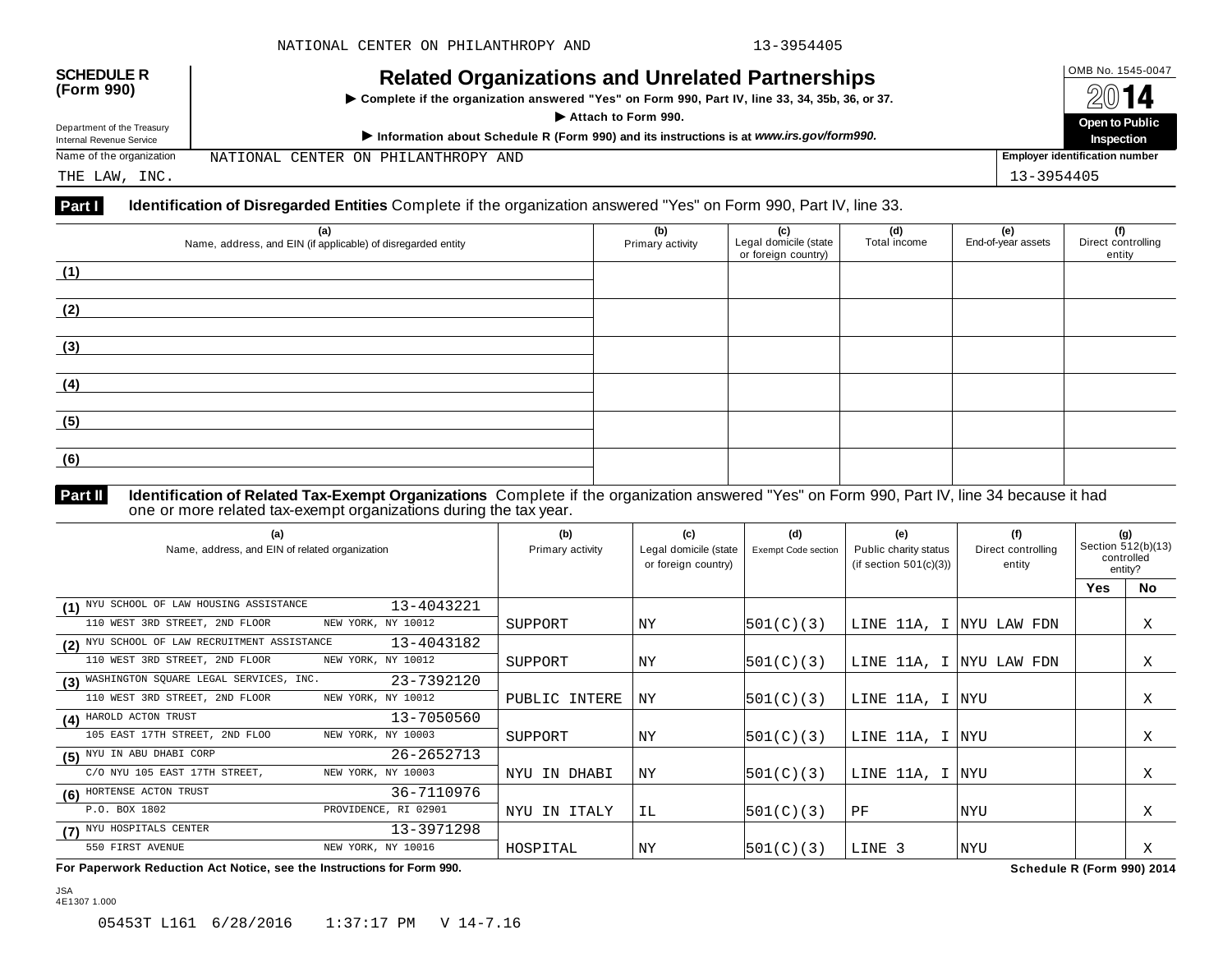| <b>SCHEDULE R</b><br>(Form 990)                        | <b>Related Organizations and Unrelated Partnerships</b><br>Complete if the organization answered "Yes" on Form 990, Part IV, line 33, 34, 35b, 36, or 37.<br>Attach to Form 990. | OMB No. 1545-0047<br>2014<br><b>Open to Public</b> |
|--------------------------------------------------------|----------------------------------------------------------------------------------------------------------------------------------------------------------------------------------|----------------------------------------------------|
| Department of the Treasury<br>Internal Revenue Service | Information about Schedule R (Form 990) and its instructions is at www.irs.gov/form990.                                                                                          | Inspection                                         |
| Name of the organization                               | NATIONAL CENTER ON PHILANTHROPY AND                                                                                                                                              | <b>Employer identification number</b>              |
| THE LAW, INC.                                          |                                                                                                                                                                                  | 13-3954405                                         |

| (a)<br>Name, address, and EIN (if applicable) of disregarded entity | (b)<br>Primary activity | (c)<br>Legal domicile (state<br>or foreign country) | (d)<br>Total income | (e)<br>End-of-year assets | (f)<br>Direct controlling<br>entity |
|---------------------------------------------------------------------|-------------------------|-----------------------------------------------------|---------------------|---------------------------|-------------------------------------|
| (1)                                                                 |                         |                                                     |                     |                           |                                     |
| (2)                                                                 |                         |                                                     |                     |                           |                                     |
| (3)                                                                 |                         |                                                     |                     |                           |                                     |
| (4)                                                                 |                         |                                                     |                     |                           |                                     |
| (5)                                                                 |                         |                                                     |                     |                           |                                     |
| (6)                                                                 |                         |                                                     |                     |                           |                                     |

**Part II** Identification of Related Tax-Exempt Organizations Complete if the organization answered "Yes" on Form 990, Part IV, line 34 because it had<br>one or more related tax-exempt organizations during the tax year.

| (a)<br>Name, address, and EIN of related organization |                       | (b)<br>Primary activity | (c)<br>Legal domicile (state<br>or foreign country) | (d)<br>Exempt Code section | (e)<br>Public charity status<br>(if section $501(c)(3)$ ) | (f)<br>Direct controlling<br>entity | (g)<br>controlled<br>entity? | Section 512(b)(13) |
|-------------------------------------------------------|-----------------------|-------------------------|-----------------------------------------------------|----------------------------|-----------------------------------------------------------|-------------------------------------|------------------------------|--------------------|
|                                                       |                       |                         |                                                     |                            |                                                           |                                     | <b>Yes</b>                   | <b>No</b>          |
| (1) 34TH STREET CANCER CENTER, INC.                   | 30-0262470            |                         |                                                     |                            |                                                           |                                     |                              |                    |
| 160 EAST 34TH STREET                                  | NEW YORK, NY 10016    | CANCER CARE             | ΝY                                                  | 501(C)(3)                  | LINE 11A I                                                | NYU HOSPITAL                        |                              | Χ                  |
| 13-6169166<br>$(2)$ JURODIN FUND, INC.                |                       |                         |                                                     |                            |                                                           |                                     |                              |                    |
| P.O. BOX 6089                                         | NEWARK, DE 19714      | DONOR FUNDS             | DE                                                  | 501(C)(3)                  | ΡF                                                        | NYU                                 |                              | Χ                  |
| (3) NYU IN LONDON                                     | 98-1074101            |                         |                                                     |                            |                                                           |                                     |                              |                    |
| 6 BEDFORD SQUARE WC1B 3RA                             | LONDON, ENGLAND UK    | NYU IN LONDON           | UK                                                  |                            |                                                           | <b>NYU</b>                          |                              | Χ                  |
| (4) NYU TISCH SCHOOL OF ARTS, ASIA, LTD.              |                       |                         |                                                     |                            |                                                           |                                     |                              |                    |
| 3 KAY SIANG ROAD 248923                               |                       | NYU SINGAPORE           | SN                                                  |                            |                                                           | NYU                                 |                              | Χ                  |
| $(5)$ NYU IN TEL-AVIV LTD.                            | 98-1058326            |                         |                                                     |                            |                                                           |                                     |                              |                    |
| TUVAL 13 52522                                        | RAMAT GAN, IS         | NYU TEL AVIV            | IS                                                  |                            |                                                           | NYU                                 |                              | Χ                  |
| (6) NEW YORK UNIVERSITY IN FRANCE                     | 98-1058568            |                         |                                                     |                            |                                                           |                                     |                              |                    |
| 56, RUE DE PASSY 75016                                | PARIS, FR             | NYU IN FRANCE           | FR                                                  |                            |                                                           | NYU                                 |                              | Χ                  |
| (7) NYU IN AFGHANISTAN                                |                       |                         |                                                     |                            |                                                           |                                     |                              |                    |
| 150 MASJID E HAJI ABDURRAHIM S                        | CHAWK ED KABUL,<br>AF | NYU AFGHANIST           | AF                                                  |                            |                                                           | <b>NYU</b>                          |                              | Χ                  |

**For Paperwork Reduction Act Notice, see the Instructions for Form 990. Schedule R (Form 990) 2014**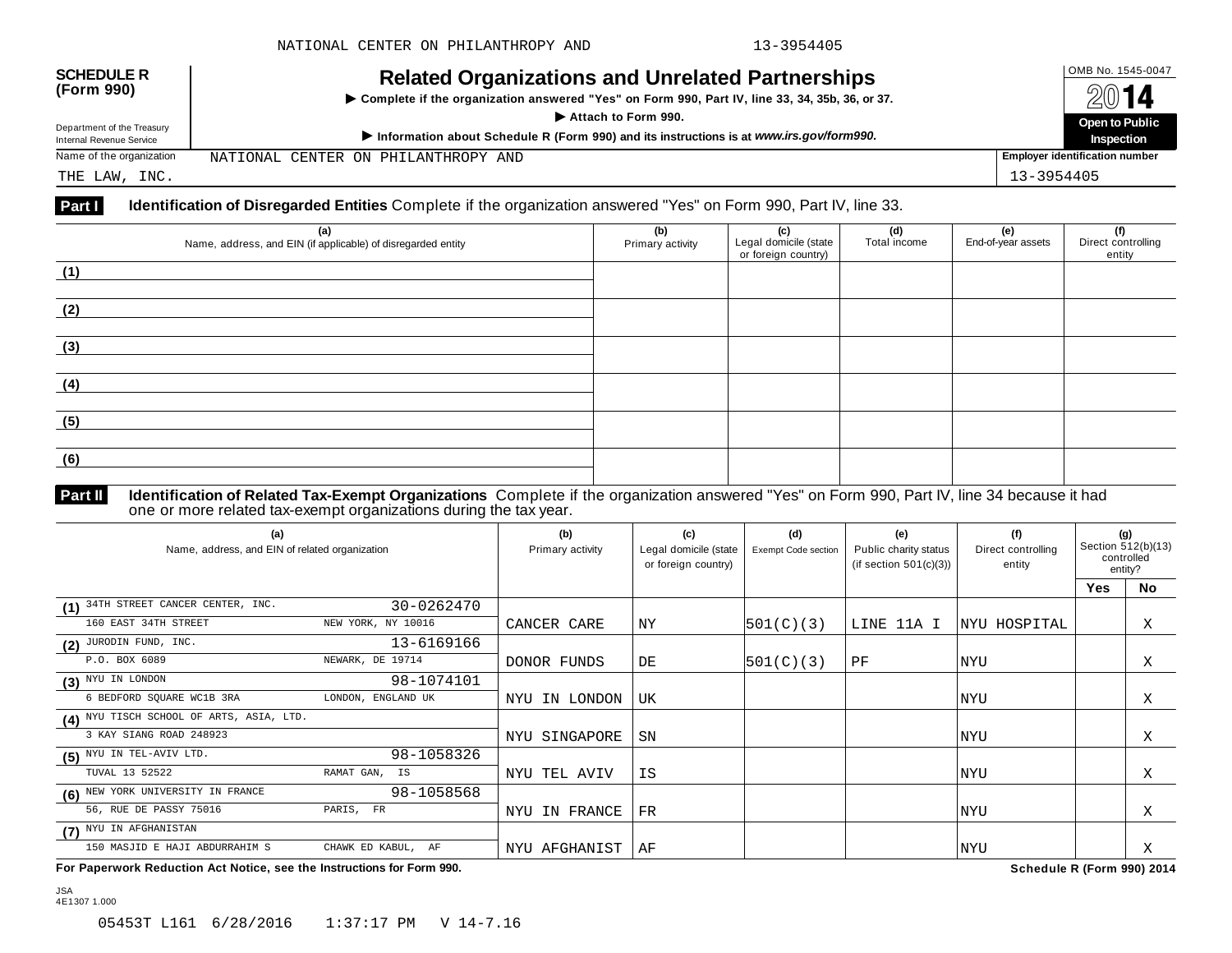| <b>SCHEDULE R</b><br>(Form 990)                        | <b>Related Organizations and Unrelated Partnerships</b><br>Complete if the organization answered "Yes" on Form 990, Part IV, line 33, 34, 35b, 36, or 37.<br>Attach to Form 990. | OMB No. 1545-0047<br>2014<br>Open to Public |
|--------------------------------------------------------|----------------------------------------------------------------------------------------------------------------------------------------------------------------------------------|---------------------------------------------|
| Department of the Treasury<br>Internal Revenue Service | Information about Schedule R (Form 990) and its instructions is at www.irs.gov/form990.                                                                                          | Inspection                                  |
| Name of the organization                               | NATIONAL CENTER ON PHILANTHROPY AND                                                                                                                                              | <b>Employer identification number</b>       |
| THE LAW, INC.                                          |                                                                                                                                                                                  | 13-3954405                                  |

| (a)<br>Name, address, and EIN (if applicable) of disregarded entity | (b)<br>Primary activity | (c)<br>Legal domicile (state<br>or foreign country) | (d)<br>Total income | (e)<br>End-of-year assets | (f)<br>Direct controlling<br>entity |
|---------------------------------------------------------------------|-------------------------|-----------------------------------------------------|---------------------|---------------------------|-------------------------------------|
| (1)                                                                 |                         |                                                     |                     |                           |                                     |
| (2)                                                                 |                         |                                                     |                     |                           |                                     |
| (3)                                                                 |                         |                                                     |                     |                           |                                     |
| (4)                                                                 |                         |                                                     |                     |                           |                                     |
| (5)                                                                 |                         |                                                     |                     |                           |                                     |
| (6)                                                                 |                         |                                                     |                     |                           |                                     |

## **Part II** Identification of Related Tax-Exempt Organizations Complete if the organization answered "Yes" on Form 990, Part IV, line 34 because it had<br>one or more related tax-exempt organizations during the tax year.

| (a)<br>Name, address, and EIN of related organization |                    | (b)<br>Primary activity | (c)<br>Legal domicile (state<br>or foreign country) | (d)<br><b>Exempt Code section</b> | (e)<br>Public charity status<br>(if section $501(c)(3)$ ) | (f)<br>Direct controlling<br>entity | (g)<br>Section 512(b)(13)<br>controlled<br>entity? |           |
|-------------------------------------------------------|--------------------|-------------------------|-----------------------------------------------------|-----------------------------------|-----------------------------------------------------------|-------------------------------------|----------------------------------------------------|-----------|
|                                                       |                    |                         |                                                     |                                   |                                                           |                                     | <b>Yes</b>                                         | <b>No</b> |
| (1) NYU LANGONE HEALTH SYSTEM                         | 47-2613531         |                         |                                                     |                                   |                                                           |                                     |                                                    |           |
| 550 FIRST AVENUE                                      | NEW YORK, NY 10016 | HOSPITAL                | <b>NY</b>                                           | 501(C)(3)                         | LINE 11B, II NYU                                          |                                     |                                                    | Χ         |
| (2) NYU LUTHERAN MEDICAL CENTER                       | 11-1839567         |                         |                                                     |                                   |                                                           |                                     |                                                    |           |
| 150 55TH STREET                                       | BROOKLYN, NY 11220 | HOSPITAL                | ΝY                                                  | 501(C)(3)                         | LINE 3                                                    | NYU LANGONE                         |                                                    | Χ         |
| (3) COMMUNITY CARE ORGANIZATION, INC.                 | 11-3001682         |                         |                                                     |                                   |                                                           |                                     |                                                    |           |
| 246 55TH ST                                           | BROOKLYN, NY 11220 | SUPPORT                 | ΝY                                                  | 501(C)(3)                         | LINE 9                                                    | NYU LUTHERAN                        |                                                    | X         |
| (4) HARBOR HILL HOUSING DEV. FUND CORP.               | 11-3152691         |                         |                                                     |                                   |                                                           |                                     |                                                    |           |
| 150 55TH STREET                                       | BROOKLYN, NY 11220 | SUPPORT                 | NY                                                  | 501(C)(3)                         | LINE 9                                                    | NYU LUTHERAN                        |                                                    | Χ         |
| (5) LMC HEALTH SYSTEM, INC.                           | 11-3589771         |                         |                                                     |                                   |                                                           |                                     |                                                    |           |
| 150 55TH STREET                                       | BROOKLYN, NY 11220 | SUPPORT                 | NY                                                  | 501(C)(3)                         |                                                           | LINE 11A, I NYU LUTHERAN            |                                                    | Χ         |
| LUTHERAN AUGUSTANA CENTER FOR EXTENDED<br>(6)         | 11-2150953         |                         |                                                     |                                   |                                                           |                                     |                                                    |           |
| 5434 2ND AVENUE                                       | BROOKLYN, NY 11220 | SUPPORT                 | ΝY                                                  | 501(C)(3)                         | LINE 9                                                    | NYU LUTHERAN                        |                                                    | Χ         |
| (7) LUTHERAN CHHA, INC.                               | 46-2559181         |                         |                                                     |                                   |                                                           |                                     |                                                    |           |
| 5407 2ND AVENEUE                                      | BROOKLYN, NY 11220 | SUPPORT                 | <b>NY</b>                                           | 501(C)(3)                         | LINE 9                                                    | NYU LUTHERAN                        |                                                    | Χ         |
| .                                                     | .                  |                         |                                                     |                                   |                                                           |                                     |                                                    |           |

**For Paperwork Reduction Act Notice, see the Instructions for Form 990. Schedule R (Form 990) 2014**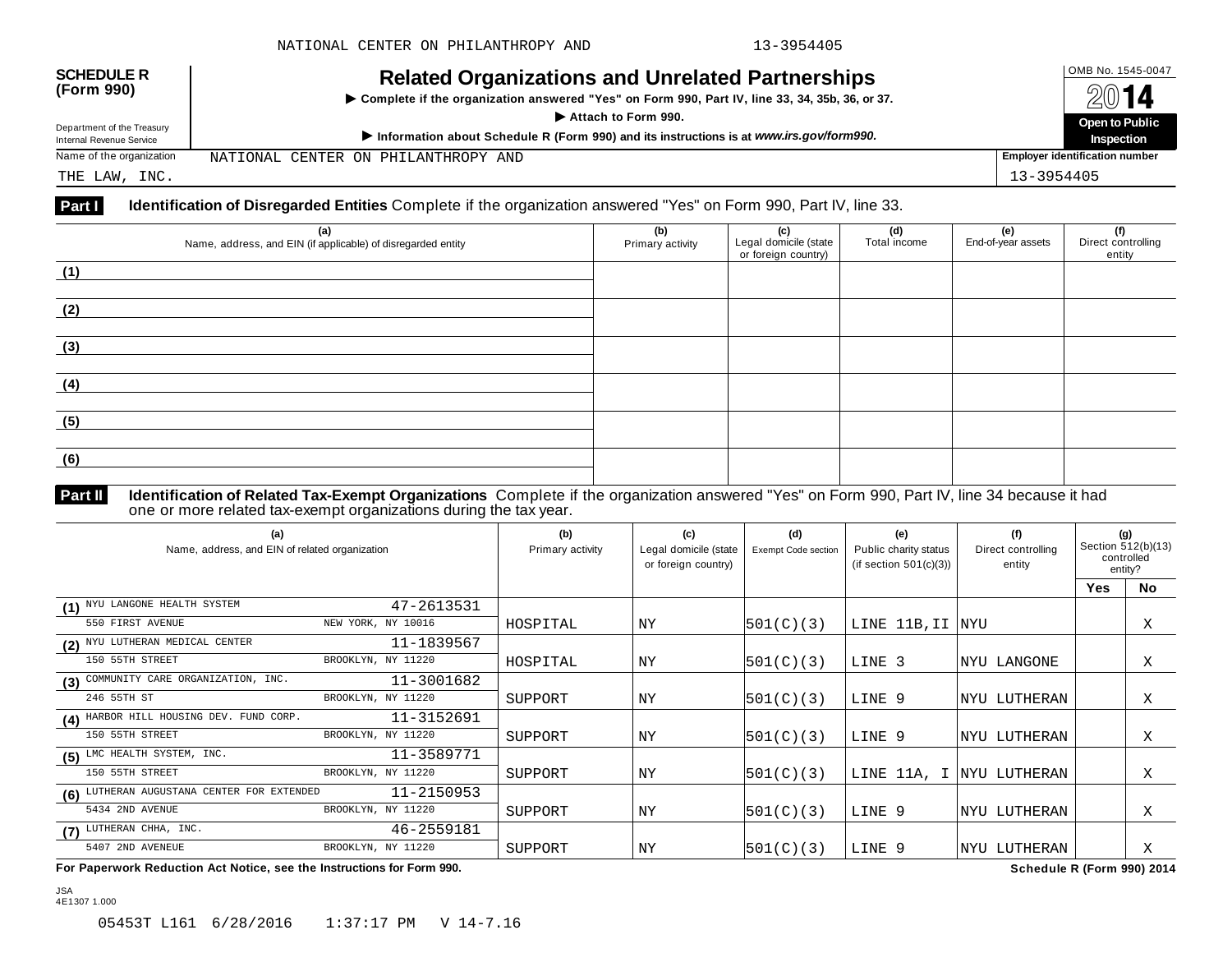| <b>SCHEDULE R</b><br>(Form 990)                        | <b>Related Organizations and Unrelated Partnerships</b><br>Complete if the organization answered "Yes" on Form 990, Part IV, line 33, 34, 35b, 36, or 37.<br>Attach to Form 990. | OMB No. 1545-0047<br>2014<br><b>Open to Public</b> |
|--------------------------------------------------------|----------------------------------------------------------------------------------------------------------------------------------------------------------------------------------|----------------------------------------------------|
| Department of the Treasury<br>Internal Revenue Service | Information about Schedule R (Form 990) and its instructions is at www.irs.gov/form990.                                                                                          | Inspection                                         |
| Name of the organization                               | NATIONAL CENTER ON PHILANTHROPY AND                                                                                                                                              | <b>Employer identification number</b>              |
| THE LAW, INC.                                          |                                                                                                                                                                                  | 13-3954405                                         |

| (a)<br>Name, address, and EIN (if applicable) of disregarded entity | (b)<br>Primary activity | (c)<br>Legal domicile (state<br>or foreign country) | (d)<br>Total income | (e)<br>End-of-year assets | (f)<br>Direct controlling<br>entity |
|---------------------------------------------------------------------|-------------------------|-----------------------------------------------------|---------------------|---------------------------|-------------------------------------|
| (1)                                                                 |                         |                                                     |                     |                           |                                     |
| (2)                                                                 |                         |                                                     |                     |                           |                                     |
| (3)                                                                 |                         |                                                     |                     |                           |                                     |
| (4)                                                                 |                         |                                                     |                     |                           |                                     |
| (5)                                                                 |                         |                                                     |                     |                           |                                     |
| (6)                                                                 |                         |                                                     |                     |                           |                                     |

## **Part II** Identification of Related Tax-Exempt Organizations Complete if the organization answered "Yes" on Form 990, Part IV, line 34 because it had<br>one or more related tax-exempt organizations during the tax year.

| (a)<br>Name, address, and EIN of related organization |                    | (b)<br>Primary activity | (c)<br>Legal domicile (state<br>or foreign country) | (d)<br>Exempt Code section | (e)<br>Public charity status<br>(if section $501(c)(3)$ ) | (f)<br>Direct controlling<br>entity | (g)<br>Section 512(b)(13)<br>controlled<br>entity? |    |
|-------------------------------------------------------|--------------------|-------------------------|-----------------------------------------------------|----------------------------|-----------------------------------------------------------|-------------------------------------|----------------------------------------------------|----|
|                                                       |                    |                         |                                                     |                            |                                                           |                                     | <b>Yes</b>                                         | No |
| $(1)$ OHP PHSP INC.                                   | 11-3245559         |                         |                                                     |                            |                                                           |                                     |                                                    |    |
| 5800 3RD AVENUE                                       | BROOKLYN, NY 11220 | SUPPORT                 | ΝY                                                  | 501(C)(4)                  |                                                           | NYU LUTHERAN                        |                                                    | X  |
| (2) SHORE HILL HOUSING COMPANY, INC.                  | 23-7405105         |                         |                                                     |                            |                                                           |                                     |                                                    |    |
| 9000 SHORE ROAD                                       | BROOKLYN, NY 11209 | SUPPORT                 | <b>NY</b>                                           | 501(C)(3)                  | PF                                                        | NYU LUTHERAN                        |                                                    | Χ  |
| (3) SUNSET BAY COMMUNITY SERVICES, INC.               | 11-2439925         |                         |                                                     |                            |                                                           |                                     |                                                    |    |
| 150 55TH STREET                                       | BROOKLYN, NY 11220 | SUPPORT                 | NY                                                  | 501(C)(3)                  | LINE 7                                                    | NYU LUTHERAN                        |                                                    | X  |
| (4) SUNSET GARDENS HOUSING DEVELOPMENT FUND           | 20-3461755         |                         |                                                     |                            |                                                           |                                     |                                                    |    |
| C/O SHORE HILL HOUSING 150 55T                        | BROOKLYN, NY 11220 | SUPPORT                 | <b>NY</b>                                           | 501(C)(3)                  | LINE 9                                                    | NYU LUTHERAN                        |                                                    | Χ  |
| (5)                                                   |                    |                         |                                                     |                            |                                                           |                                     |                                                    |    |
|                                                       |                    |                         |                                                     |                            |                                                           |                                     |                                                    |    |
| (6)                                                   |                    |                         |                                                     |                            |                                                           |                                     |                                                    |    |
|                                                       |                    |                         |                                                     |                            |                                                           |                                     |                                                    |    |
| (7)                                                   |                    |                         |                                                     |                            |                                                           |                                     |                                                    |    |
|                                                       |                    |                         |                                                     |                            |                                                           |                                     |                                                    |    |

**For Paperwork Reduction Act Notice, see the Instructions for Form 990. Schedule R (Form 990) 2014**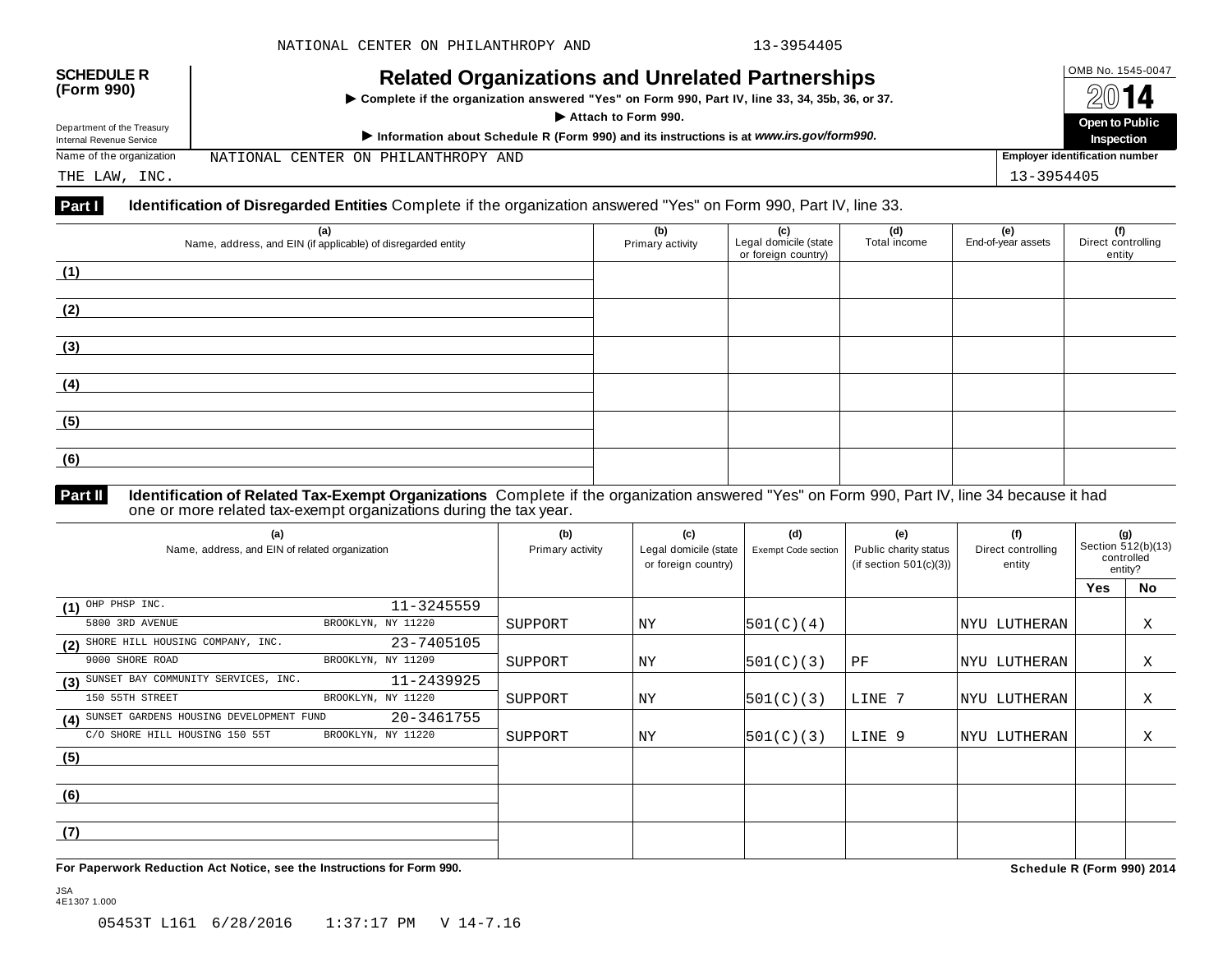Schedule <sup>R</sup> (Form 990) <sup>2014</sup> Page **2**

**Identification of Related Organizations Taxable as a Partnership** Complete if the organization answered "Yes" on Form 990, Part IV, line 34 **because it had one or more related organizations Taxable as a Partnership** Complete if the organization of more related organizations treated as a partnership during the tax year.

| (a)<br>Name, address, and EIN of<br>related organization | (b)<br>Primary activity | (c)<br>Legal<br>domicile<br>(state or<br>foreign<br>country) | (d)<br>Direct controlling<br>entity | (e)<br>Predominant<br>From (related,<br>income (related,<br>excluded from<br>tax under<br>sections 512-514) | (f)<br>Share of total<br>income | (g)<br>Share of end-of-<br>year assets | (h)<br>Disproportionate<br>allocations? | (i)<br>Code V-UBI<br>amount in box 20<br>of Schedule K-1<br>(Form 1065) |          | (j)<br>General or<br>managing<br>partner? | (k)<br>Percentage<br>ownership |
|----------------------------------------------------------|-------------------------|--------------------------------------------------------------|-------------------------------------|-------------------------------------------------------------------------------------------------------------|---------------------------------|----------------------------------------|-----------------------------------------|-------------------------------------------------------------------------|----------|-------------------------------------------|--------------------------------|
|                                                          |                         |                                                              |                                     |                                                                                                             |                                 |                                        | Yes No                                  |                                                                         | Yes   No |                                           |                                |
| (1)                                                      |                         |                                                              |                                     |                                                                                                             |                                 |                                        |                                         |                                                                         |          |                                           |                                |
| (2)                                                      |                         |                                                              |                                     |                                                                                                             |                                 |                                        |                                         |                                                                         |          |                                           |                                |
| (3)                                                      |                         |                                                              |                                     |                                                                                                             |                                 |                                        |                                         |                                                                         |          |                                           |                                |
| (4)                                                      |                         |                                                              |                                     |                                                                                                             |                                 |                                        |                                         |                                                                         |          |                                           |                                |
| (5)                                                      |                         |                                                              |                                     |                                                                                                             |                                 |                                        |                                         |                                                                         |          |                                           |                                |
| (6)                                                      |                         |                                                              |                                     |                                                                                                             |                                 |                                        |                                         |                                                                         |          |                                           |                                |
| (7)                                                      |                         |                                                              |                                     |                                                                                                             |                                 |                                        |                                         |                                                                         |          |                                           |                                |

#### **Identification of Related Organizations Taxable as a Corporation or Trust** Complete if the organization answered "Yes" on Form 990, Part IV, **Part IV** dentification of Related Organizations Taxable as a Corporation or Trust Complete if the organization answ<br>line 34 because it had one or more related organizations treated as a corporation or trust during the tax

| (a)<br>Name, address, and EIN of related organization     | (b)<br>Primary activity | (c)<br>Legal domicile<br>(state or foreign)<br>country) | (d)<br>Direct controlling<br>entity | (e)<br>Type of entity<br>(C corp, S corp, or<br>trust) | (f)<br>Share of total<br>income | (g)<br>Share of<br>end-of-year assets   ownership | (h)<br>Percentage | (i)<br>Section<br>512(b)(13)<br>controlled<br>entity? |   |
|-----------------------------------------------------------|-------------------------|---------------------------------------------------------|-------------------------------------|--------------------------------------------------------|---------------------------------|---------------------------------------------------|-------------------|-------------------------------------------------------|---|
|                                                           |                         |                                                         |                                     |                                                        |                                 |                                                   |                   | Yes No                                                |   |
| $(1)$ CCC 550 INSURANCE SCC                               |                         |                                                         |                                     |                                                        |                                 |                                                   |                   |                                                       |   |
| 550 FIRST AVENUE NEW YORK, NY 10016                       | INSURANCE               | ΝY                                                      | N/A                                 | C CORP                                                 |                                 |                                                   |                   |                                                       |   |
| (2) INTERNATIONAL ART FUND                                |                         |                                                         |                                     |                                                        |                                 |                                                   |                   |                                                       |   |
| C/O NYU 105 EAST 17TH ST, 2ND FLOOR PANAMA, NY 10003      | HOLDS STOCK             | РM                                                      | N/A                                 | C CORP                                                 |                                 |                                                   |                   |                                                       |   |
| (3) LA PIETRA CORPORATION                                 |                         |                                                         |                                     |                                                        |                                 |                                                   |                   |                                                       |   |
| VIA BOLOGNESE, 120 50139 FIRENZE, IT                      | HOLDS PROPERT           | IT                                                      | N/A                                 | C CORP                                                 |                                 |                                                   |                   |                                                       |   |
| (4) NIU DA EDUCATIONAL INFORMATION CONSULT                |                         |                                                         |                                     |                                                        |                                 |                                                   |                   |                                                       |   |
| (SHANGHAI)LTD 3663 ZHONG SHAN BEI 200062 SCIENCE BUILDING | NYU IN CHINA            | CH                                                      | N/A                                 | C CORP                                                 |                                 |                                                   |                   |                                                       |   |
| $(5)$ POOLED INCOME FUNDS $(2)$                           |                         |                                                         |                                     |                                                        |                                 |                                                   |                   |                                                       |   |
| C/O NYU 105 E. 17TH STREET, 2ND FLOOR NEW YORK, NY 10003  |                         | <b>NY</b>                                               | N/A                                 | TRUST                                                  |                                 |                                                   |                   |                                                       |   |
| (6)<br>CHARITABLE REMAINDER TRUSTS (5)                    |                         |                                                         |                                     |                                                        |                                 |                                                   |                   |                                                       |   |
| C/O NYU 105 E. 17TH STREET, 2ND FLOOR NEW YORK, NY 10003  |                         | NY                                                      | N/A                                 | TRUST                                                  |                                 |                                                   |                   |                                                       | X |
| (7)                                                       |                         |                                                         |                                     |                                                        |                                 |                                                   |                   |                                                       |   |
|                                                           |                         |                                                         |                                     |                                                        |                                 |                                                   |                   |                                                       |   |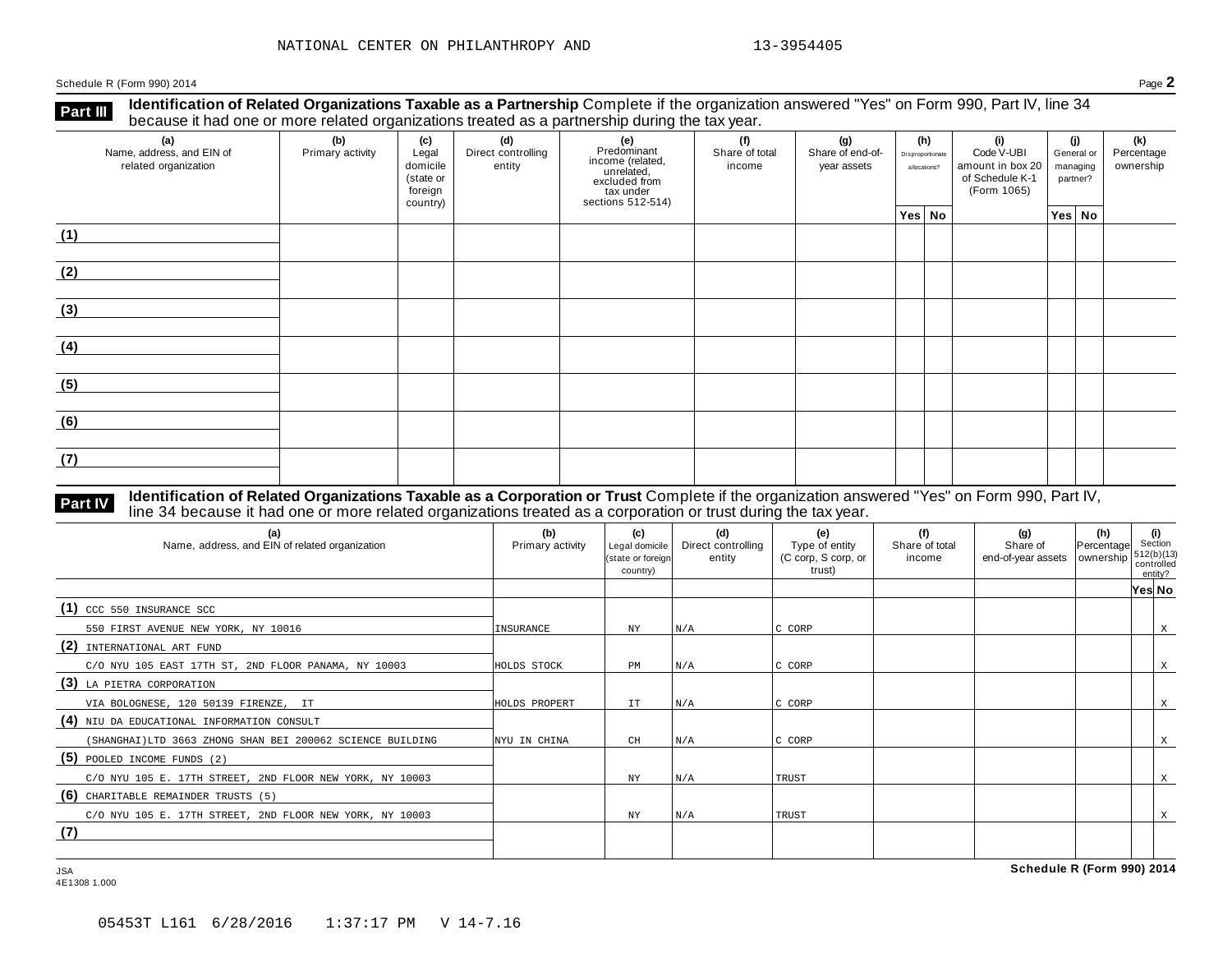Schedule R (Form 990) 2014 **Page**  $3$ 

| <b>Part V</b>       | Transactions With Related Organizations Complete if the organization answered "Yes" on Form 990, Part IV, line 34, 35b, or 36.                                                                                                 |                |        |                                        |  |  |  |
|---------------------|--------------------------------------------------------------------------------------------------------------------------------------------------------------------------------------------------------------------------------|----------------|--------|----------------------------------------|--|--|--|
|                     | Note. Complete line 1 if any entity is listed in Parts II, III, or IV of this schedule.                                                                                                                                        |                | Yes No |                                        |  |  |  |
|                     | During the tax year, did the organization engage in any of the following transactions with one or more related organizations listed in Parts II-IV?                                                                            |                |        |                                        |  |  |  |
|                     | 1a                                                                                                                                                                                                                             |                |        |                                        |  |  |  |
|                     |                                                                                                                                                                                                                                |                |        |                                        |  |  |  |
|                     |                                                                                                                                                                                                                                |                |        |                                        |  |  |  |
|                     |                                                                                                                                                                                                                                | 1 <sub>d</sub> |        | X                                      |  |  |  |
|                     |                                                                                                                                                                                                                                | 1e             |        | $\mathbf X$                            |  |  |  |
|                     |                                                                                                                                                                                                                                |                |        |                                        |  |  |  |
| f                   | Dividends from related organization(s) enterpresent contact control or contact to contact contact contact control or contact contact contact contact contact contact contact contact contact contact contact contact contact c | 1f             |        |                                        |  |  |  |
| g                   |                                                                                                                                                                                                                                | 1g             |        | $\mathbf X$<br>$\overline{\mathbf{x}}$ |  |  |  |
|                     |                                                                                                                                                                                                                                | 1 <sub>h</sub> |        | $\overline{\mathbf{x}}$                |  |  |  |
|                     |                                                                                                                                                                                                                                | 11             |        | $\mathbf X$                            |  |  |  |
|                     |                                                                                                                                                                                                                                | 1j             |        |                                        |  |  |  |
|                     |                                                                                                                                                                                                                                | 1k             | X      |                                        |  |  |  |
|                     |                                                                                                                                                                                                                                | 11             |        | X                                      |  |  |  |
|                     |                                                                                                                                                                                                                                | 1 <sub>m</sub> |        | $\overline{\mathbf{x}}$                |  |  |  |
|                     |                                                                                                                                                                                                                                | 1n             |        | $\mathbf x$                            |  |  |  |
|                     |                                                                                                                                                                                                                                |                |        |                                        |  |  |  |
|                     |                                                                                                                                                                                                                                | 1o             | X      |                                        |  |  |  |
| p                   |                                                                                                                                                                                                                                | 1p             |        | Χ                                      |  |  |  |
|                     |                                                                                                                                                                                                                                | 1 <sub>q</sub> |        | $\mathbf X$                            |  |  |  |
|                     |                                                                                                                                                                                                                                |                |        |                                        |  |  |  |
|                     |                                                                                                                                                                                                                                | 1r             |        | Χ                                      |  |  |  |
|                     |                                                                                                                                                                                                                                | 1s             |        | $\,$ X                                 |  |  |  |
| $\mathbf{2}$        | If the answer to any of the above is "Yes," see the instructions for information on who must complete this line, including covered relationships and transaction thresholds.                                                   |                |        |                                        |  |  |  |
|                     | (b)<br>(c)<br>(a)                                                                                                                                                                                                              | (d)            |        |                                        |  |  |  |
|                     | Name of related organization<br>Amount involved<br>Method of determining<br>Transaction<br>amount involved<br>$type(a-s)$                                                                                                      |                |        |                                        |  |  |  |
|                     |                                                                                                                                                                                                                                |                |        |                                        |  |  |  |
|                     |                                                                                                                                                                                                                                |                |        |                                        |  |  |  |
| (1)                 |                                                                                                                                                                                                                                |                |        |                                        |  |  |  |
| (2)                 |                                                                                                                                                                                                                                |                |        |                                        |  |  |  |
|                     |                                                                                                                                                                                                                                |                |        |                                        |  |  |  |
| (3)                 |                                                                                                                                                                                                                                |                |        |                                        |  |  |  |
| (4)                 |                                                                                                                                                                                                                                |                |        |                                        |  |  |  |
|                     |                                                                                                                                                                                                                                |                |        |                                        |  |  |  |
| (5)                 |                                                                                                                                                                                                                                |                |        |                                        |  |  |  |
| (6)                 |                                                                                                                                                                                                                                |                |        |                                        |  |  |  |
| JSA<br>4E1309 1.000 | Schedule R (Form 990) 2014                                                                                                                                                                                                     |                |        |                                        |  |  |  |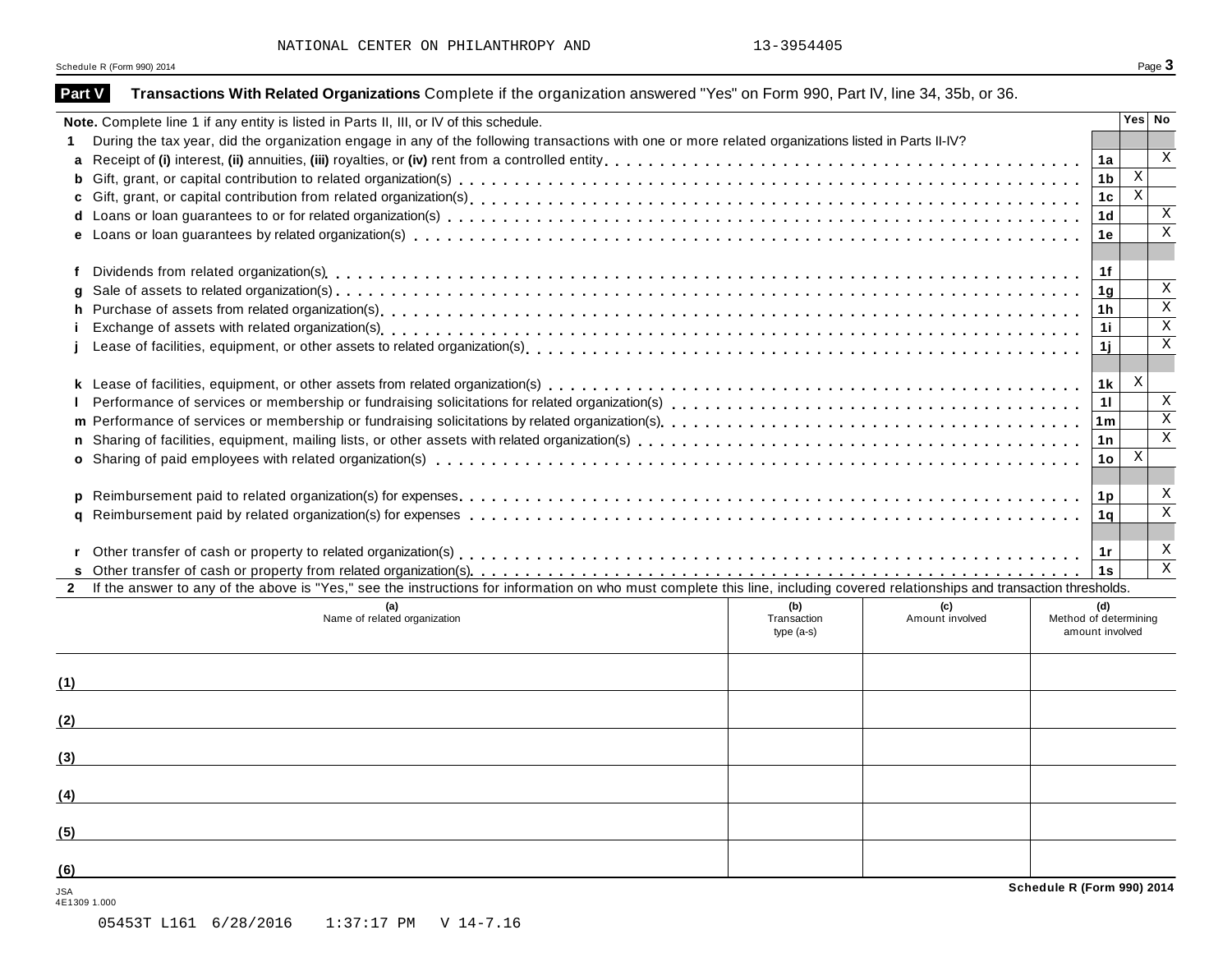### **Part VI Unrelated Organizations Taxable as a Partnership** Complete if the organization answered "Yes" on Form 990, Part IV, line 37.

Provide the following information for each entity taxed as a partnership through which the organization conducted more than five percent of its activities (measured by total assets or gross revenue) that was not a related organization. See instructions regarding exclusion for certain investment partnerships.

| $\tilde{}$<br>$\tilde{\phantom{a}}$<br>(a)<br>Name, address, and EIN of entity | (b)<br>Primary activity | $\tilde{\phantom{a}}$<br>(c)<br>Legal domicile<br>(state or foreign<br>country) | $\tilde{\phantom{a}}$<br>(d)<br>Predominant<br>income (related,<br>unrelated, excluded<br>from tax under | (e)<br>section<br>501(c)(3)<br>organizations? | Are all partners | (f)<br>Share of<br>total income | (g)<br>Share of<br>end-of-year<br>assets | (h)<br>Disproportionate<br>allocations? |  | (i)<br>Code V - UBI<br>amount in box 20<br>of Schedule K-1<br>(Form 1065) | (j)<br>General or<br>managing<br>partner? |  | (k)<br>Percentage<br>ownership |
|--------------------------------------------------------------------------------|-------------------------|---------------------------------------------------------------------------------|----------------------------------------------------------------------------------------------------------|-----------------------------------------------|------------------|---------------------------------|------------------------------------------|-----------------------------------------|--|---------------------------------------------------------------------------|-------------------------------------------|--|--------------------------------|
|                                                                                |                         |                                                                                 | sections 512-514)                                                                                        | Yes   No                                      |                  |                                 |                                          | Yes   No                                |  |                                                                           | $Yes \mid No$                             |  |                                |
| (1)                                                                            |                         |                                                                                 |                                                                                                          |                                               |                  |                                 |                                          |                                         |  |                                                                           |                                           |  |                                |
| (2)                                                                            |                         |                                                                                 |                                                                                                          |                                               |                  |                                 |                                          |                                         |  |                                                                           |                                           |  |                                |
| (3)                                                                            |                         |                                                                                 |                                                                                                          |                                               |                  |                                 |                                          |                                         |  |                                                                           |                                           |  |                                |
| (4)                                                                            |                         |                                                                                 |                                                                                                          |                                               |                  |                                 |                                          |                                         |  |                                                                           |                                           |  |                                |
| (5)                                                                            |                         |                                                                                 |                                                                                                          |                                               |                  |                                 |                                          |                                         |  |                                                                           |                                           |  |                                |
| (6)                                                                            |                         |                                                                                 |                                                                                                          |                                               |                  |                                 |                                          |                                         |  |                                                                           |                                           |  |                                |
| (7)                                                                            |                         |                                                                                 |                                                                                                          |                                               |                  |                                 |                                          |                                         |  |                                                                           |                                           |  |                                |
| (8)                                                                            |                         |                                                                                 |                                                                                                          |                                               |                  |                                 |                                          |                                         |  |                                                                           |                                           |  |                                |
| (9)                                                                            |                         |                                                                                 |                                                                                                          |                                               |                  |                                 |                                          |                                         |  |                                                                           |                                           |  |                                |
| (10)                                                                           |                         |                                                                                 |                                                                                                          |                                               |                  |                                 |                                          |                                         |  |                                                                           |                                           |  |                                |
| (11)                                                                           |                         |                                                                                 |                                                                                                          |                                               |                  |                                 |                                          |                                         |  |                                                                           |                                           |  |                                |
| (12)                                                                           |                         |                                                                                 |                                                                                                          |                                               |                  |                                 |                                          |                                         |  |                                                                           |                                           |  |                                |
| (13)                                                                           |                         |                                                                                 |                                                                                                          |                                               |                  |                                 |                                          |                                         |  |                                                                           |                                           |  |                                |
| (14)                                                                           |                         |                                                                                 |                                                                                                          |                                               |                  |                                 |                                          |                                         |  |                                                                           |                                           |  |                                |
| (15)                                                                           |                         |                                                                                 |                                                                                                          |                                               |                  |                                 |                                          |                                         |  |                                                                           |                                           |  |                                |
| (16)                                                                           |                         |                                                                                 |                                                                                                          |                                               |                  |                                 |                                          |                                         |  |                                                                           |                                           |  |                                |
|                                                                                |                         |                                                                                 |                                                                                                          |                                               |                  |                                 |                                          |                                         |  |                                                                           |                                           |  |                                |

JSA 4E1310 1.000 **Schedule R (Form 990) 2014**